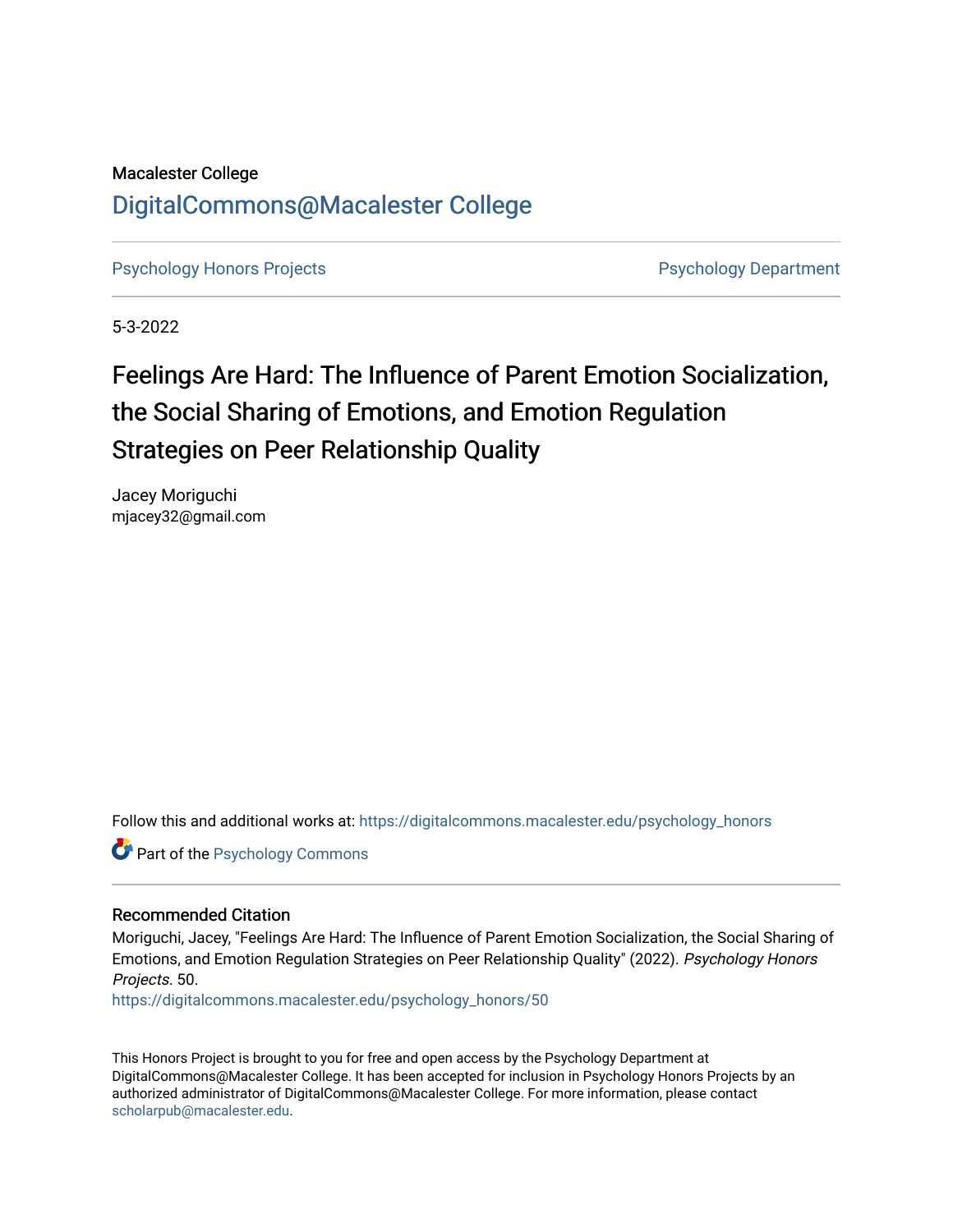# **Feelings Are Hard: The Influence of Parent Emotion Socialization, the Social Sharing of Emotions, and Emotion Regulation Strategies on Peer Relationship**

**Quality** 

Jacey Moriguchi

Advised by Dr. Steve Guglielmo

Department of Psychology, Macalester College

April 27, 2022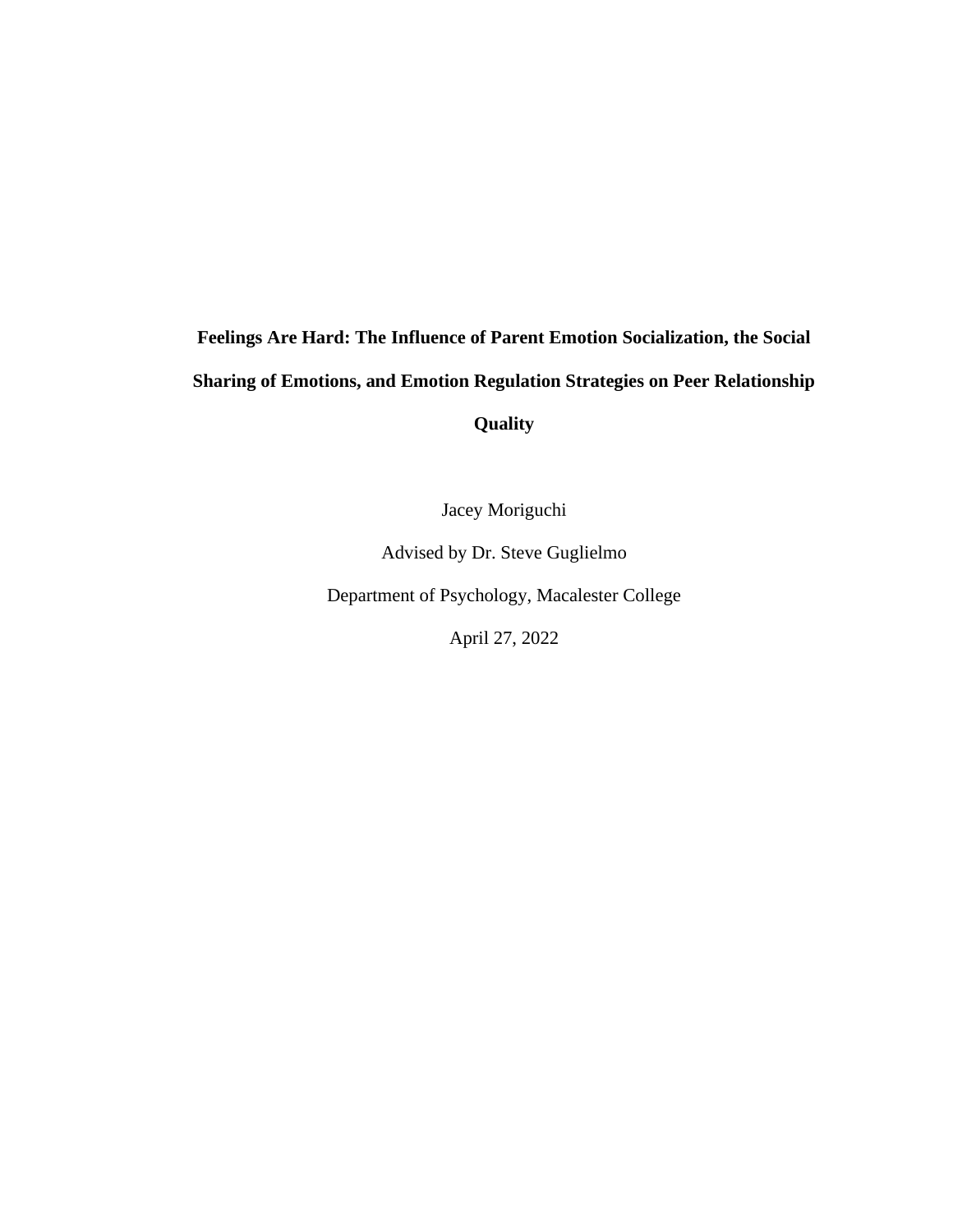## **Abstract**

<span id="page-2-0"></span>Emerging adulthood (ages 18 to 29, typically in western cultures) is a period of high emotional volatility and shifts in peer relationships; therefore, the link between emotion regulation strategies (reappraisal, distraction, rumination, and suppression) and peer relationship quality must be examined. Furthermore, previous literature has found that supportive parent emotion socialization is related to healthier emotion regulation strategies in children Study 1 found that reappraisal mediated the relationship between supportive parent emotion socialization and communication, suggesting that supportive parent emotion socialization teaches children to use reappraisal more, which aids in communication. Due to the link between emotion regulation and communication displayed in Study 1, Study 2 again examined the relationship between emotion regulation strategies and peer relationship quality, this time with the social sharing of negative emotions as a mediating variable. Results showed that the quality of social sharing, but not the number of times participants socially shared, mediated the relationship between suppression and average peer relationship quality. Given these findings, supportive emotion socialization and the (qualitative) social sharing of negative emotions are important when examining the relationship between emotion regulation strategies (specifically, reappraisal and suppression) and peer relationship quality.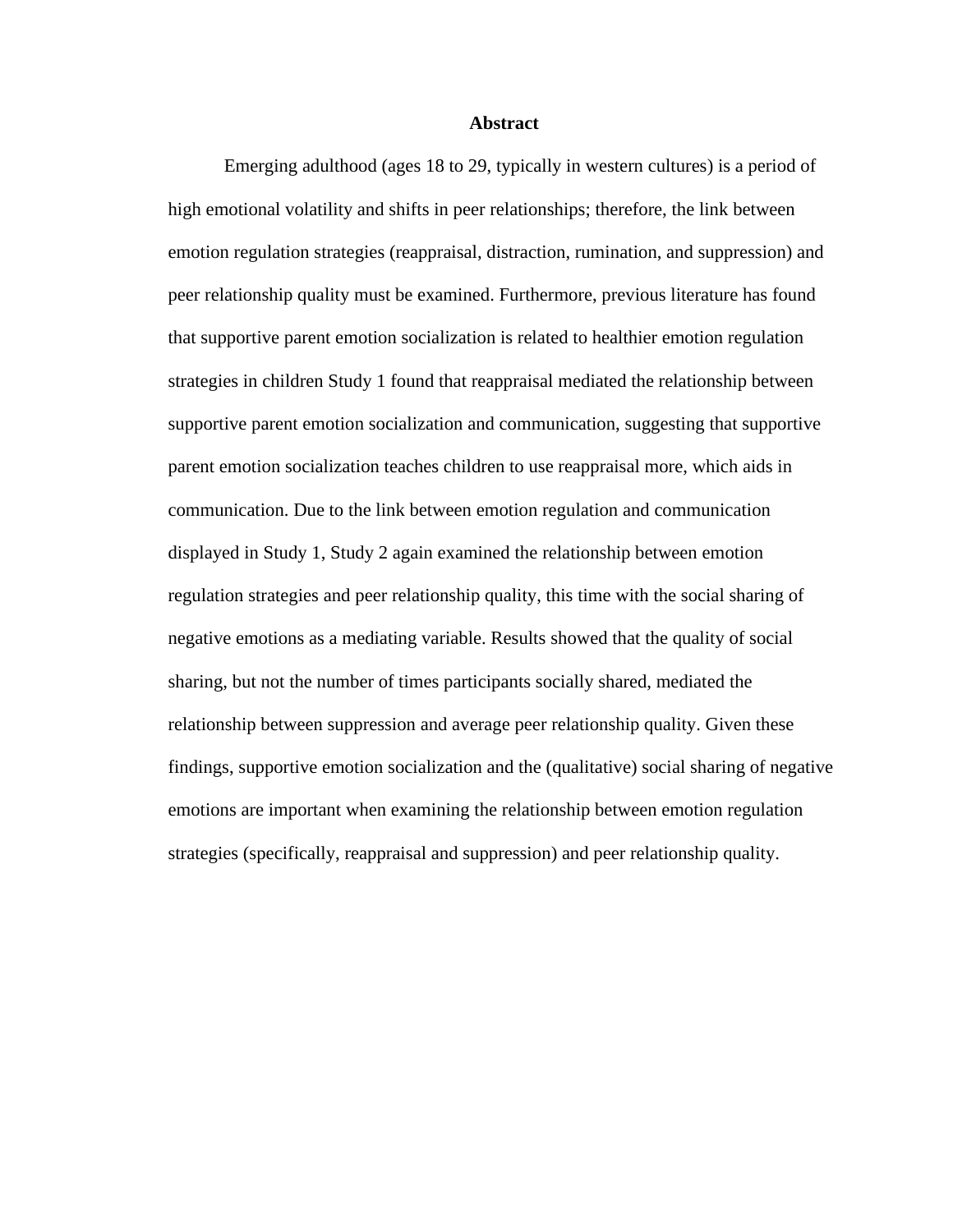## **Acknowledgements**

<span id="page-3-0"></span>First and foremost, thank you to my advisor, Steve Guglielmo, for helping me to see this project through. Without his guidance, my paper would be a mess of jumbled ideas and incorrect analyses, so I am eternally grateful that he put in the time and effort this year to help me. Besides the project, our discussions over this past year (and prior when I briefly worked in his lab!) have helped me a lot with working through these concepts that I feel so personally invested in as well as to have a better understanding of psychological research in general. He is a deep and open-minded thinker and a patient mentor, and I am endlessly thankful for his support this year.

I would also like to thank a few other professors who helped me on my journey to get here: Professor Matt Burgess, who continuously helped me to grow as a writer and as a person throughout my college journey, Professor Cari Gillen O'Neel, for her kind guidance as my academic advisor, Professor Jaine Strauss, for her endless support and dedication to our learning and wellbeing. Thank you all (and many more) so much for supporting me during these last four years.

In a paper about emotions and relationships, it would be remiss of me not to thank my friends and family for helping me out with both. I wouldn't have been able to write this paper — or pass my classes, or graduate, or be at this school — without all of you. You're all great and special and very, very cool. Special thanks to Nel and Browsy for emotionally supporting me from afar.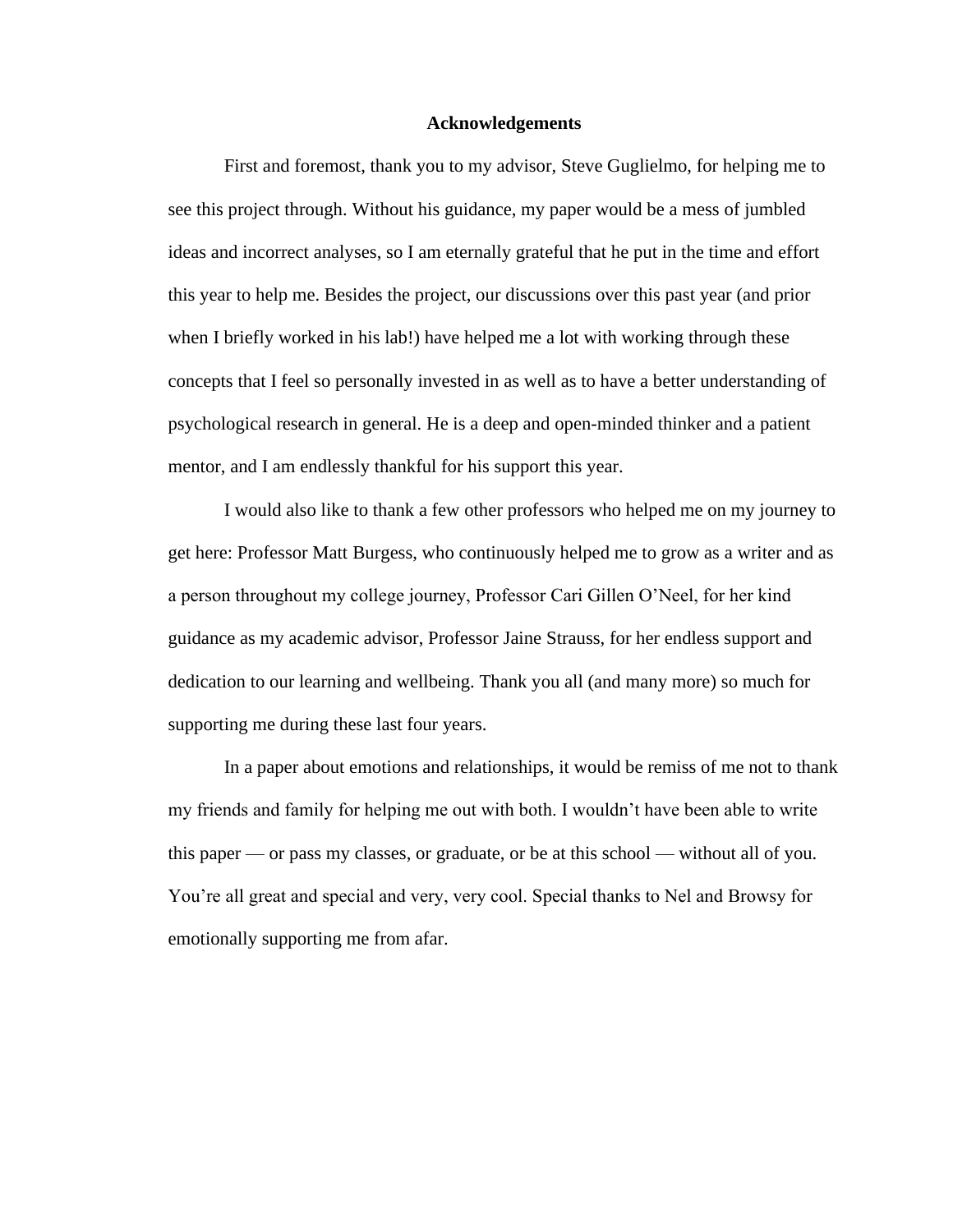## **Table of Contents**

<span id="page-4-0"></span>

| Abstract                                           | $\mathbf{1}$   |
|----------------------------------------------------|----------------|
| Acknowledgements                                   | $\overline{2}$ |
| <b>Table of Contents</b>                           | 3              |
| Introduction                                       | 5              |
| The Current Studies                                | 22             |
| Study 1                                            | 22             |
| Study 2                                            | 24             |
| Study 1 Method                                     | 26             |
| Participants                                       | 26             |
| Design                                             | 27             |
| Materials                                          | 27             |
| Procedure                                          | 29             |
| Study 1 Results                                    | 31             |
| Preliminary Analyses: Reliability and Descriptives | 31             |
| <b>Correlations Between Variables</b>              | 31             |
| <b>Comparing Correlations</b>                      | 33             |
| <b>Mediation Analysis</b>                          | 36             |
| <b>Study 1 Discussion</b>                          | 38             |
| Study 2 Method                                     | 42             |
| Participants                                       | 42             |
| Design                                             | 43             |
| Materials                                          | 43             |
| Procedure                                          | 45             |
| <b>Study 2 Results</b>                             | 47             |
| <b>Types of Emotional Experiences</b>              | 47             |
| Preliminary Analyses: Reliability and Descriptives | 48             |
| <b>Correlations Between Variables</b>              | 48             |
| <b>Mediation Analyses</b>                          | 53             |
| <b>Study 2 Discussion</b>                          | 58             |
| <b>General Discussion</b>                          | 61             |
| <b>Summary of Findings</b>                         | 61             |
| <b>Interpretation of Results</b>                   | 63             |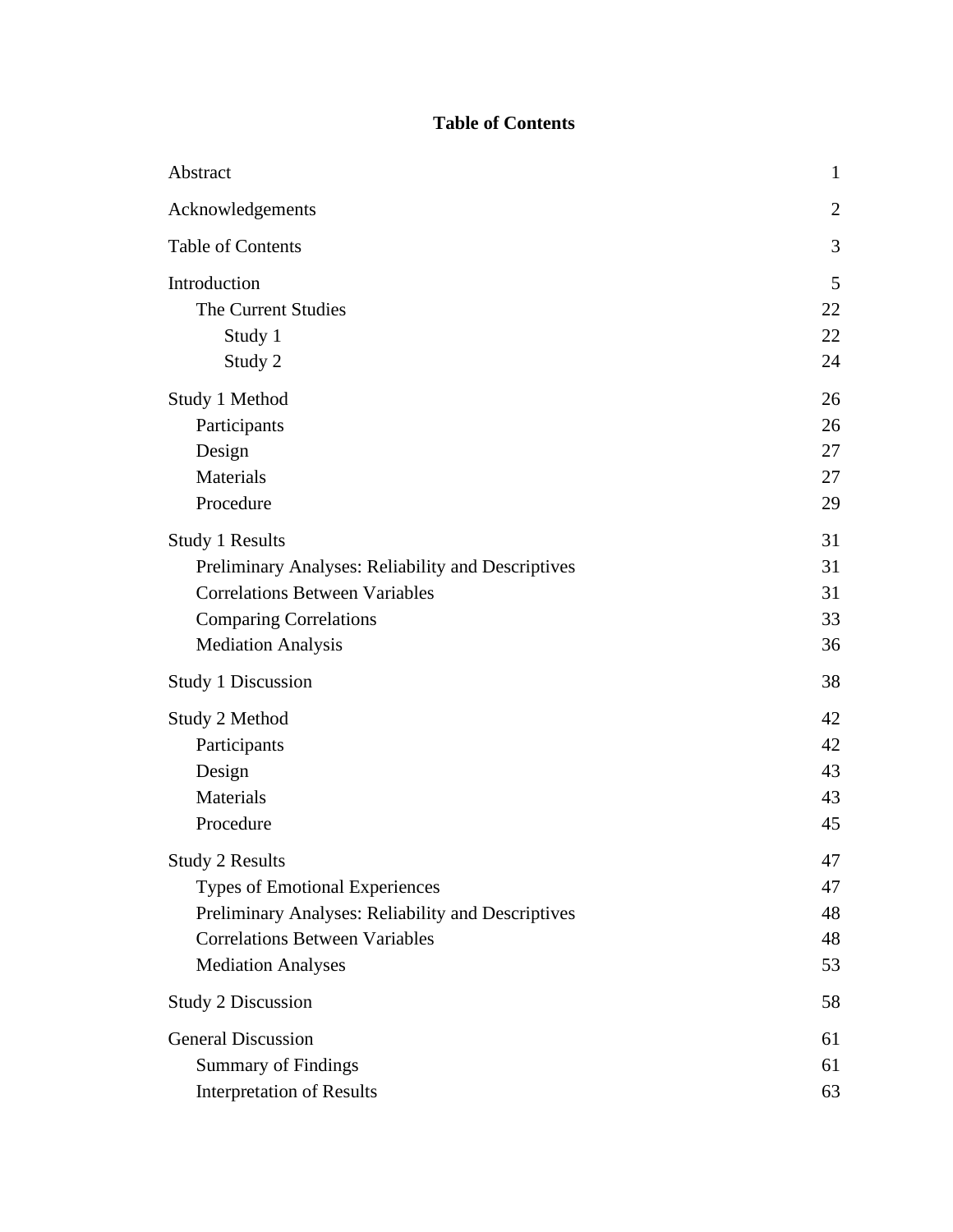| Limitations                    | 73 |
|--------------------------------|----|
| Directions for Future Research | 74 |
| Conclusion                     | 75 |
| References                     | 77 |
| Appendix A                     | 86 |
| Appendix B                     | 87 |
| Appendix C                     | 88 |
| Appendix D                     | 89 |
| Appendix E                     | 92 |
| Appendix F                     | 95 |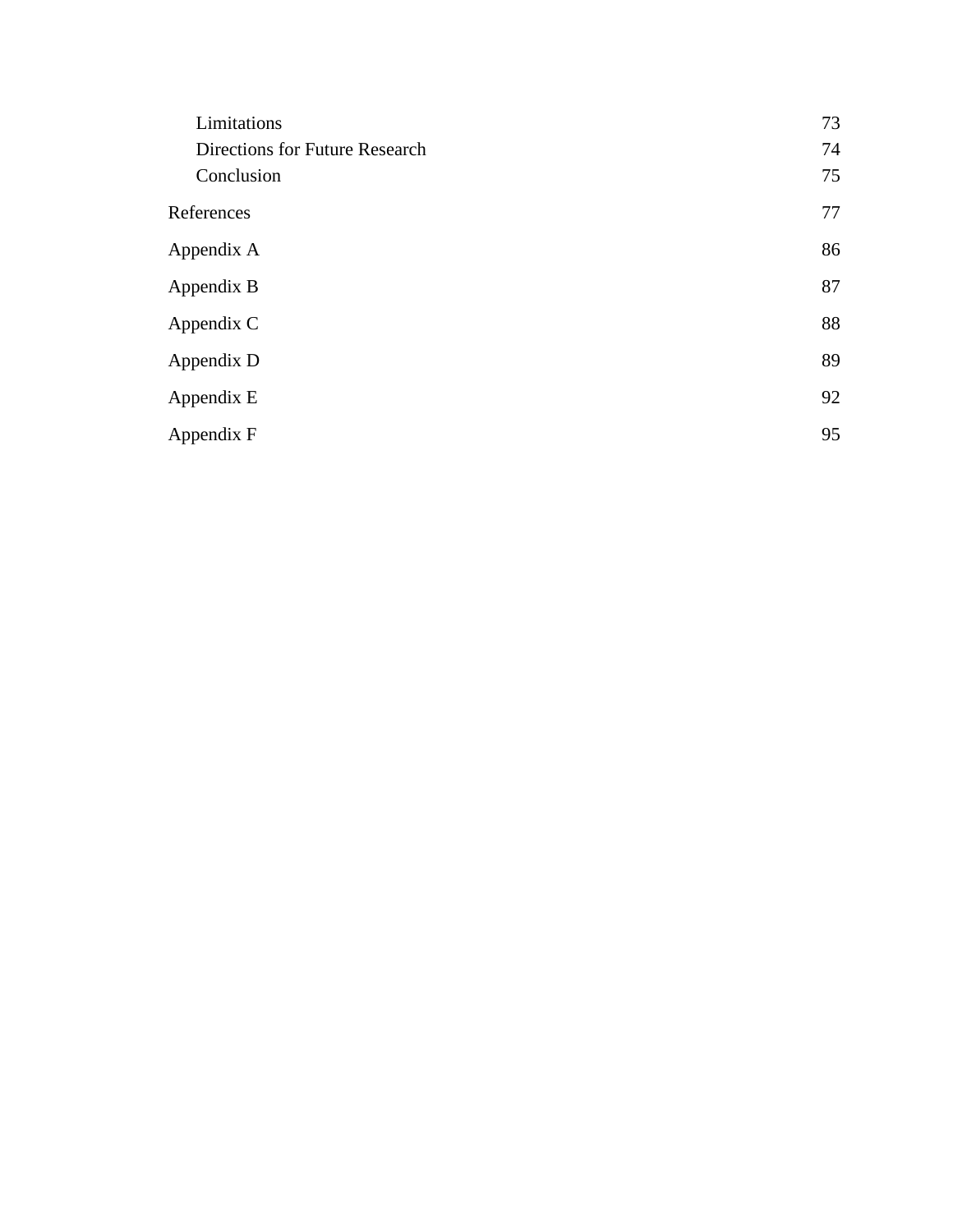## **Introduction**

## <span id="page-6-0"></span>**Peer Relationship Quality in U.S. Emerging Adults**

Emerging adulthood is defined typically in western cultures as the developmental period between the ages of 18 to 29 (Arnett, 2007). This period comes after adolescence, the period between the ages of 12 and 17, and before adulthood, the period from 30 years onward and common themes of emerging adulthood include identity exploration, increased independence, and occupational instability. Therefore, emerging adults experience a lot of uncertainty during this period of intense change and instability. Emerging adults also often experience social changes during this period, including changes in important friendships due to a number of life transitions that are common during emerging adulthood such as graduating from high school and moving away from the family home (Crosnoe & Muller, 2014).

Changes in peer relationships can create additional stress for emerging adults; however, friendship quality has the potential to mitigate the stress created by the life transitions associated with emerging adulthood (Asendorpf, 2000). Secure peer attachments can provide emerging adults with an environment of comfort and emotional support outside of the home (Allen  $&$  Land, 1999). The quality of peer relationships can greatly impact a person's emotional and mental health; failure to meaningfully connect with one's peers has been associated with low emotional competence and self-esteem (Laible et al., 2007). Peer relationship quality is also associated with lower levels of anxiety, depression, and aggressive behaviors in emerging adults, and longitudinal data found that higher friendship quality in participants ages 15 through 25 was associated with increases in self-worth and decreases in social anxiety and depressive symptoms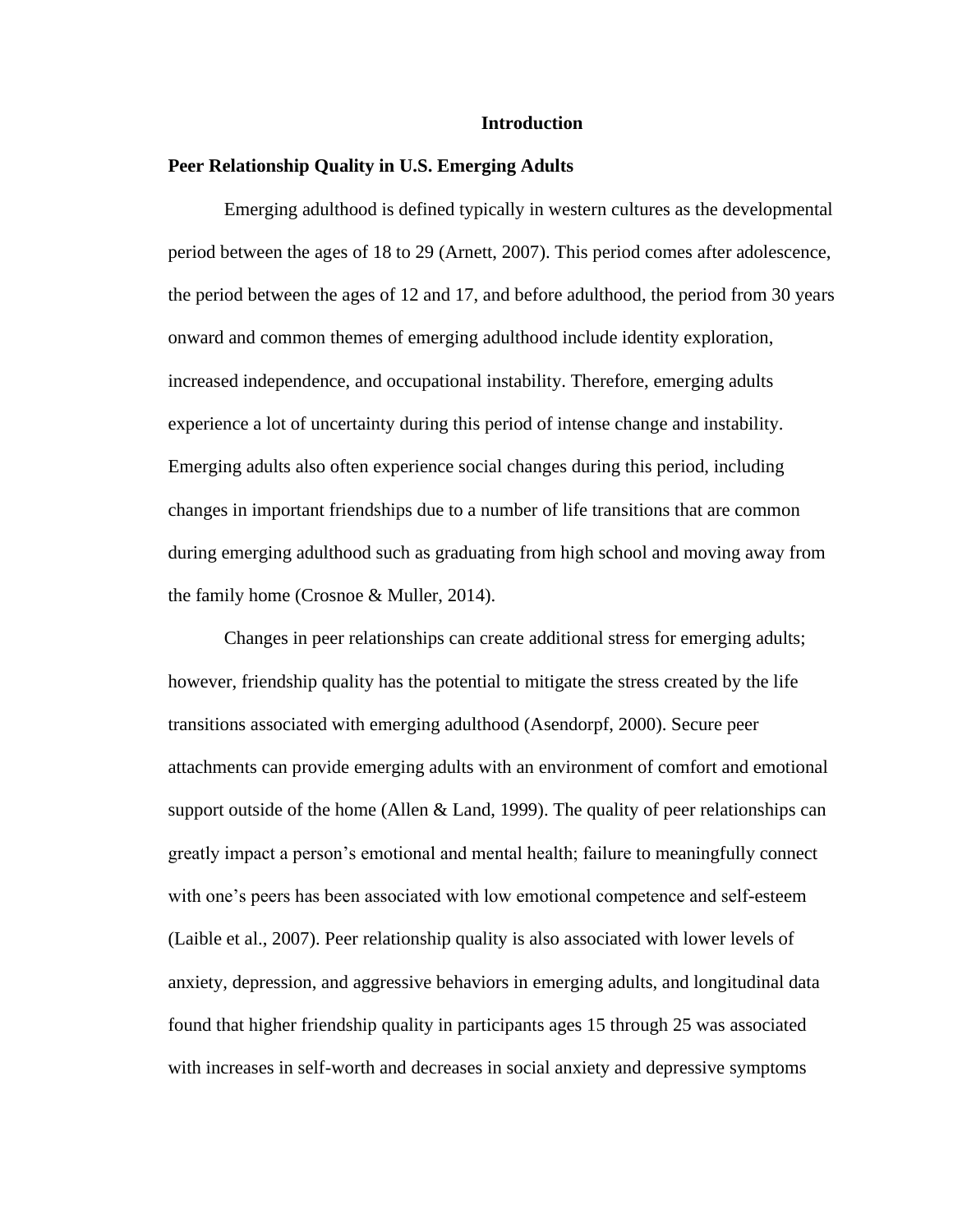(Pittman & Richmond, 2008; Narr et al., 2019). Furthermore, more authenticity in friendships during early adolescence was associated cross-sectionally with more positive self-views, less loneliness, and more relationship satisfaction, and among first-year college students who reported high levels of shyness, high friendship quality was related to less decreased life satisfaction (Peets & Hodges, 2018; Shell & Absher, 2019). The evidence suggests, then, that peer relationship quality for many emerging adults is key to one's emotional and mental health,

While there is no one definition of *peer relationship quality*, two key dimensions that are associated with peer relationship quality are trust and communication (Armsden & Greenberg, 1987). Trust is necessary in order for both parties in a relationship to feel safe and comfortable, and communication helps not only to build that sense of trust within the relationship, but also helps to mitigate the consequences of interpersonal conflict (Rotenberg & Boulton, 2013; Armsden & Greenberg, 1987; Prosser, 2022). High levels of trust and communication are necessary in order to optimize relationship health and, therefore, the positive effects of healthy peer relationships on individual wellbeing.

## **Emotion Regulation**

Peer relationship quality has been linked to emotion regulation in past literature. While emotions are often viewed as uncontrollable, people have the ability to significantly influence which emotions they have and how intensely they feel them (Gross & John, 2003). *Emotion regulation* refers to the processes by which people maintain and modify the intensity or duration of their emotion responses (Gross  $\&$ Thompson, 2007). Emotion cues trigger a series of experiential, behavioral, and physiological emotion responses that unfold over time, and emotion regulation strategies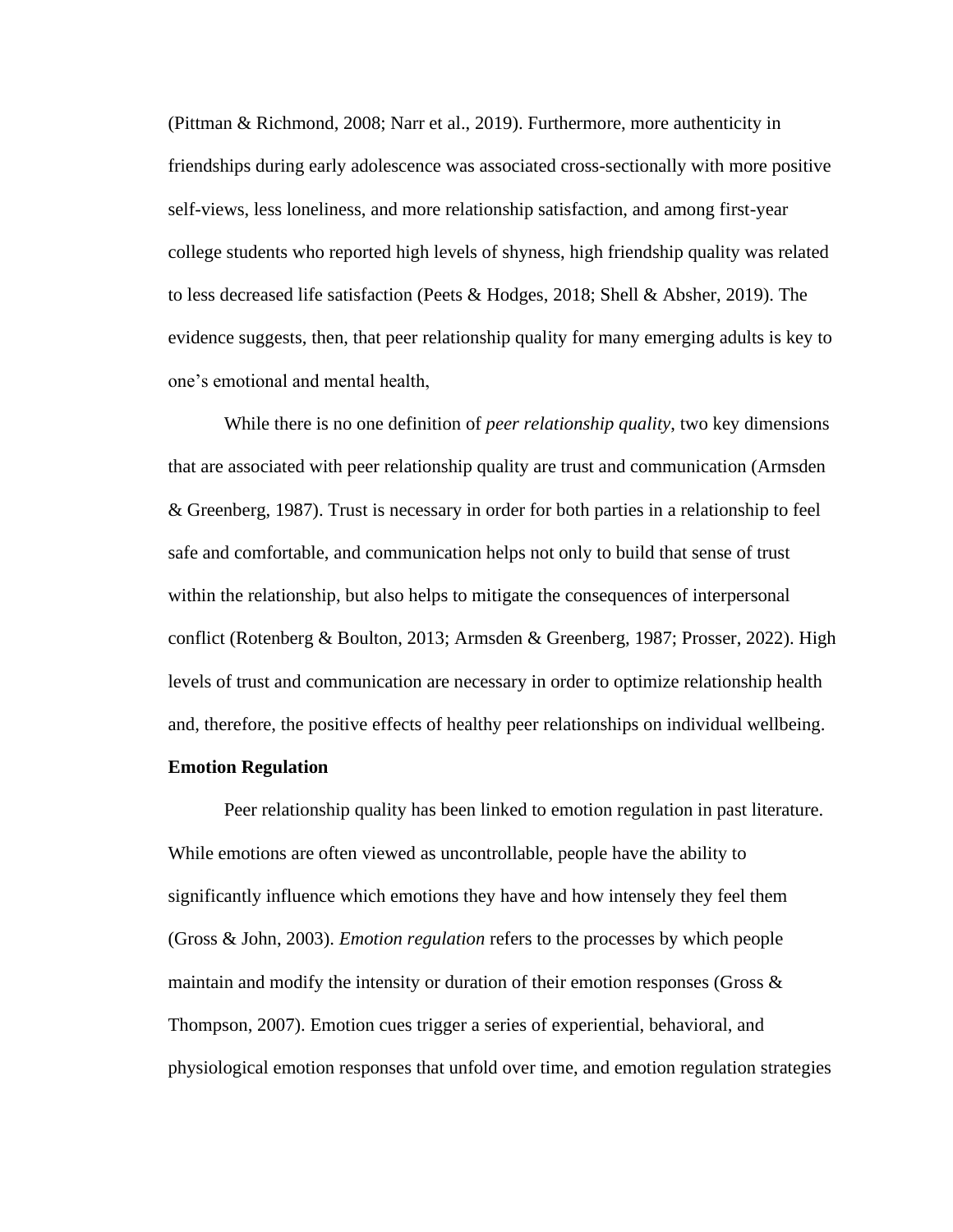can be categorized based on where they fall in the timeline of the emotion process (Gross, 2001).

Emotion regulation strategies can be distinguished by four general groups of specific strategies: distraction, rumination, reappraisal, and suppression. All four are all emotion regulation strategies, and therefore, anyone who uses these strategies regularly engages in emotion regulation more often than those who do not use strategies like these. For example, both someone who uses reappraisal during an emotion-eliciting event and someone who uses suppression are effectively regulating an emotion. However, it is important to understand the individual outcomes of each strategy in order to identify the emotion regulation strategies that are most beneficial for one's overall well-being.

*Reappraisal* involves changing one's perspective or way of appraising the emotional situation. One reappraisal strategy can involve creating a more positive interpretation of an emotional situation, while another can involve mentally distancing oneself from the emotional situation (Webb et al., 2012). A meta-analysis of 306 studies examined the effectiveness of reappraisal, distraction, rumination, and suppression in regulating emotional outcomes (often referring to increasing the duration and intensity of positive emotions or decreasing the duration and intensity of negative emotions); overall, reappraisal had the largest overall positive effect on emotional outcomes (Webb et al., 2012). This finding is perhaps due to the fact that cognitive reappraisal is an antecedentfocused strategy, meaning that it intervenes early in the emotion process and allows people to reinterpret emotion-eliciting situations in order to decrease the intensity of negative emotions or to increase the intensity of positive emotions (Gross & John, 2003). Therefore, reappraisal catches the emotion-eliciting situation early and effectively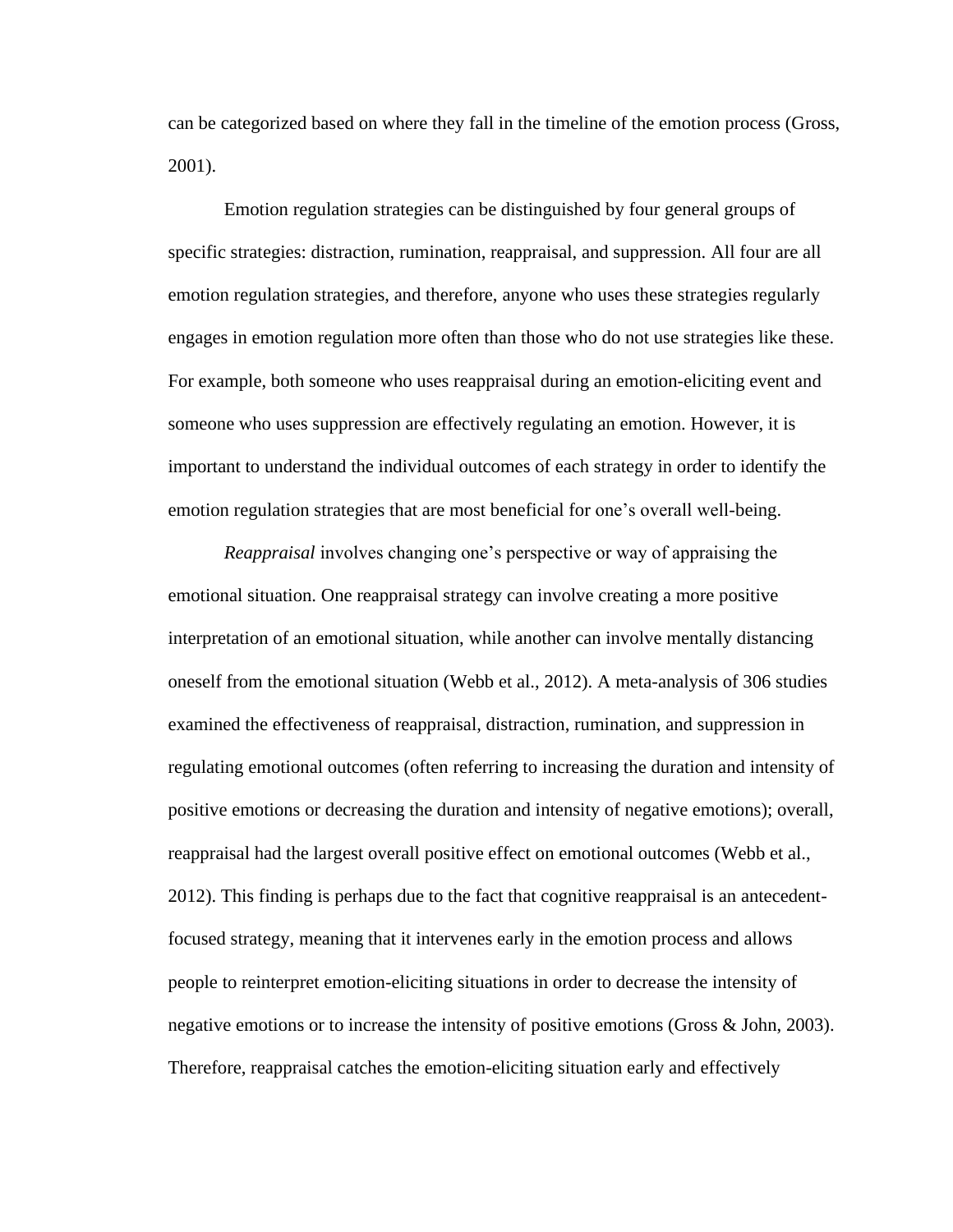changes its emotional impact (e.g., reinterpreting a bad date as a learning experience). Reappraisal is also negatively associated with symptoms of psychopathology (Aldao et al., 2010). The relationship between reappraisal and positive individual outcomes could be explained by the fact that since reappraisal intercepts an emotional response early in the process, the strategy can effectively alter the entire subsequent trajectory of an emotional response (Gross & John, 2003).

*Distraction* involves focusing one's attention away from the emotional situation — for example, thinking about a happy moment in order to avoid negative feelings such as sadness or anger. Like reappraisal, distraction was also found to have an overall positive effect on emotional outcomes, indicating that distracting oneself from emotional experiences can lessen intense negative emotions (Webb et al., 2012). Reappraisal and distraction both help to decrease negative affect in the short term; however, reappraisal requires one to engage with emotions and make sense of emotional experiences, an important process for long-term emotional health, while distraction does not (Shafir et al., 2015). Furthermore, while distraction can be helpful in reducing negative emotions, previous literature suggests that it may also reduce positive emotions, suggesting that the use of distraction may decrease the overall experience and expression of emotion (Quoidbach et al., 2010). Therefore, while distraction is effective in regulating negative emotions in the short term, it may have long term consequences on one's emotional health.

*Concentration* (often labeled *rumination*) involves focusing on or reliving the emotional experience; for example, in one study, researchers told participants assigned to use rumination as an emotion regulation strategy to "think about [their] experience in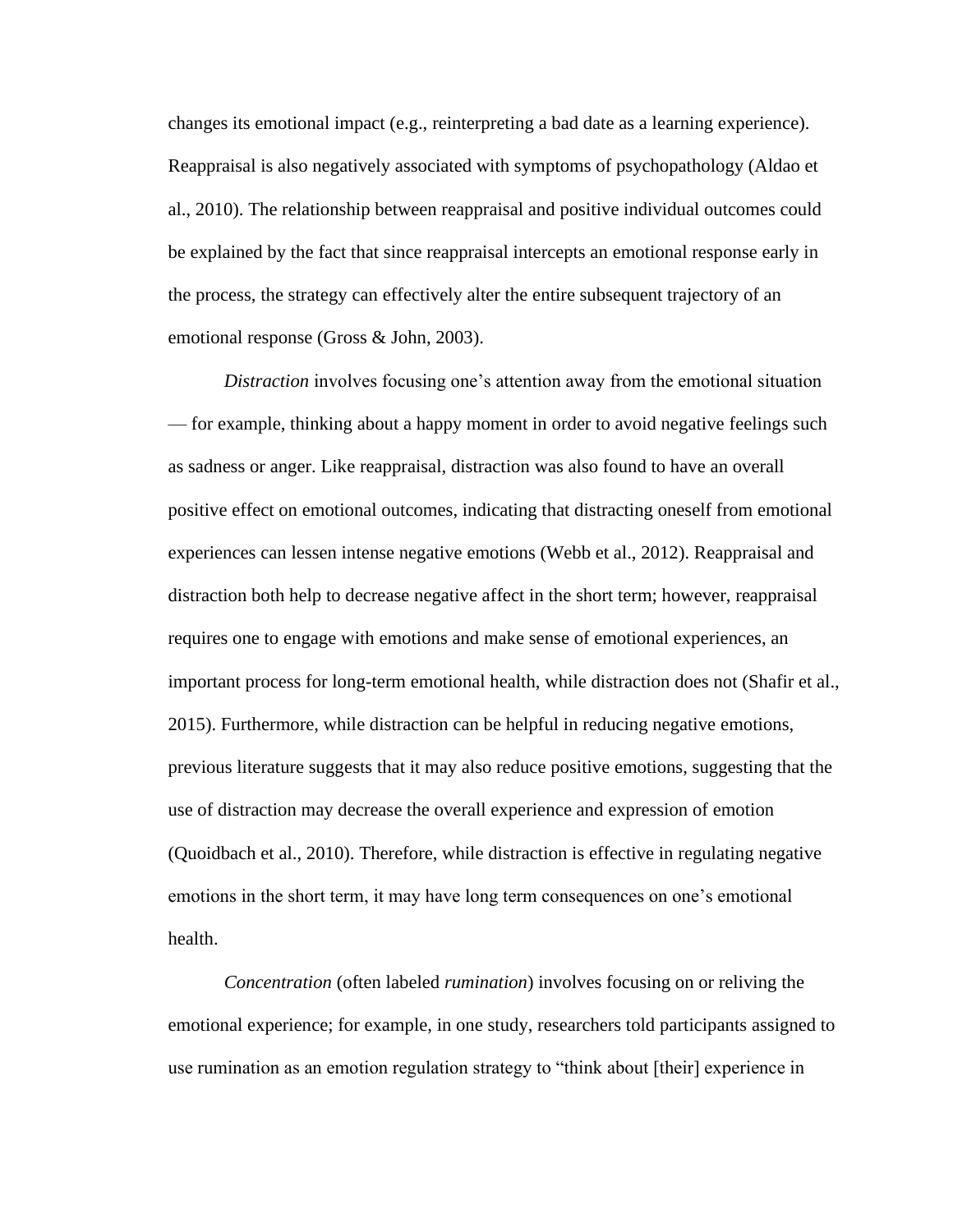terms of the feelings and the emotions involved" (Ayduk et al., 2002). Rumination tends to have a negative effect on emotional outcomes, as rumination involves bringing the negative emotional event to mind again and again for an extended period of time. As a result, ruminators tend to exhibit more overall negative emotions, as well as symptoms of anxiety and depression (Aldao et al., 2010).

*Suppression* involves suppressing either the experience of the emotion or the expression of the emotion. Suppression can involve suppressing the experience of the emotion or suppressing the behavioral expression of the emotion (e.g., crying, gasping; Webb et al., 2012). Suppression is an effective strategy to regulate emotions in the short term, but it is also associated with negative long-term consequences. While suppression can be important in many social contexts (e.g., avoiding crying in a classroom environment) and thus helpful for societal functioning, suppression has also been associated with more symptoms of psychopathology and lower levels of social support (Webb et al., 2012). A possible explanation for the negative long-term outcomes associated with suppression could be that the usage of suppression prevents habituation to strong emotional experiences. Chronic suppression of emotions can keep a person's mind from getting used to encountering and processing strong negative emotions in a healthy way, leading to increased sensitivity to depression and anxiety-related thoughts and emotions (Aldao et al., 2010).

Notably, as briefly mentioned above, emotion regulation strategies also fall under the broader categories of antecedent-focused or response-focused strategies (Gross & John, 2003). Antecedent-focused strategies are emotion regulation strategies that people use before the emotional response has fully been activated and include strategies like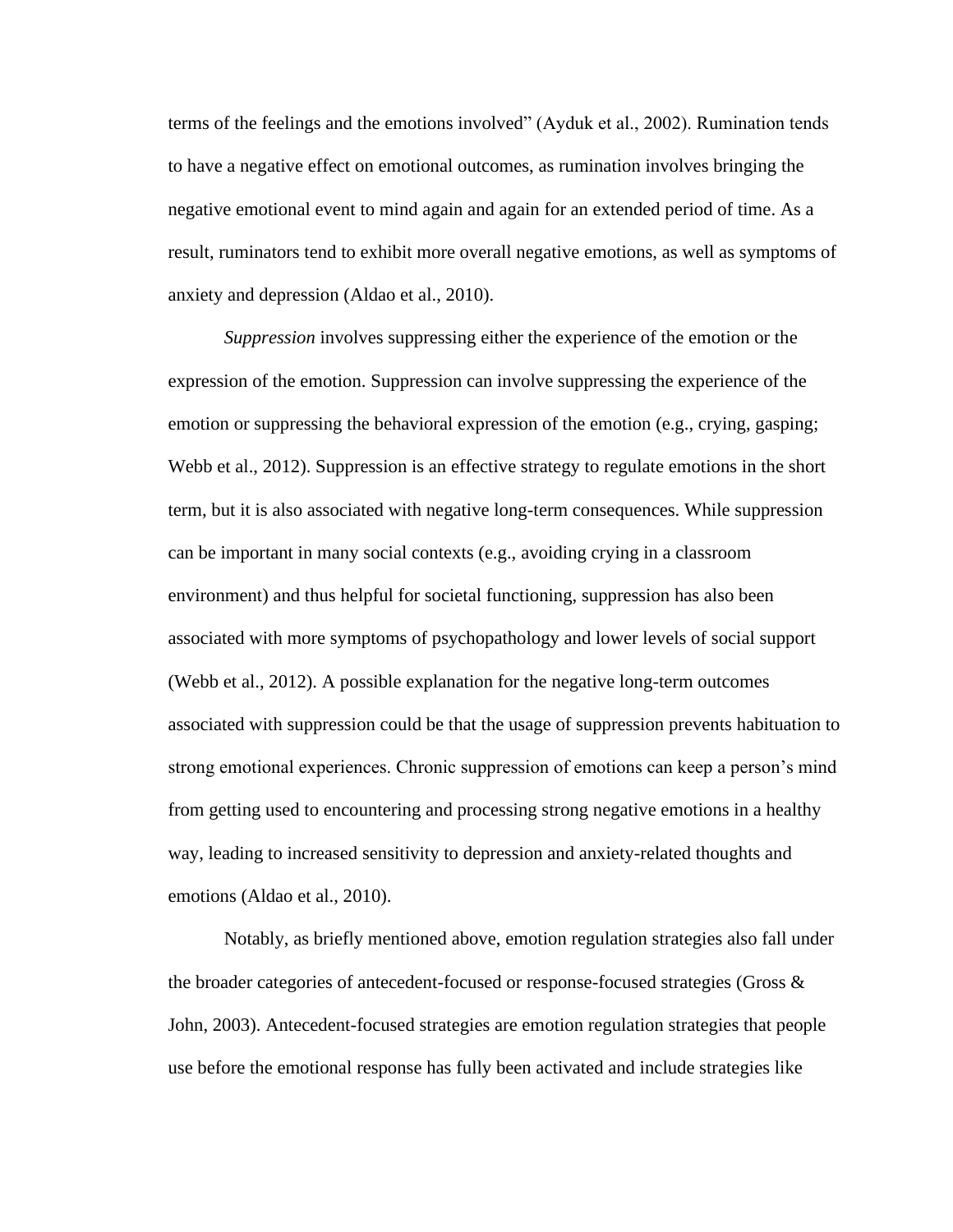distraction, rumination, and reappraisal. For example, one might distract themself from their failed math test by going on the Internet, diverting their attention away from their negative emotions before they've fully experienced the emotions. Response-focused strategies, on the other hand, are emotion regulation strategies that people use after the emotion is already underway and include strategies like suppression. For example, one might suppress their tears, an expression of sadness, even though their emotional response has already been activated (Gross & John, 2003).

Emotion regulation strategies are most often sorted into four categories: reappraisal, distraction, suppression, and rumination. Reappraisal has been associated with measures related to well-being, while suppression and rumination have generally been associated with lower individual well-being. Individual outcomes related to distraction have been more complicated; while distraction is effective in altering one's immediate emotional state, distraction does not involve processes that help one's longterm emotional health. Generally, the goal for emotion regulation strategies is to alter one's emotional state in order to decrease negative emotions or to increase positive emotions, but the strategies differ in whether they are adaptive (i.e., aligned with the individual's emotion regulation goals) or maladaptive (i.e., not aligned).

## **Emotion Regulation and Peer Relationship Quality**

The relationship between emotion regulation and peer relationship quality is the main relationship explored in the current studies due to previous literature that suggests important links between emotion regulation and peer relationships. Emotions are essential in social exchanges; social interactions can be the cause of or result of different emotional states (Campos et al., 1989; English et al., 2017). Effective emotion regulation,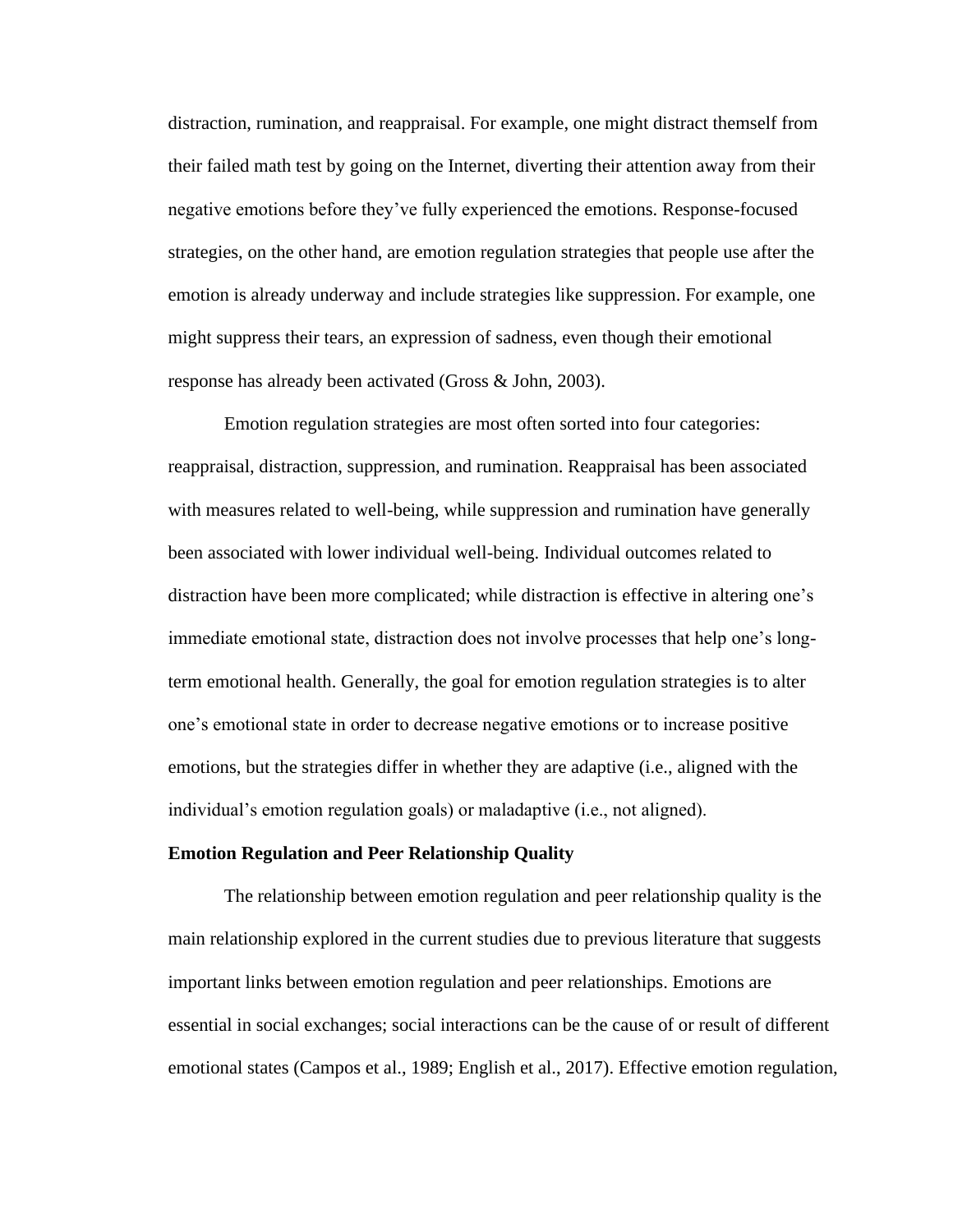then, is necessary for productive social interactions. If one can healthily manage the feelings that arouse from various social situations, relationships can grow and improve. For example, adaptive emotion regulation strategies such as reappraisal can allow a person to effectively manage interpersonal situations that are emotionally arousing, while maladaptive emotion regulation strategies such as rumination and suppression can create higher levels of emotional arousal than are conducive to interpersonal relationships (Gross & Thompson, 2007).

Reappraisal is largely associated with positive social outcomes. For example, reappraisal is associated with more close relationships, higher likability ratings from peers, higher social status, and more sharing of positive and negative emotions with others (Gross & John, 2003; English et al., 2012). One possible explanation includes the fact that reappraisers are more likely to share both positive and negative emotions with others and are therefore able to have closer relationships with friends and appear more likable to others. Reappraisers also experience and express behaviorally more positive emotion and less negative emotion than those who do not use reappraisal as often, which is often helpful in creating positive social interactions (Gross & John, 2003). Furthermore, reappraisal can aid in perspective-taking in interpersonal conflicts, and previous literature has suggested that the usage of reappraisal during marital conflict protects couples from a normative decline in marital quality (Finkel et al., 2013).

Distraction is not as directly associated with social relationships as other emotion regulation strategies; while hedonic emotion regulation goals (goals relating to the desire to change one's emotional state, e.g., wanting to feel more positive emotions) have significantly predicted distraction, prosocial emotion regulation goals (goals relating to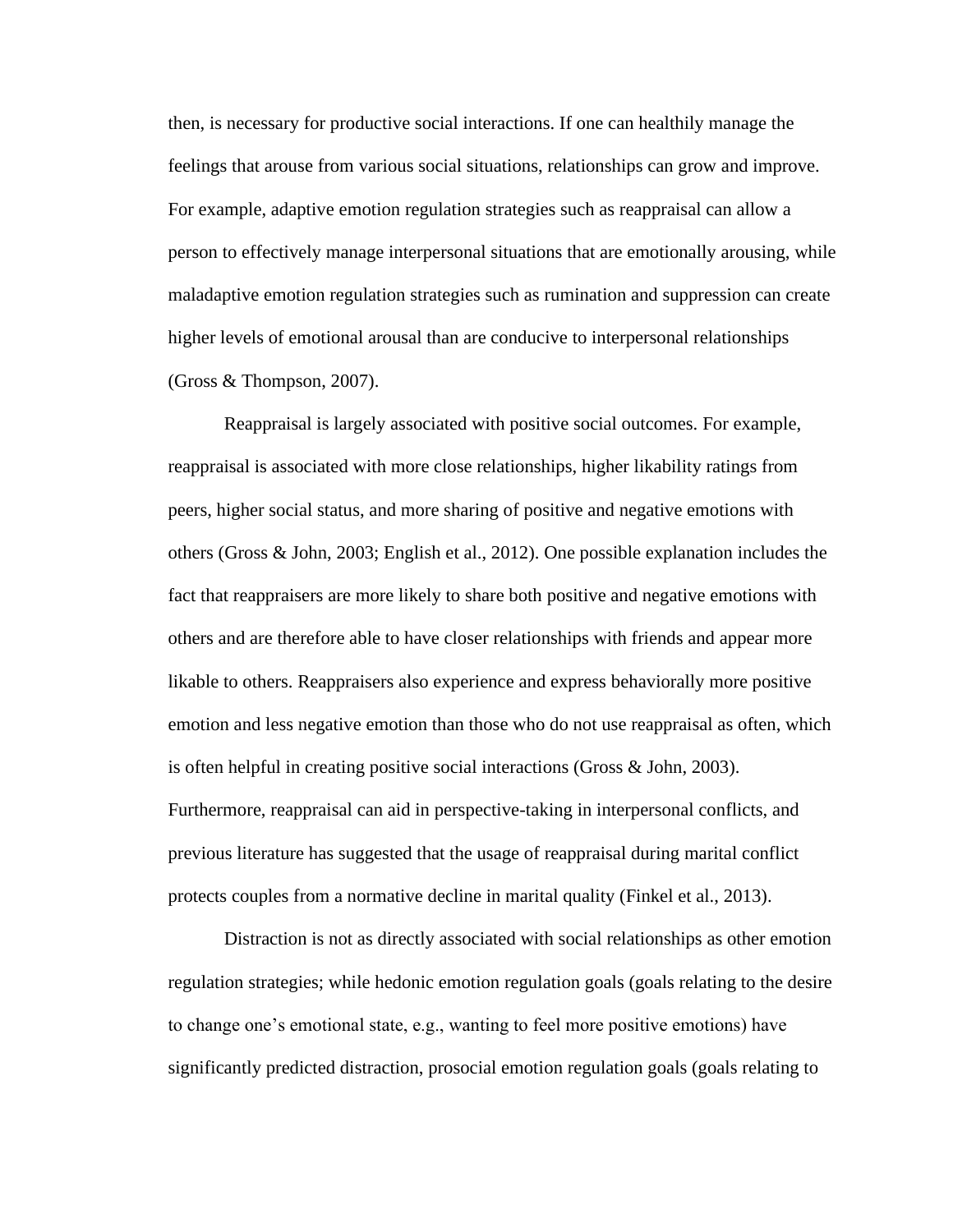the desire to influence social interactions or relationships, e.g., maintaining a social relationship, avoiding social rejection) have only weakly predicted distraction (Eldesouky & English, 2019). As such, research is sparse in regard to how distraction as an individual emotion regulation strategy affects social relationships. However, individual usage of distraction might imply that individuals are actively avoiding negative emotions and, consequently, that negative emotions are not being discussed in a relationship. Distraction may therefore have an indirect negative impact on relationship closeness and support.

Rumination in response to stress was associated with higher levels of marital conflict among paramedics and their spouses, as well as higher levels of withdrawal from the relationship (King  $\&$  DeLongis, 2014). Researchers posited that this could be due to the cycle created by the use of rumination as an emotion regulation tactic; negative affect leads to ruminative thoughts, which increases negative affect and causes spouses to withdraw, which leads to more rumination, and so on. Furthermore, rumination has been associated with more social isolation and less perceived social support among the recently bereaved, possibly because it can be difficult for people to offer sufficient social support to ruminators due to their tendency to go over the same negative experiences over and over again (Nolen-Hoeksema & Davis, 1999). Similarly, rumination has been associated with interpersonal distress and reduced relationship satisfaction among depressed individuals (Kuehner & Buerger, 2005; Lam et al., 2003).

Previous literature suggests that suppression may be associated with negative outcomes in social relationships. Suppression has also been associated with relationship conflict; during a daily diary task, higher levels of emotion suppression was associated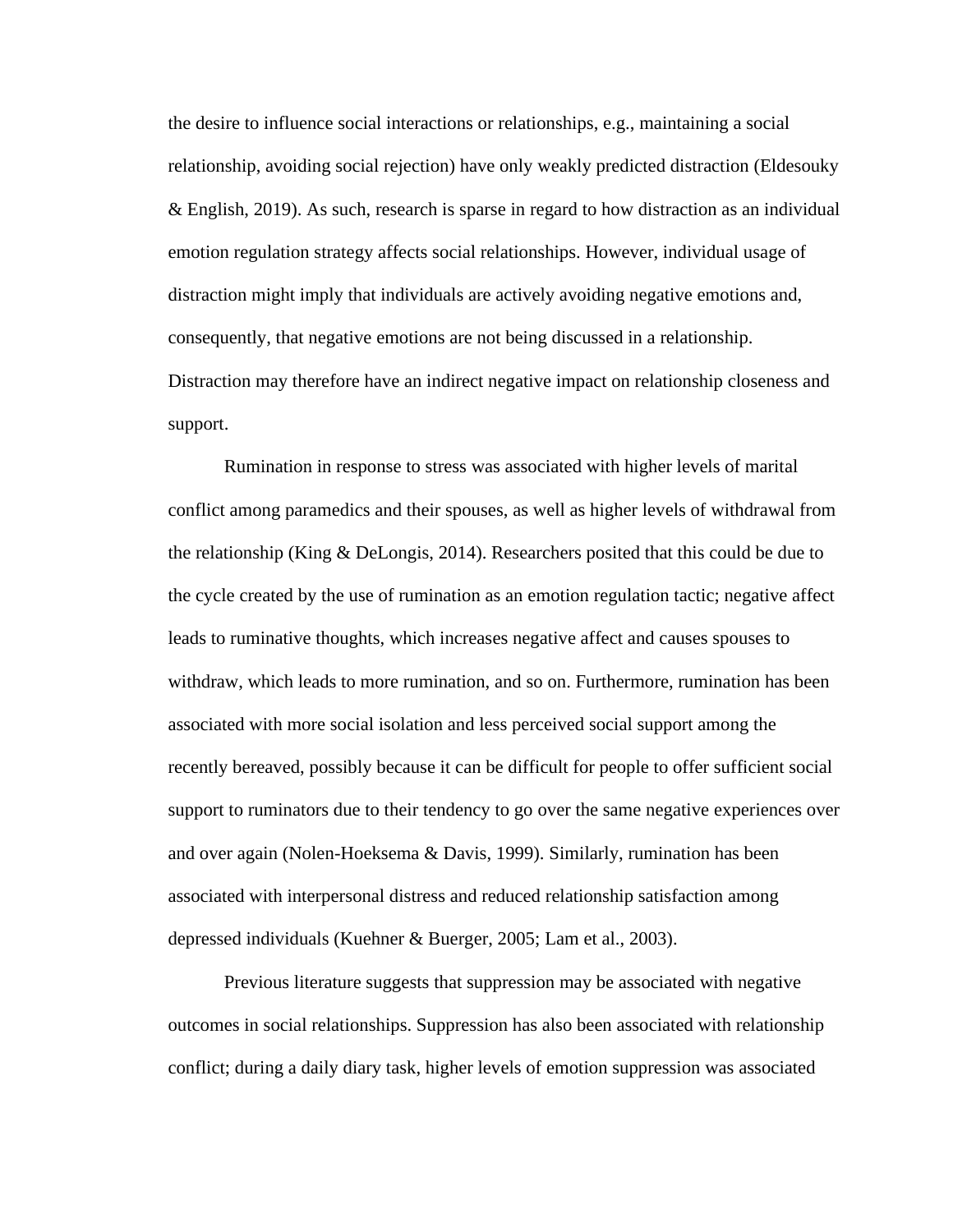with more reported daily conflict (Impett et al., 2012). Previous literature found that romantic couples who were asked to use emotion suppression strategies displayed lower levels of intimacy in their relationships, and in a longitudinal study, suppression was found to be associated with declines in global relationship closeness across four college years (Impett et al., 2012; English et al., 2012). In addition, Gross and John (2003) found that higher levels of suppression among undergraduate students was associated with fewer close relationships, higher avoidance of attachment to potential romantic partners, fewer sources of social support, and less sharing of both positive and negative emotions with others. These associations could be due to the fact that suppressors tend to feel inauthentic in social relationships, as they are unable to show others their true emotions, positive or negative.

Previous literature has provided grounds for possible relationships between all four emotion regulation strategies and peer relationship quality. Reappraisal and positive social outcomes have largely been correlated, while suppression and rumination have largely been negatively related to measures of relationship quality. There is some evidence that suggests that distraction is not as related to social relationships as the other three emotion regulation strategies; however, distraction may have a negative impact on relationship quality due to the avoidant nature of distraction as an emotion regulation strategy, which could hinder communication. Overall, emotion regulation has been closely linked with outcomes related to social relationship health, providing support for a relationship between emotion regulation strategies and peer relationship quality.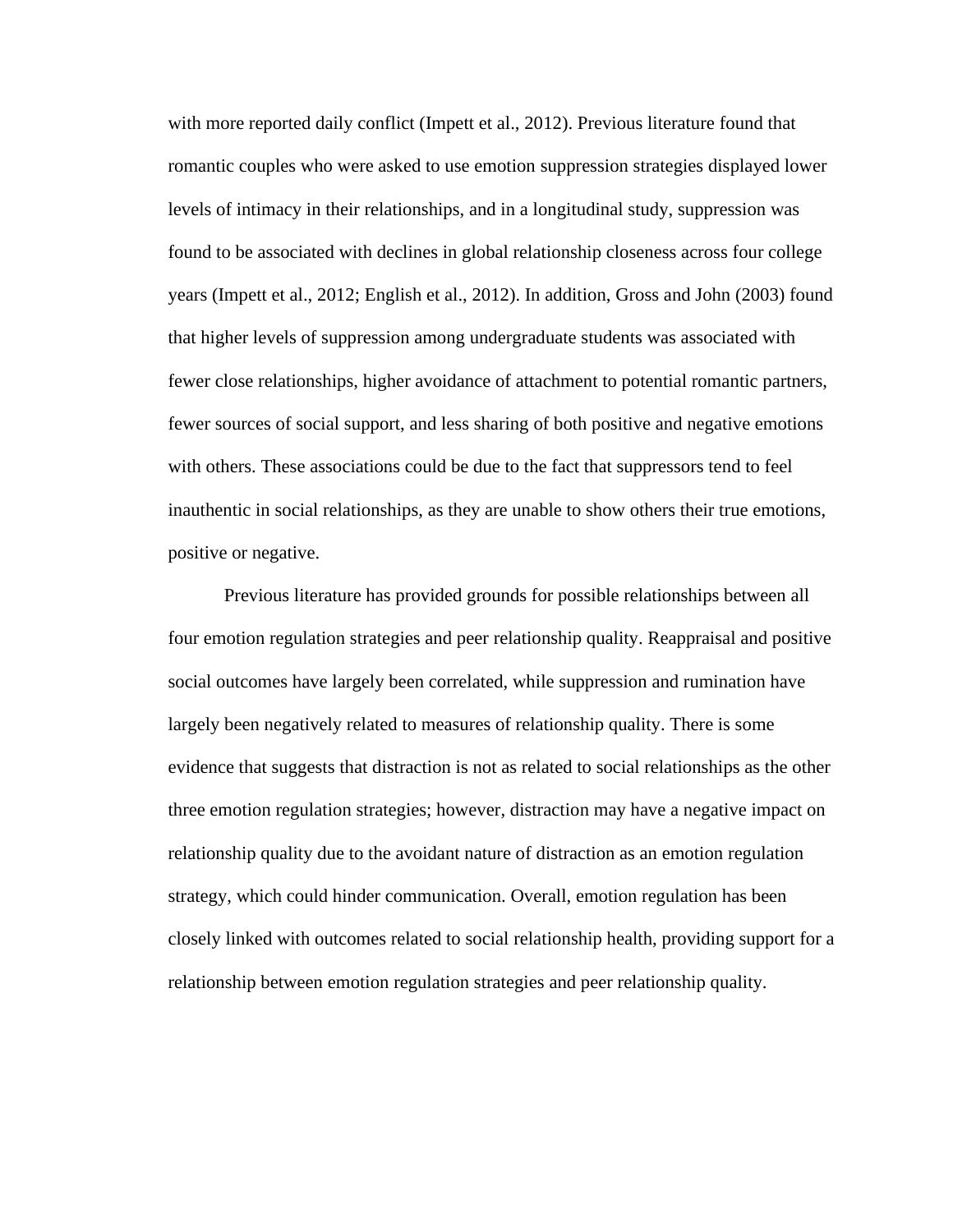## **Parent Emotion Socialization**

There are several ways in which children's emotion regulation strategies can be influenced by their parents. *Parent emotion socialization* includes parents' own emotion expression and regulation, the way parents discuss emotions with their children, and parents' responses to their children's emotions; all three components have an impact on how children deal with their emotions (Eisenberg et al., 1998). Parental emotion regulation and expression can affect children's emotional health in many ways; parents model emotion management and expression for children and, by doing so, teach children about how to interpret and understand others' emotional reactions. Furthermore, discussing emotions in the family can communicate support and enhance children's understanding of emotional states and other emotion-related concepts (Eisenberg et al., 1998).

Parental reactions to children's emotions are a direct example of how parents inform their children's emotional development. In previous literature, *supportive parent emotion socialization strategies* have included acknowledgement of the emotion, encouragement of appropriate emotional expression, and the teaching of strategies to manage the emotion. *Unsupportive parent emotion socialization strategies* have included expressing parental distress over the child's emotion, minimizing the emotion, or punishing the child for the emotion (Gottman et al., 1997).

Parental emotion-related socialization behaviors (ERSBs), including parental reactions to children's emotions, affect children's arousal levels and can change the way they think about emotion. For example, punitive reactions to children's emotions may create an association between children's negative emotions and fear or anxiety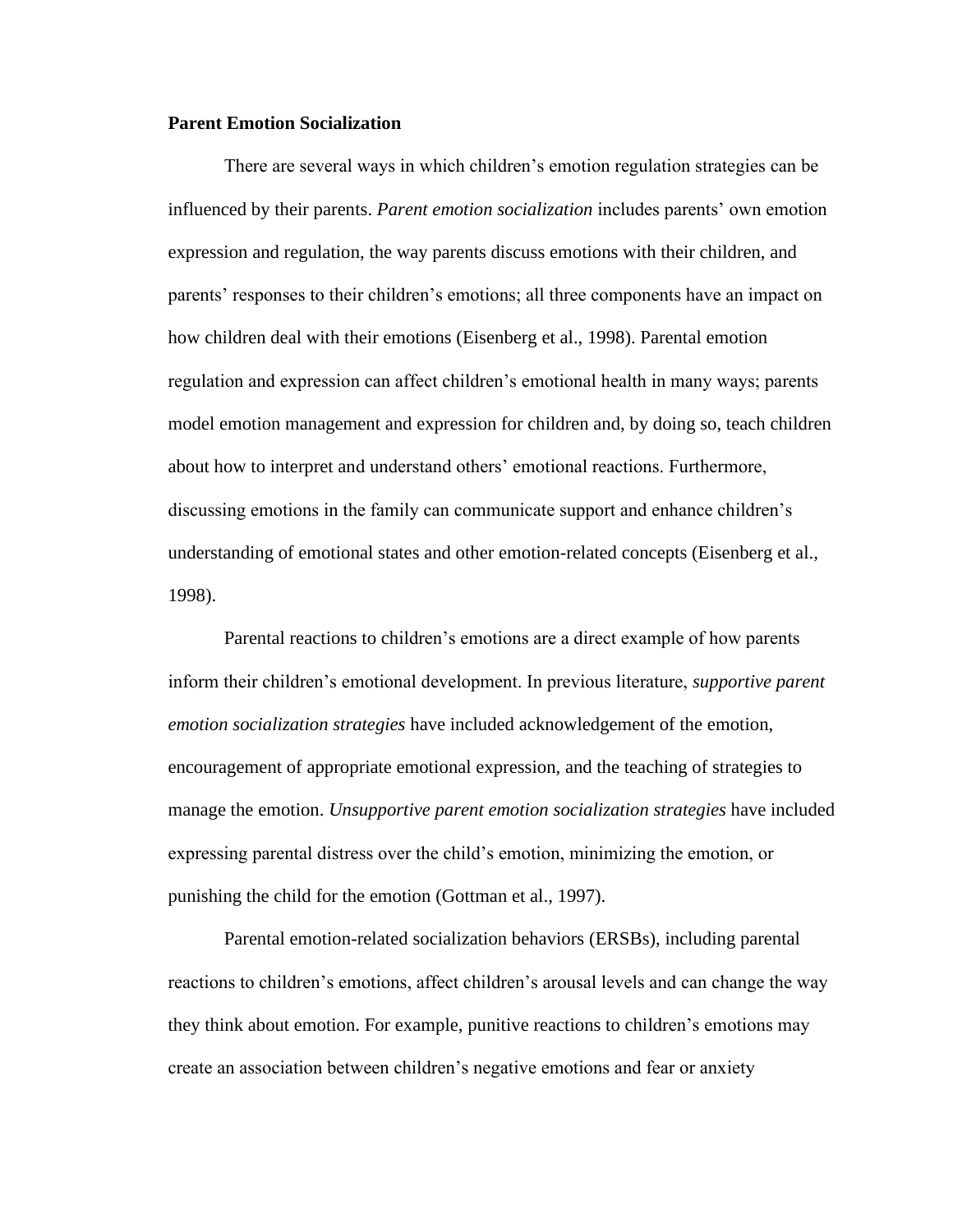surrounding the expression of those emotions, increasing emotional arousal. Meanwhile, supportive reactions to children's emotions may not increase children's emotional arousal and may in fact even lower their emotional arousal (Eisenberg et al., 1998). Parent emotion socialization, then, is tightly linked with children's emotional outcomes, including children's emotional arousal.

## **Parent Emotion Socialization and Child Emotion Regulation**

Parent emotion socialization has also been linked with children's emotion regulation strategies. Unsupportive parent emotion socialization strategies such as minimizing and punishment reactions to children's emotions have been associated with children's maladaptive emotion regulation strategies; for example, higher levels of punitive and minimizing reactions to children's emotions was associated with a higher tendency to escape in anger situations among 4- and 6-year-old children (Eisenberg  $\&$ Fabes, 1994). Furthermore, unsupportive parent socialization practices have been associated with adolescent rumination (Goldman, 2005). Unsupportive parent emotion reactions have also been associated with child suppression. In a study by Eisenberg et al. (1991), higher levels of punitive parental reactions to children's emotions were associated with high levels of physiological reactivity (indicators of emotional distress) in reaction to an empathy-inducing film among third grade boys. When asked to report their distress levels to the researchers, however, the boys reported low levels of distress, indicating that these boys were unwilling to express their emotions to others. These findings suggest that punitive or restrictive parental reactions to children's emotions may be associated with a tendency to suppress one's emotions in distressing situations (Eisenberg et al., 1991).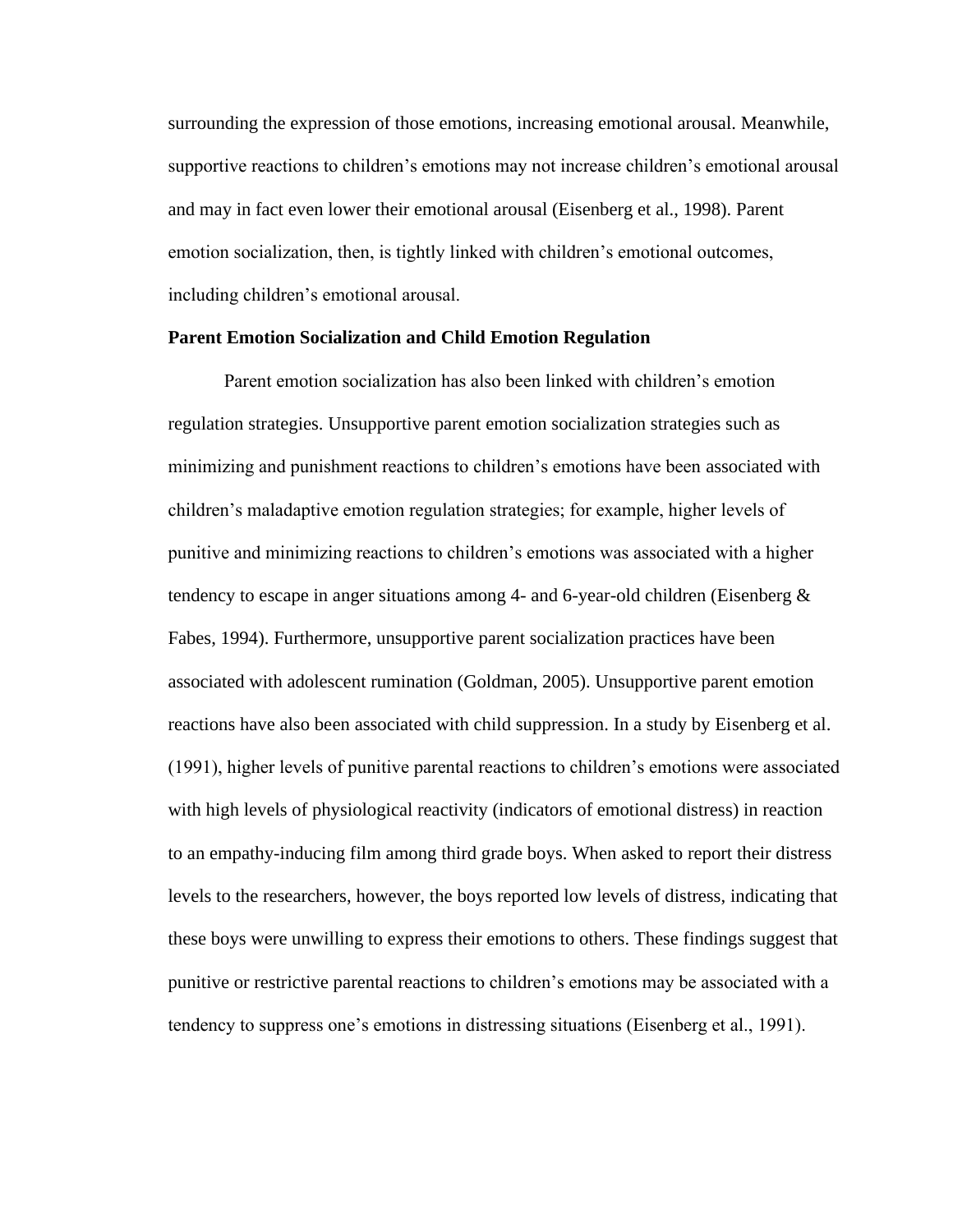In contrast with the negative emotional outcomes associated with unsupportive parent emotion socialization strategies, supportive parent emotion socialization has been associated with adaptive emotion regulation strategies in children, albeit less consistently than the data related to unsupportive parental reactions. Eisenberg and Fabes (1994) found that maternal comforting reactions to children's emotions were associated with children's constructive emotional responses, including verbalizing their emotions. These results suggest that supportive parent emotion socialization may help children to learn healthy emotion regulation strategies, such as reappraisal. However, other evidence suggests that child age moderates the association between parent supportive emotion socialization and children's socioemotional adjustment; among parents of 3-year-old children, parent supportive emotion socialization predicted better emotion regulation, while among parents of 6-year-old children, parent supportive emotion socialization predicted worse emotion regulation (Mirabile et al., 2018). These results suggest that parent supportive emotion socialization strategies may not be as effective in promoting children's emotional health as they get older.

#### **Social Sharing of Emotion**

Emotion regulation strategies can help not only to manage one's individual emotional state but also to aid in interpersonal exchanges and relationships. One example of how emotions relate to social relationships is the social sharing of emotions, defined as one's tendency to share their emotional experiences with other people. Rimé et al. (1991) found that 80-95% of participants reported the *social sharing of emotion* after an emotional episode. The social sharing of emotion is a form of self-disclosure that is specific to emotional experiences, and more intense emotions often elicit more abundant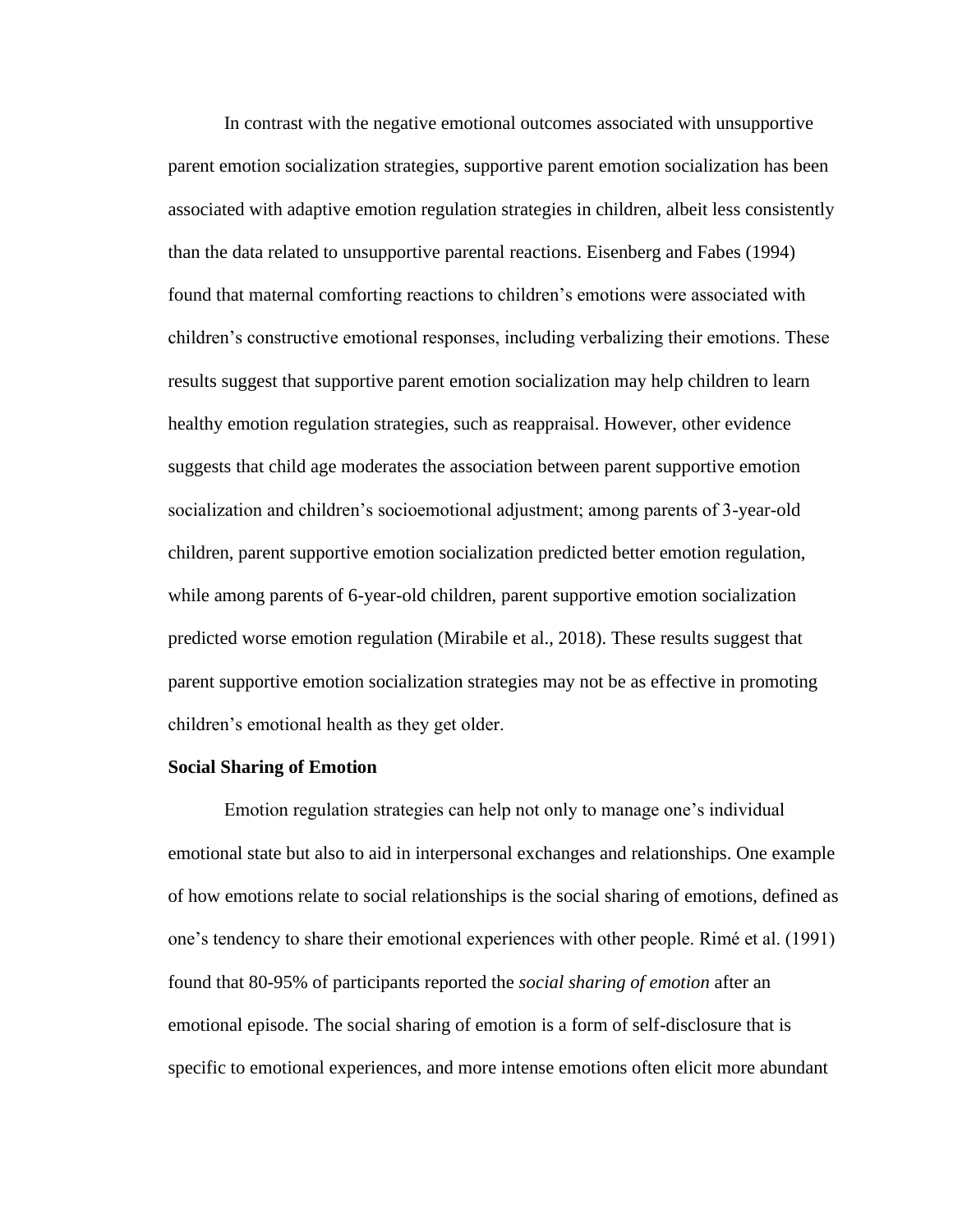sharing (Rimé et al., 2020). Motives for sharing an emotional experience include the desire to vent, to receive clarification or advice, to gain empathy or support, or to inform others about their experience (Rimé et al., 2020).

Individual outcomes of the social sharing of emotions depend on a variety of factors. Emotional outcomes for the sharer also depend on listener responses; Nils  $\&$ Rimé (2012) found that sharers experienced a reduction in loneliness after receiving socio-affective responses (empathy, social support, validation) from listeners, while cognitive responses (encouraging reappraisal, reframing the situation) increased feelings of loneliness in sharers. Furthermore, the benefits of social sharing for the sharer can depend on the listener's empathic concern (benevolent motivation to be a responsive listener) and empathic accuracy (ability to accurately understand another person's internal emotional state). When listeners' empathic concern is high, high empathic accuracy is correlated with high listener responsiveness and increased ability to respond effectively to one's partner, while when empathic concern was loe, empathic accuracy had no effect on listener responsiveness (Winczewski et al., 2016).

Verbally sharing an emotion reactivates the emotion rather than the opposite. In previous studies, participants experienced increased positive affect after sharing positive emotional experiences, and increased negative affect after sharing negative emotional experiences (Choi & Toma, 2014). Curci and Rimé (2012) reported that the social sharing of emotions is a "repetitive phenomenon, which tends to diminish over time, leading to an increasing sense of recovery from the initial emotional experience." They found that people who continued sharing the emotional experience after the typical extinction point reported that the beneficial effects of time passing were reduced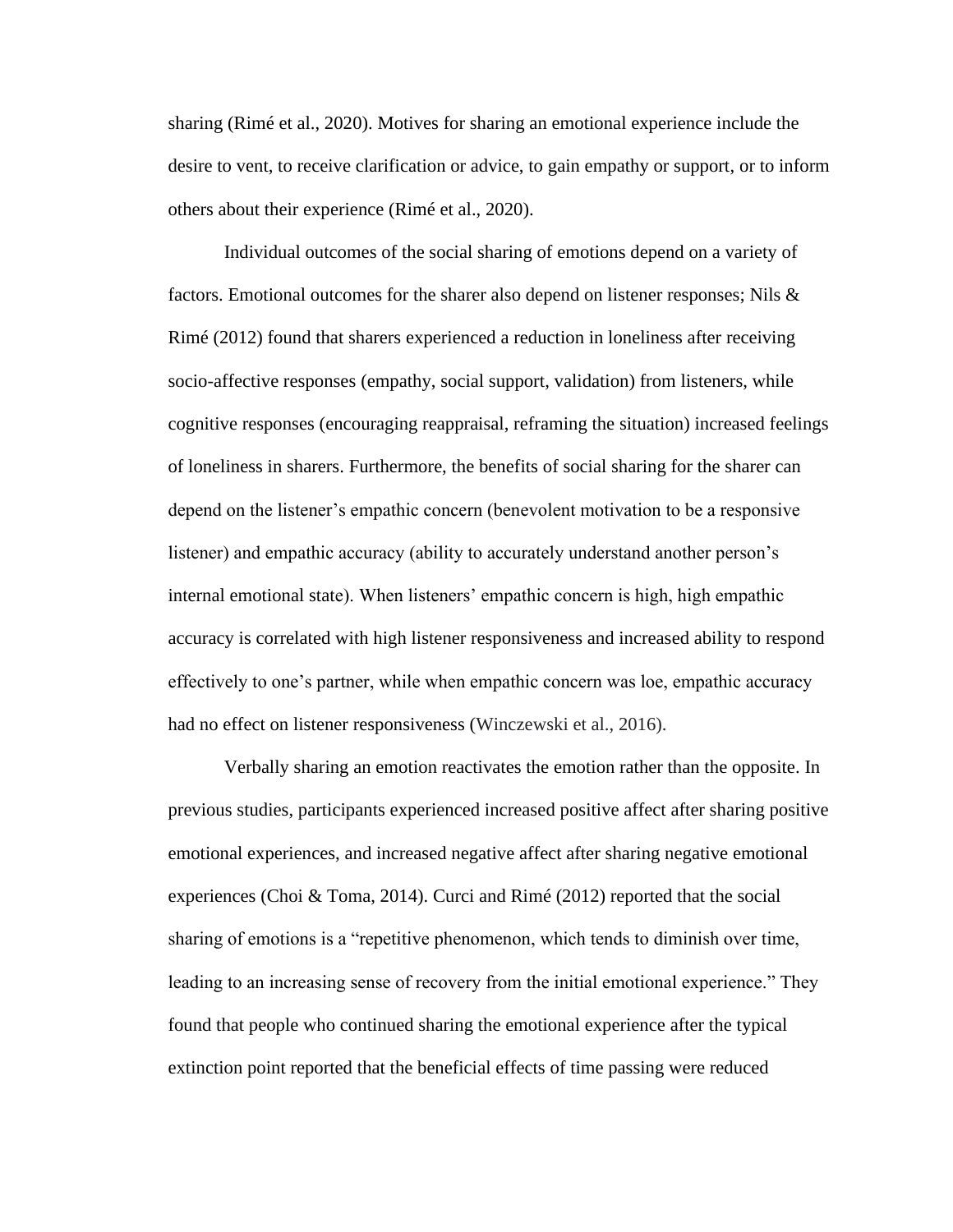compared to the others. Curci and Rimé (2012) also found that this group of participants reported that the initial emotional impact of the emotional experience was higher than the others.

There are two possible explanations that could explain the decreased emotional benefits of social sharing after the typical extinction point: either a) the *emotional intensity* of the initial emotional experience leads to decreased benefits from social sharing and the perpetuation of social sharing past the stopping point, or b) the *perpetuation* of the social sharing process actually led to decreased benefits of social sharing over time. Researchers concluded that "the prolongation of social sharing processes is actually a maladaptive outcome of experiencing an emotion," further noting that when the social sharing of emotions perpetuates over time, it is important to examine individual aspects and traits (Curci & Rimé, 2012). Therefore, though the emotional intensity of the initial event may affect the perpetuation of social sharing as well as emotional recovery, the perpetuation of social sharing may be related to individual emotional characteristics and habits such as emotion regulation strategies. Overall, the social sharing of emotions has positive emotional and social outcomes, though it often depends on factors such as listener responsiveness.

## **Emotion Regulation and Social Sharing of Emotion**

The social sharing of emotion is closely related to emotion regulation strategies. People who use reappraisal as an emotion regulation strategy, for example, reported that they shared more emotions, both positive and negative, with others (Gross & John, 2003). Reappraisal is an "antecedent-focused" emotion regulation strategy, meaning that reappraisal happens before the emotion response is fully activated; for example, at a job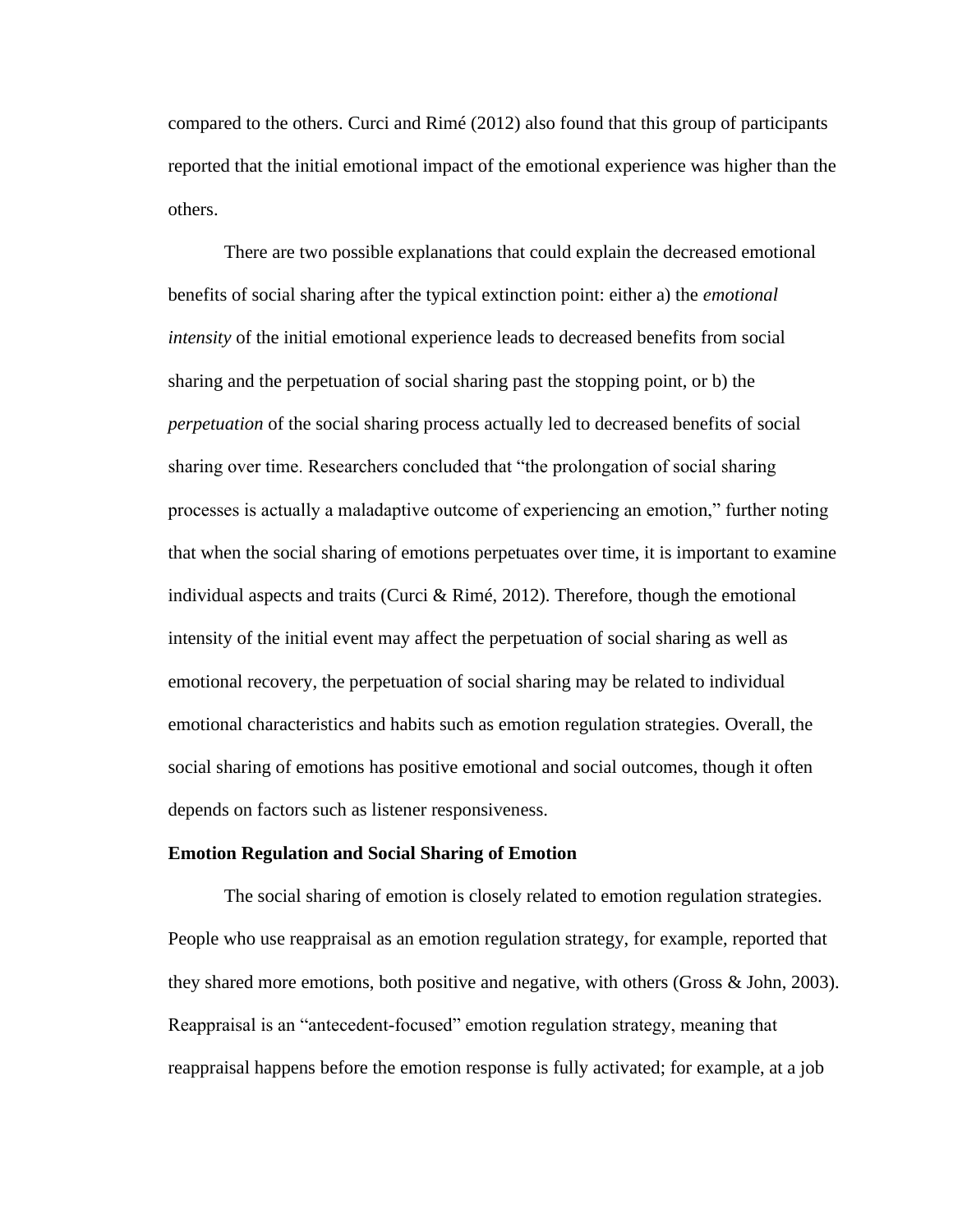interview, a reappraiser might reframe the situation as an opportunity to learn about the company and get to know their potential employer, rather than a nerve-wracking social evaluation (Gross & John, 2003). Since reappraisal happens early in the emotion process, reappraisal allows an individual to shift the subsequent trajectory of the emotion process, and thus frequent usage of reappraisal leads to more overall positive emotions and fewer overall negative emotions. Furthermore, both the social sharing of emotions and reappraisal are associated with emotional intelligence, which suggests that emotional intelligence could explain part of the link between the social sharing of emotions and reappraisal (Bucich & MacCann, 2019).

Research regarding the relationship between the social sharing of emotions and rumination has been mixed. Social sharing of emotions reactivates the initial emotion, so repetitive social sharing is akin to rumination, which prolongs the emotional experience of the initial emotion-eliciting event (Rimé et al., 1992). Curci and Rimé (2012) found that longer perpetuation of social sharing was related to higher emotional intensity of the initial emotional experience and reduced emotional recovery over time, indicating that the perpetuation of social sharing is similar to rumination in that it prolongs the emotional effects of the initial event and, presumably, the sharer's fixation on the emotional experience. However, Rimé et al. (1992) found that among participants asked to recall a specific emotion-eliciting event, social sharing and rumination were not significantly related. Researchers proposed three possible explanations: a) rumination and social sharing are completely separate processes, b) characteristics of the initial emotional event (e.g., emotional intensity) largely determine the amount of rumination and social sharing after the emotional experience, or c) there were stable individual differences that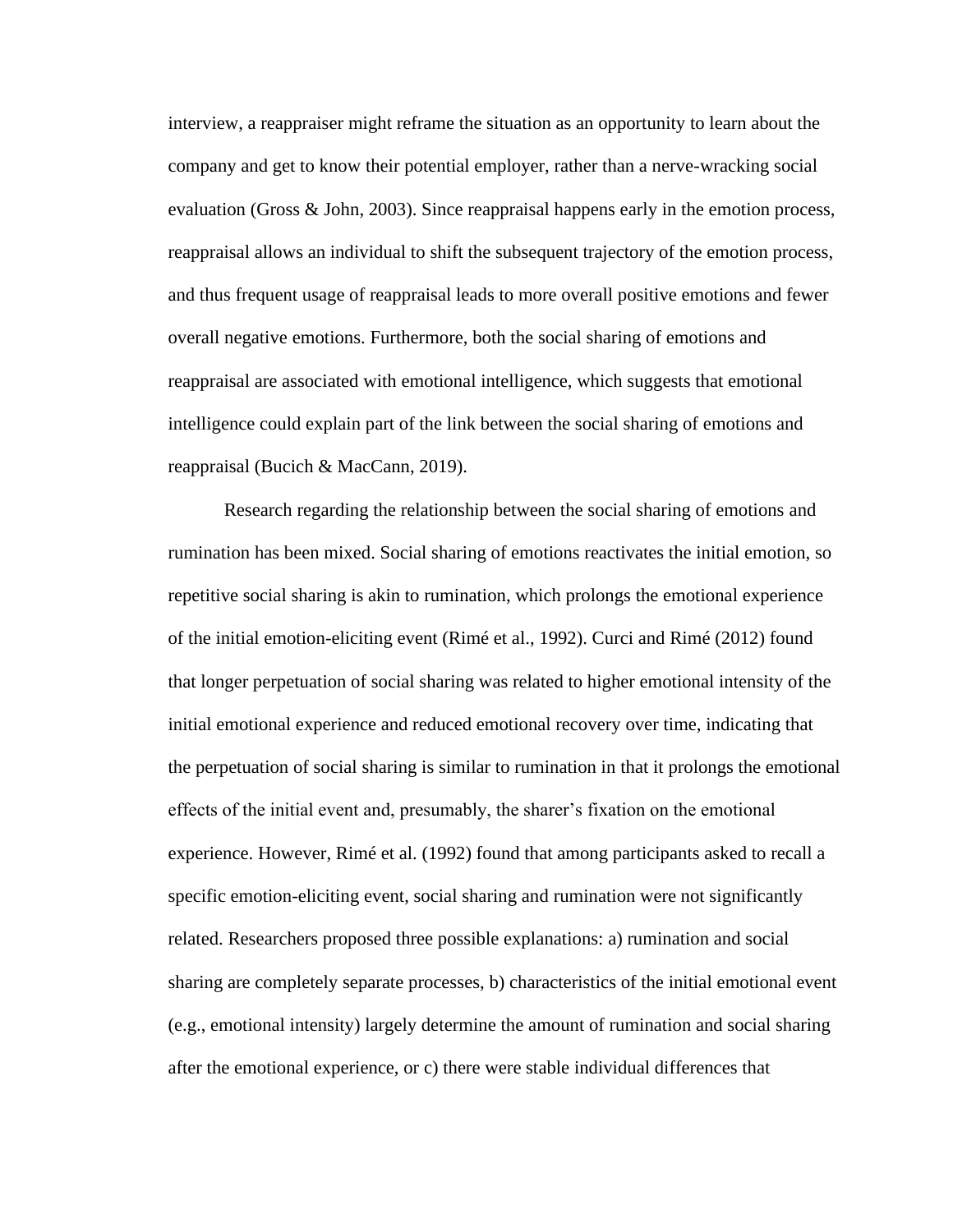contributed to the results. Therefore, the relationship between rumination and social sharing might be variable and affected by factors such as the emotional intensity of the initial emotional experience and the perpetuation of social sharing, though more research would be needed in order to properly justify this prediction.

Suppression, on the other hand, was correlated with decreased sharing of both positive and negative emotions with others (Gross  $\&$  John, 2003). Suppression is a "response-focused" emotion regulation strategy, and suppression happens after the emotion response has already happened. During a sad movie, for instance, a suppressor might suppress their tears even though they already feel sad. Suppression is effective in reducing the behavioral expression of a negative emotion, and the usage of suppression when experiencing negative emotions might create a habit of suppressing positive emotions, as well. Therefore, more suppression is related to less social sharing of both positive and negative emotions.

Research about the relationship between distraction and the social sharing of emotions is sparse. However, there is some evidence that the chronic usage of distraction could lead to a decrease in the overall experience and expression of emotions, both positive and negative (Quoidbach et al., 2010). Therefore, distraction may function similarly to suppression in that distraction may also reduce an individual's overall output of emotional expression. However, there is not much evidence to support this theory.

Overall, social sharing has largely been related to more reappraisal and less suppression. Distraction and rumination have for the most part not been associated with the social sharing of emotions.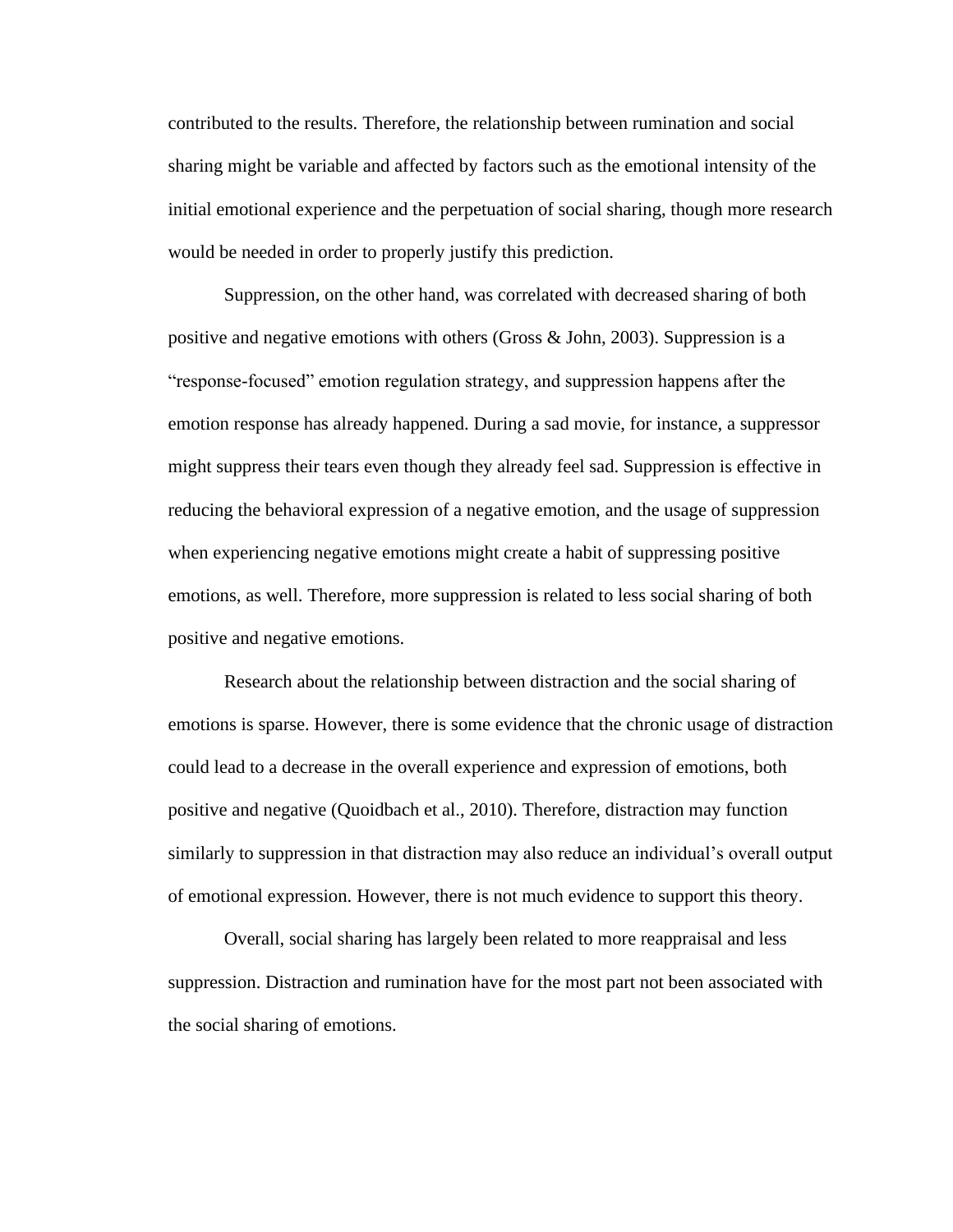## **Social Sharing of Emotion and Peer Relationship Quality**

The social sharing of emotions is related to social outcomes such as peer relationship quality. Social sharing is related to social connections and support in that sharing emotions encourages emotional synchrony, where the sharer and listener briefly share an emotional state and experience a sense of emotional unity and communion with others (Mogan et al., 2017). Furthermore, the social sharing of emotions fosters a sense of privacy and trust between the sharer and listener and signals "a safety condition granting understanding, confidentiality, and nonjudgment" (Rimé et al., 2020).

Therefore, while the social sharing of emotion is often seen as a practice that is largely for the emotional wellbeing of the sharer, sharing an emotion can have positive outcomes for both sharer and listener. Listeners often perceive a benefit, either for selforiented or prosocial, to listening to another share an emotion. Delelis and Christophe (2016) found that the most common motivations for listening to another person share their emotional experience for positive events include *bonding* (strengthening social links), *empathy* (relating emotionally, expressing an emotional response), and *information* (gathering information about the sharer). For the social sharing of negative events, common listener motivations include *bonding* and *social support* (providing support and help, making the sharer feel listened to). The social sharing of emotions can thus be used to foster close relationships and provide personal and social benefits for both the listener and sharer.

The social sharing of emotions also strengthens the interpersonal dynamic between the sharer and the listener. The sharer shares an emotional experience with the listener, which aids in creating emotional synchrony between the two parties. In return,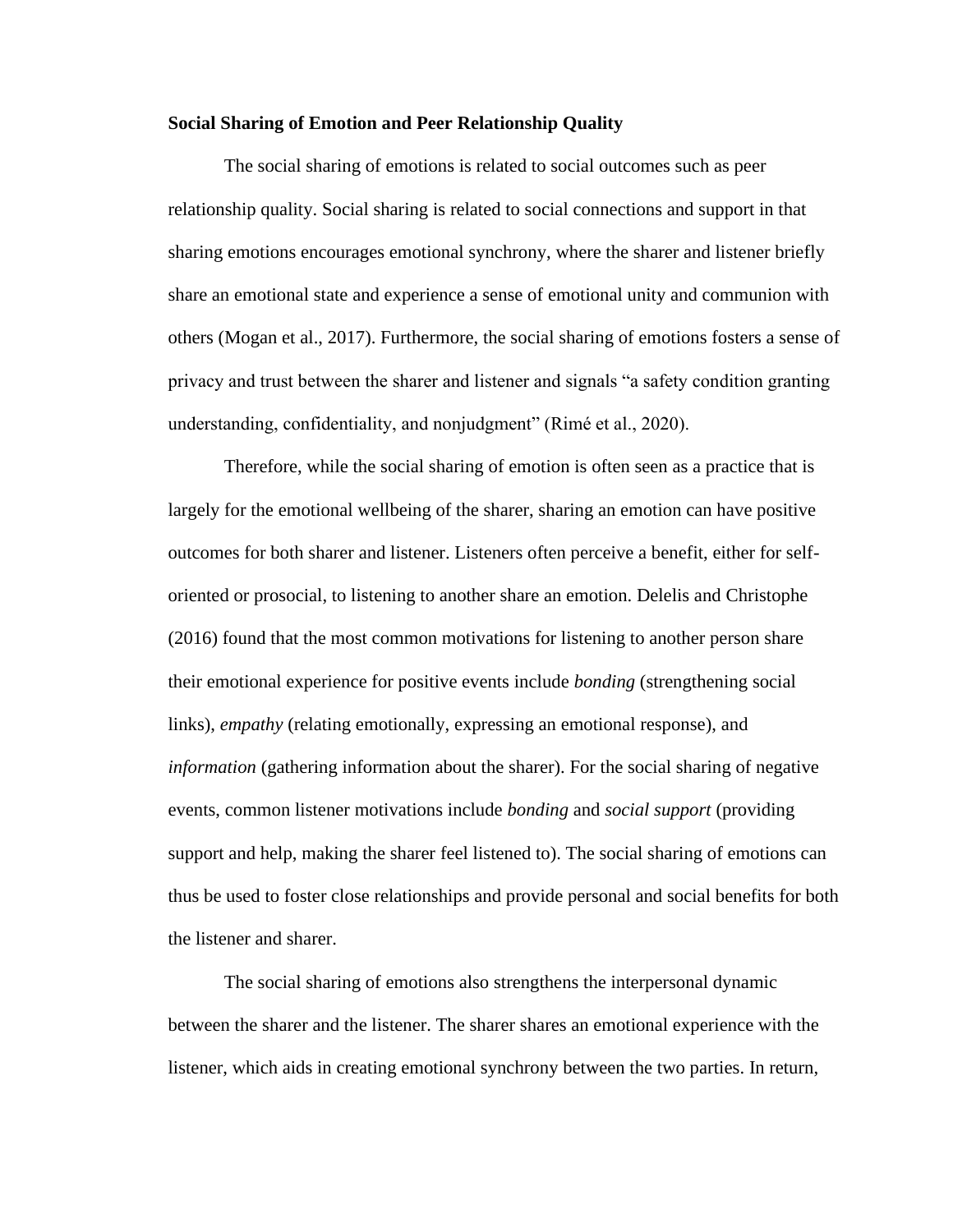the listener's response, attention, empathy, and support causes the sharer to like the listener more, while the sharer's emotional disclosure causes the listener to like the sharer more (Rimé et al., 2020). Therefore, the social sharing of emotions increases liking, closeness, and trust between sharer and listener and strengthens relationships.

## <span id="page-23-0"></span>**The Current Studies**

<span id="page-23-1"></span>*Study 1*

## **Figure 1.**

*Hypothesized Model for the Relationship Between Parent Emotion Socialization and Peer Relationship Quality as Mediated by Emotion Regulation.*



Parent emotion socialization affects children's emotional outcomes and may, consequently, affect how they express and handle their emotions among their peers. This can be especially salient in emerging adulthood (ages 18 through 29, typically in western cultures), which is characterized by "volatility and identity formation," with relationships acting as key contributors to well-being (Rimsky, 2020).

Relatively few studies have explored the mechanisms behind peer relationships in emerging adulthood, and even fewer have explored how these peer relationships relate to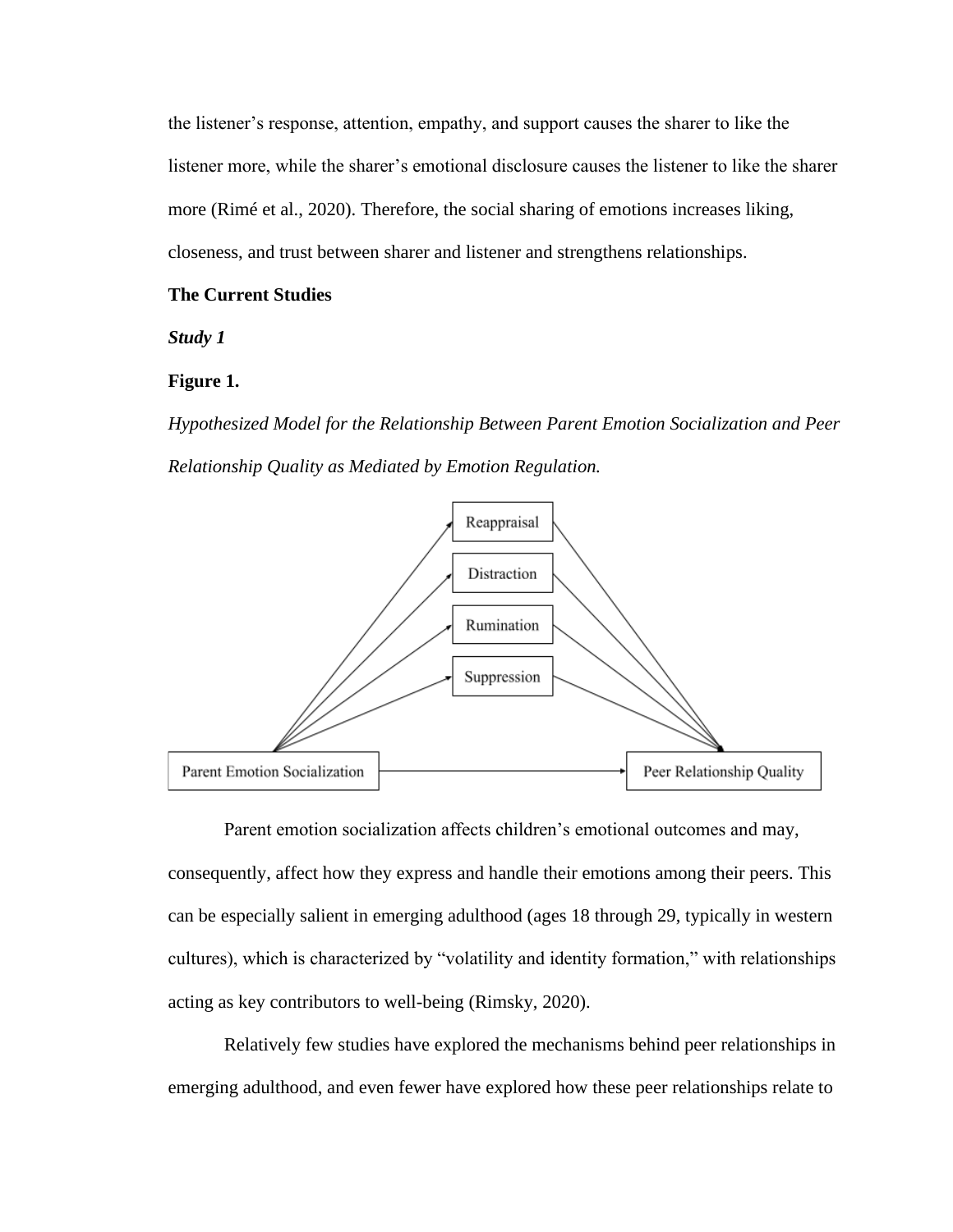parent emotion socialization. Furthermore, few studies have examined directly the effects of parent emotion socialization on specific emotion regulation strategies such as distraction, rumination, reappraisal, and suppression. The following study hopes to fill these gaps by exploring the relationships between parent emotion socialization, emotion regulation, and peer relationship quality among emerging adults. Study 1 had participants complete an online survey that included questionnaires relating to child-reported parent emotion socialization, emotion regulation strategies, and peer relationship quality. The study is designed to assess the following primary hypotheses:

Hypothesis 1: Higher levels of reappraisal and lower levels of suppression, distraction, and rumination, are associated with higher peer relationship quality.

Hypothesis 2: Higher levels of supportive parent emotion socialization are associated with lower levels of suppression, distraction, and rumination, as well as higher levels of reappraisal.

Hypothesis 3: Higher levels of supportive parent emotion socialization are associated with higher peer relationship quality.

Hypothesis 4: Suppression, distraction, rumination, and reappraisal mediate the relationship between parent emotion socialization and peer relationship quality.

In addition to the first four hypotheses, our study examines the following three secondary hypotheses:

Hypothesis 5: Unsupportive parent emotion socialization has a larger effect on peer relationship quality than supportive parent emotion socialization.

Hypothesis 6: Unsupportive parent emotion socialization has a larger effect on emotion regulation strategies than supportive parent emotion socialization.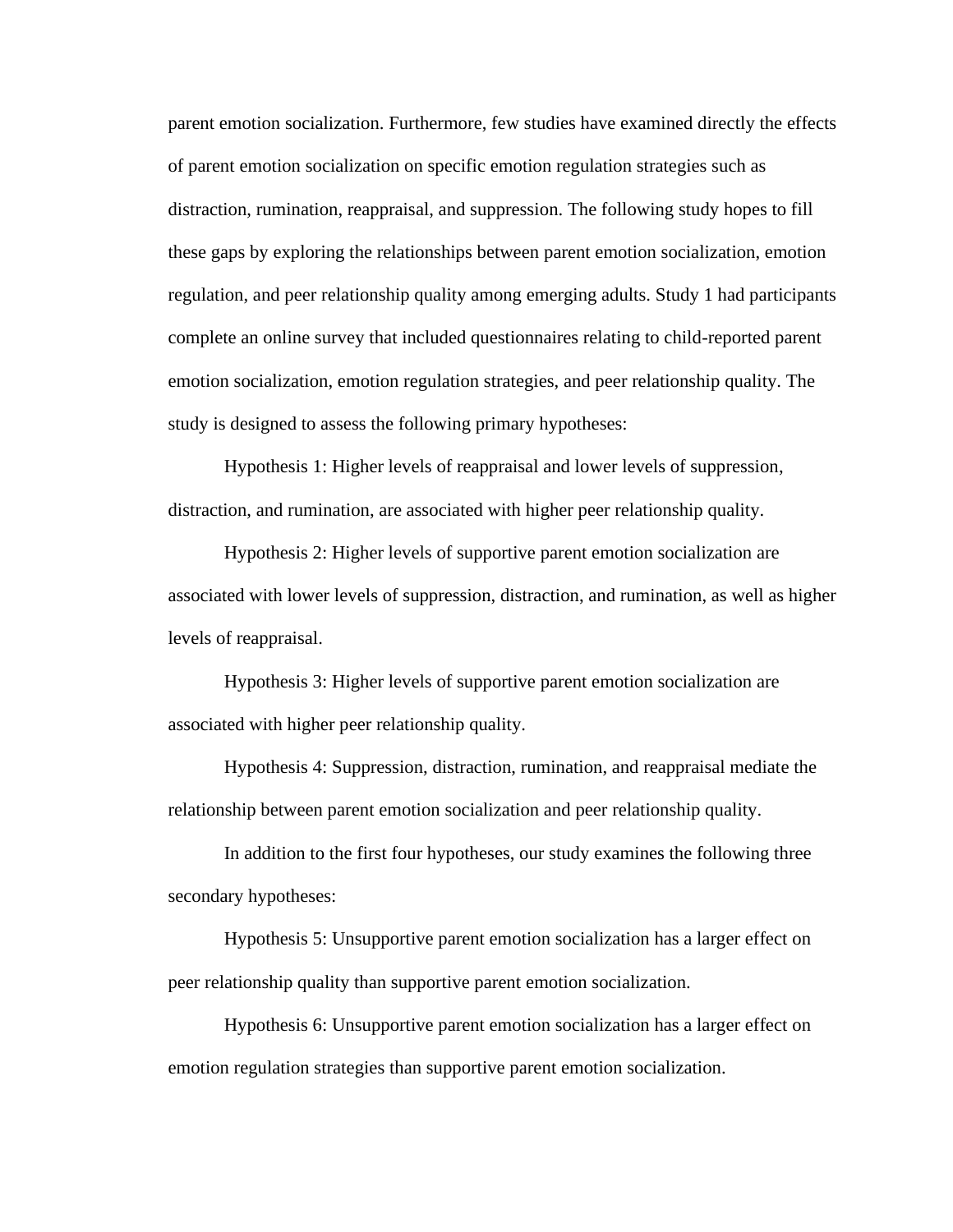Hypothesis 7: Suppression, reappraisal, and rumination have a larger effect on peer relationship quality than distraction.

## <span id="page-25-0"></span>*Study 2*

## **Figure 2.**

*Hypothesized Model for the Relationship Between Emotion Regulation Strategies and Peer Relationship Quality as Mediated by the Social Sharing of Negative Emotions.*



Emotion regulation strategies like reappraisal, distraction, rumination, and suppression are associated with a number of outcomes related to peer relationship quality, such as conflict levels and closeness. Furthermore, the social sharing of emotion is related to both emotion regulation strategies and peer relationship quality, possibly explaining the relationship between emotion regulation and peer relationship quality.

Few studies have examined the relationship between the social sharing of emotions and peer relationship quality; rather, many have focused on the individual consequences of socially sharing an emotion. The following study hopes to fill these gaps by exploring the relationships between emotion regulation, the social sharing of negative emotions, and peer relationship quality. Study 2 had participants fill out an online survey measuring emotion regulation strategies, the social sharing of negative emotion, and peer relationship quality. The study is designed to assess the following hypotheses: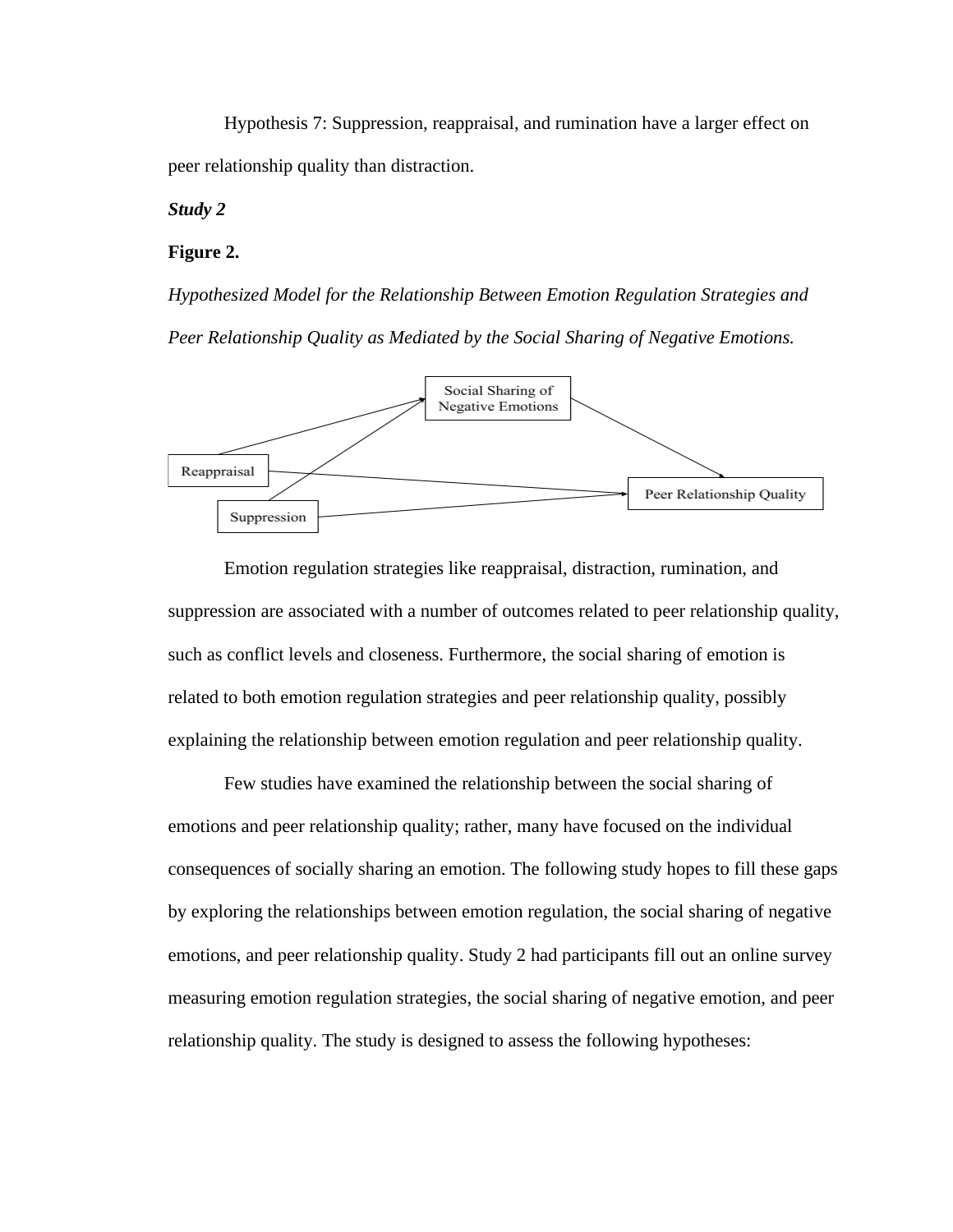Hypothesis 1: Higher levels of reappraisal and lower levels of suppression are associated with higher peer relationship quality.

Hypothesis 2: Higher levels of reappraisal and lower levels of suppression are associated with more social sharing of negative emotions.

Hypothesis 3: More social sharing of negative emotions is associated with higher peer relationship quality.

Hypothesis 4: The social sharing of negative emotions mediates the relationship between emotion regulation strategies (reappraisal and suppression) and peer relationship quality.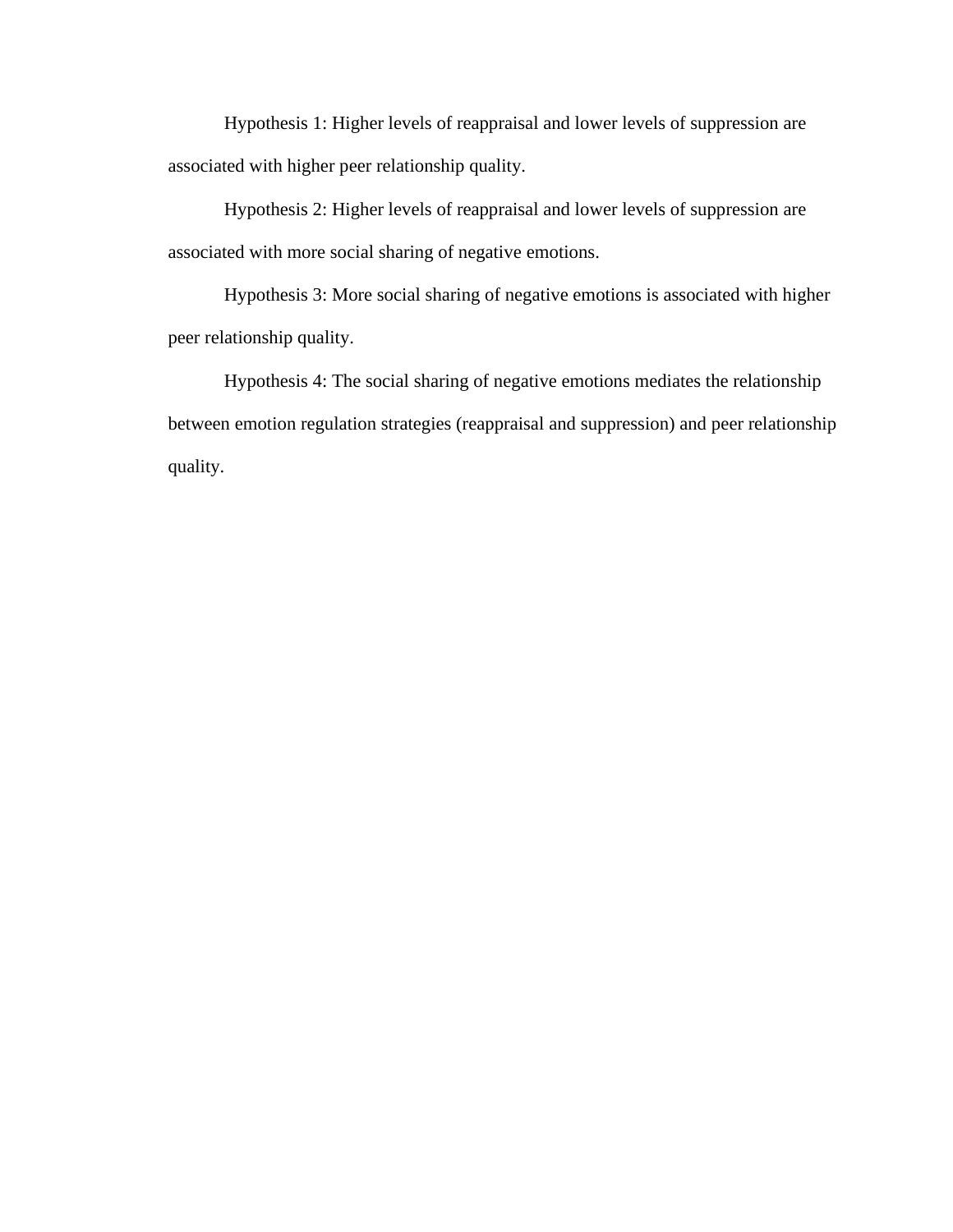## **Study 1 Method**

## <span id="page-27-1"></span><span id="page-27-0"></span>**Participants**

Initially, 174 participants were recruited via email and over social media such as Facebook and Reddit. However, 18 participants were excluded due to poor compliance (<50% of answers completed), leaving a final sample of 156 participants ranging in age from 18 to 29 years, with a mean age of  $21.41$  ( $SD = 2.85$  years). Participant demographics are presented in Table 1.

## **Table 1.**

| Sociodemographic Characteristics of Participants |  |
|--------------------------------------------------|--|
|                                                  |  |

| <b>Sample Characteristics</b>       | $\overline{N}$ | $\%$           |
|-------------------------------------|----------------|----------------|
| Gender                              |                |                |
| Male                                | 38             | 24             |
| Female                              | 97             | 62             |
| Nonbinary                           | 7              | $\overline{4}$ |
| Agender                             | 1              | .6             |
| Other                               | $\mathbf{1}$   | .6             |
| Preferred not to say                | 12             | 8              |
| Age                                 |                |                |
| 18-20                               | 57             | 37             |
| $21 - 23$                           | 53             | 34             |
| $24 - 26$                           | 18             | 12             |
| 27-29                               | 9              | 6              |
| Preferred not to say                | 19             | 12             |
| Race/Ethnicity                      |                |                |
| White                               | 75             | 48             |
| <b>Black or African American</b>    | 13             | 8              |
| American Indian or Alaska Native    | $\overline{0}$ | $\overline{0}$ |
| Asian                               | 18             | 12             |
| Native Hawaiian or Pacific Islander | $\theta$       | $\Omega$       |
| Latino/a or Latinx                  | 23             | 15             |
| Mixed race                          | 16             | 10             |
| Other                               | $\mathbf{1}$   | .6             |
| Preferred not to say                | 10             | 6              |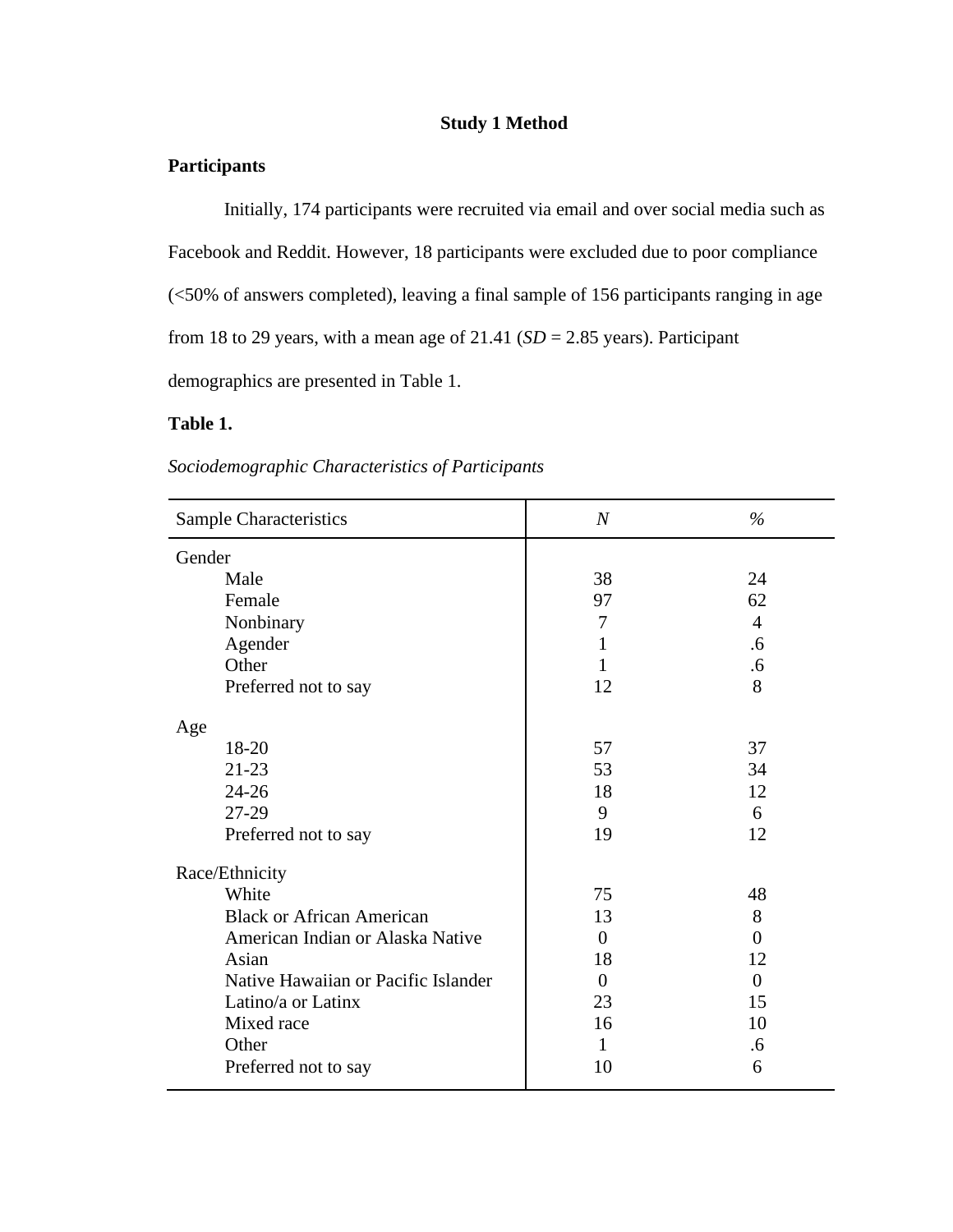## <span id="page-28-0"></span>**Design**

This is a cross-sectional, correlational study. Parent emotion socialization will be examined as a predictor variable, child peer relationship quality as an outcome variable, and child emotion regulation strategies (suppression, distraction, rumination, reappraisal) as mediator variables.

## <span id="page-28-1"></span>**Materials**

## *Parent Emotion Socialization*

The Emotions as a Child Scale (EAC; O'Neal & Magai, 1997) was used to assess child-reported parent emotion socialization strategies. The EAC scale consists of 15 items assessing parent responses to children's fear, anger, and sadness (see Appendix A). In this study, the sadness scale was used. The measure uses a 5-point Likert scale that ranges from 1 (*never*) to 5 (*very often*). *Supportive emotion socialization responses* include three dimensions: Reward (items 3, 6, 15), Neglect (reverse-coded items; items 1, 12), and Override (Items 7, 11). *Unsupportive emotion socialization responses* included two dimensions: Punish (items 5, 9) and Magnify (items 4, 8, 13). Examples of items include "When I was angry/sad, parent/caregiver comforted me (supportive response; reward)," ". . . focused on me (supportive response; neglect; reverse-coded)," ". . . told me not to worry (supportive response; override)," "... told me I was younger" (unsupportive response; punish)," and ". . . got very angry/sad (unsupportive response; magnify)." The scale has shown acceptable construct validity among adolescents and emerging adults, as well as suitable to good internal reliability in prior research (Guo et al., 2017; Parra et al., 2010). The Cronbach's alpha for the supportive and unsupportive subscales of the sadness scale have been .90 and .69, respectively (Guo et al., 2017).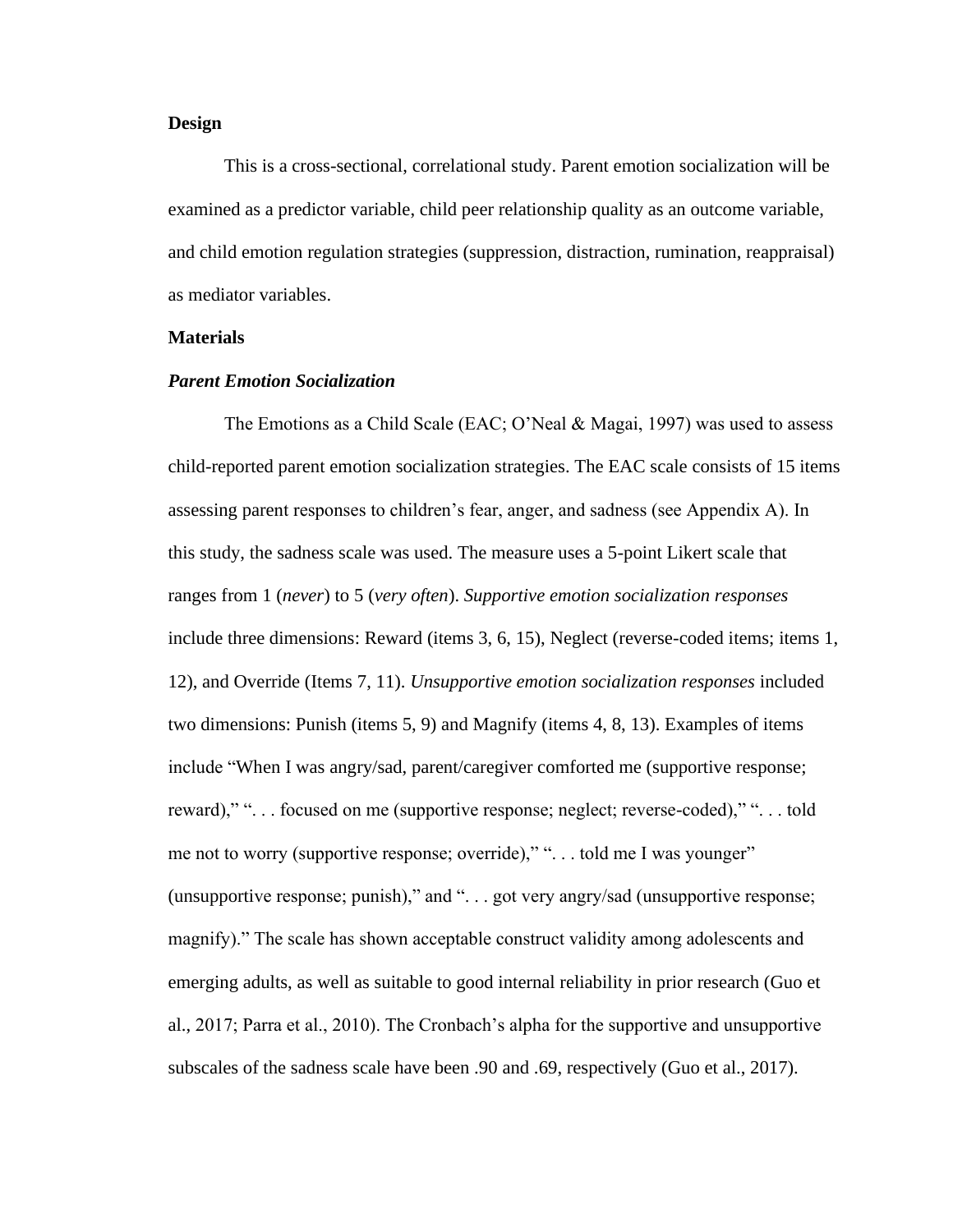## *Emotion Regulation*

**Distraction and Rumination.** The distraction and rumination subscales of the 48-item version of the Regulation of Emotion Systems Survey (RESS; De France  $\&$ Hollenstein, 2017) were used to assess distraction and rumination. The rumination subscale (items 1, 2, 3, 4, 5, 6) and the distraction subscale (items 7, 8, 9, 10, 11, 12, 13) consist of six and seven items, respectively, scored on a 4-point Likert scale that ranges from 1 (*almost never*) to 4 (*almost always*) (see Appendix B). Examples of items include "Whenever I feel down, sad, or depressed, I usually respond to it by thinking again and again what went wrong (rumination)," ". . . doing something else to distract myself (distraction)," and ". . . continually trying to decide what went wrong (rumination)." Both distraction and rumination subscale have shown good reliability; Cronbach's alphas were 0.92 and 0.90, respectively (De France & Hollenstein, 2017).

**Reappraisal and Suppression.** The Emotion Regulation Questionnaire (ERQ; Gross & John, 2003) was used to assess cognitive reappraisal and expressive suppression. The ERQ consists of 10 items scored on a 7-point Likert scale that ranges from 1 (*strongly disagree*) to 7 (*strongly agree*) (see Appendix C). Both the reappraisal scale (items  $1, 3, 5, 7, 8, 10$ ) and the suppression scale (items  $2, 4, 6, 9$ ) include generalemotion items ("I control my emotions by not expressing them"; suppression) as well as at least one item regarding the regulation of negative emotions ("When I want to feel less negative emotion, I change the way I'm thinking about the situation"; reappraisal) and one item regarding the regulation of positive emotions ("When I am feeling positive emotions, I am careful not to express them"; suppression). Examples of items include "I control my emotions by changing the way I think about the situation I'm in" (reappraisal)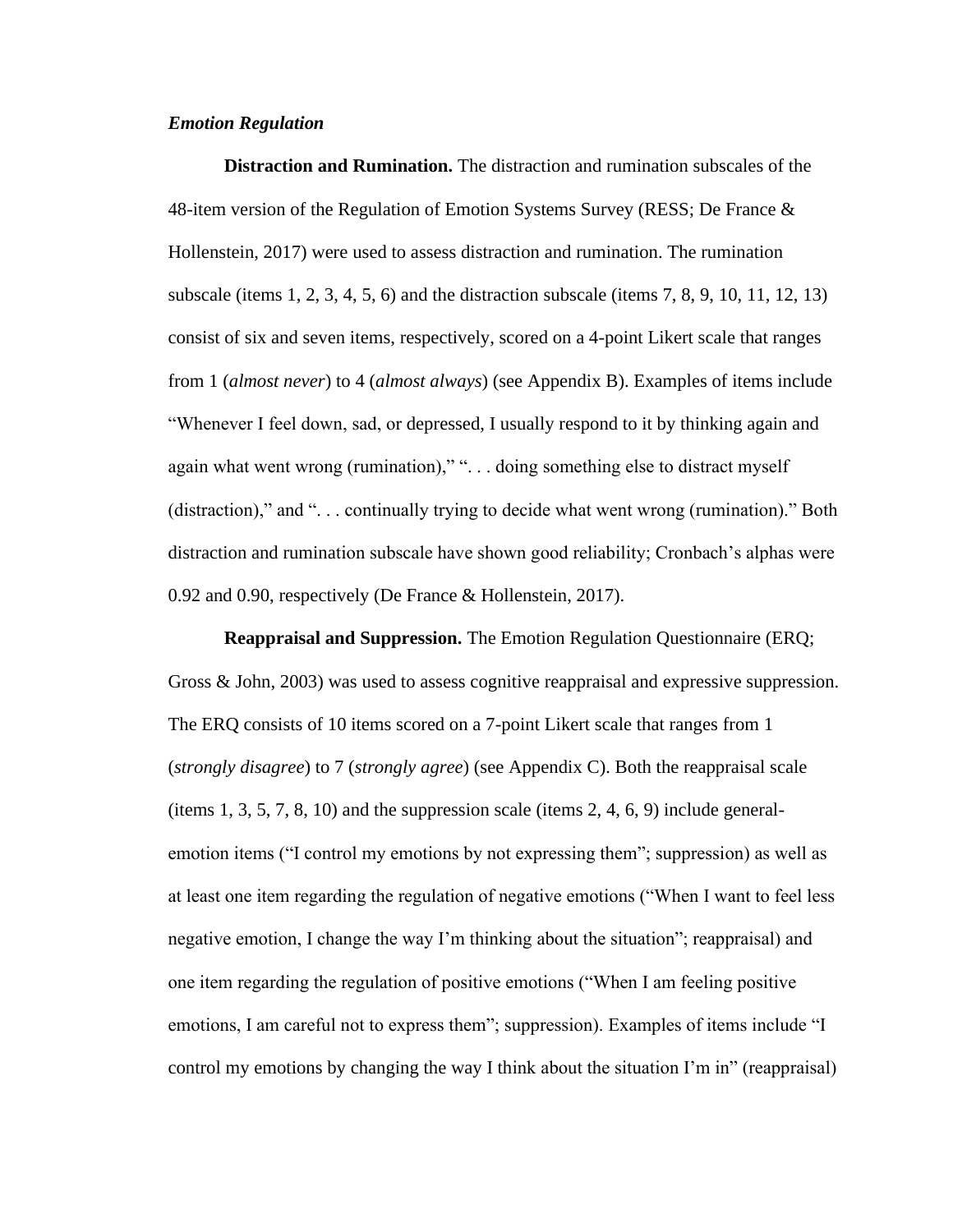and "I control my emotions by not expressing them" (suppression). The scale has shown adequate construct validity and adequate internal reliability in previous research among emerging adults (Gross & John, 2003). The Cronbach's alphas have been reported as .73 for expressive suppression and .79 for cognitive reappraisal (Gross & John, 2003).

## *Peer Relationship Quality*

The peer section of the Inventory of Parent and Peer Attachment (IPPA; Armsden & Greenberg, 1987) was used to assess child peer relationship quality. The peer scale of the IPPA consists of 25 items scored on a 5-point Likert scale that ranges from 1 (*almost never or never true*) to 5 (*almost always or always true*) (see Appendix D). The peer scale has three subscales: Trust (items 4, 5, 7, 8, 9, 10, 11, 14, 15, 16), Communication (items 1, 2, 3, 6, 12, 13, 17, 18), and Alienation. Alienation items were excluded due to poor item-total correlations. Item 4 ("I wish I had different friends"; Trust) was reversecoded. Examples of other items include: "My friends understand me (Trust)," "I can tell my friends about my problems and troubles (Communication)," and "My friends can tell when I'm upset about something (Communication)." The scale has shown high construct validity among late adolescents and good internal reliability in prior research; the Cronbach's alpha for the peer scale of the IPPA has been reported as .92 (Armsden & Greenberg, 1987).

## <span id="page-30-0"></span>**Procedure**

Participants were directed to a survey in Qualtrics, where they filled out a consent form to confirm their voluntary participation in the study. The survey included five questionnaires: 1) the sadness subscale of the Emotions as a Child (EAC) Scale for childreported parent emotion socialization; 2) the distraction and rumination subscales of the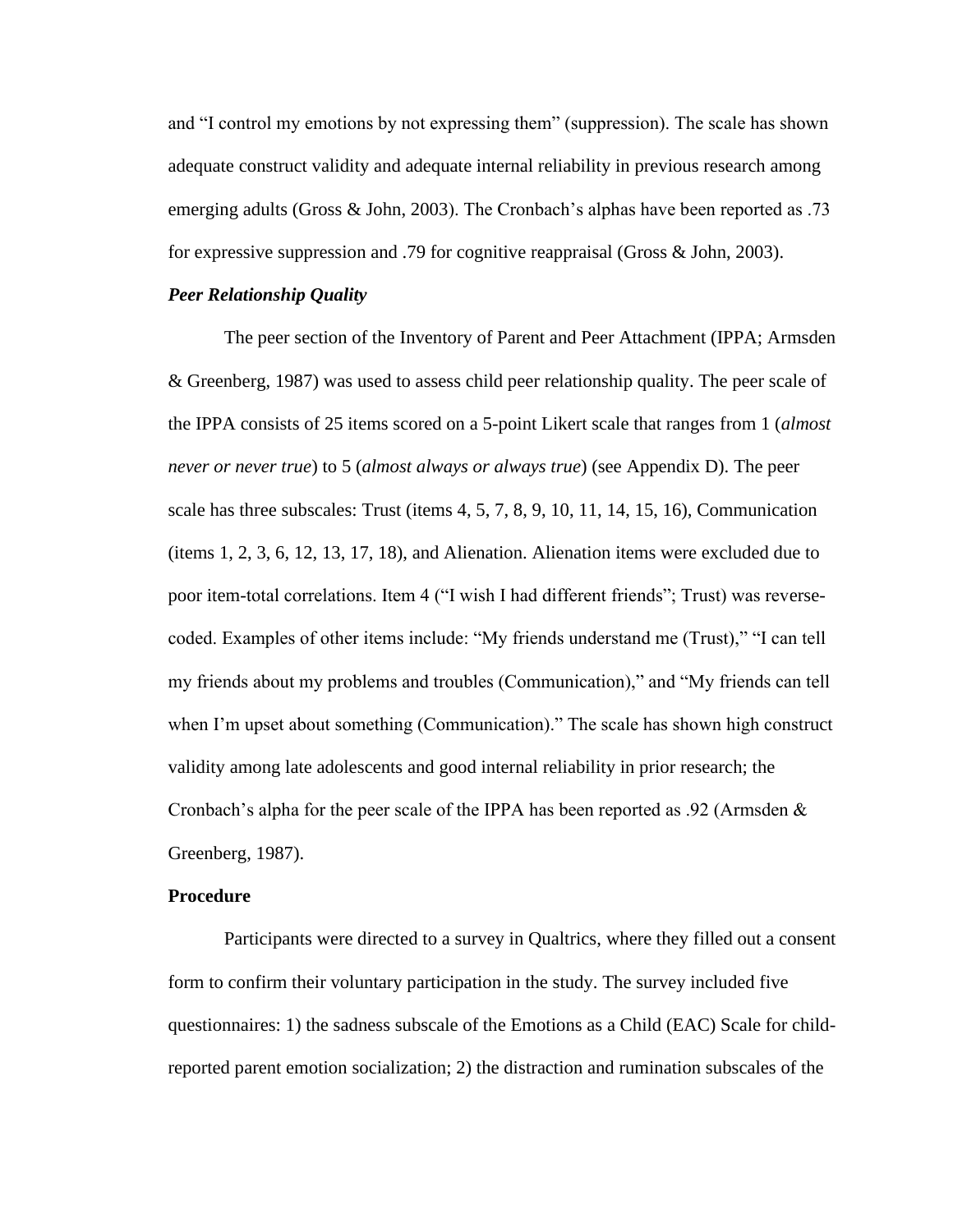Regulation of Emotion Systems Survey (RESS) for distraction and rumination (as emotion regulation (ER) strategies); 3) the Emotion Regulation Questionnaire (ERQ) for reappraisal and suppression (as ER strategies); and 4) the peer section of the Inventory of Parent and Peer Attachment (IPPA) for peer relationship quality. The order of these sections were randomized across participants. Participants then reported their demographic information, including racial identity, age, and gender (see Appendix F). Finally, participants were debriefed and thanked for their time.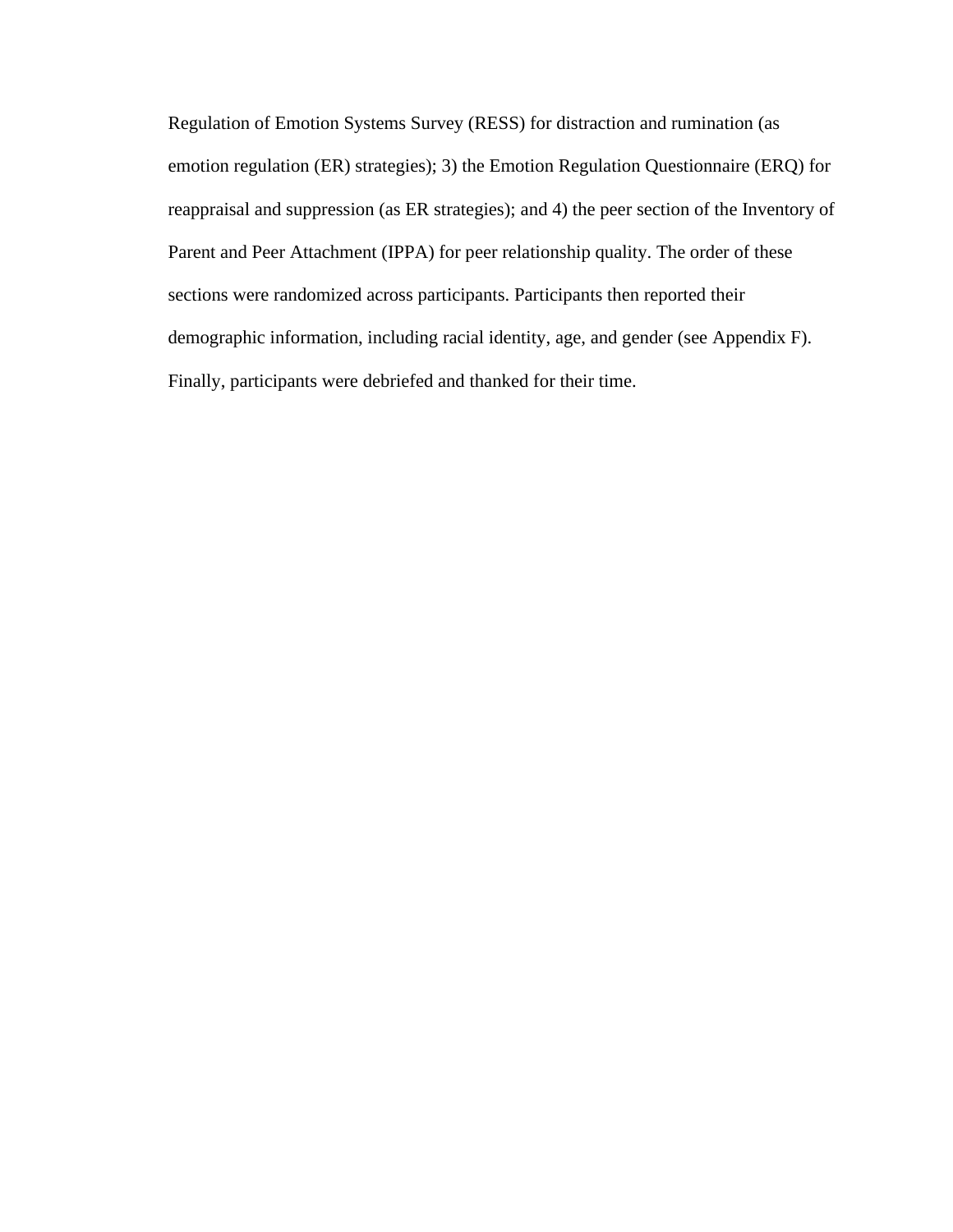#### **Study 1 Results**

## <span id="page-32-1"></span><span id="page-32-0"></span>**Preliminary Analyses: Reliability and Descriptives**

Cronbach's alphas were calculated in order to determine scale and subscale reliability. The EAC demonstrated good reliability; the supportive parent emotion socialization subscale consisted of nine items ( $\alpha$  = .85), and the unsupportive parent emotion socialization subscale consisted of six items ( $\alpha$  = .77). The RESS and the ERQ measured emotion regulation strategies and also demonstrated good reliability. Cronbach's alphas for the six rumination and seven distraction items were .92 and .89, respectively. The ERQ consisted of six reappraisal items ( $\alpha$  = .84) and four suppression items ( $\alpha$  = .77). The Cronbach's alpha for all 18 peer relationship quality items on the IPPA was .94; the trust subscale consisted of 10 items ( $\alpha$  = .93), and the communication subscale consisted of eight items ( $\alpha$  = .83).

The means and standard deviations for all parent emotion socialization, emotion regulation, and peer relationship quality variables are presented in Table 2.

## <span id="page-32-2"></span>**Correlations Between Variables**

The correlations between emotion regulation strategies, parent emotion socialization, and peer relationship quality are presented in Table 2. Distraction (*M* = 2.92,  $SD = .67$  and reappraisal ( $M = 3.42$ ,  $SD = .84$ ) were significantly correlated,  $r =$ .43,  $p < .01$ . All other relationships between distraction, reappraisal, rumination ( $M =$ 3.27,  $SD = .70$ ), and suppression ( $M = 2.94$ ,  $SD = .94$ ) were nonsignificant. Supportive emotion socialization ( $M = 3.43$ ,  $SD = .85$ ) and unsupportive emotion socialization ( $M =$ 2.34, *SD* = .84) were negatively correlated,  $r = -16$ ,  $p < .05$ . The trust ( $M = 4.17$ , *SD* = .78) and communication ( $M = 3.87$ ,  $SD = .72$ ) subscales of the IPPA were highly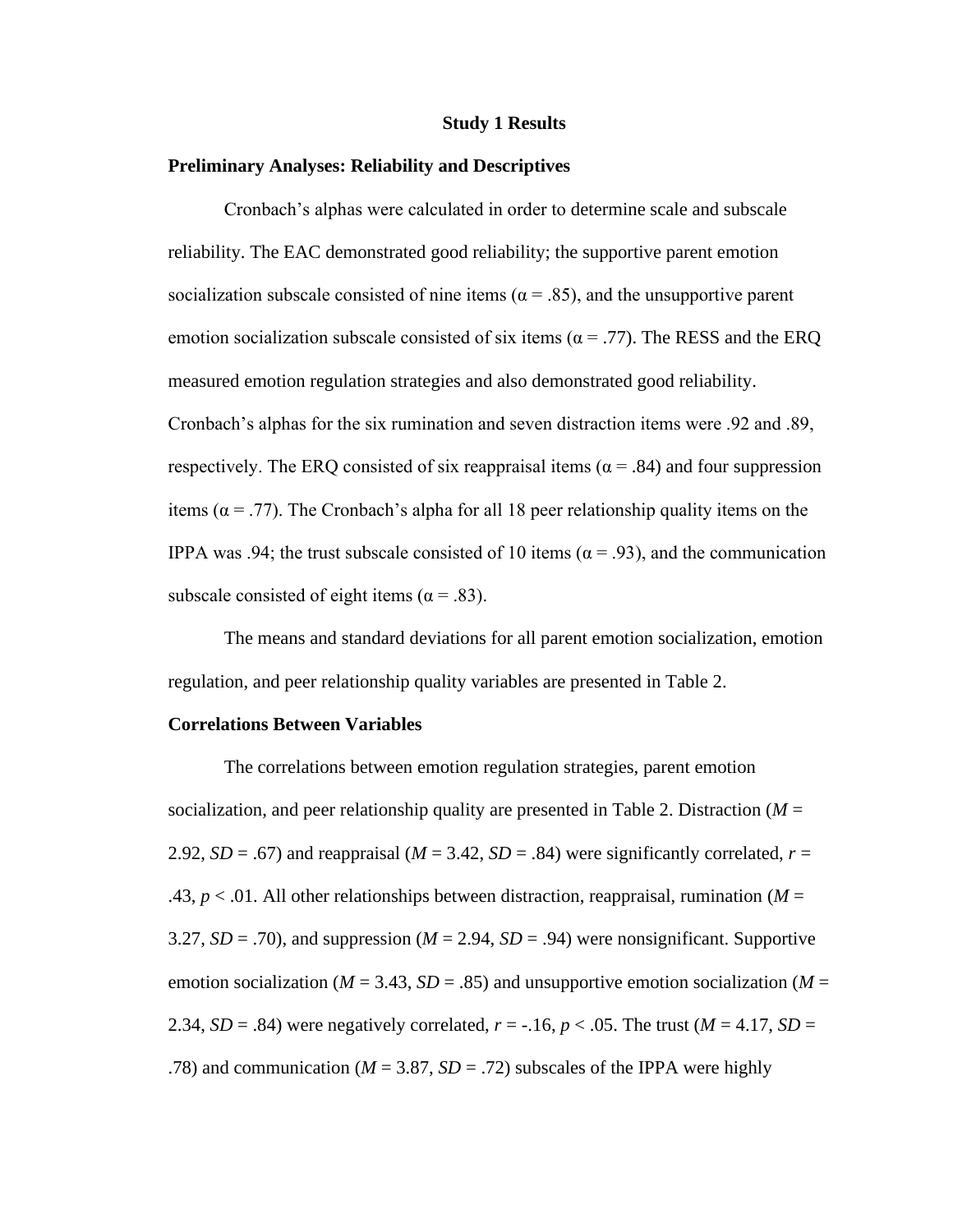correlated,  $r = .77$ ,  $p < .01$ . Overall peer relationship quality ( $M = 4.04$ ,  $SD = .71$ ) was highly correlated with trust and communication,  $r = .96$ ,  $p < .01$  and  $r = .92$ ,  $p < .01$ , respectively.

Hypothesis 1 predicted that higher levels of reappraisal and lower levels of suppression, distraction, and rumination would be associated with higher peer relationship quality. In accordance with this hypothesis, communication was significantly correlated with reappraisal,  $r = .19$ ,  $p < .05$ . Communication and suppression were also negatively correlated,  $r = -.20$ ,  $p < .05$ . In contrast with our hypothesis, however, distraction and communication were highly correlated,  $r = .26$ ,  $p < .01$ . Regression analyses found that the relationship between distraction and communication became nonsignificant when accounting for reappraisal, indicating that reappraisal explains the relationship between distraction and communication. All other correlations between peer relationship quality and emotion regulation strategies were nonsignificant.

We predicted in Hypothesis 2 that unsupportive parent emotion socialization would be correlated with suppression and negatively correlated with reappraisal and that distraction and rumination would not be significantly correlated with emotion socialization. As hypothesized, supportive parent emotion socialization was highly correlated with reappraisal,  $r = .27$ ,  $p < .01$ , and unsupportive parent emotion socialization and rumination were also correlated,  $r = .21$ ,  $p < .05$ . In contrast with Hypothesis 2, supportive parent emotion socialization and distraction were highly correlated,  $r = .25$ ,  $p < .01$ . Furthermore, suppression was not correlated with parent emotion socialization.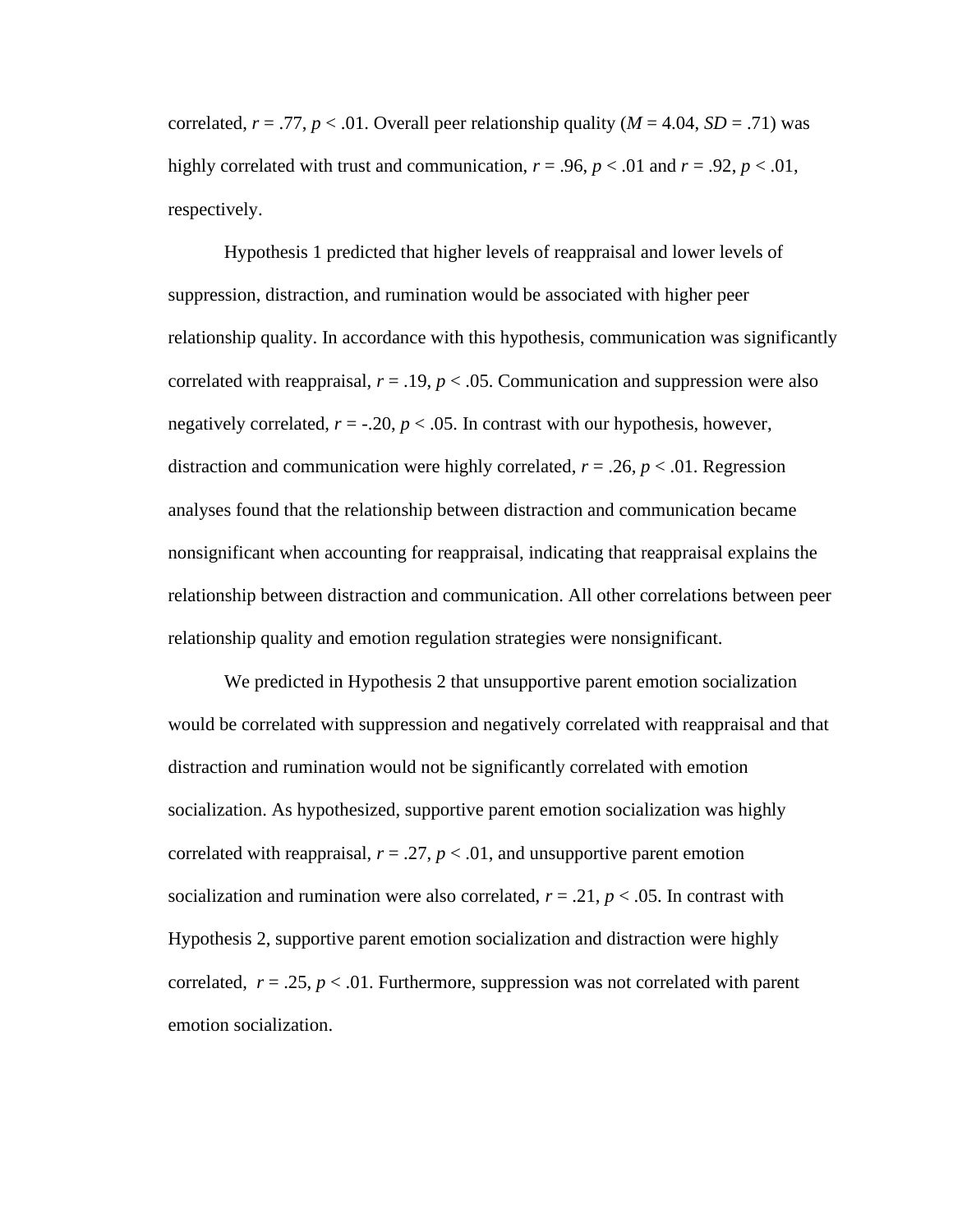According to Hypothesis 3, we predicted that higher levels of supportive parent emotion socialization would be associated with higher peer relationship quality. In accordance with this hypothesis, supportive parent emotion socialization and the communication subscale of the IPPA were correlated,  $r = .20$ ,  $p < .05$ . Other than this relationship, the hypothesized relationships between parent emotion socialization and peer relationship quality, as well as between parent emotion socialization and the trust subscale of the IPPA, were not significant.

## <span id="page-34-0"></span>**Comparing Correlations**

According Hypothesis 5, we predicted that the magnitude of the correlation between unsupportive parent emotion socialization and peer relationship quality would be significantly larger than the correlation between supportive parent emotion socialization and peer relationship quality. In contrast with Hypothesis 5, the effects of supportive and unsupportive parent emotion socialization on peer relationship quality did not differ significantly, 95% CI of difference between correlations  $=$  [-.15, .33].

Hypothesis 6 predicted that the magnitude of the correlation between unsupportive parent emotion socialization and emotion regulation strategies would be significantly larger than that of the correlation between supportive parent emotion socialization and emotion regulation strategies. In contrast with this hypothesis, the effects of supportive and unsupportive parent emotion socialization on rumination did not differ significantly, 95% CI of difference between correlations  $=$  [ $-.33, .07$ ], and neither did the effects of supportive and unsupportive emotion socialization on distraction, 95% CI of difference between correlations  $=[-.01, .39]$ . The difference in correlations between unsupportive parent emotion socialization and reappraisal and between supportive parent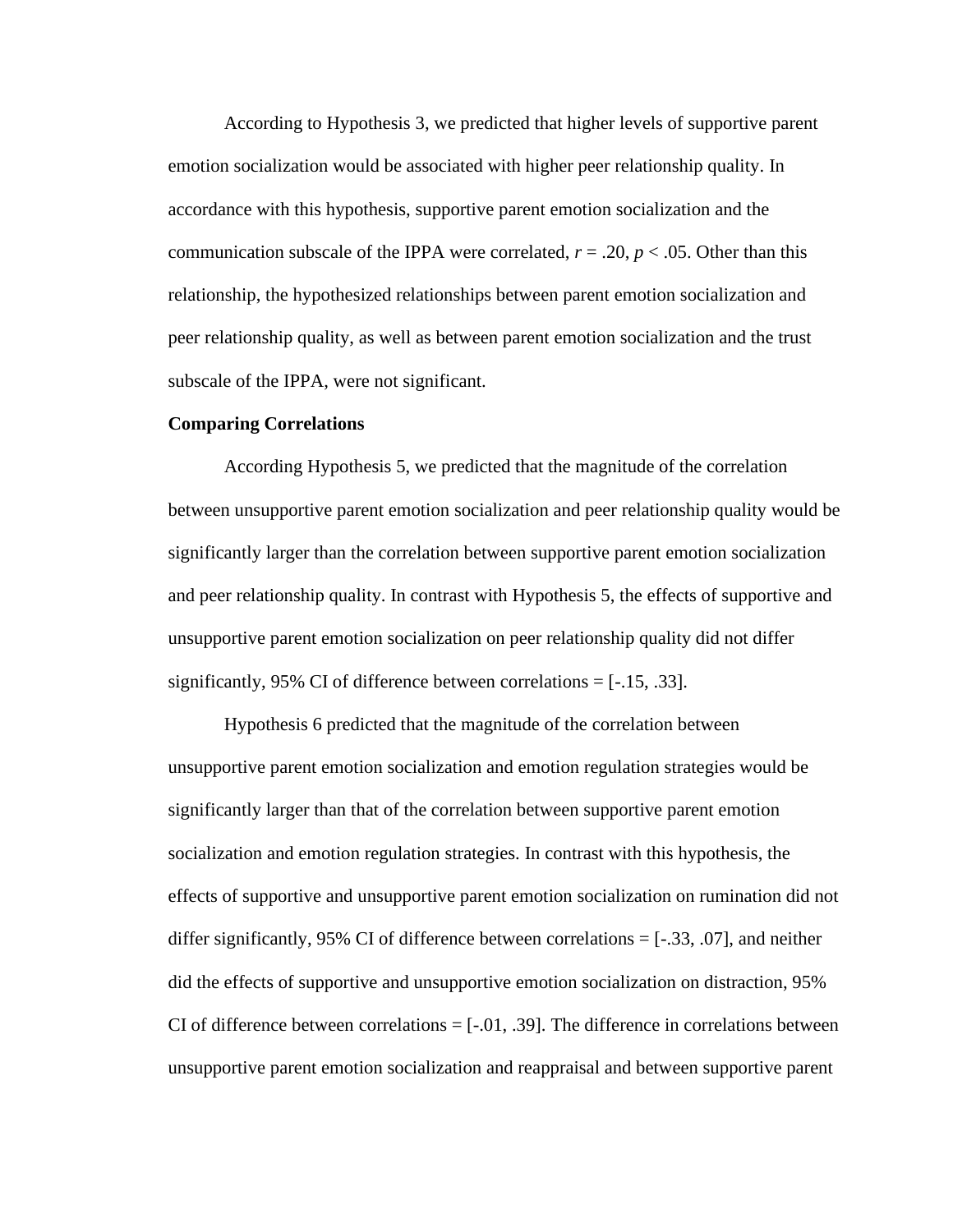emotion socialization and reappraisal was also not significant, 95% CI of difference = [- .02, .37]. Finally, the effects of supportive and unsupportive parent emotion socialization on suppression did not differ significantly,  $95\%$  CI of difference between correlations = [-.26, .14]. Therefore, results did not provide support for Hypothesis 6.

Hypothesis 7 predicted that suppression, reappraisal, and rumination would have a larger effect on peer relationship quality than distraction. The results did not find evidence for this hypothesis; the effects of suppression and distraction on peer relationship quality did not differ significantly, 95% CI of difference between  $correlations = [-18, .24]$ . Similarly, there was no significant difference in the correlations between reappraisal and peer relationship quality and between distraction and peer relationship quality, 95% CI of difference between correlations  $=[-.13, .21]$ . The effects of rumination and distraction on peer relationships did not differ significantly, 95% CI of difference between correlations  $=[-.21, .19]$ . In conclusion, Hypothesis 7 was not supported by the results.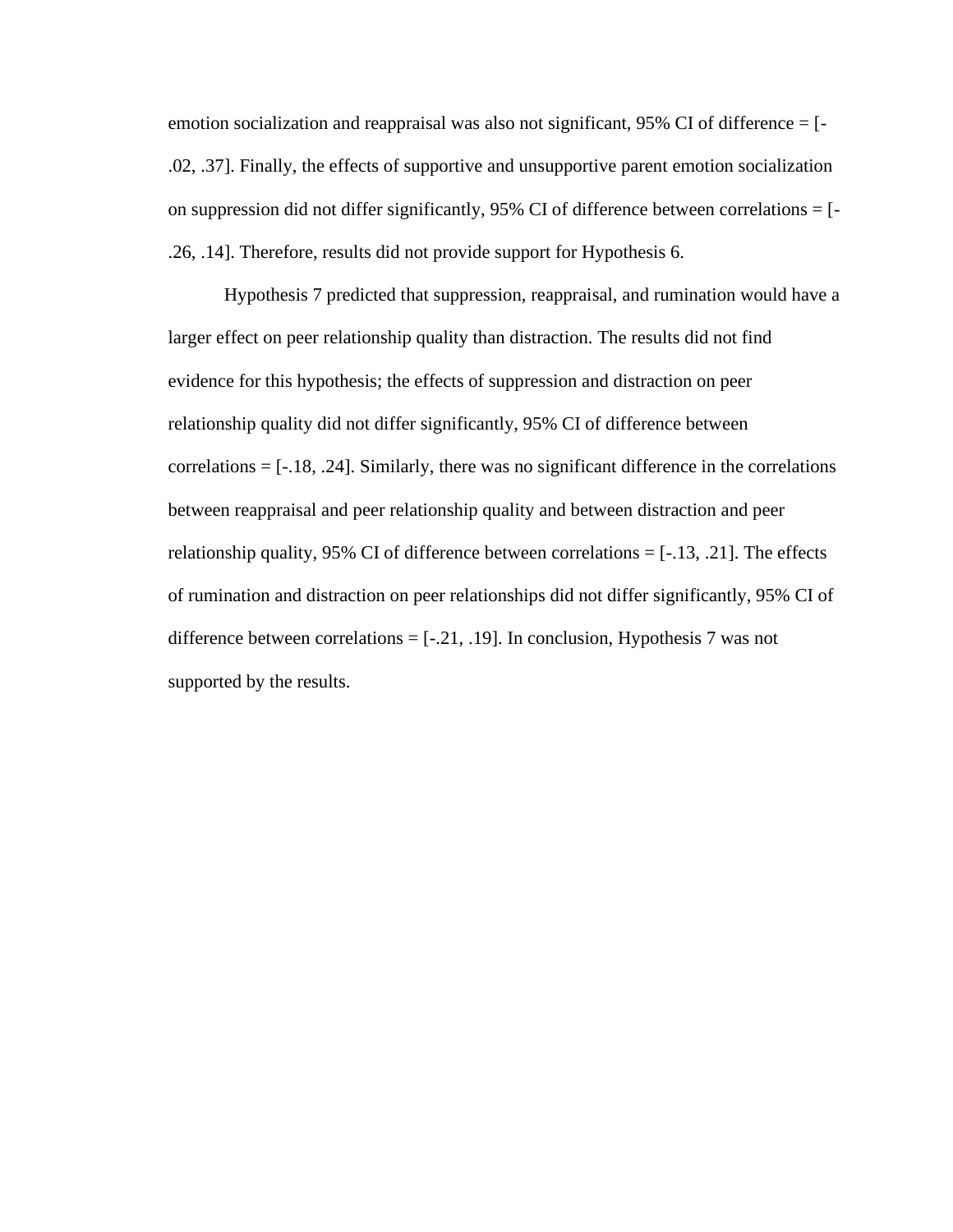# **Table 2.**

# *Descriptive Statistics and Pearson Correlations Among Model Variables*

| <b>Variable</b>                             | $\perp$                  | $\mathbf{2}$ | 3    | $\overline{4}$ | 5                 | 6                        | $\tau$                   | 8                        | 9     |
|---------------------------------------------|--------------------------|--------------|------|----------------|-------------------|--------------------------|--------------------------|--------------------------|-------|
| 1. Supportive emotion socialization (EAC)   | $\overline{\phantom{m}}$ |              |      |                |                   |                          |                          |                          |       |
| 2. Unsupportive emotion socialization (EAC) | $-.16*$                  | $-$          |      |                |                   |                          |                          |                          |       |
| 3. Rumination (RESS)                        | $-.08$                   | $.21*$       | --   |                |                   |                          |                          |                          |       |
| 4. Distraction (RESS)                       | $.25**$                  | $-.06$       | .14  | --             |                   |                          |                          |                          |       |
| 5. Reappraisal (ERQ)                        | $.27**$                  | .09          | .03  | $.43**$        | $\qquad \qquad -$ |                          |                          |                          |       |
| 6. Suppression (ERQ)                        | $-.06$                   | .12          | .14  | .11            | $-.02$            | $\overline{\phantom{m}}$ |                          |                          |       |
| 7. Peer Relationship Quality (IPPA)         | .16                      | $-.07$       | .10  | .11            | .15               | $-.14$                   | $\overline{\phantom{m}}$ |                          |       |
| 8. Trust (IPPA)                             | .11                      | $-.10$       | .07  | .04            | .05               | $-0.09$                  | .96**                    | $\overline{\phantom{m}}$ |       |
| 9. Communication (IPPA)                     | $.20*$                   | $-.02$       | .13  | $.19*$         | $.26**$           | $-.20*$                  | $.92**$                  | $.77**$                  | $- -$ |
| <b>Mean</b>                                 | 3.43                     | 2.34         | 3.27 | 2.92           | 3.42              | 2.94                     | 4.04                     | 4.17                     | 3.87  |
| <b>Standard Deviation</b>                   | .85                      | .84          | .70  | .67            | .84               | .94                      | .71                      | .78                      | .72   |

*Note.* EAC = Emotions as a Child Scale; RESS = Regulation of Emotion Systems Survey; ERQ = Emotion Regulation Questionnaire;

IPPA = Inventory of Parent and Peer Attachment - Peer Subscale.

 $* p < .05.$ 

\*\*  $p < .01$ .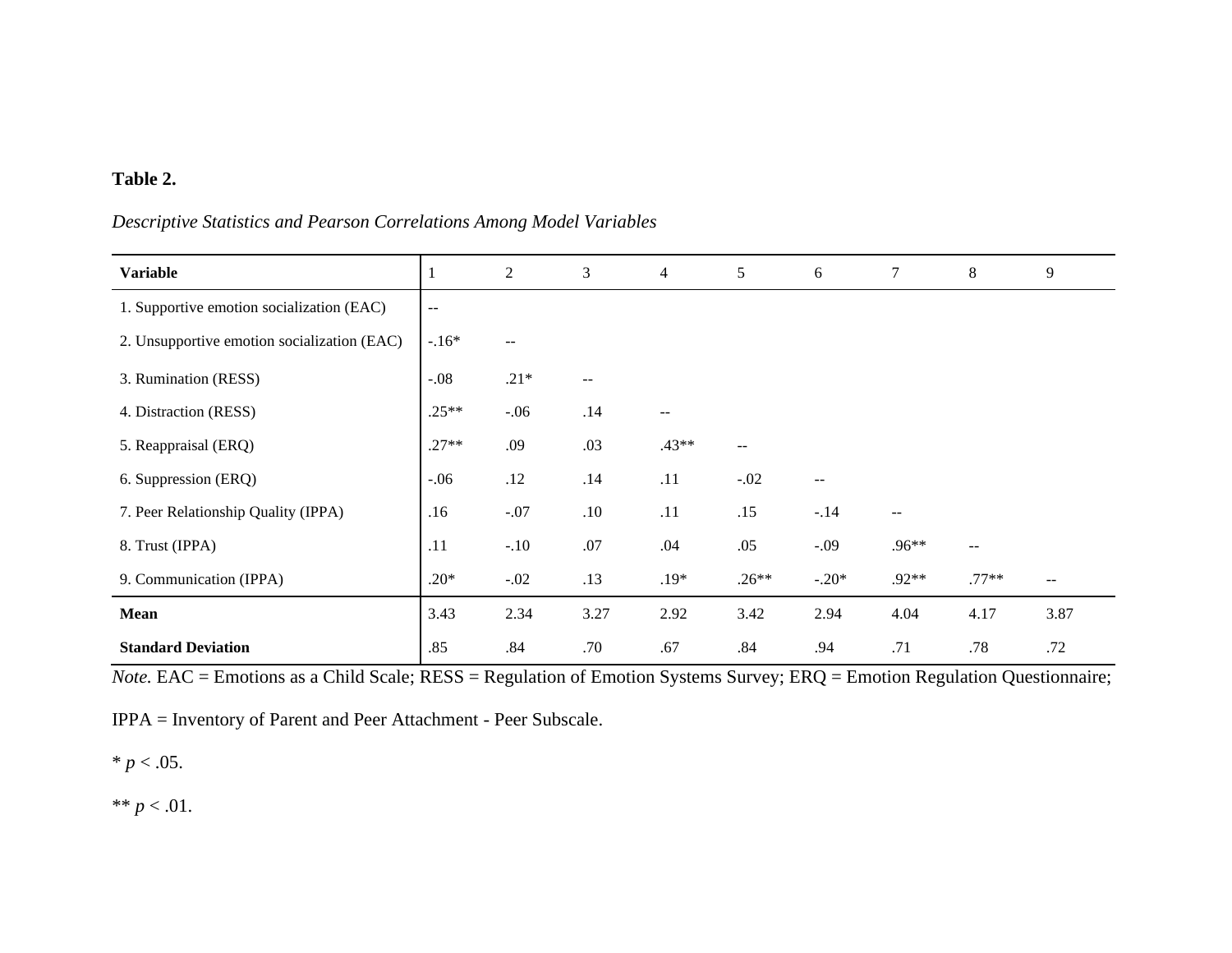#### **Mediation Analysis**

Hypothesis 4 predicted that suppression, distraction, rumination, and reappraisal would mediate the relationship between parent emotion socialization and peer relationship quality. We ran a mediation analysis in order to test whether reappraisal mediated the correlation between supportive emotion socialization and communication. In contrast with Hypothesis 4, no other mediation models displayed the correlations necessary to justify mediation analyses.

#### *Reappraisal as a Mediator*

#### **Figure 3.**

*Mediation Analysis to Test Whether Reappraisal Mediates the Relationship Between Supportive Emotion Socialization and Communication*



*Note*. The correlation between supportive emotion socialization and communication became nonsignificant after accounting for reappraisal as a mediator, indicating that reappraisal mediated the relationship between supportive emotion socialization and communication.

# $* p < .05.$

\*\*  $p < .01$ .

Supportive emotion socialization was associated with reappraisal and communication, and reappraisal was associated with communication. We examined a mediation model using the PROCESS macro, using bootstrapping with 5,000 samples in order to test whether reappraisal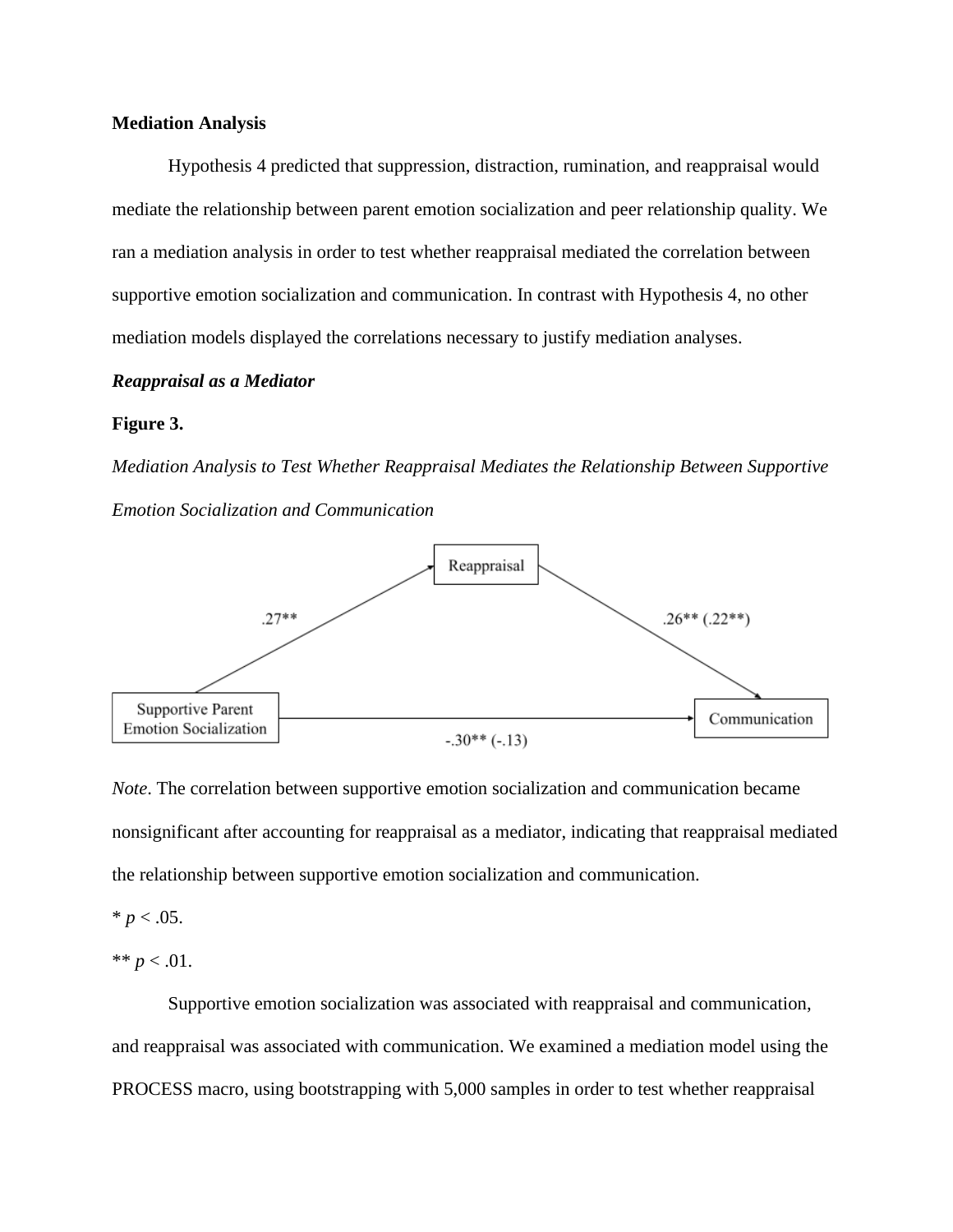mediated the relationship between supportive emotion socialization and communication (Hayes, 2013, model 4). As hypothesized, the relationship between supportive emotion socialization and communication (initial  $b = .16$ ,  $se = .07$ , 95% CI [.02, .29]) was mediated (final  $b = .11$ ,  $se = .03$ , 95% CI [.01, .11]) by reappraisal, indirect *b* = .05, *se* = .03, 95% CI [.01, .11]. Therefore, in line with Hypothesis 4, reappraisal mediated the relationship between supportive emotion socialization and communication.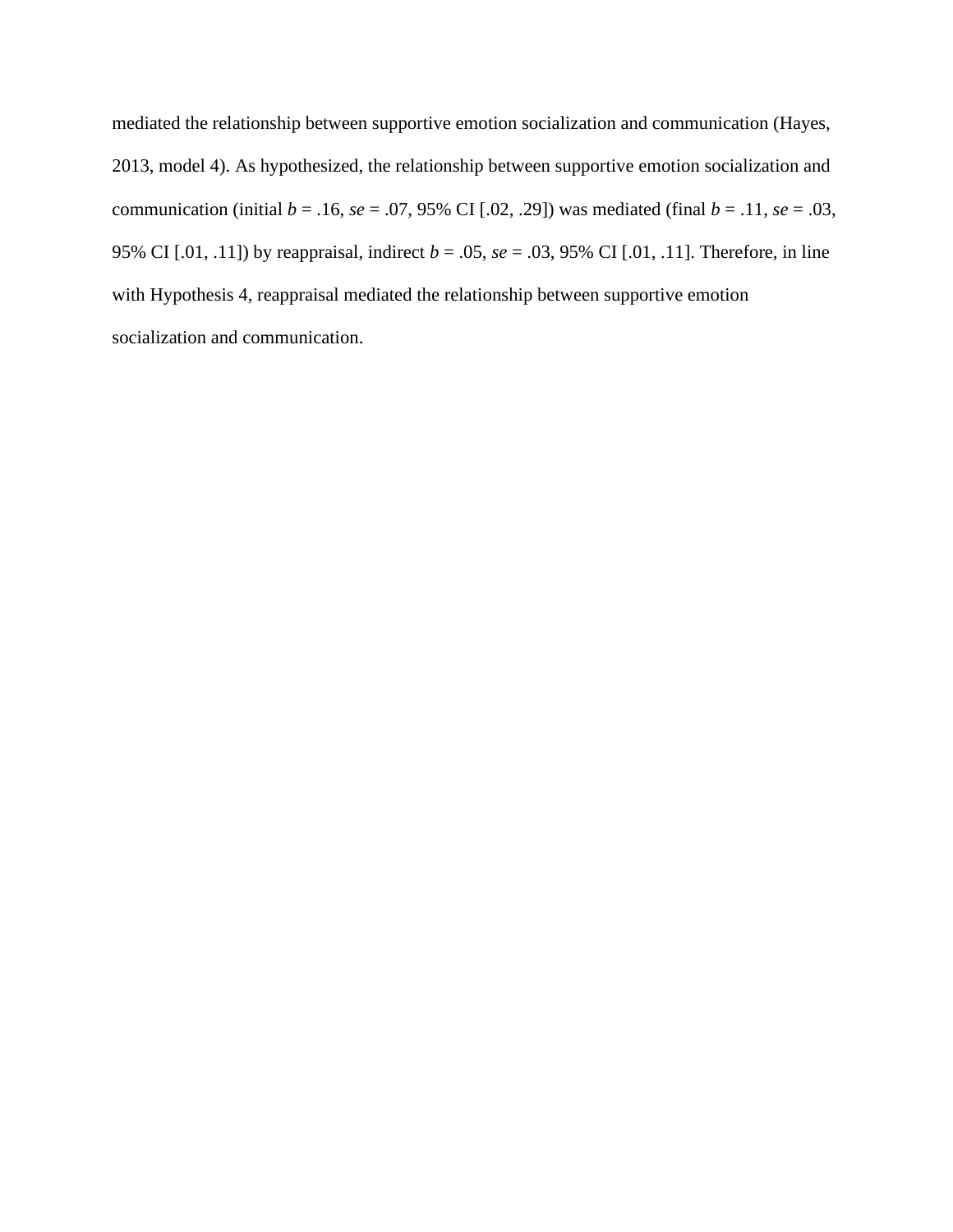#### **Study 1 Discussion**

Rumination was not related to any measure of peer relationship quality, which could be explained by the fact that rumination is more of a self-oriented emotion regulation process than a socially-oriented one. Rumination involves concentrating on the emotional experience, which is inherently a self-oriented mental process (Ayduk et al., 2002). Therefore, rumination might not be as related to social relationships as other emotion regulation strategies that directly impact social behavior.

Furthermore, none of the emotion regulation strategies were significantly related to average peer relationship quality or trust, indicating that communication alone is associated with emotion regulation. The communication subscale of the IPPA included items such as "My friends can tell when I'm upset about something," "My friends care about how I am feeling," and "If my friends know something is bothering me, they ask me about it," all of which were related to the expression of emotions within the peer relationship. Trust items, on the other hand, were more related to comfort and respect within the relationship, such as "My friends accept me as I am," "I feel my friends are good friends," and "My friends respect my feelings." The fact that communication includes emotional sharing and expression could explain why communication, and not trust, was associated with higher levels of reappraisal and distraction and lower levels of suppression.

As predicted in Hypothesis 1, reappraisal was associated with the communication measure of peer relationship quality. These findings are consistent with previous research that reappraisal is an antecedent-focused emotion regulation strategy, meaning that reappraisal happens *before* emotion responses have been fully activated. In other words,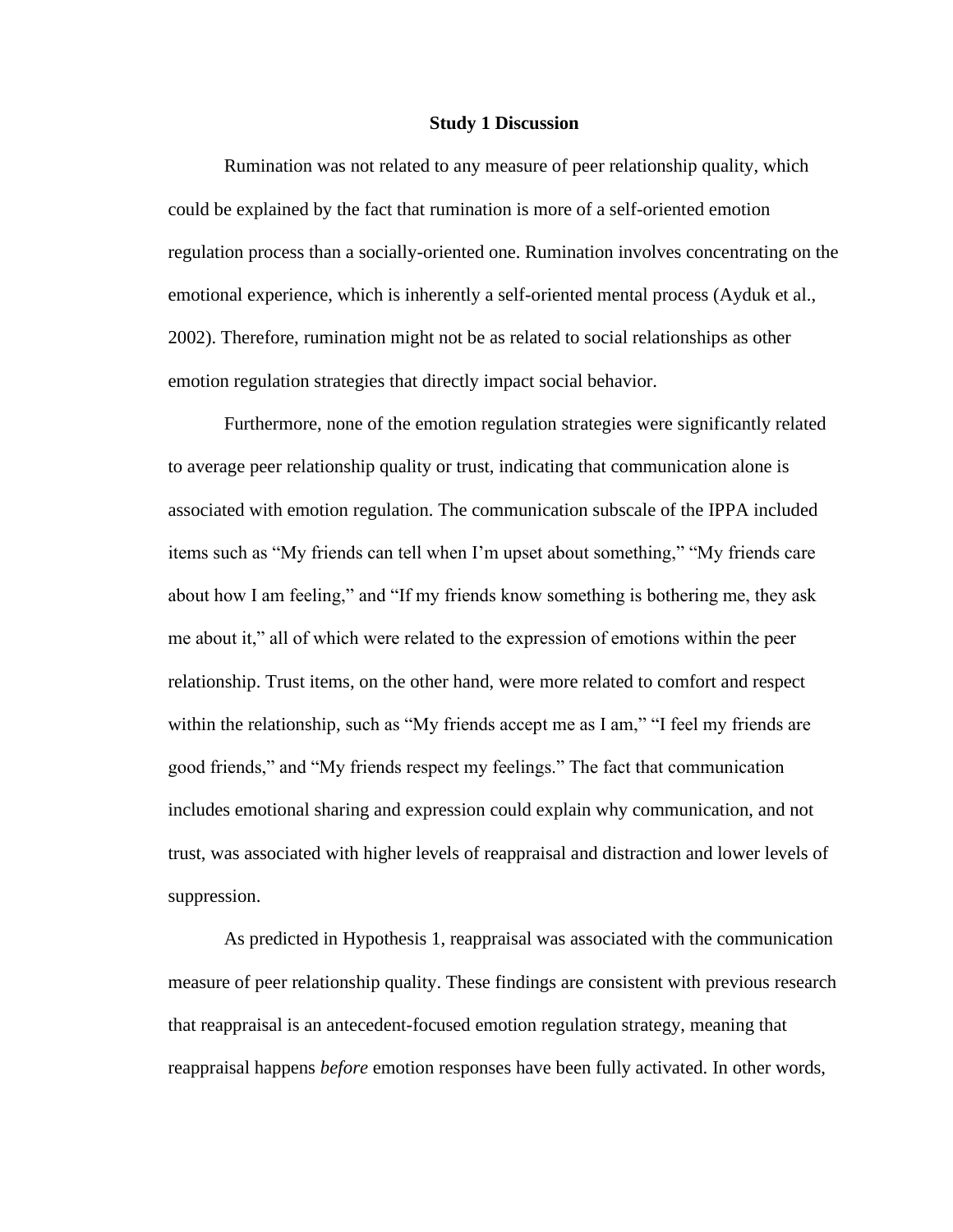reappraisal involves catching the emotion early in the emotion process and effectively altering the entire subsequent emotional trajectory by changing the way one looks at the situation. Since reappraisal happens early in the emotion process, reappraisers tend to experience and express more overall positive emotion and less negative emotion than those who do not use reappraisal as often. Therefore, the significant relationship between reappraisal and communication could possibly be explained by the fact that reappraisers tend to express more positive emotion in their peer relationships.

Suppression and communication were negatively correlated, in accordance with our hypothesis. Since suppression in part refers directly to the suppression of emotional expression, the relationship between suppression and communication could be due to the fact that suppressors tend to express less emotion overall in social relationships, hindering communication (Gross & John, 2003).

The results also showed that distraction and communication were positively correlated, providing evidence against Hypothesis 1, which predicted that distraction would be negatively correlated with measures related to peer relationship quality. The positive relationship between distraction and communication could possibly be explained by the fact that distraction, like reappraisal, is an antecedent-focused emotion regulation strategy, meaning that it occurs early in the emotion-generating process (Gross & John, 2003).

However, distraction was also highly correlated with reappraisal, which was highly correlated with communication. Further analysis revealed that the relationship between distraction and communication became nonsignificant after accounting for reappraisal. In other words, reappraisal was highly correlated with both distraction and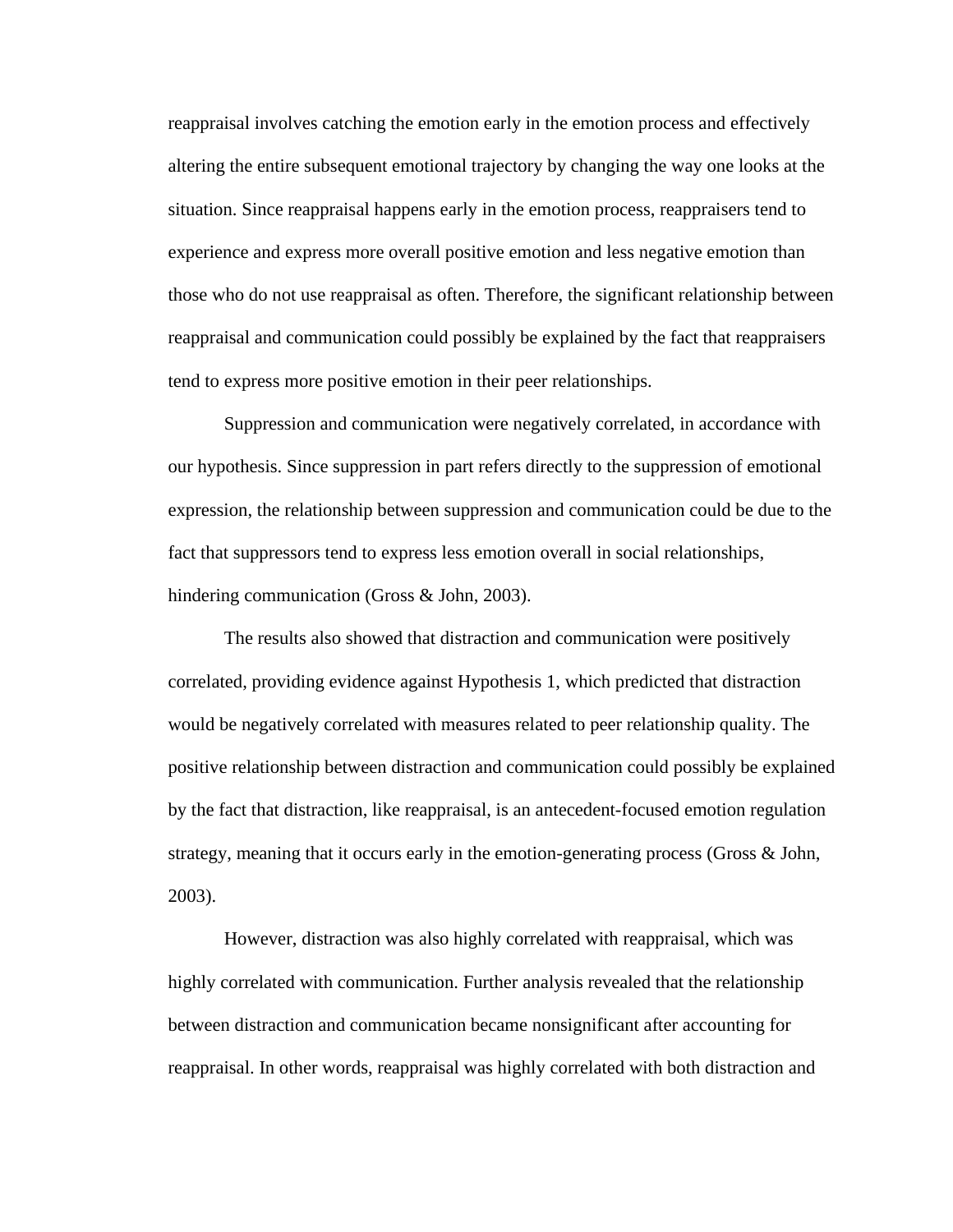communication, and results showed that reappraisal fully explained the relationship between distraction and communication. These results indicate that those who use reappraisal are more likely to be better communicators, and reappraisers are also more likely to use distraction as an emotion regulation strategy, possibly due to the fact that both occur early in the emotion process.

While we predicted in Hypothesis 2 that unsupportive emotion socialization would be related to suppression, parent emotion socialization was not significantly correlated with suppression. This result indicates that perhaps other factors are more important than parent emotion socialization when considering the predictors of suppression. For example, previous literature has linked personality traits such as high neuroticism and low extraversion to suppression tendencies (Gresham & Gullone, 2012). Therefore, perhaps suppression tendencies are more strongly associated with more stable tendencies such as personality rather than being subject to the influence of parents.

In accordance with Hypothesis 2, lower levels of rumination and higher levels of reappraisal and distraction were associated with more supportive parent emotion socialization. These results suggest that supportive parent emotion socialization (e.g., "When I was sad, my parent/caregiver comforted me," ". . . focused on me," ". . . told me to cheer up") teaches children to use strategies like reappraisal and distraction in order to increase their experience of positive emotions and decrease their experience of negative emotions, while unsupportive parent emotion socialization (e.g., "When I was sad, my parents/caregiver let me know s/he did not approve," "... got very upset," "... told me I was acting younger") extends the negative emotional experience or increases the experience of negative emotion for children and teaches them to ruminate on their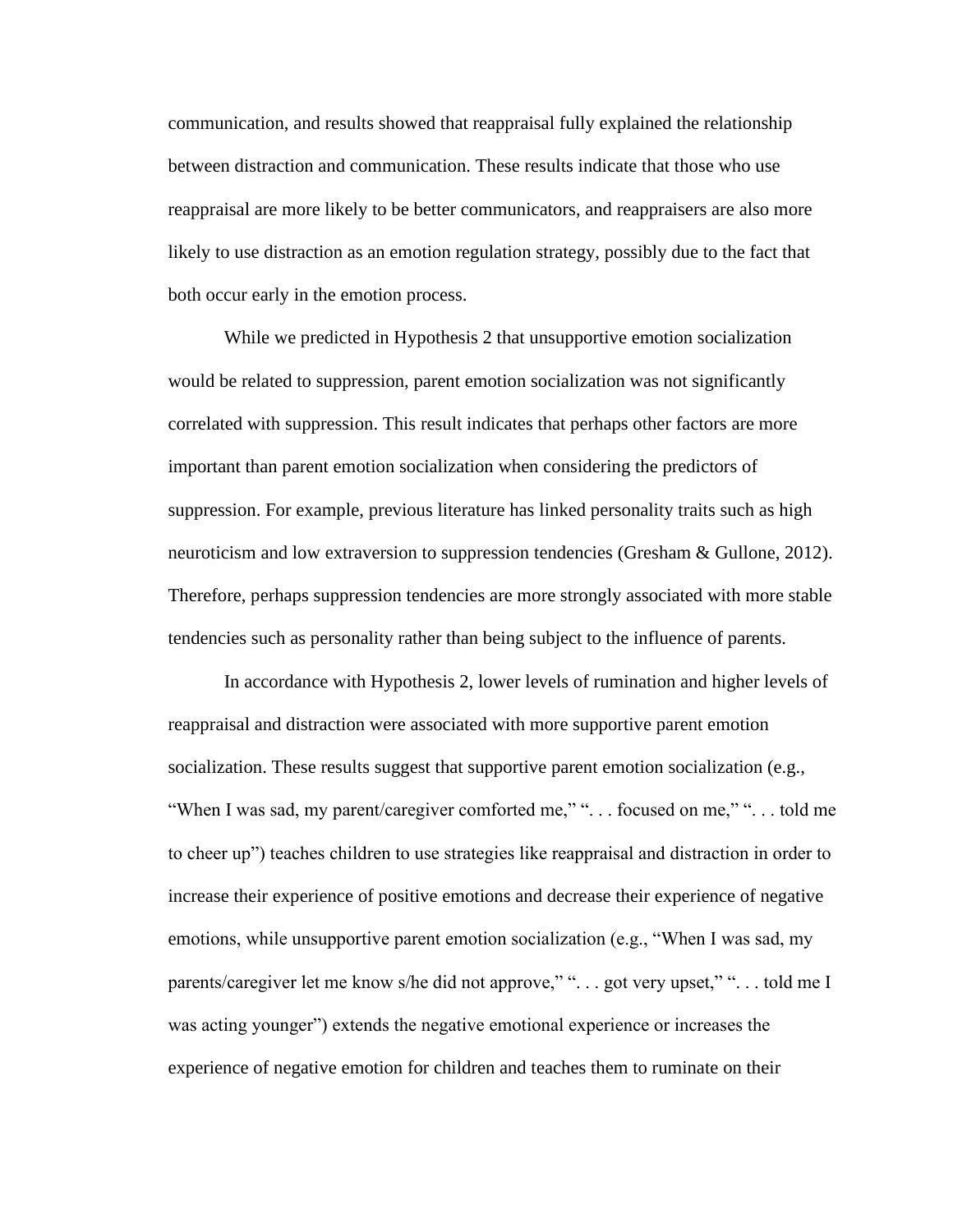negative emotions. The findings align with previous research that found that supportive parent emotion socialization strategies were associated with healthy emotion regulation strategies such as reappraisal, while unsupportive parent emotion socialization strategies were associated with negative emotional outcomes such as high levels of rumination.

Parent emotion socialization was not associated with average peer relationship quality or trust. However, supportive parent emotion socialization, but not unsupportive parent emotion socialization, was associated with communication, indicating that supportive parent emotion socialization helps to teach children skills necessary for effective communication in peer relationships. Further analysis found that reappraisal mediated the relationship between supportive emotion socialization and communication. Therefore, the correlation between supportive parent emotion socialization and communication is fully explained by the fact that reappraisal is highly correlated with both supportive emotion socialization and communication.

In contrast with Hypothesis 4, however, no other emotion regulation strategies mediated the relationship between parent emotion socialization and peer relationship quality. None of the other possible mediation relationships showed the correlations necessary to warrant mediation analyses; trust and average peer relationship quality were not associated with any emotion regulation strategies, rumination was not significantly correlated with peer relationship quality, suppression and parent emotion socialization were not correlated, and the relationship between distraction and peer relationship quality was fully explained by reappraisal.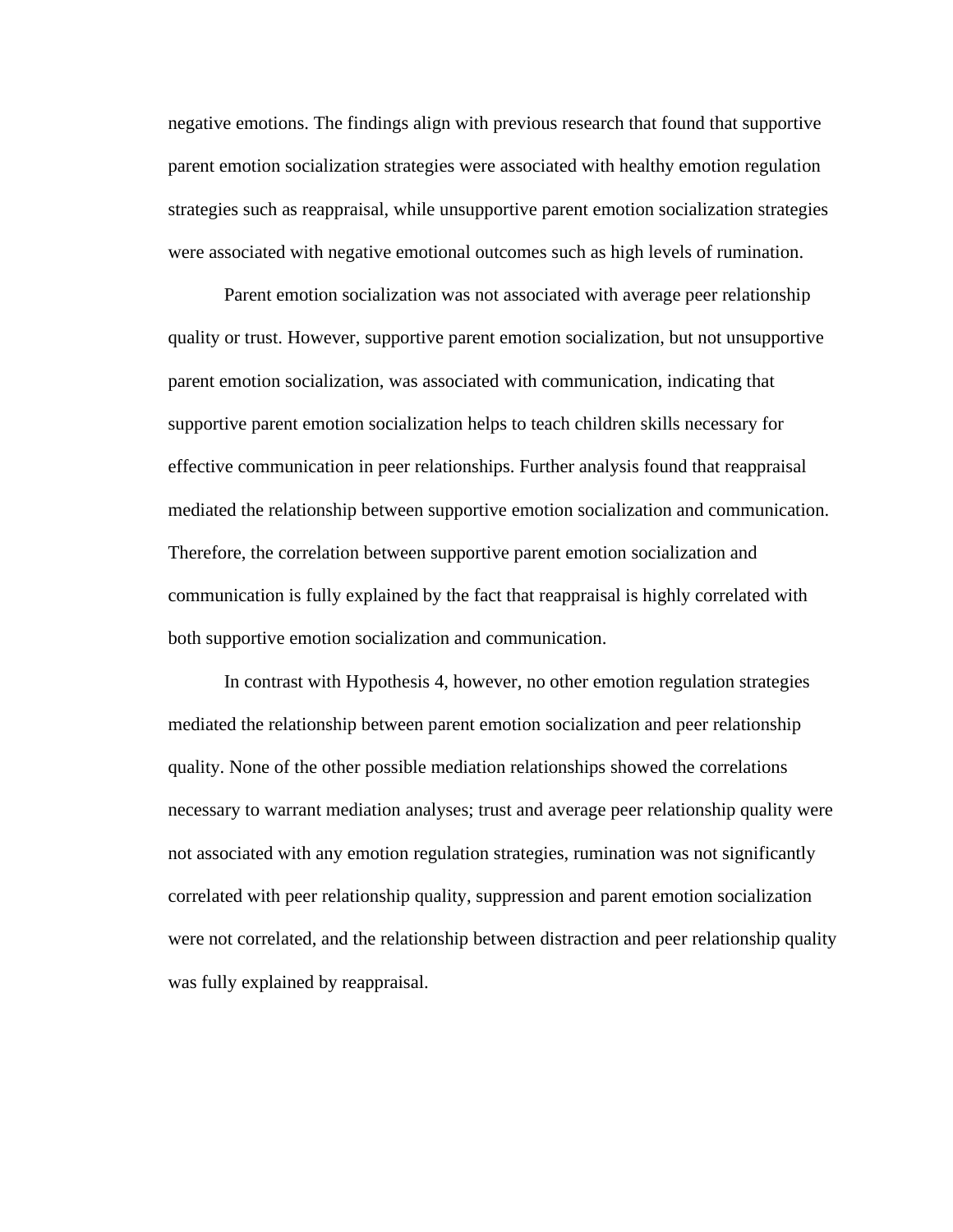# **Study 2 Method**

# **Participants**

10 participants were recruited via email and over social media such as Facebook and Reddit, and 97 participants were recruited through Prolific and financially compensated for their time, leaving a final sample of 107 participants ranging in age from 18 through 29 years, with a mean age of 24.12 (*SD* = 3.50). Participant demographics are presented in Table 3.

# **Table 3.**

# *Sociodemographic Characteristics of Participants*

| <b>Sample Characteristics</b>       | $\overline{N}$ | $\%$           |
|-------------------------------------|----------------|----------------|
| Gender                              |                |                |
| Male                                | 27             | 25             |
| Female                              | 70             | 65             |
| Nonbinary                           | $\tau$         | $\overline{7}$ |
| Genderfluid/genderqueer             | $\mathbf{2}$   | $\overline{2}$ |
| Unsure                              | $\mathbf{1}$   | $\mathbf{1}$   |
| Preferred not to say                | $\overline{0}$ | $\overline{0}$ |
| Age                                 |                |                |
| 18-20                               | 19             | 18             |
| $21 - 23$                           | 24             | 22             |
| $24 - 26$                           | 41             | 38             |
| 27-29                               | 23             | 21             |
| Preferred not to say                | $\theta$       | $\Omega$       |
| Race/Ethnicity                      |                |                |
| White                               | 59             | 55             |
| <b>Black or African American</b>    | 5              | 5              |
| American Indian or Alaska Native    | $\theta$       | $\theta$       |
| Asian                               | 14             | 13             |
| Native Hawaiian or Pacific Islander | $\overline{0}$ | $\Omega$       |
| Latino/a or Latinx                  | 13             | 12             |
| Mixed race                          | 15             | 14             |
| Preferred not to say                | $\mathbf{1}$   | 1              |
|                                     |                |                |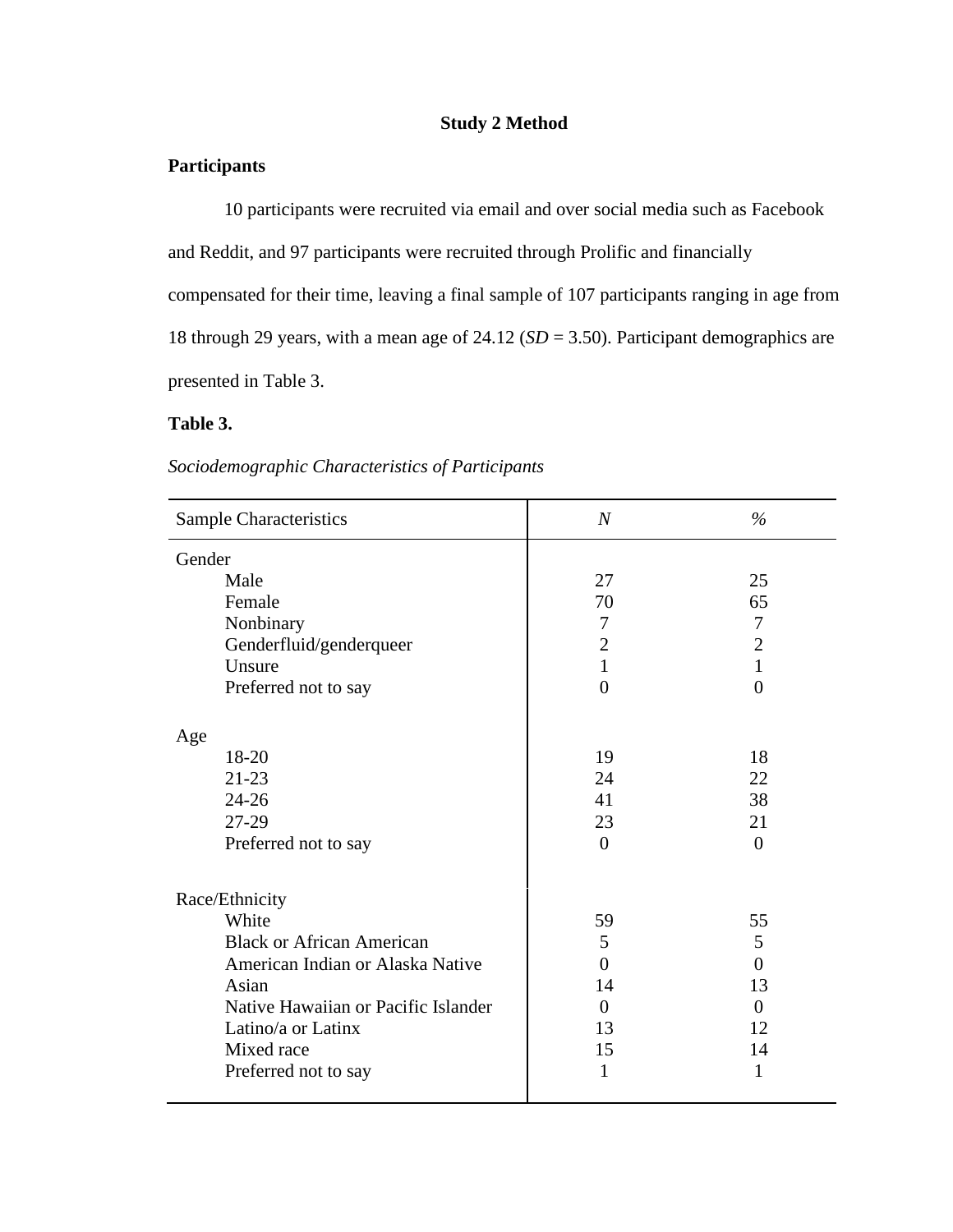## **Design**

This is a cross-sectional, correlational study. Emotion regulation strategies (suppression, distraction, rumination, reappraisal) were examined as predictor variables, peer relationship quality as an outcome variable, and social sharing of negative emotions as a mediator variable.

#### **Materials**

#### *Emotion Regulation*

**Distraction and Rumination.** The distraction and rumination subscales of the 48-item version of the Regulation of Emotion Systems Survey (RESS; De France & Hollenstein, 2017) were used to assess distraction and rumination. The rumination subscale (items 1, 2, 3, 4, 5, 6) and the distraction subscale (items 7, 8, 9, 10, 11, 12, 13) consist of six and seven items, respectively, scored on a 4-point Likert scale that ranges from 1 (*almost never*) to 4 (*almost always*) (see Appendix B). Examples of items include "Whenever I feel down, sad, or depressed, I usually respond to it by thinking again and again what went wrong (rumination)," ". . . doing something else to distract myself (distraction)," and ". . . continually trying to decide what went wrong (rumination)." Both distraction and rumination subscale have shown good reliability; Cronbach's alphas were 0.92 and 0.90, respectively (De France & Hollenstein, 2017).

**Reappraisal and Suppression.** The Emotion Regulation Questionnaire (ERQ; Gross & John, 2003) was used to assess cognitive reappraisal and expressive suppression. The ERQ consists of 10 items scored on a 7-point Likert scale that ranges from 1 (*strongly disagree*) to 7 (*strongly agree*) (see Appendix C). Both the reappraisal scale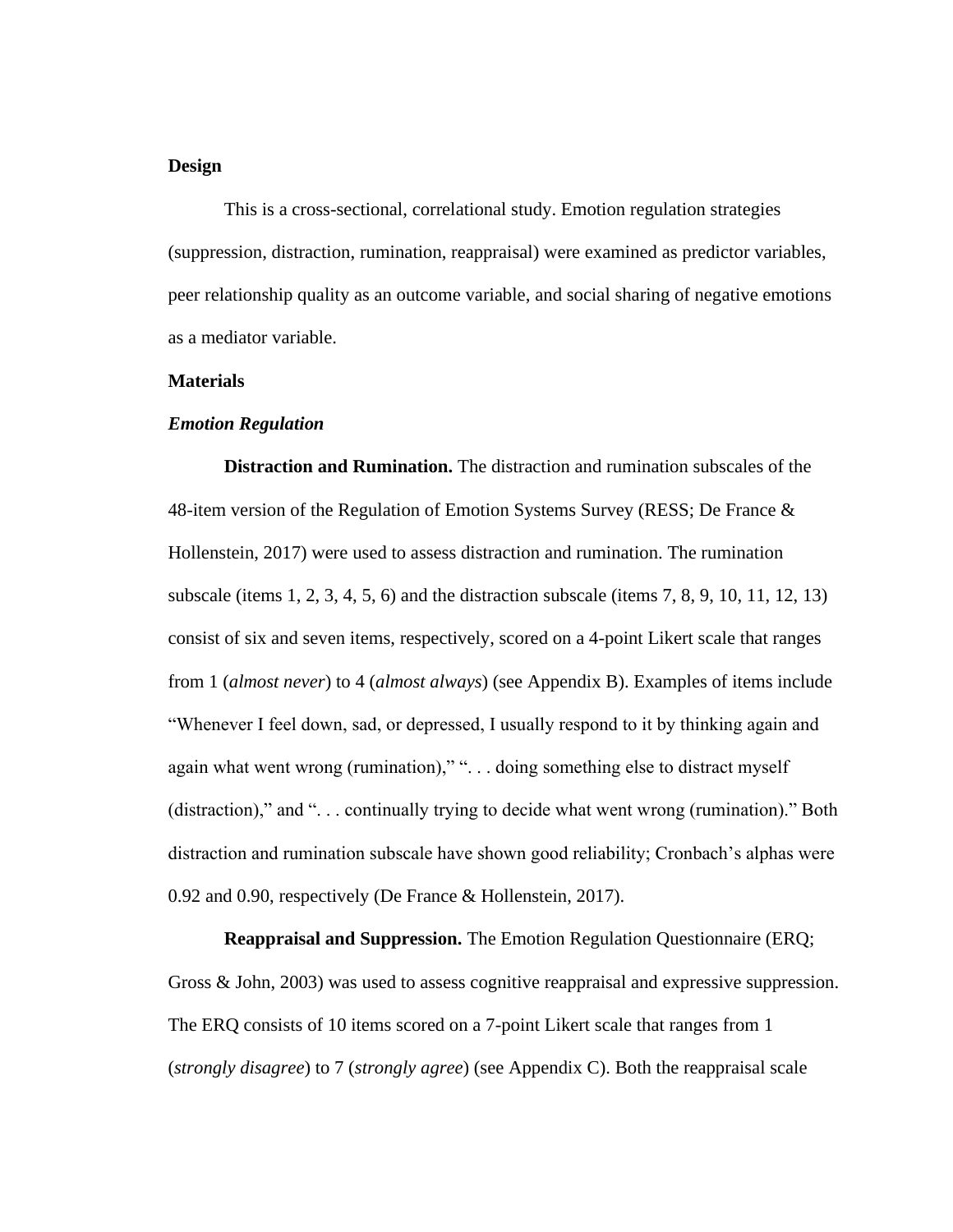(items  $1, 3, 5, 7, 8, 10$ ) and the suppression scale (items  $2, 4, 6, 9$ ) include generalemotion items ("I control my emotions by not expressing them"; suppression) as well as at least one item regarding the regulation of negative emotions ("When I want to feel less negative emotion, I change the way I'm thinking about the situation"; reappraisal) and one item regarding the regulation of positive emotions ("When I am feeling positive emotions, I am careful not to express them"; suppression). Examples of items include "I control my emotions by changing the way I think about the situation I'm in" (reappraisal) and "I control my emotions by not expressing them" (suppression). The scale has shown adequate construct validity and adequate internal reliability in previous research among emerging adults (Gross & John, 2003). The Cronbach's alphas have been reported as .73 for expressive suppression and .79 for cognitive reappraisal (Gross & John, 2003).

#### *Social Sharing of Negative Emotions*

The Emotional Experience Questionnaire (EEQ) was created for the current study in order to measure the social sharing of negative emotions (see Appendix E). The questionnaire asks participants to provide a brief description of a negative emotional experience that happened in the last three months. Participants were asked to rate the negativeness of the experience and the strength of the emotions (fear, anger, sadness) they felt during the experience; these items were scored on a 7-point Likert scale from 1 (*not negative/strongly at all*) to (*very negative/strongly*). Social sharing of negative emotions was measured both by how they shared qualitatively and quantitatively. Qualitative social sharing evaluated how thoroughly participants shared the emotional experience with friends ("I thoroughly shared with friends factual details of the experience," "... the thoughts and emotions that I had during the experience", and the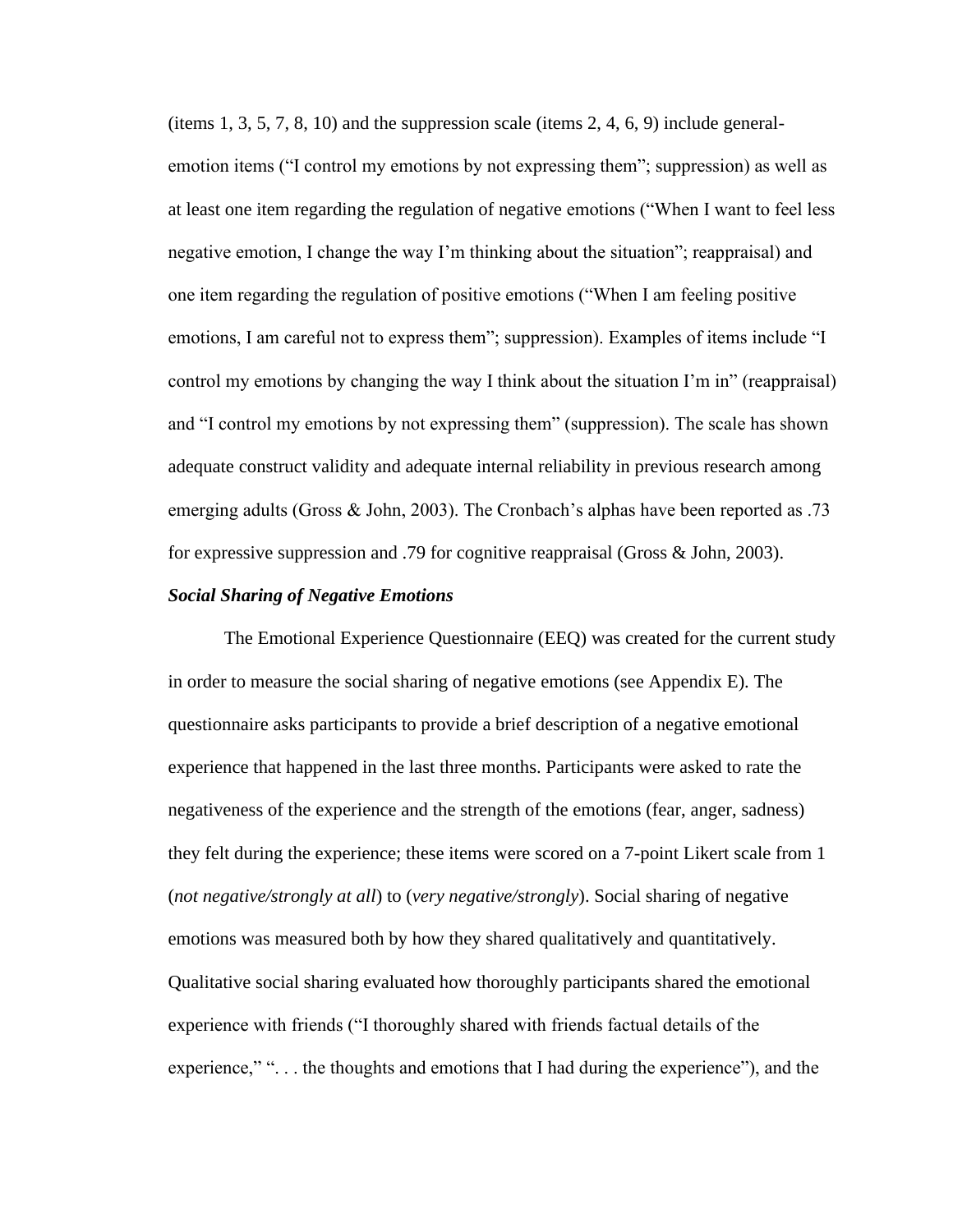four items were scored on a 7-point Likert scale that ranges from 1 (*not true at all*) to 7 (*very true*). Quantitative social sharing evaluated how many times participants shared the emotional experience with friends. Information was also collected about the *delay* between the emotional experience and participants' sharing with friends as well as the extent to and the methods (e.g., face to face, via social media) by which they shared the experience with friends.

#### *Peer Relationship Quality*

The peer section of the Inventory of Parent and Peer Attachment (IPPA; Armsden & Greenberg, 1987) was used to assess peer relationship quality. The peer scale of the IPPA consists of 25 items scored on a 5-point Likert scale that ranges from 1 (*almost never or never true*) to 5 (*almost always or always true*) (see Appendix D). The peer scale has three subscales: Trust (items 4, 5, 7, 8, 9, 10, 11, 14, 15, 16), Communication (items 1, 2, 3, 6, 12, 13, 17, 18), and Alienation. Alienation items were excluded due to poor item-total correlations. Item 4 ("I wish I had different friends"; Trust) was reversecoded. Examples of other items include: "My friends understand me (Trust)," "I can tell my friends about my problems and troubles (Communication)," and "My friends can tell when I'm upset about something (Communication)." The scale has shown high construct validity among late adolescents and good internal reliability in prior research; the Cronbach's alpha for the peer scale of the IPPA has been reported as .92 (Armsden  $\&$ Greenberg, 1987).

## **Procedure**

Participants were directed to a survey in Qualtrics, where they filled out a consent form to confirm their voluntary participation in the study. The survey was divided into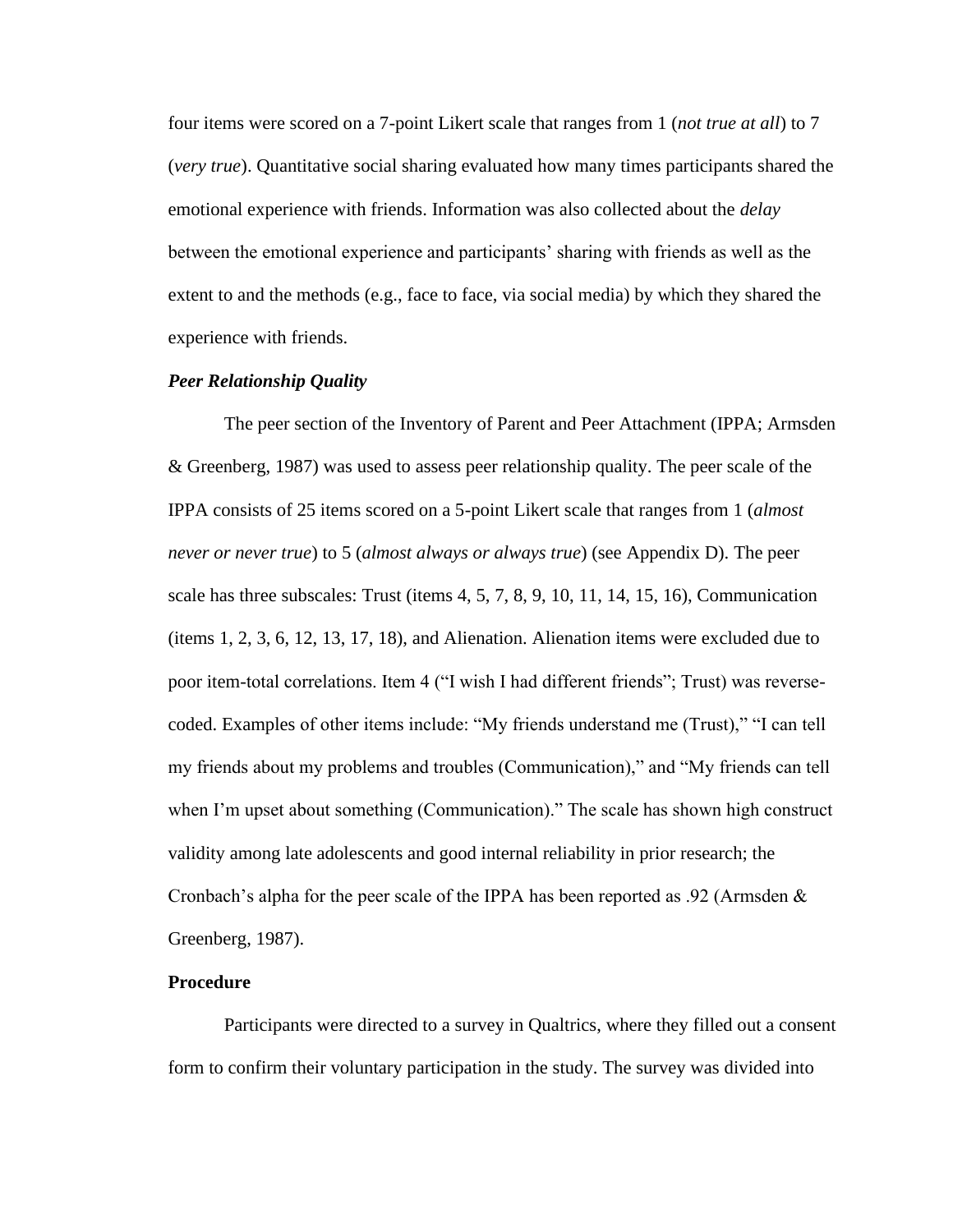five sections: 1) the distraction and rumination subscales of the Regulation of Emotion Systems Survey (RESS) for distraction and rumination (as emotion regulation (ER) strategies); 2) the Emotion Regulation Questionnaire (ERQ) for reappraisal and suppression (as ER strategies); and 3) the Emotional Experience Questionnaire for the social sharing of negative emotions, and 4) the peer section of the Inventory of Parent and Peer Attachment (IPPA) for peer relationship quality. The order of these sections was randomized across participants. Participants then reported their demographic information, including racial identity, age, and gender (see Appendix F). Finally, participants were debriefed and thanked for their time.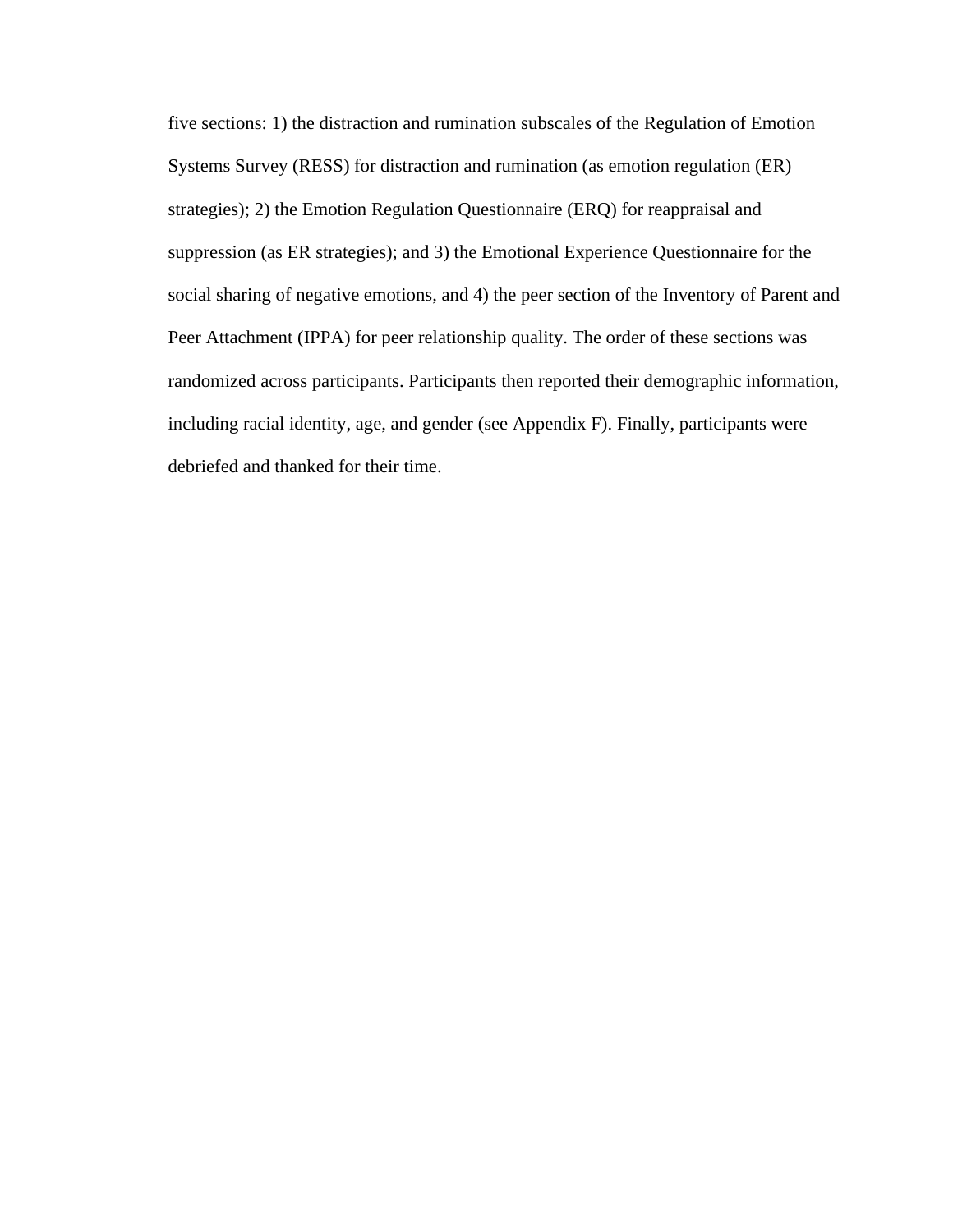#### **Study 2 Results**

# **Types of Emotional Experiences**

The types of emotional experiences reported were grouped into the following themes: issues regarding school, family, relationships, friends and acquaintances, one's own/a loved one's health, loss of a loved one, pets (including loss of a pet), sexual assault or harrassment, jobs, personal issues (including mental health), and other. Negative emotional experiences related to family issues were most common (22%), followed closely by experiences related to romantic relationships (19%). Other common themes included experiences related to issues with friends (14%), personal matters including issues with mental health (10%), problems related to jobs (9%), experiences with grief or loss (8%), issues with school (7%), one's own/a loved one's health issues (4%), problems related to pets including loss of a pet (4%), and experiences with sexual harassment or assault (2%).

#### **Table 4.**

| <b>Types of Emotional</b><br>Experiences                                 | $\overline{N}$                  | $\%$                           |
|--------------------------------------------------------------------------|---------------------------------|--------------------------------|
| Family<br>Relationships<br>Friends<br>Personal<br>Jobs<br>Loss<br>School | 22<br>20<br>15<br>11<br>10<br>8 | 21<br>19<br>14<br>10<br>9<br>8 |
| Health<br>Pets<br><b>Sexual Assault</b><br>Other                         | 4<br>4<br>2<br>4                | 4<br>4<br>າ<br>4               |

*Types of Emotional Experiences Reported by Participants*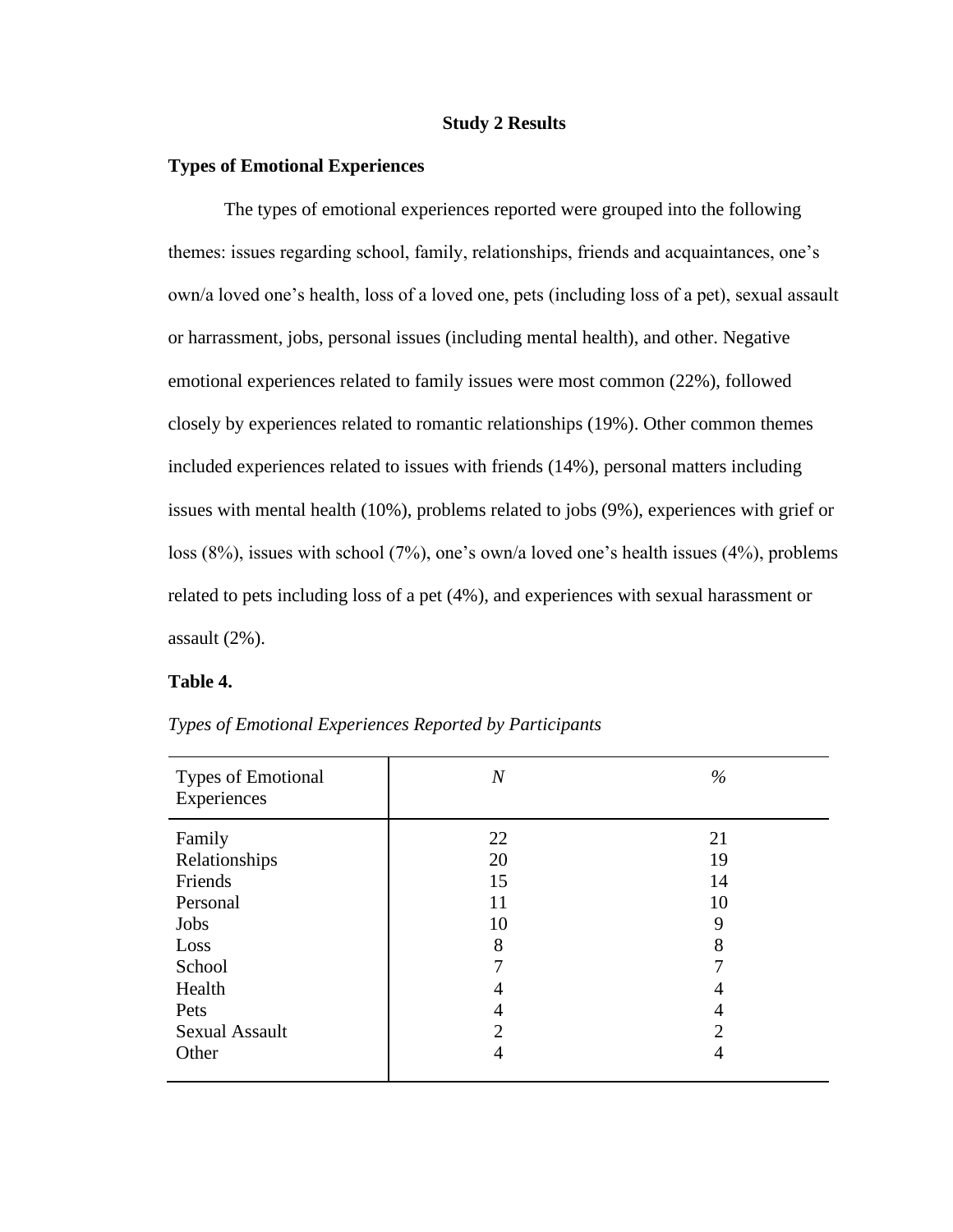#### **Preliminary Analyses: Reliability and Descriptives**

Cronbach's alphas were calculated in order to determine scale and subscale reliability. The four items related to qualitative social sharing showed good reliability ( $\alpha$ ) = .93). The rumination and distraction subscales of the RESS also showed good reliability; Cronbach's alphas were .93 and .90, respectively. The ERQ consisted of six reappraisal items ( $\alpha$  = .89) and four suppression items ( $\alpha$  = .77). The Cronbach's alpha for all 18 peer relationship quality items on the IPPA was .96; the trust subscale consisted of 10 items ( $\alpha$  = .96), and the communication subscale consisted of eight items ( $\alpha$  = .91).

The three indicators of social sharing (qualitative social sharing, quantitative social sharing, and delay in social sharing) were averaged in order to examine the overall effects of social sharing. The means and standard deviations for all emotion regulation, social sharing, and peer relationship quality are presented in Table 5.

#### **Correlations Between Variables**

The correlations between emotion regulation strategies, social sharing, and peer relationship quality are presented in Table 5. Average social sharing ( $M = 3.51$ ,  $SD =$ 1.60) was correlated with qualitative ( $M = 4.01$ ,  $SD = 2.17$ ) and quantitative social sharing of negative emotions  $(M = 2.39, SD = 1.07)$ ,  $r = .94$ ,  $p < .01$  and  $r = .85$ ,  $p < .01$ . Qualitative and quantitative were also highly correlated,  $r = .74$ ,  $p < .01$ . Both qualitative and quantitative social sharing were negatively correlated with the delay in social sharing  $(M = 2.86, SD = 2.02), r = -.76, p < .01$  and  $r = -.71, p < .01$ , respectively. Anger  $(M = 1.001)$ 4.92,  $SD = 1.99$ ) was not significantly correlated with fear  $(M = 3.81, SD = 2.28)$  or sadness ( $M = 5.48$ ,  $SD = 1.77$ ). Fear and sadness were highly correlated,  $r = .25$ ,  $p < .01$ . Reappraisal ( $M = 2.89$ ,  $SD = .95$ ) and distraction ( $M = 2.85$ ,  $SD = .71$ ) were correlated, *r*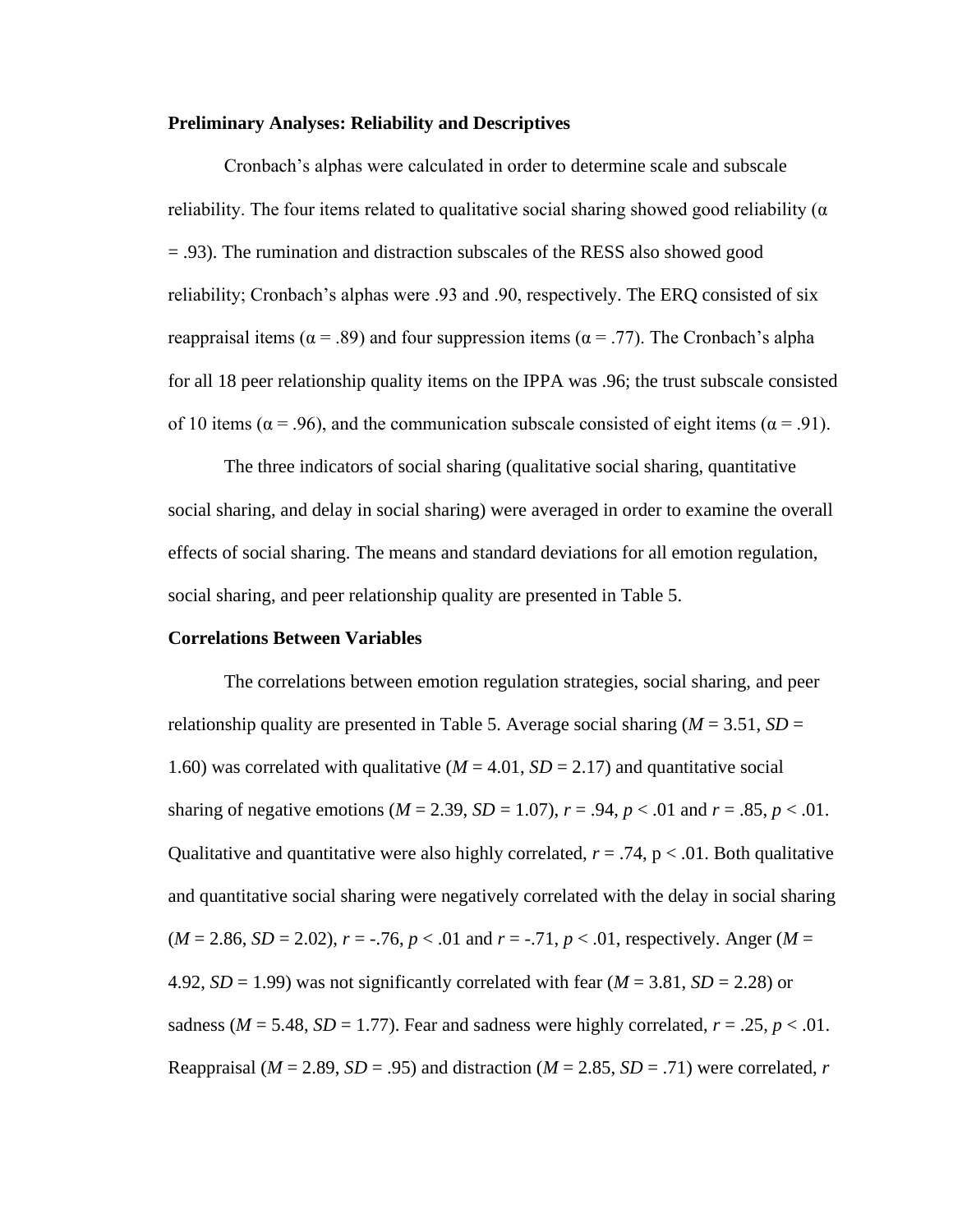$= .27, p < .01$ . No other correlations between rumination ( $M = 3.22$ ,  $SD = .65$ ),

distraction, reappraisal, and suppression  $(M = 2.89, SD = .95)$  were significant. was highly correlated with The trust ( $M = 4.09$ ,  $SD = .90$ ) and communication ( $M = .90$ ,  $SD =$ .85) subscales of the IPPA were highly correlated with one another,  $r = .87$ ,  $p < .01$ . Trust and communication were also highly correlated with peer relationship quality  $(M = 4.00)$ , *SD* = .85),  $r = .98$ ,  $p < .01$  and  $r = .96$ ,  $p < .01$ , respectively.

Negativeness ( $M = 5.59$ ,  $SD = 1.37$ ) was associated with average social sharing, *r*  $=$  .23,  $p <$  .05. Negativeness was also correlated with both qualitative and quantitative social sharing,  $r = .23$ ,  $p < .05$  and  $r = .20$ ,  $p < .05$ , respectively, but not delay in social sharing. Furthermore, negativeness was associated with fear and anger,  $r = .33$ ,  $p < .01$ and  $r = .22$ ,  $p < .01$ . Negativeness and sadness were also correlated,  $r = .22$ ,  $p < .01$ .

Hypothesis 1 predicted that higher levels of reappraisal and lower levels of suppression would be associated with increased peer relationship quality. As hypothesized, suppression was negatively correlated with peer relationship quality, *r* = - .30,  $p < 0.01$ . Reappraisal and peer relationship quality were correlated,  $r = 0.21$ ,  $p < 0.05$ .

According to Hypothesis 2, we predicted that reappraisal and social sharing of negative emotions would be correlated, and suppression and social sharing would be negatively correlated. We also predicted that there would be no significant relationship between rumination and social sharing or between distraction and social sharing. As hypothesized, there was no significant relationship between rumination and social sharing or between distraction and social sharing. Average social sharing and suppression were very negatively correlated,  $r = -.34$ ,  $p < .01$ . Both qualitative and quantitative social sharing were very negatively correlated with suppression,  $r = -.33$ ,  $p < .01$  and  $r = -.30$ ,  $p$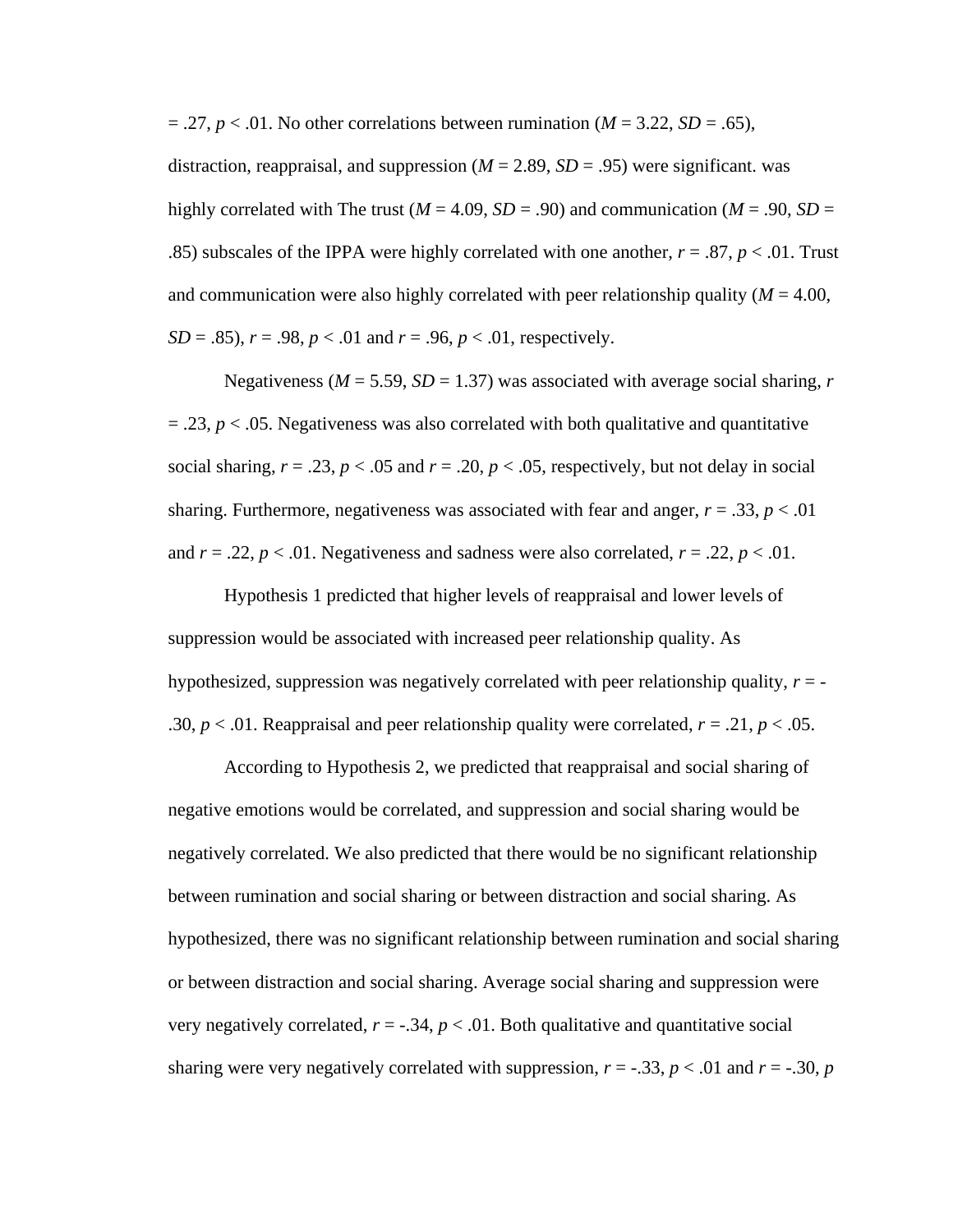$<$  01. Furthermore, delay in social sharing and suppression were correlated,  $r = .30$ ,  $p <$ .01. In contrast with our hypothesis, reappraisal was not significantly correlated with any measure of social sharing.

Hypothesis 3 predicted that social sharing and peer relationship quality would be correlated. As hypothesized, peer relationship quality was highly correlated with average social sharing,  $r = .44$ ,  $p < .01$ . Peer relationship quality was also highly correlated with both qualitative and quantitative social sharing,  $r = .46$ ,  $p < .01$  and  $r = .30$ ,  $p < .01$ , respectively. Peer relationship quality was also negatively correlated with the delay in social sharing,  $r = -.40$ ,  $p < .01$ .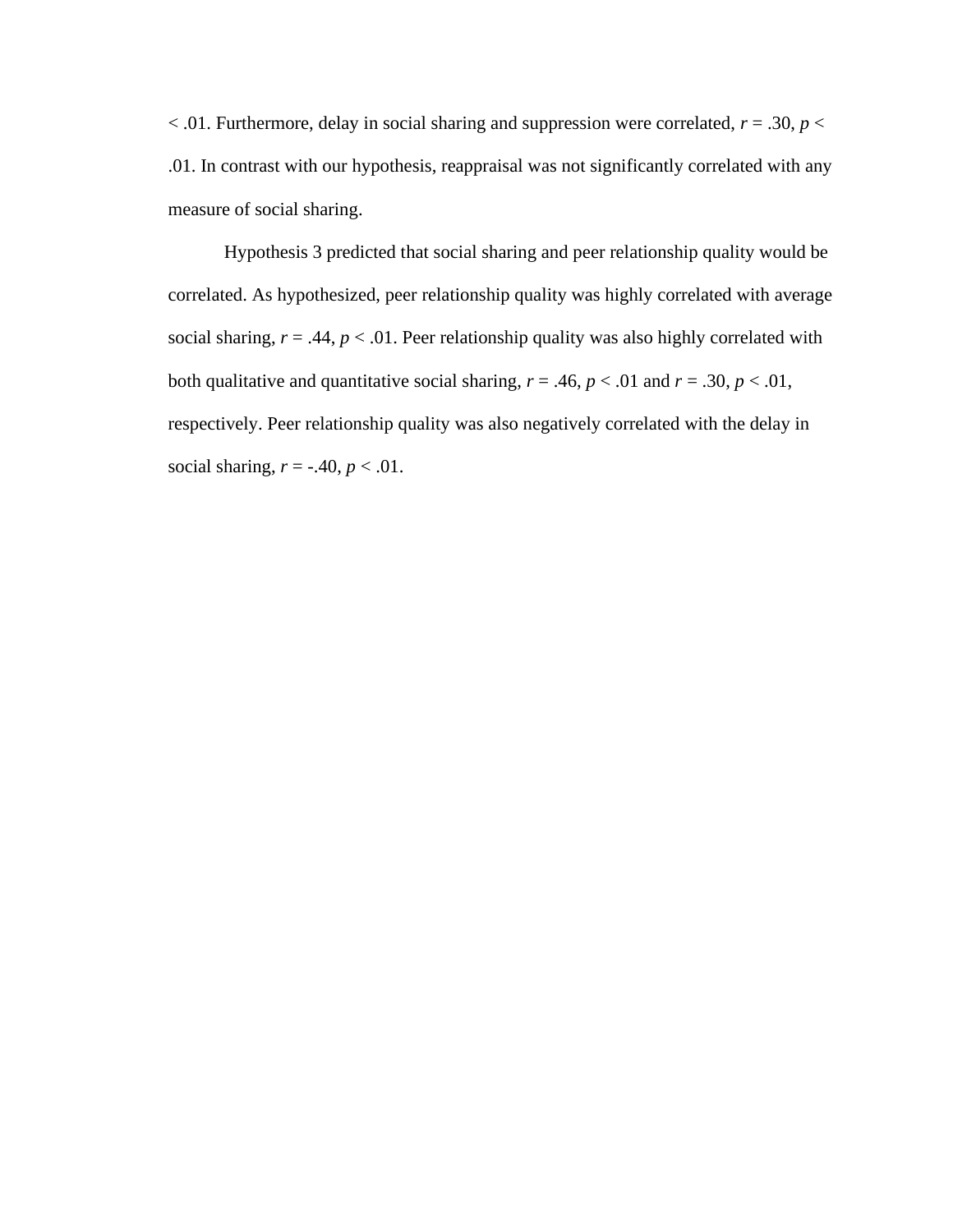| <b>Table 5.</b>                                                       |  |
|-----------------------------------------------------------------------|--|
| Descriptive Statistics and Pearson Correlations Among Model Variables |  |

| Descriptive Statistics and I earson Corretations Among model variables<br><b>Variable</b> | 1        | $\overline{2}$           | $\mathfrak{Z}$ | $\overline{4}$           | 5             | 6            | $7\phantom{.0}$          | $8\,$                    | 9                        | $10\,$  | 11     | 12       | 13                       | 14 | 15 |
|-------------------------------------------------------------------------------------------|----------|--------------------------|----------------|--------------------------|---------------|--------------|--------------------------|--------------------------|--------------------------|---------|--------|----------|--------------------------|----|----|
|                                                                                           |          |                          |                |                          |               |              |                          |                          |                          |         |        |          |                          |    |    |
| 1. Average Social Sharing<br>(EEQ)                                                        | ω.       |                          |                |                          |               |              |                          |                          |                          |         |        |          |                          |    |    |
| 2. Qualitative Social<br>Sharing (EEQ)                                                    | $.94**$  | $\overline{\phantom{a}}$ |                |                          |               |              |                          |                          |                          |         |        |          |                          |    |    |
| 3. Quantitative Social<br>Sharing (EEQ)                                                   | $.85**$  | $.74**$                  | Ξ.             |                          |               |              |                          |                          |                          |         |        |          |                          |    |    |
| 4. Delay in Social Sharing                                                                | $-92**$  | $-.76**$                 | $-.71**$       | $\overline{\phantom{a}}$ |               |              |                          |                          |                          |         |        |          |                          |    |    |
| 5. Negativeness (EEQ)                                                                     | $.23*$   | $.23*$                   | $.20*$         | $-.19$                   | $-\, -$       |              |                          |                          |                          |         |        |          |                          |    |    |
| 6. Fear (EEQ)                                                                             | .04      | $.00\,$                  | $.15\,$        | $-.00$                   | $.33**$       | $\mathbf{u}$ |                          |                          |                          |         |        |          |                          |    |    |
| 7. Anger (EEQ)                                                                            | .02      | $.10\,$                  | $-.10$         | $.02\,$                  | $.22\ast$     | $-.15$       | $\overline{\phantom{a}}$ |                          |                          |         |        |          |                          |    |    |
| 8. Sadness (EEQ)                                                                          | $.08\,$  | $.06\,$                  | $.18\,$        | $-.04$                   | $.22\ast$     | $.25**$      | $.03\,$                  | $\overline{\phantom{a}}$ |                          |         |        |          |                          |    |    |
| 9. Rumination (RESS)                                                                      | $.04\,$  | $.06\,$                  | .12            | $.05\,$                  | .17           | $.11\,$      | $\text{-}.07$            | $.18\,$                  | $\overline{\phantom{a}}$ |         |        |          |                          |    |    |
| 10. Distraction (RESS)                                                                    | $.09\,$  | $.04\,$                  | $.08\,$        | $-.13$                   | $.04\,$       | $-.14$       | $.10\,$                  | .15                      | $.04$                    | $\sim$  |        |          |                          |    |    |
| 11. Reappraisal (ERQ)                                                                     | $.00\,$  | $.04\,$                  | $-.01$         | .04                      | $\text{-}.12$ | $-.07$       | $-.01$                   | $-09$                    | $-.13$                   | $.27**$ | $\sim$ |          |                          |    |    |
| 12. Suppression (ERQ)                                                                     | $-.34**$ | $-.33**$                 | $-.30**$       | $.30**$                  | $.01\,$       | $.07$        | $-.15$                   | .06                      | $.01\,$                  | $0.1\,$ | $-.03$ | Ξ.       |                          |    |    |
| 13. Peer Relationship<br>Quality (IPPA)                                                   | $.44**$  | $.46**$                  | $.30**$        | $-40**$                  | $.05**$       | $-.07$       | $.05\,$                  | $.00\,$                  | $.01\,$                  | $.07$   | $.21*$ | $-.30**$ | $\overline{\phantom{a}}$ |    |    |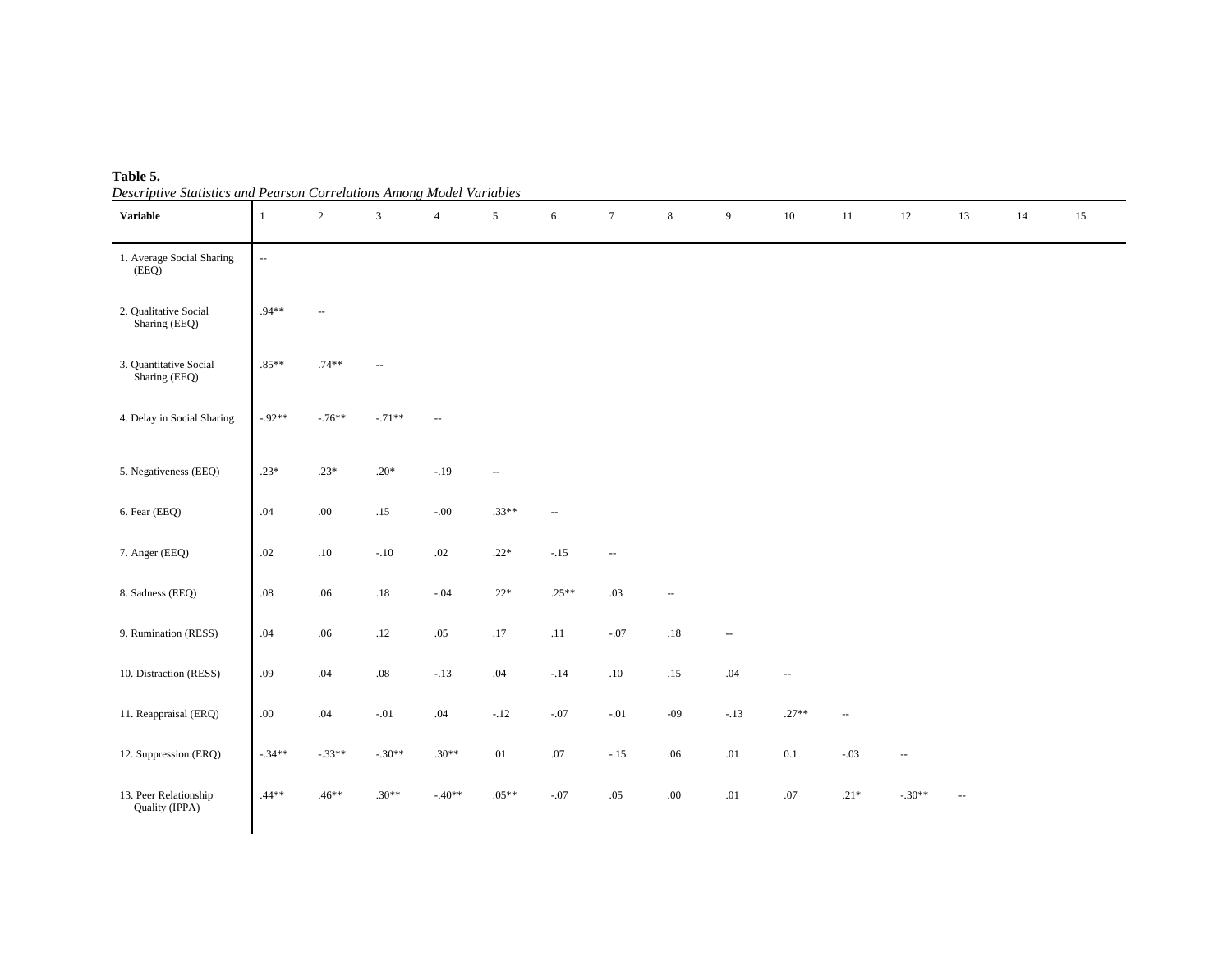| 14. Trust (IPPA)          | $.38**$ | $.40**$ | $.25**$ | $-36**$ | .01     | $-.11$ | .01  | $-.04$ | $-.02$ | .03  | .17    | $-24*$  | .98**   | $\sim$ $\sim$ |        |
|---------------------------|---------|---------|---------|---------|---------|--------|------|--------|--------|------|--------|---------|---------|---------------|--------|
| 15. Communication (IPPA)  | .48**   | $.51**$ | $.35**$ | $-41**$ | $.10\,$ | $-.02$ | .10  | .06    | .05    | .11  | $.24*$ | $-36**$ | $.96**$ | $.87**$       | $\sim$ |
|                           |         |         |         |         |         |        |      |        |        |      |        |         |         |               |        |
| Mean                      | 3.51    | 4.01    | 2.39    | 2.86    | 5.59    | 3.81   | 4.92 | 5.48   | 3.22   | 2.85 | 3.29   | 2.89    | 4.00    | 4.09          | 3.89   |
| <b>Standard Deviation</b> | 1.60    | 2.17    | 1.07    | 2.02    | 1.37    | 2.28   | 1.99 | 1.77   | .65    | .71  | .87    | .95     | .85     | .90           | .85    |

*Note.* EEQ = Emotional Experience Questionnaire; RESS = Regulation of Emotion Systems Survey; ERQ = Emotion Regulation Questionnaire; IPPA = Inventory of Parent and Peer Attachment - Peer Subscale.

 $* p < .05.$ 

\*\*  $p < .01$ .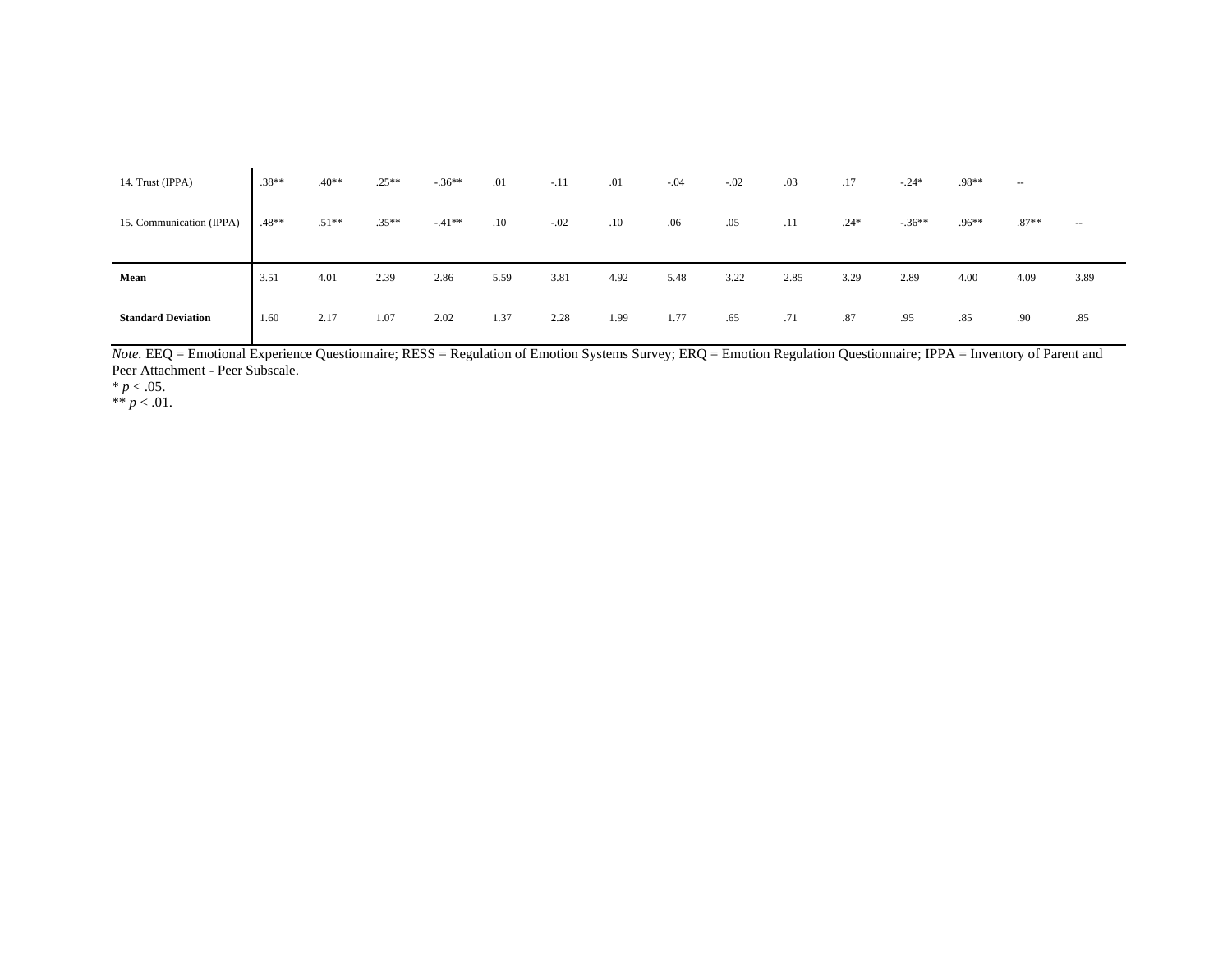## **Mediation Analyses**

Hypothesis 4 predicted that the social sharing of negative emotions would mediate the relationship between emotion regulation strategies (reappraisal and suppression) and peer relationship quality. In order to test this hypothesis, we ran mediation analyses to test whether qualitative, quantitative, and delay in social sharing mediated the relationships between emotion regulation strategies (reappraisal and suppression) and peer relationship quality. In contrast with Hypothesis 4, no other mediation models displayed the correlations necessary to justify mediation analyses. *Average Social Sharing as a Mediator*

#### **Figure 4.**

*Mediation Analysis to Test Whether Average Social Sharing Mediates the Relationship Between Suppression and Peer Relationship Quality*



*Note*. The correlation between suppression and peer relationship quality became

nonsignificant after accounting for average social sharing as a mediating variable.

Therefore, average social sharing mediated the relationship between suppression and peer relationship quality.

$$
* p < .05.
$$

\*\*  $p < .01$ .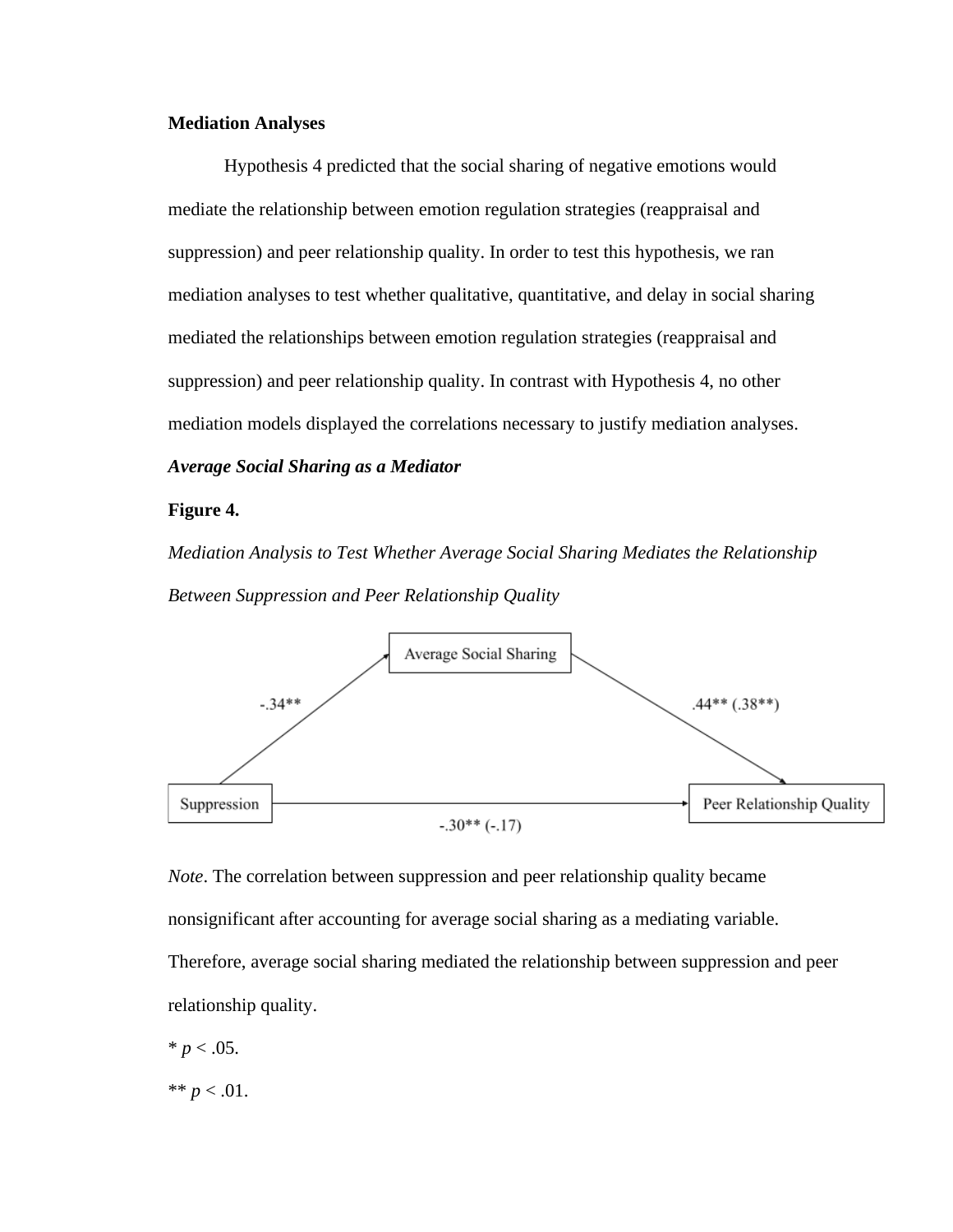Suppression was correlated with average social sharing and peer relationship quality, and average social sharing was correlated with peer relationship quality. To test whether average social sharing mediated the relationship between suppression and peer relationship quality, we examined a mediation model using the PROCESS macro, using bootstrapping with 5,000 samples (Hayes, 2013, model 4). As hypothesized, the relationship between suppression and peer relationship quality (initial  $b = -0.27$ ,  $se = 0.08$ , 95% CI [-.44, -.11]) was mediated (final *b* = -.16, *se* = .08, 95% CI [-.32, .01]) by average social sharing, indirect  $b = -.12$ ,  $se = .05$ , 95% CI  $[-.23, -.04]$ . Therefore, as hypothesized, average social sharing mediates the relationship between suppression and peer relationship quality.

#### *Qualitative Social Sharing as a Mediator*

#### **Figure 5.**

*Mediation Analysis to Test Whether Qualitative Social Sharing Mediates the Relationship Between Suppression and Peer Relationship Quality*



*Note*. The correlation between suppression and peer relationship quality became nonsignificant after accounting for qualitative social sharing as a mediator, indicating that qualitative social sharing mediated the relationship between suppression and peer relationship quality.

$$
* p < .05
$$
.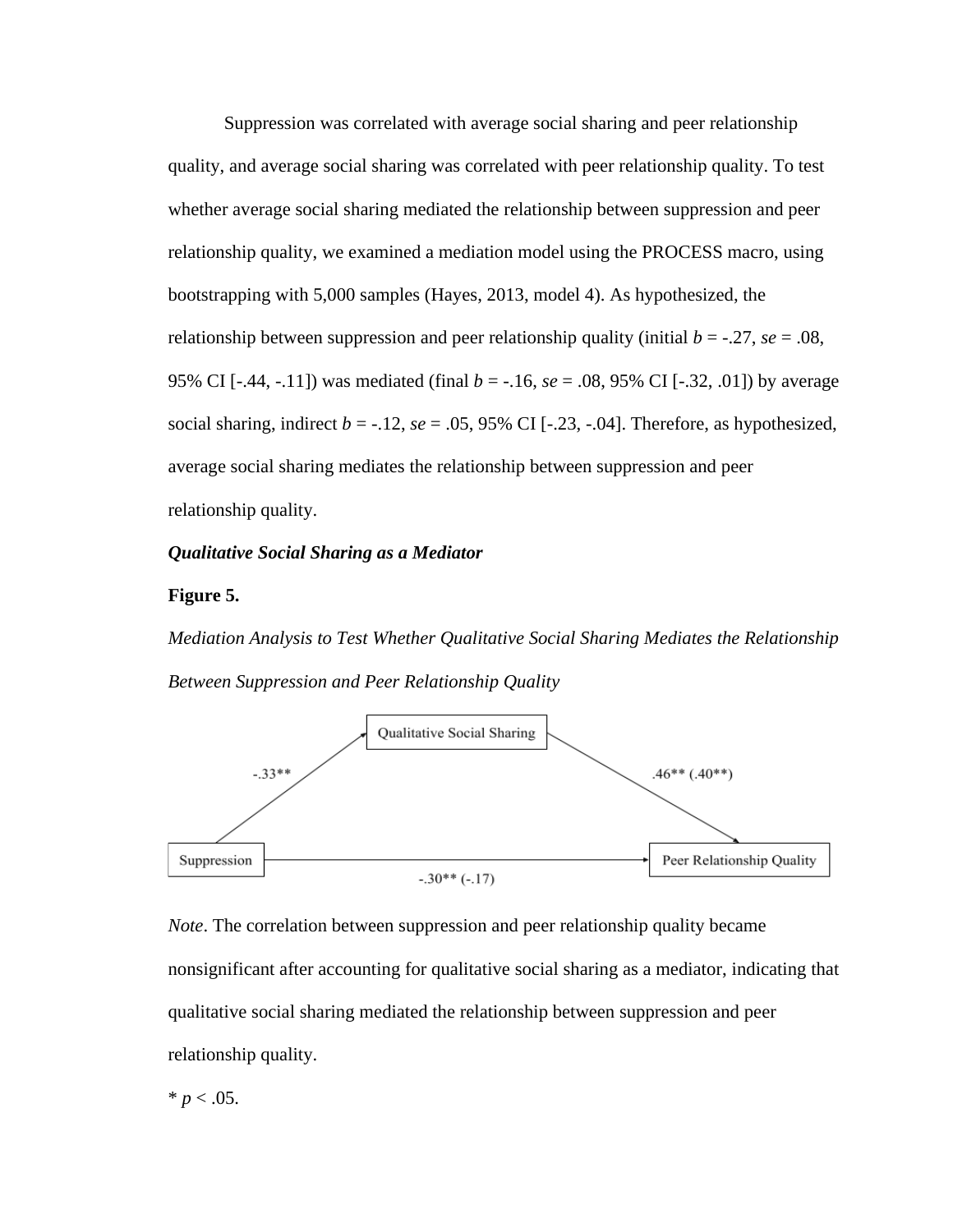\*\*  $p < .01$ .

Suppression was correlated with qualitative social sharing and peer relationship quality, and qualitative social sharing and peer relationship quality were also correlated. To test whether qualitative social sharing mediated the relationship between suppression and peer relationship quality, we examined a mediation model using the PROCESS macro, using bootstrapping with 5,000 samples (Hayes, 2013, model 4). As hypothesized, the relationship between suppression and peer relationship quality (initial  $b = -0.27$ ,  $se =$ .08, 95% CI [-.44, -.11]) was mediated (final *b* = -.16, *se* = .08, 95% CI [-.32, -.01]) by qualitative social sharing, indirect  $b = -.12$ ,  $se = .05$ , 95% CI [ $-.22, -.04$ ]. Therefore, in accordance with Hypothesis 4, qualitative social sharing mediates the relationship between suppression and peer relationship quality.

#### *Quantitative Social Sharing as a Mediator*

#### **Figure 6.**

*Mediation Analysis to Test Whether Quantitative Social Sharing Mediates the Relationship Between Suppression and Peer Relationship Quality*



*Note*. The relationship between suppression and peer relationship quality remained significant in the presence of quantitative social sharing as a mediating variable. Therefore, quantitative social sharing did not mediate the relationship between suppression and peer relationship quality.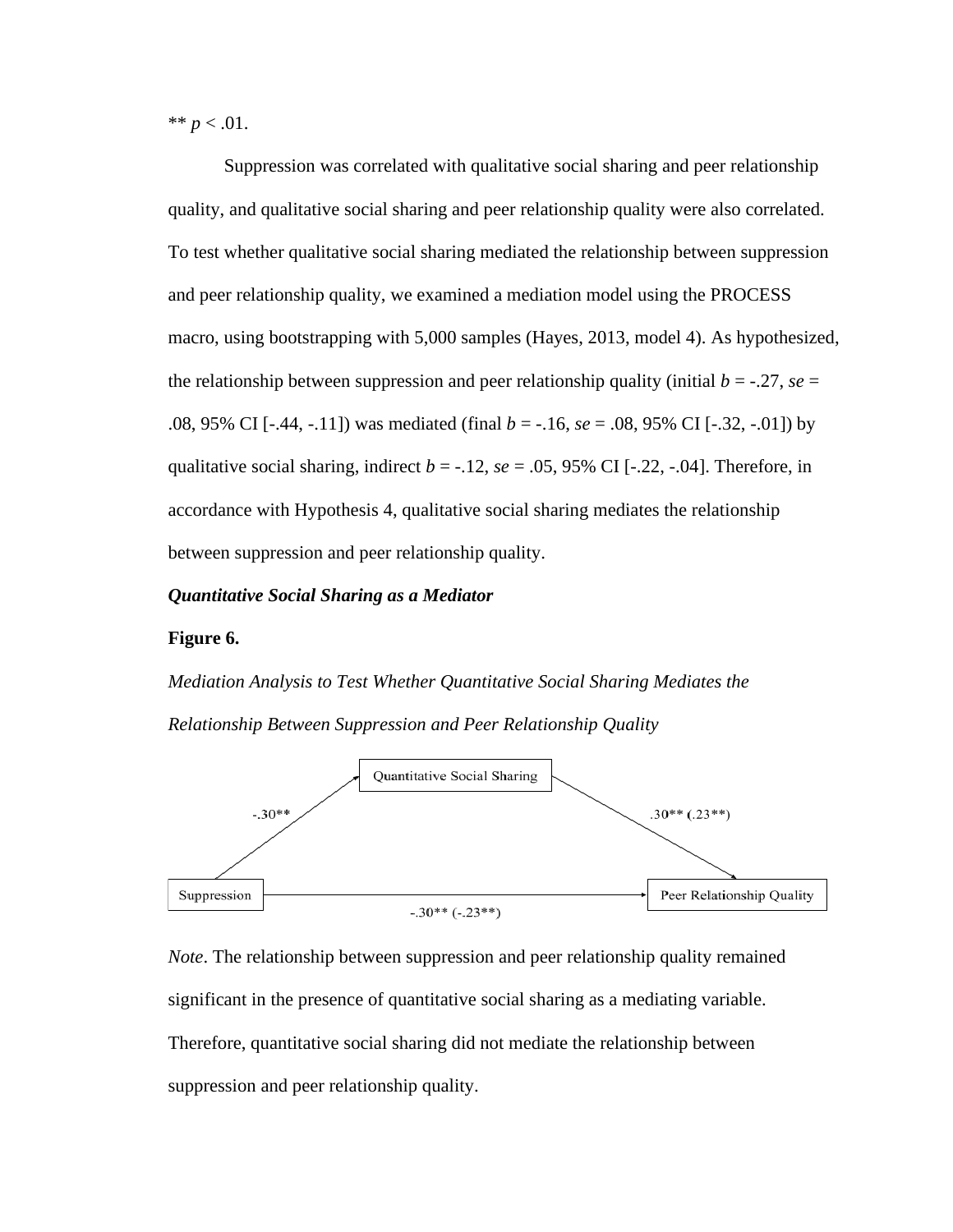$* p < .05.$ 

\*\*  $p < .01$ .

Suppression was correlated with quantitative social sharing and peer relationship quality, and quantitative social sharing was correlated with peer relationship quality. In order to test whether quantitative social sharing mediated the relationship between suppression and peer relationship quality, we again examined a mediation model using the PROCESS macro, using bootstrapping with 5,000 samples (Hayes, 2013, model 4). In contrast with Hypothesis 4, the relationship between suppression and peer relationship quality (initial  $b = -.27$ ,  $se = .08, 95\%$  CI [-.44, -.11]) was not mediated (final  $b = -.21$ ,  $se$ = .09, 95% CI [-.38, -.04]) by quantitative social sharing, indirect *b* = -.06, *se* = .03, 95% CI [-.13, -.01], indicating that quantitative social sharing does not mediate the relationship between suppression and peer relationship quality.

#### *Delay in Social Sharing as a Mediator*

#### **Figure 7.**

*Mediation Analysis to Test Whether Delay in Social Sharing Mediates the Relationship Between Suppression and Peer Relationship Quality*



*Note*. The correlation between suppression and peer relationship quality remained significant after accounting for delay in social sharing as a mediator, indicating that delay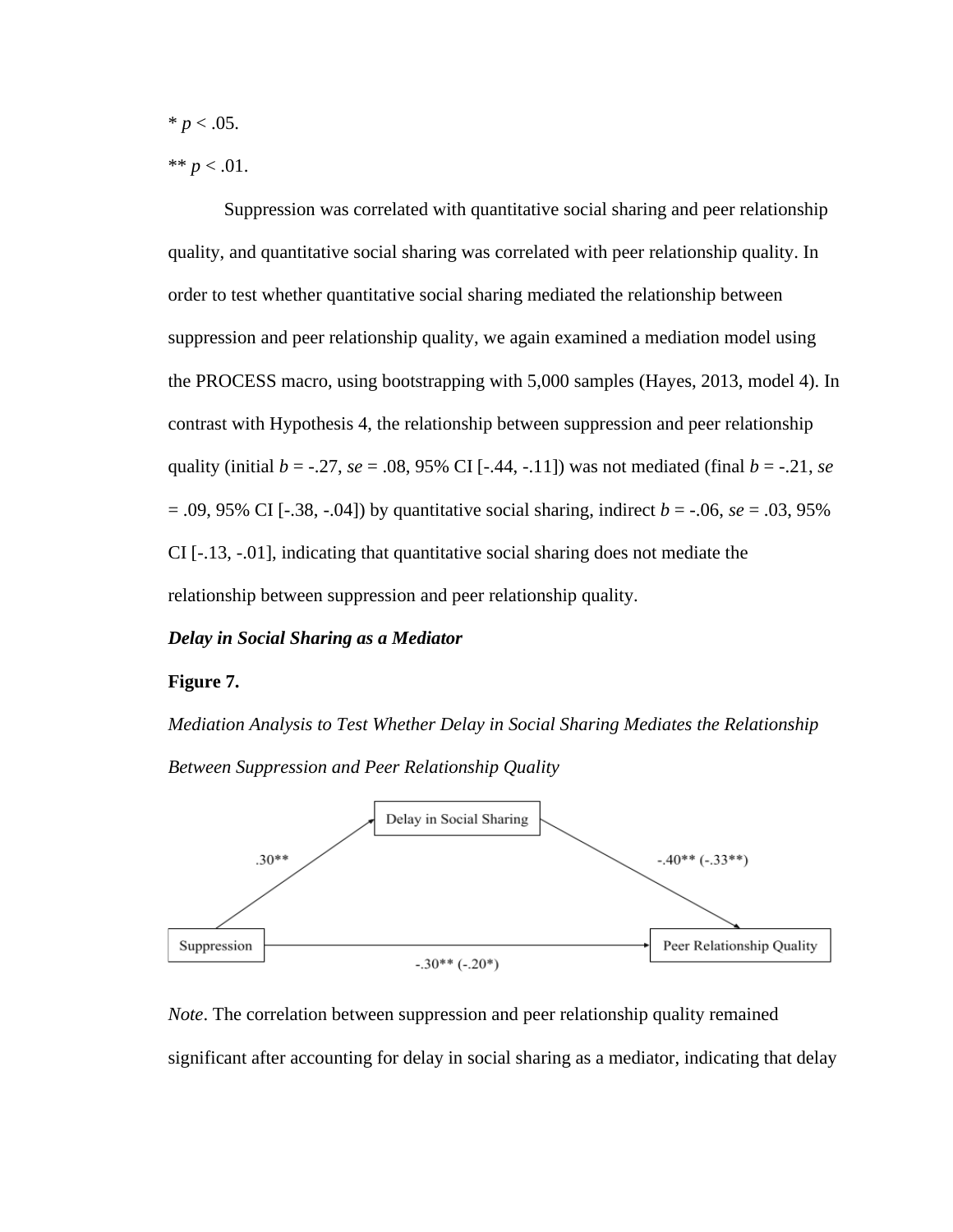in social sharing did not mediate the relationship between suppression and peer relationship quality.

 $* p < .05.$ 

\*\*  $p < .01$ .

Suppression was correlated with delay in social sharing and peer relationship quality, and delay in social sharing was also correlated with peer relationship quality. To test whether delay in social sharing mediated the relationship between suppression and peer relationship quality, we examined the PROCESS macro, using bootstrapping with 5,000 samples (Hayes, 2013, model 4). The relationship between suppression and peer relationship quality (initial  $b = -.27$ ,  $se = .08$ , 95% CI [-.44, -.11]) was not mediated (final  $b = -.18$ ,  $se = .08$ , 95% CI [ $-.35, -.01$ ]) by delay in social sharing, indirect  $b = .09$ ,  $se =$ .04, 95% CI [-.19, -.03]. Therefore, in contrast with Hypothesis 4, delay in social sharing did not mediate the relationship between suppression and peer relationship quality.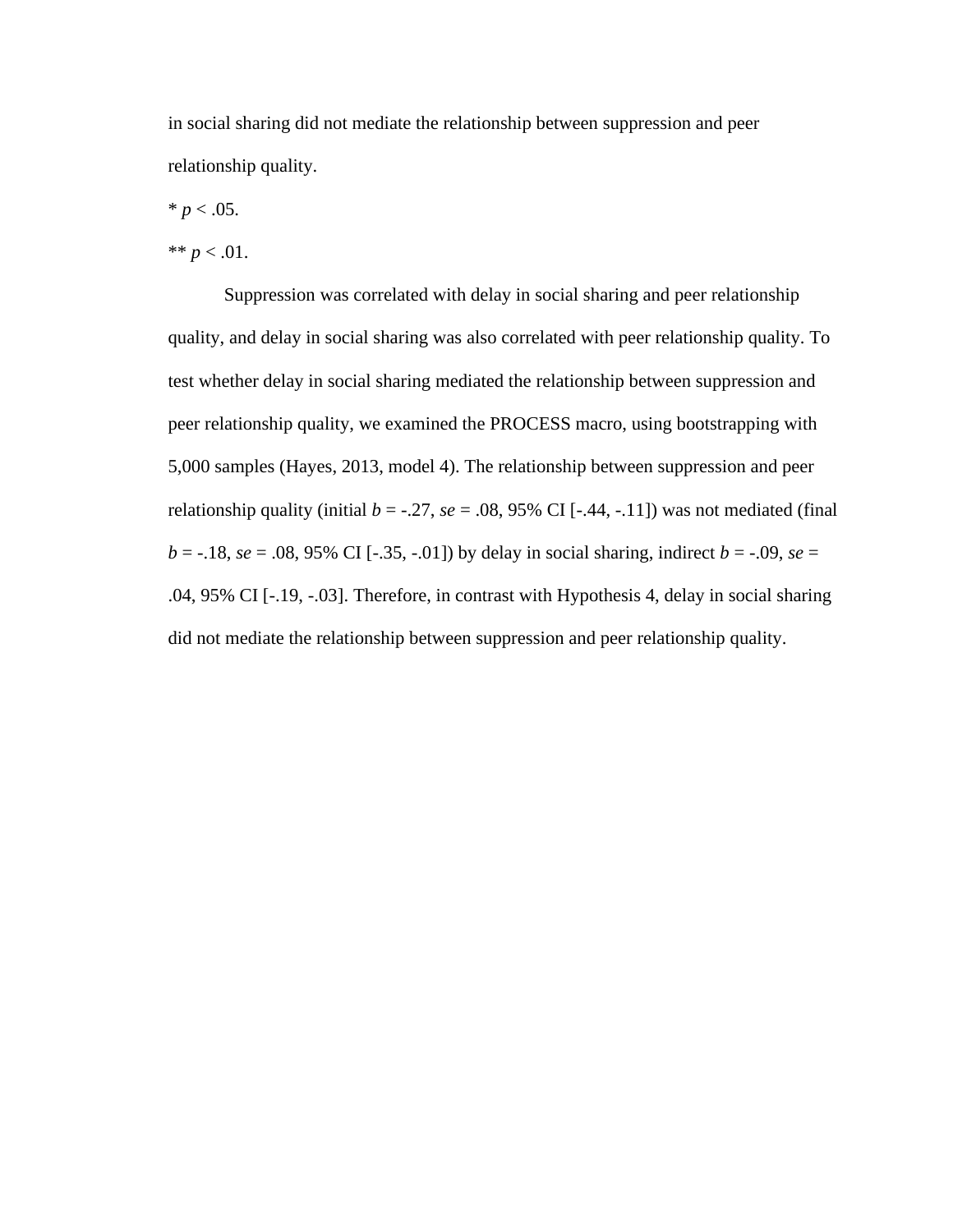#### **Study 2 Discussion**

As we predicted, more reappraisal and less suppression were associated with higher peer relationship quality. The results line up with previous research that found that reappraisal was associated with positive social outcomes such as more close relationships and higher likability from peers, while suppression was associated with negative social outcomes such as fewer closer relationships and more avoidance of attachment to romantic partners (Gross  $\&$  John, 2003). Reappraisal, as an antecedent-focused strategy, catches the emotion early in the emotion-generating process and alters the emotional trajectory from that point forward, causing reappraisers to experience and express more overall positive emotion and less overall negative emotion, which is helpful when engaging in social relationships (Gross & John, 2003). Suppression, on the other hand, in part refers directly to the suppression of emotion expression, and suppressors also tend to feel inauthentic in social relationships due to their inability to express their true feelings (Gross & John, 2003). Therefore, the effects of reappraisal and suppression on peer relationship quality could possibly be explained by the fact that the way people express their emotions in relationships affects communication, a key component of relationship health.

Peer relationship quality was not correlated with distraction or rumination, which lined up with our hypothesis. Distraction and rumination are both more related more to individual emotion regulation rather than emotion regulation that affects social relationships. Previous literature has found that distraction was most related to hedonic or self-focused emotion regulation goals (e.g., wanting to feel more positive or fewer negative emotions) rather than prosocial emotion regulation goals, which suggests that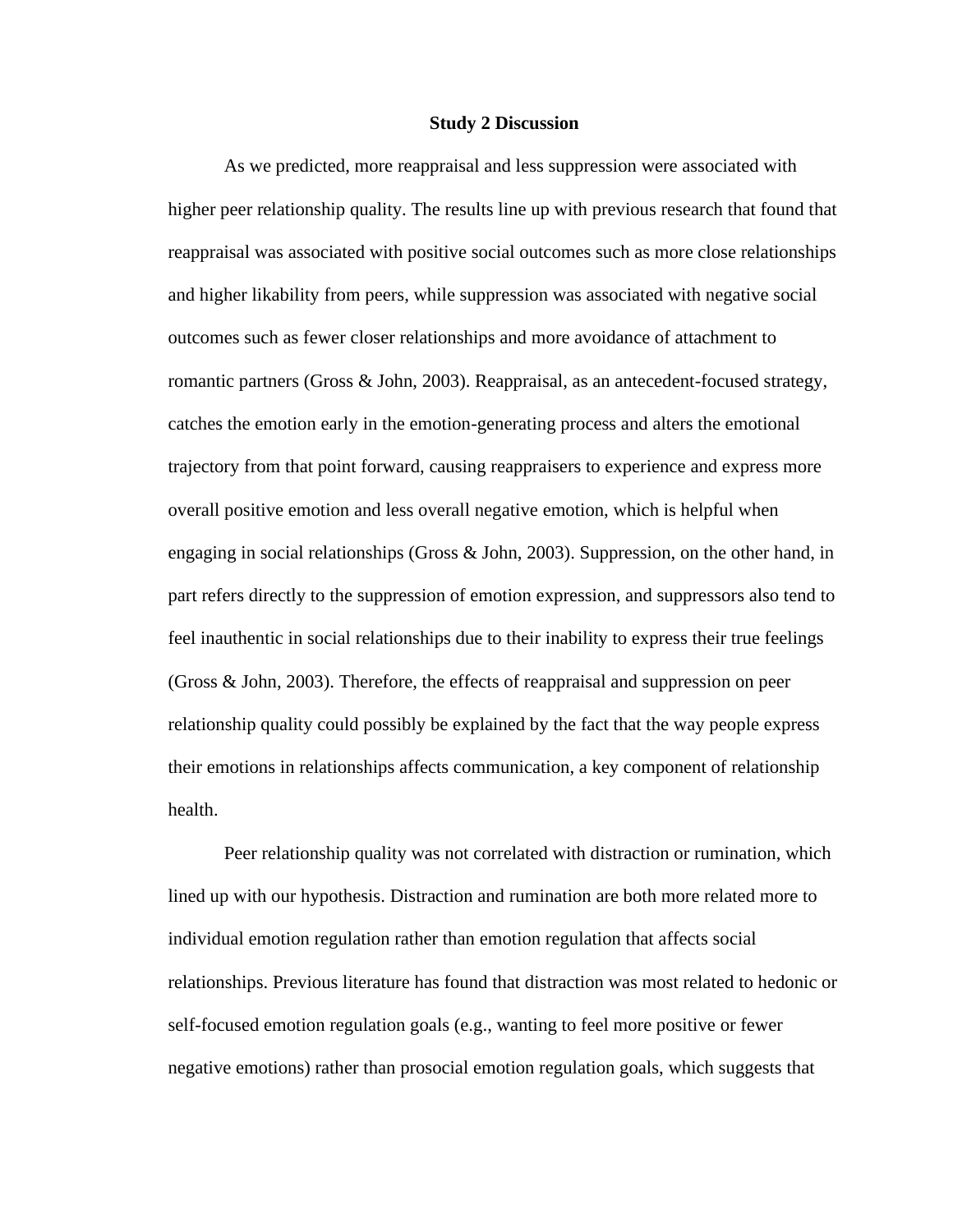distraction is more helpful for individual emotion management than for social relationships (Eldesouky & English, 2019). Rumination, similarly, is an emotion regulation strategy that is more individually- than socially-oriented, as it involves mentally focusing on the emotional experience rather than anything related to emotional expression towards others.

When examining how the social sharing of negative emotions was related to emotion regulation, we found that suppression and social sharing measures were negatively correlated, in accordance with Hypothesis 2. This finding was supported by previous research that indicated that more suppression was associated with less social sharing of emotions due to the fact that suppression reduces the behavioral expression of emotions (Gross & John, 2003).

In contrast with our hypothesis, reappraisal was not correlated with any measure of social sharing, indicating that the relationship between reappraisal and peer relationship quality was not explained by the social sharing of negative emotions. One possible explanation for this result is that since reappraisal involves reframing an emotional situation to increase one's experience of positive emotions and decrease the experience of negative emotions, reappraisers experience fewer negative emotions overall, in which case reappraisers would not be sharing negative emotions more than people who use other emotion regulation strategies (Gross & John, 2003).

More social sharing was highly correlated with peer relationship quality, in accordance with Hypothesis 3. This result aligns with previous research that found that the social sharing of emotions is associated with positive social outcomes due to the sense of privacy and trust that social sharing creates (Rimé et al., 2020).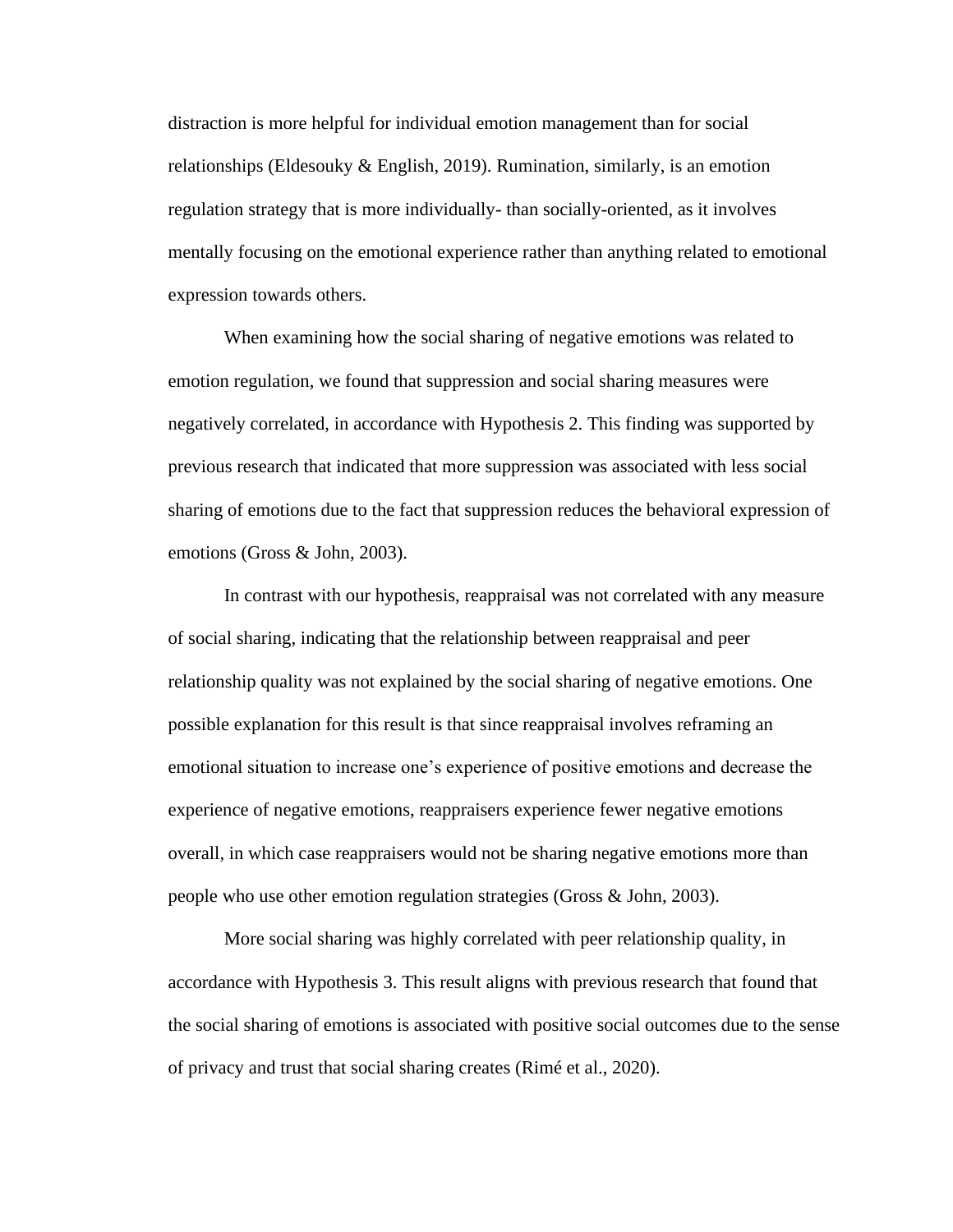As we predicted in Hypothesis 4, average social sharing and qualitative social sharing mediated the relationship between suppression and peer relationship quality. In contrast with Hypothesis 4, however, neither quantitative social sharing nor the delay in social sharing mediated the relationship between emotion regulation strategies and peer relationship quality. These results suggest that suppression is related to peer relationship quality via how thoroughly they shared their emotions, rather than the number of times or how quickly they shared.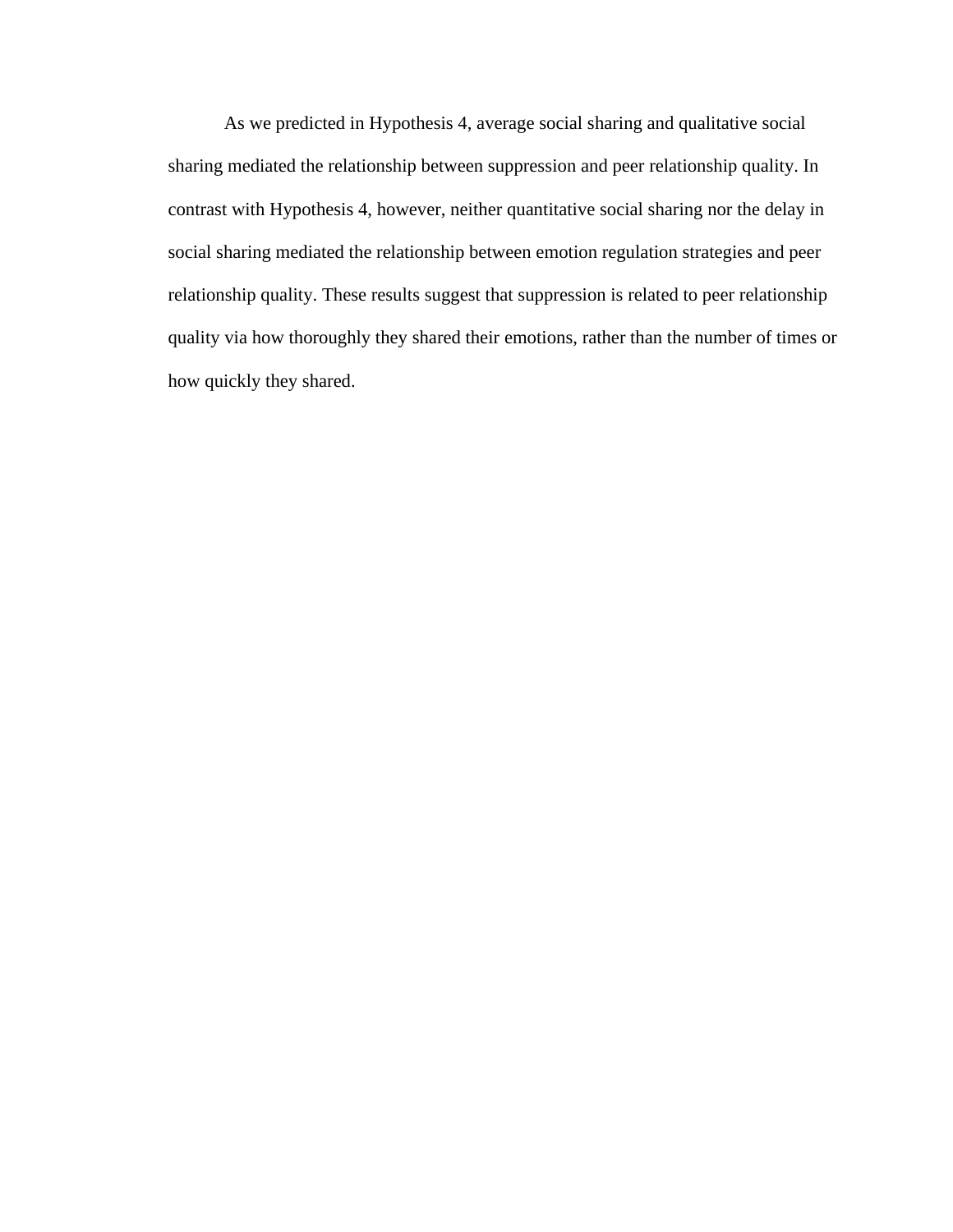#### **General Discussion**

#### **Summary of Findings**

Study 1 examined whether emotion regulation strategies mediated the relationship between parent emotion socialization and peer relationship quality. Hypothesis 1 predicted that more suppression, distraction, and rumination, as well as less reappraisal, would be associated with higher peer relationship quality. Against this hypothesis, trust was not significantly correlated with any measure of emotion regulation, and consequently, neither was average peer relationship quality. As in Hypothesis 1, however, more reappraisal and less suppression were correlated with higher levels of communication. Though we hypothesized that distraction would be negatively correlated with peer relationship quality, distraction was positively related to communication. Rumination was not significantly correlated with any measure of peer relationship quality.

According to Hypothesis 2, we predicted that higher levels of supportive parent emotion socialization would be associated with less suppression, distraction, and rumination, as well as more reappraisal. As predicted, supportive parent emotion socialization and reappraisal were highly correlated, and unsupportive parent emotion socialization and rumination were also correlated. However, though we predicted that more distraction would be associated with higher levels of unsupportive emotion socialization, results showed that distraction was instead correlated with supportive emotion socialization. In contrast with this hypothesis, suppression and parent emotion socialization were not correlated.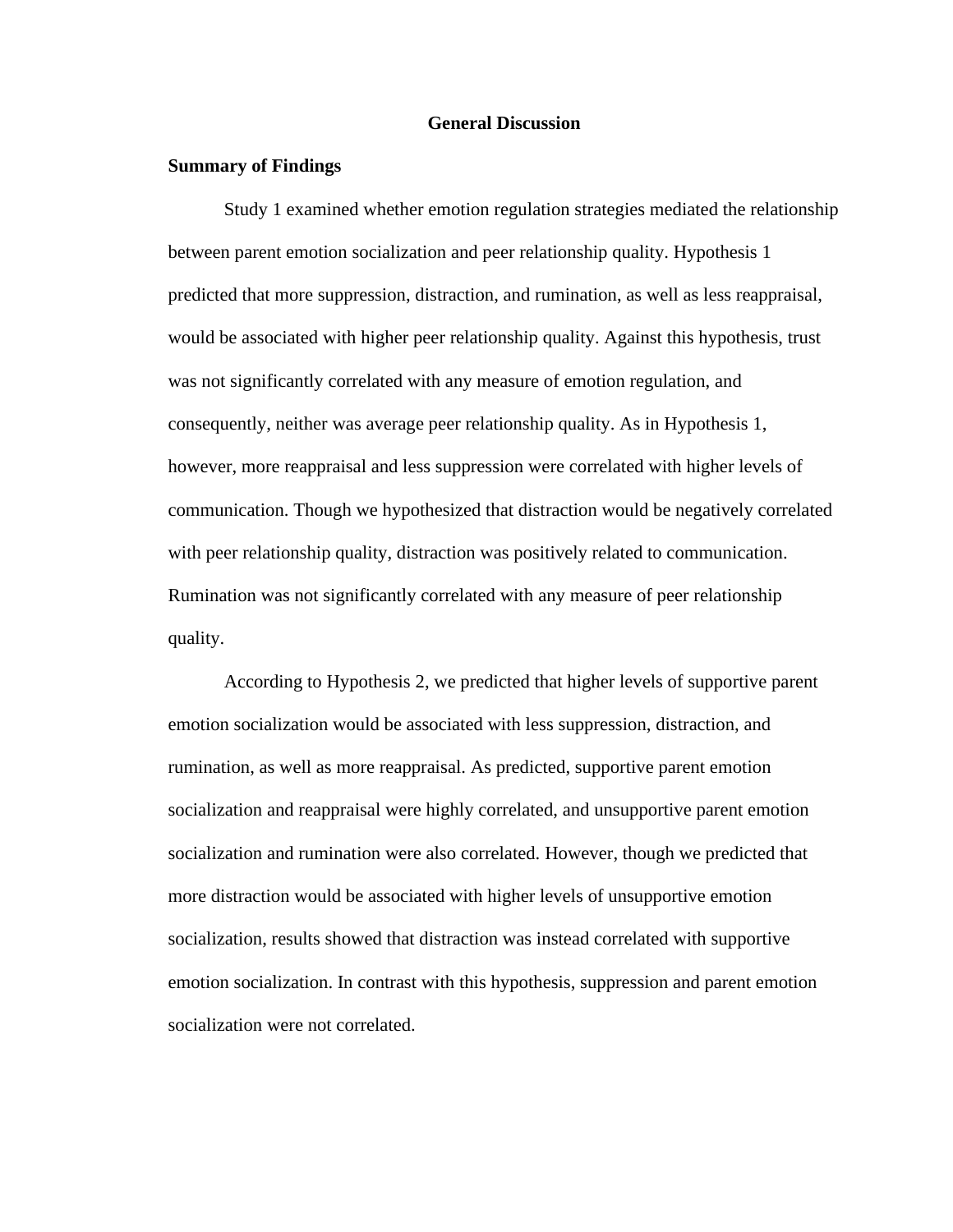Hypothesis 3 predicted that higher levels of supportive parent emotion socialization would be associated with higher peer relationship quality. As hypothesized, supportive parent emotion socialization and communication were correlated. In contrast with this hypothesis, parent emotion socialization was not correlated with the trust subscale of the IPPA or average peer relationship quality.

In Hypothesis 4, we predicted that suppression, distraction, rumination, and reappraisal would mediate the relationship between parent emotion socialization and peer relationship quality. As predicted, reappraisal mediated the correlation between supportive parent emotion socialization and communication. However, none of the other emotion regulation strategies mediated the relationship between parent emotion socialization and peer relationship quality.

Hypotheses 5 through 7 compared the magnitude of different correlations. Hypotheses 5 and 6 predicted that unsupportive parent emotion socialization would have a larger effect on peer relationship quality and emotion regulation strategies, respectively, than supportive parent emotion socialization, while Hypothesis 7 predicted that suppression, reappraisal, and rumination would have a larger effect on peer relationship quality than distraction. None of these relationships were found to be significant.

Study 2 examined whether the social sharing of negative emotions mediated the relationship between emotion regulation strategies (reappraisal and suppression) and peer relationship quality. Hypothesis 1 predicted that higher levels of reappraisal and lower levels of suppression would be associated with higher peer relationship quality. As hypothesized, peer relationship quality was negatively correlated with suppression and positively correlated with reappraisal.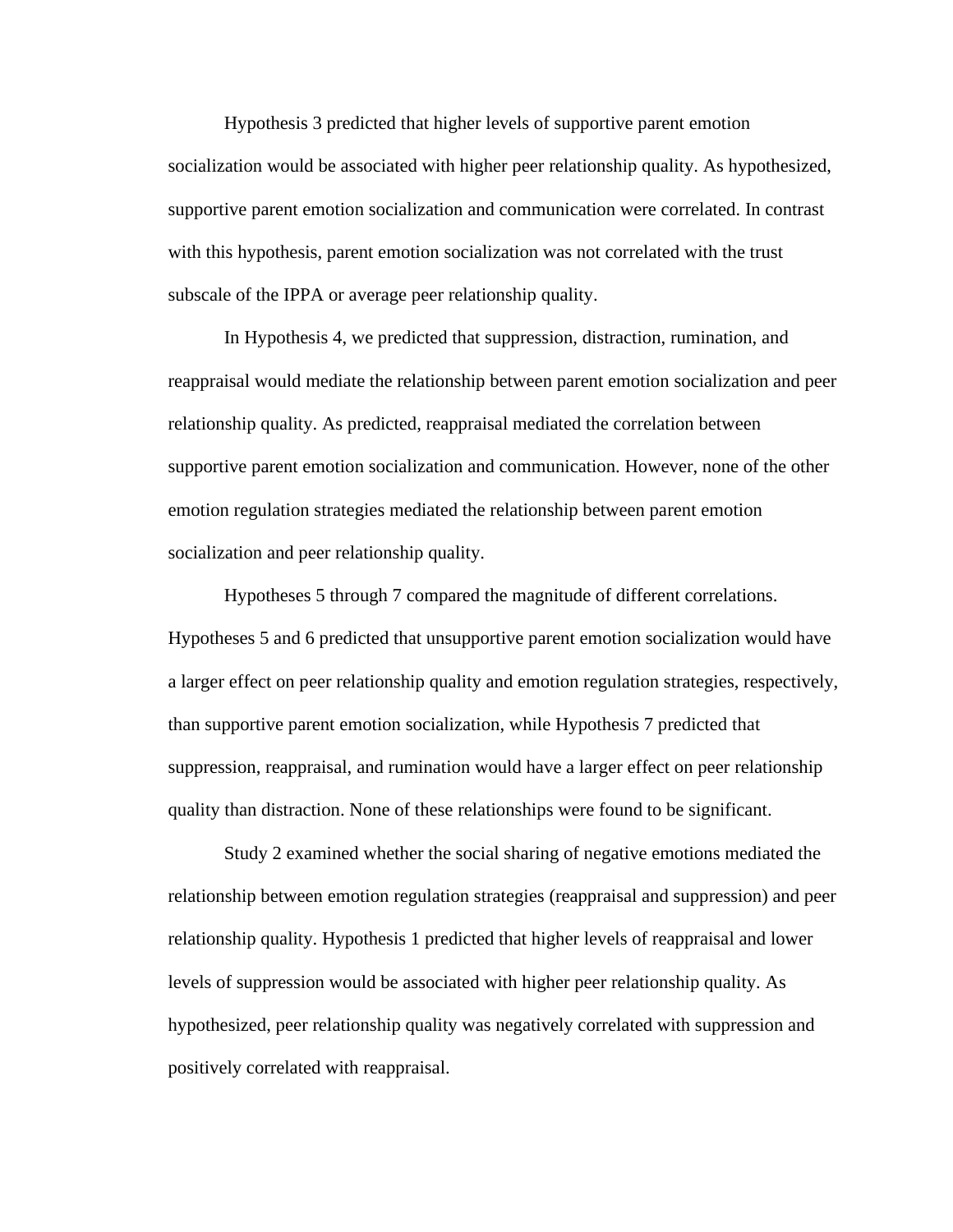In Hypothesis 2, we predicted that higher levels of reappraisal and lower levels of suppression would be associated with more social sharing of negative emotions. As predicted, suppression was very negatively correlated with average, qualitative, and quantitative social sharing, and positively correlated with delay in social sharing. In contrast with our hypothesis, reappraisal was not significantly correlated with any measure of social sharing.

Hypothesis 3 predicted that more social sharing of negative emotions would be associated with higher peer relationship quality. As hypothesized, peer relationship quality was highly correlated with average, qualitative, and quantitative social sharing, and negatively correlated with the delay in social sharing.

According to Hypothesis 4, we predicted that the social sharing of negative emotions would mediate the relationship between emotion regulation strategies (reappraisal and suppression) and peer relationship quality. In line with this hypothesis, average social sharing and qualitative social sharing both mediated the relationship between suppression and peer relationship quality. However, in contrast with our hypothesis, neither quantitative social sharing nor the delay in social sharing mediated the relationship between suppression and peer relationship quality, and no measure of social sharing mediated the relationship between reappraisal and peer relationship quality.

#### **Interpretation of Results**

#### *Emotion Regulation Strategies and Peer Relationship Quality*

Emotion regulation refers to processes that people use in order to manage their emotional responses (Gross & Thompson, 2007). Emotion regulation is incredibly important for relationship health; people who are able to effectively manage their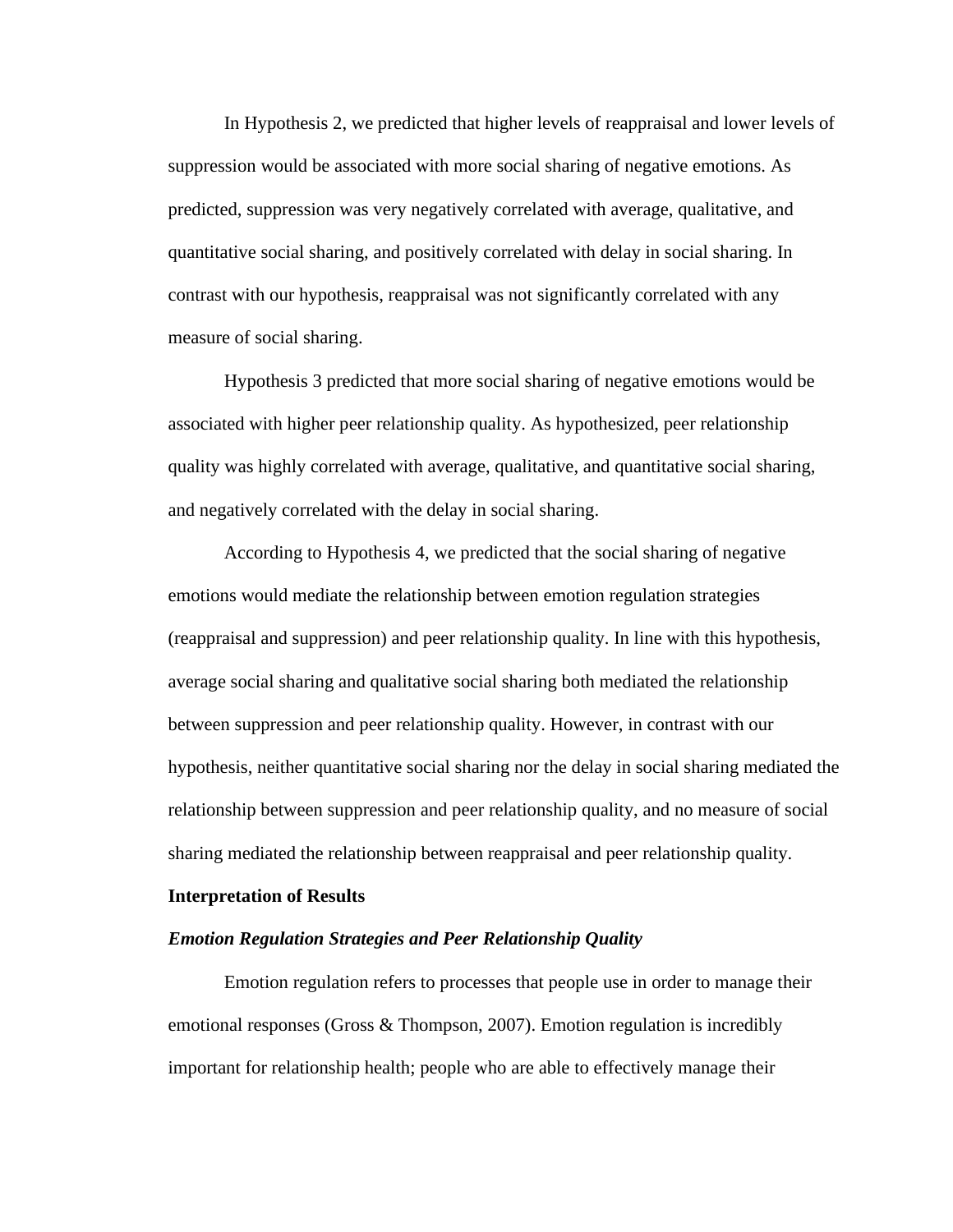emotions in interactions with others will inevitably be able to better manage their social relationships. The results of the current studies overall support the idea that emotion regulation is related to peer relationship quality.

Results suggest that reappraisal and suppression are most important when examining how emotion regulation affects emerging adults' peer relationship quality. Study 1 found that more suppression was associated with lower levels of communication, and more reappraisal was highly correlated with higher levels of communication. Distraction, however, was generally not correlated with peer relationship quality, indicating that distraction is not as related to interpersonal relationships as other emotion regulation strategies like reappraisal and suppression. Eldesouky and English (2019) found that hedonic emotion regulation goals, or goals relating to the desire to change one's own emotional state, significantly predicted distraction, while prosocial emotion regulation goals, or goals relating to the desire to influence social relationships, only weakly predicted distraction. Distraction is also more often used in high-intensity emotional situations than low-intensity situations, indicating that the main goal for distraction is to decrease emotional arousal by redirecting one's focus to something that is less emotionally stimulating (Shafir et al., 2015). These findings suggest that distraction is a more individually-focused emotion regulation strategy than one that is used directly in relation to social relationships.

Rumination was not related to peer relationship quality, much like distraction. One possible explanation for this result is that rumination, too, is a more individuallyfocused emotion regulation strategy. Though rumination has not been examined in direct relation to hedonic and prosocial emotion regulation goals, rumination involves directing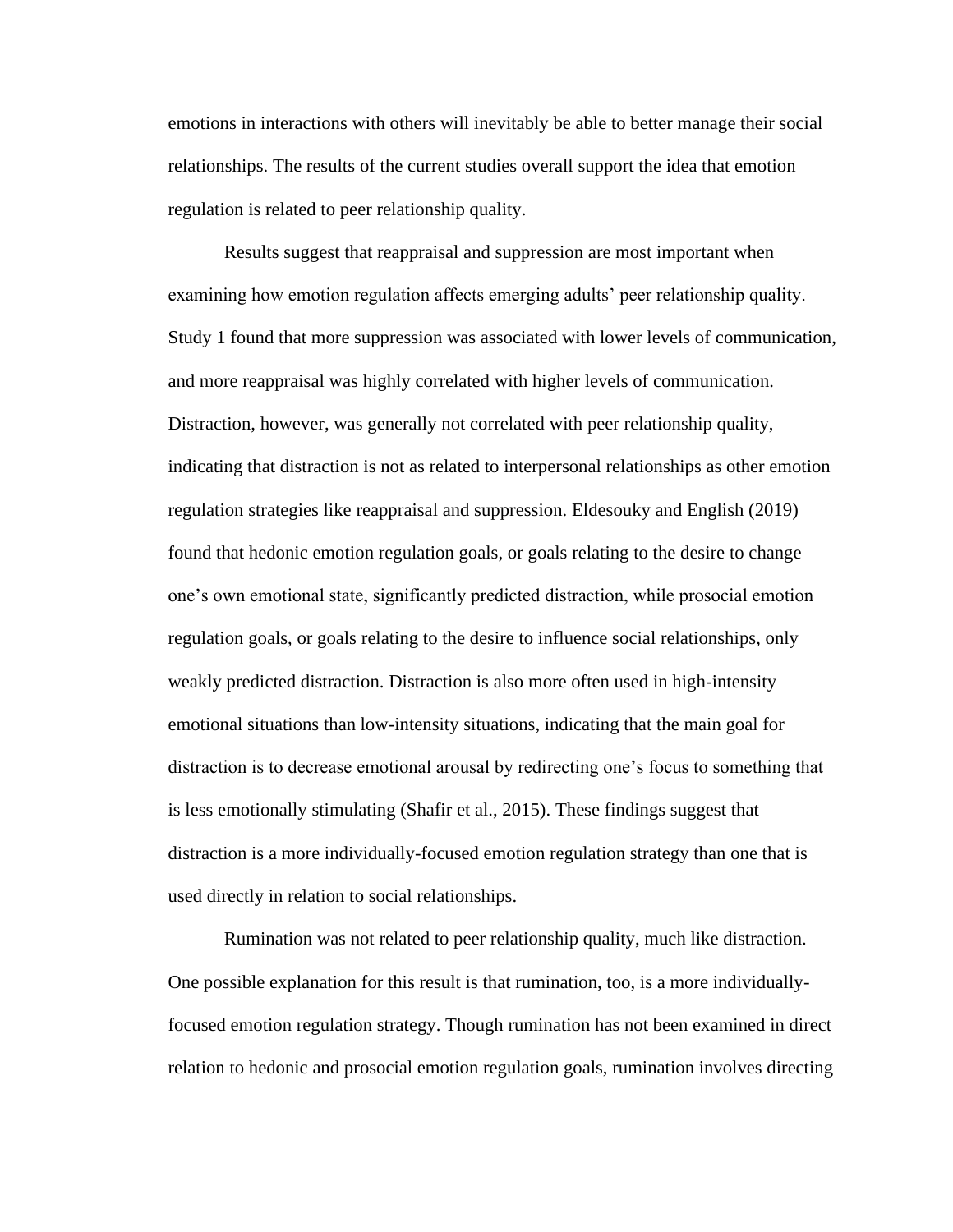attention toward one's own internal emotional state rather than anything regarding the outward expression of emotion towards others. Previous literature has found that rumination extends the experience of negative emotion, which further supports the idea that rumination is possibly more related to hedonic emotion regulation goals that aim to change or manage one's own emotional state than prosocial emotion regulation goals that aim to influence social status or relationships (Nolen-Hoeksema, 2000). However, more research is needed to explore whether this prediction is true.

Reappraisal was correlated with measures of peer relationship quality. In both studies, reappraisal was associated with the communication subscale of the IPPA, but not trust, indicating that reappraisal primarily helps with communication in peer relationships. These findings align with previous research that found that reappraisal is related to relationship closeness (Finkel et al., 2013). Since reappraisal involves reinterpreting emotion-arousing situations, researchers have posited that reappraisal helps in interpersonal situations because reappraisal helps people to see situations from others' perspectives. For example, Finkel et al. (2013) found that marital couples who used strategies related to reappraisal (e.g., perspective-taking) during marital conflicts were protected from a normative decline in relationship quality. Furthermore, previous literature has found that the usage of reappraisal during interpersonal conflict was related to less anger and distress in participants than those who were given no instructions (Ray et al., 2008). These findings suggest that, overall, reappraisal helps people to reinterpret emotional interpersonal situations (including interpersonal conflict) in order to minimize the damage to social relationships.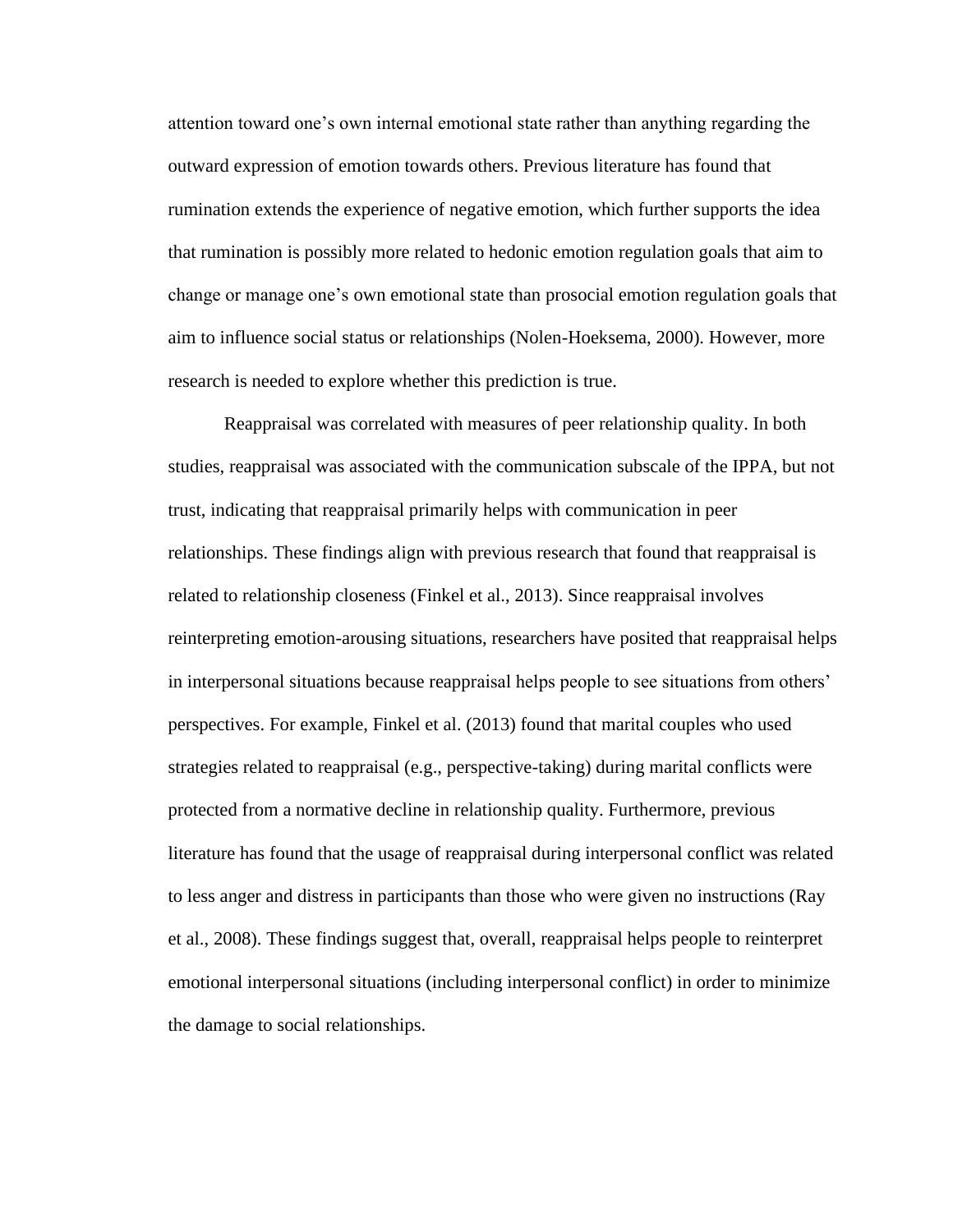Suppression was negatively associated with measures of peer relationship quality across both studies. However, in Study 1, suppression was related only to communication, not trust or average peer relationship quality; in Study 2, suppression was negatively correlated with all measures of peer relationship quality, though the correlation between suppression and communication was more significant than the correlation between suppression and trust. When examined as a whole, these results suggest that, overall, suppression, like reappraisal, was most related to communication in peer relationships. In terms of communication, suppression is essentially counterproductive in that it involves the blockage of emotional expression, keeping important information from being communicated in social relationships and hindering one's ability to be emotionally responsive in conversations and intimate relationships (Ekman, 1993). The expression of emotional information promotes relationship closeness and social support due to the fact that communication provides relationship partners with information about one another's needs, promoting responsiveness and helping or caring behaviors within the relationship (Graham et al., 2016). Suppression, then, acts in the opposite direction in that it prevents healthy communication in social relationships.

#### *Parent Emotion Socialization and Emotion Regulation Strategies*

Study 1 looked at whether emotion regulation strategies mediated the relationship between parent emotion socialization and peer relationship quality in emerging adults. Parent emotion socialization in the field of psychology has been defined in three parts: 1) parents' own emotional expression and regulation, 2) the way parents discuss emotions with their children, and 3) parents' responses to children's emotions. Study 1 examined parent emotion socialization only in regard to parents' responses to children's emotions.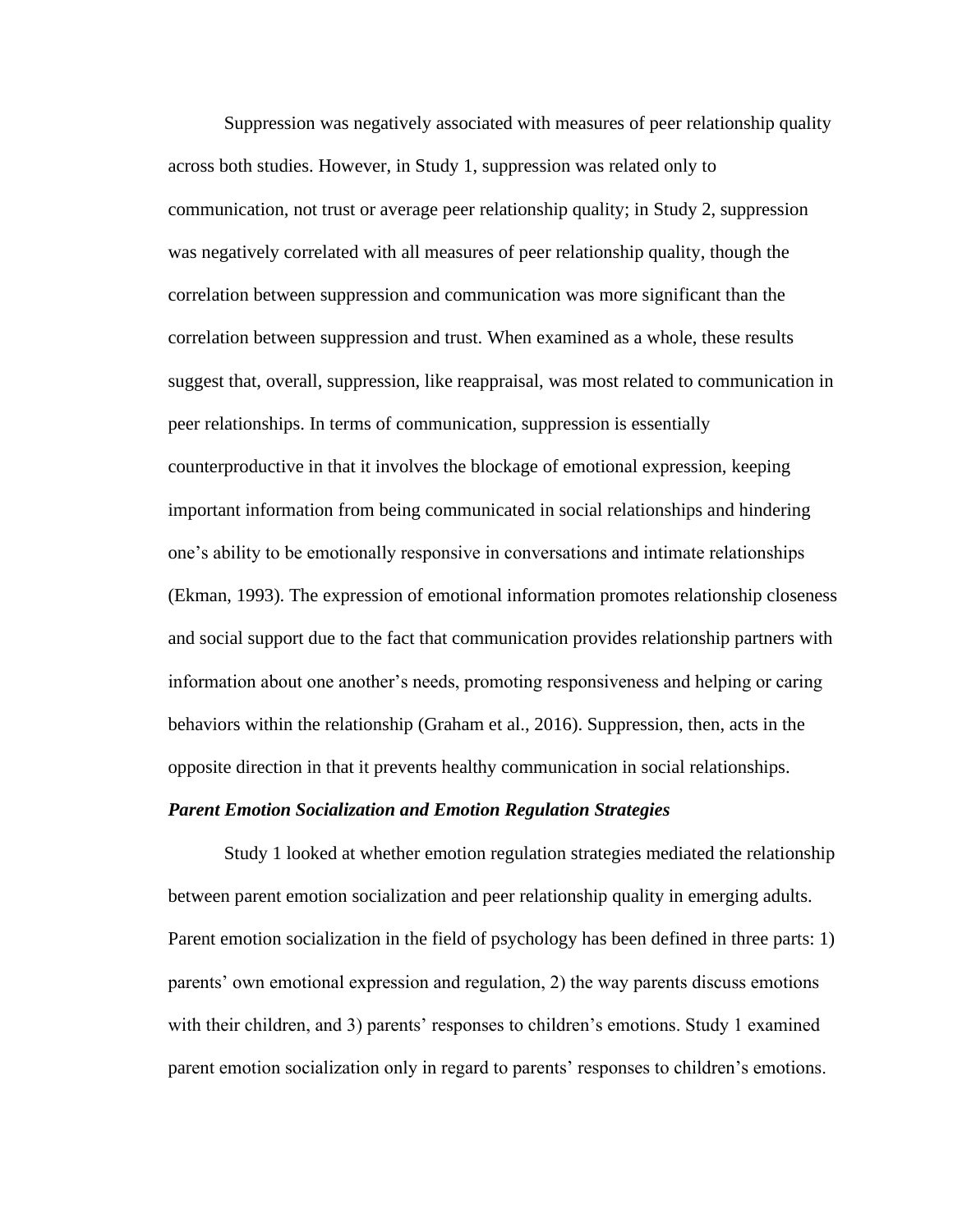When looking at the relationship between parent emotion socialization and emotion regulation strategies, the results generally lined up with our hypothesis that parent emotion socialization would be correlated with emotion regulation strategies.

In contrast with our hypotheses, however, parent emotion socialization was not associated with suppression. This finding conflicts with previous research that found that unsupportive parent emotion socialization was related to suppression. Eisenberg et al. (1991) used physiological measures (e.g., heart rate, skin conductance) to gather information on children's emotional response to a sympathy-inducing film, then asked the children to report their emotional distress while their parents reported their emotion socialization strategies. Maternal restrictiveness was associated with boys' heart rate acceleration, skin conductance, and facial distress; however, the boys who exhibited the most physiological distress while watching the film reported that they were less distressed than other boys reported, indicating that the boys who experienced the most emotional distress engaged in the most emotional suppression. From these results, researchers interpreted that children whose parents utilized more unsupportive emotion regulation strategies may learn to deny or suppress their emotions (Eisenberg et al., 1991).

It is unclear, then, why the results of Study 1 showed that there was no relationship between parent emotion socialization and suppression, though not many studies in the past have directly examined this link. A possible explanation for these results could be that parents' emotion socialization practices don't have as much of an impact on whether children learn to suppress their emotions as other emotion regulation strategies. Instead, perhaps other predictors have a more significant effect on suppression.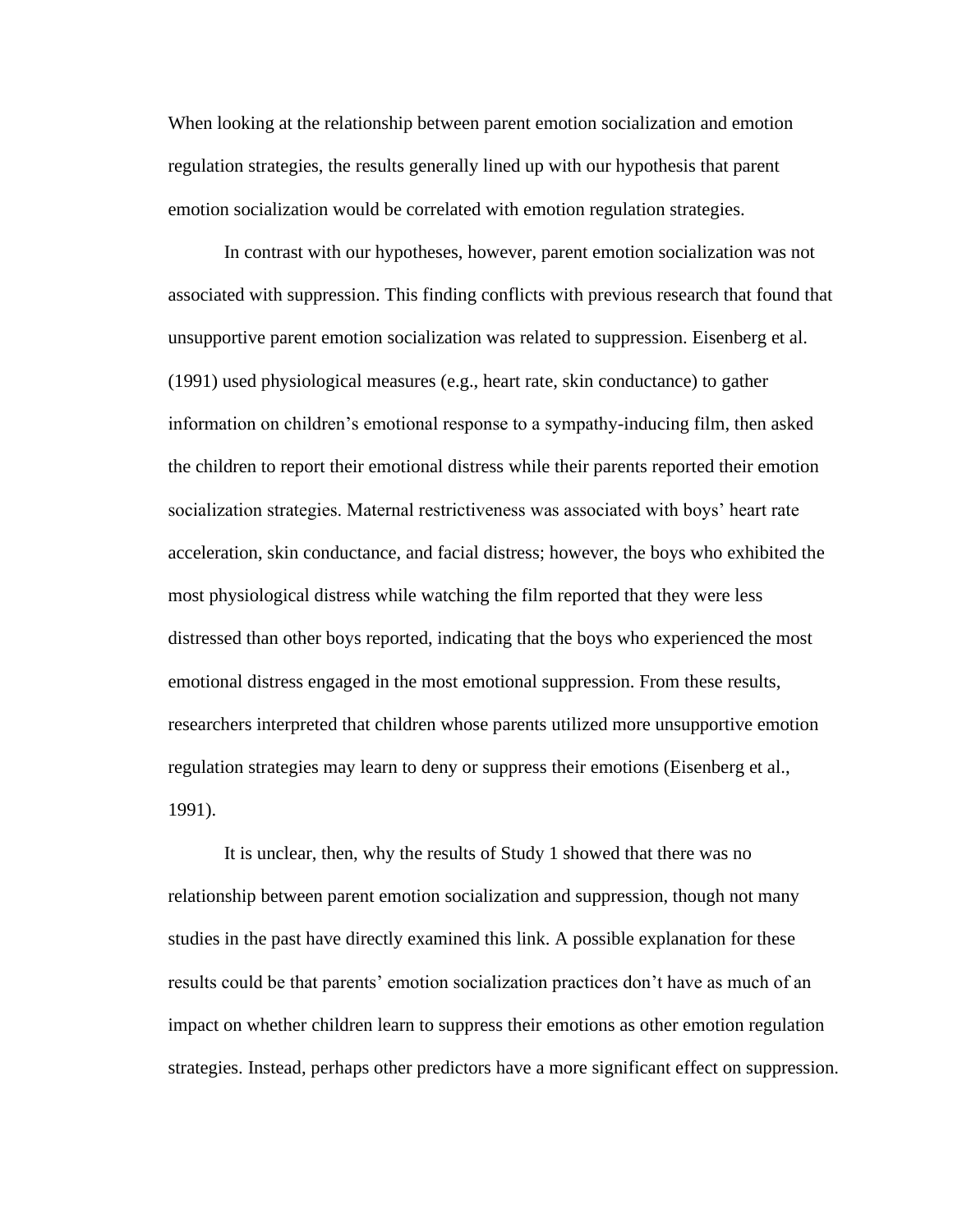For example, previous literature has found that personality dimensions such as higher levels of neuroticism and lower levels of extraversion predict the usage of suppression (Gresham & Gullone, 2012). This result could indicate that suppression as an emotion regulation tendency is more of a stable individual trait than one that is dependent on outside influences. Another possibility is that suppression depends on other factors like peer emotion socialization. Further research is needed to explore the predictors of suppression.

Reappraisal and supportive emotion socialization were highly correlated, in line with our predictions. This finding was consistent with previous literature that found that maternal emotion socialization strategies such as comforting reactions to children's emotions was associated with children's constructive emotional responses (Eisenberg  $\&$ Fabes, 1994). Supportive emotion socialization seems to provide children with the emotional tools to effectively manage their emotions. One possible explanation for the link between supportive emotion socialization and reappraisal could be parents' own reappraisal tendencies; parents' reappraisal could be related to their emotion socialization practices, which are related to children's usage of reappraisal. In other words, parents who use more supportive emotion socialization could be more likely to use reappraisal strategies such as perspective-taking, and parents' own reappraisal tendencies might predict children's reappraisal tendencies, since parents often model emotion regulation for children. In any case, more research is needed to understand the relationship between parent emotion socialization and reappraisal.

Supportive parent emotion socialization was also associated with distraction, in contrast with our hypothesis. Previous literature has found that higher levels of punitive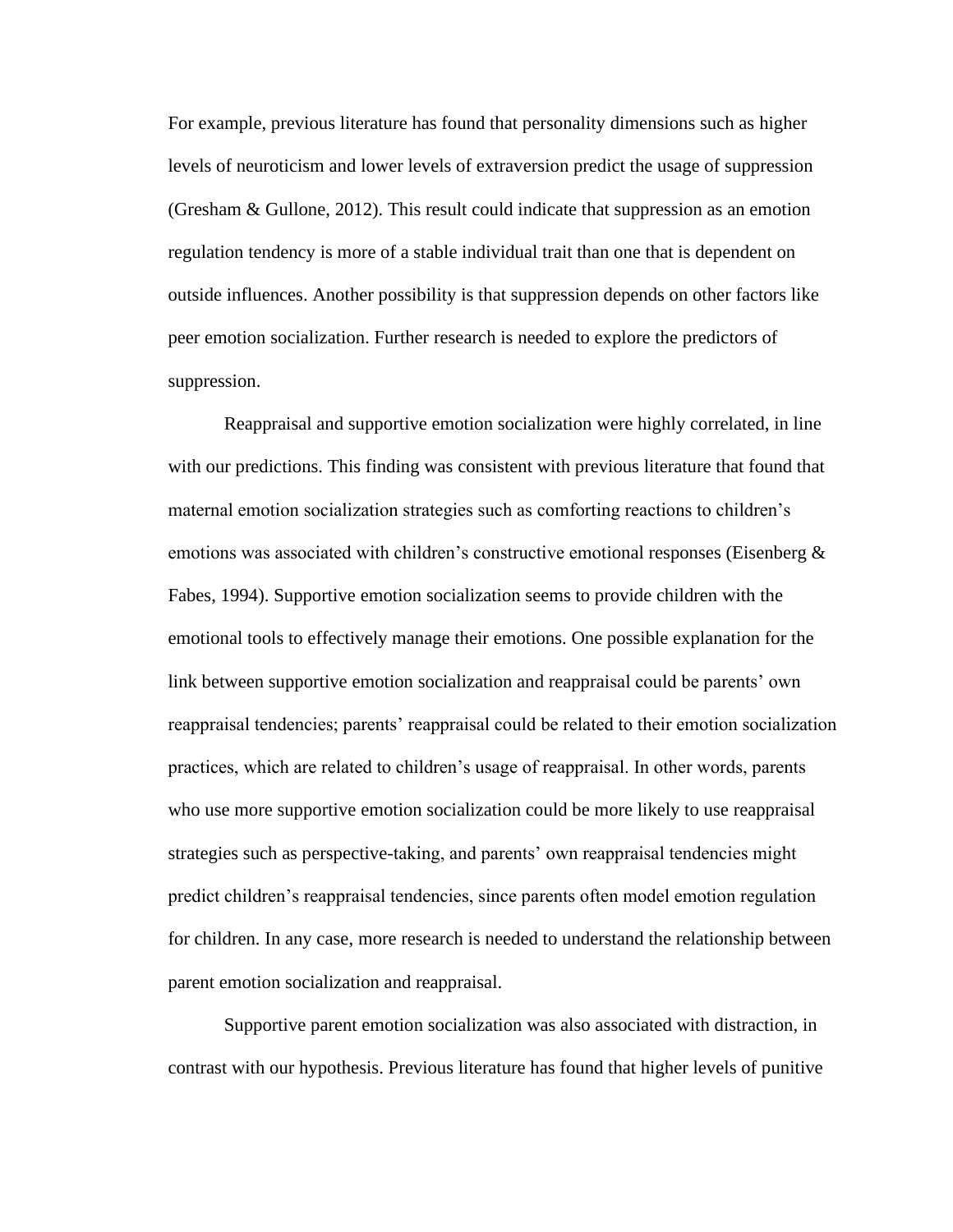and minimizing reactions to children's emotions were associated with a higher tendency to escape in anger situations among 4- and 6-year-old children, though it is unclear whether or not this counts as a "distraction" strategy (Eisenberg & Fabes, 1994). Little research has been done on the relationship between parent emotion socialization and distraction; however, the results of Study 1 suggest that supportive parent emotion socialization helps children to use distraction as an emotion regulation strategy in order to reduce their emotional arousal in the moment rather than dealing with these emotions in more destructive ways.

Unsupportive emotion socialization was correlated with rumination. This finding is in line with previous research that has found that higher levels of unsupportive parent emotion socialization strategies, such as punitive and minimizing reactions to children's emotions, are associated with rumination in children. While not much research has been done to examine the link between unsupportive parent emotion socialization and rumination, Goldman (2005) found that maternal unsupportive reactions to children's emotions predicted higher rumination in children. Researchers posited that unsupportive parent emotion socialization could result in increased negative emotions about which children might ruminate, causing these children to create a habit of ruminating on negative emotions.

# *Reappraisal as a Mediator Between Supportive Parent Emotion Socialization and Communication*

Reappraisal was correlated with supportive parent emotion socialization and communication, and supportive parent emotion socialization was correlated with communication. Mediation analyses showed that reappraisal mediated the relationship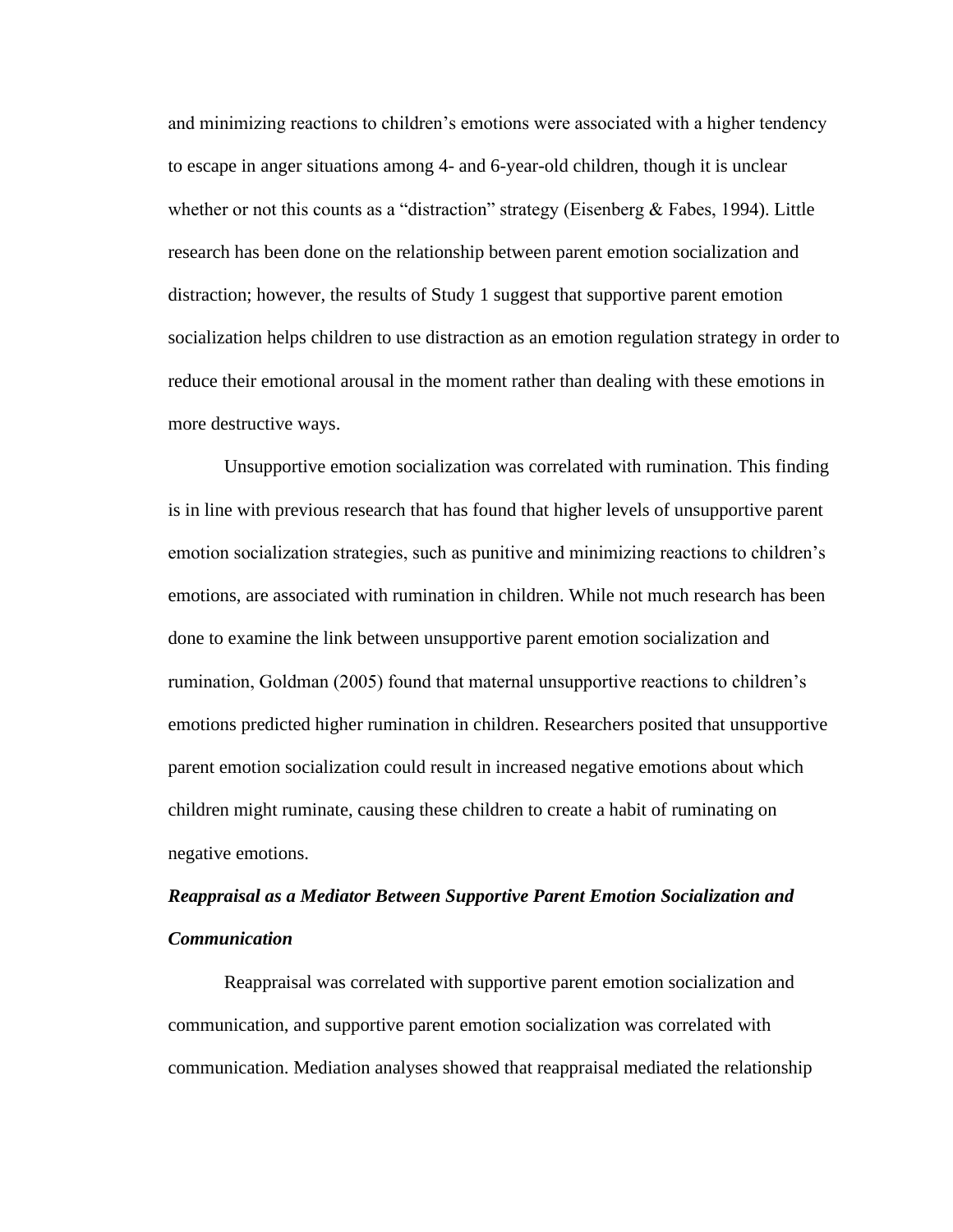between supportive emotion socialization and communication. In other words, supportive emotion socialization teaches children to use more reappraisal, which aids healthy communication in peer relationships. Particularly helpful reappraisal strategies might include perspective-taking, which is helpful during interpersonal conflict or other emotion-eliciting social situations (Finkel et al., 2013). Supportive parent emotion socialization therefore predicts healthy communication in emerging adults' peer relationships via reappraisal.

#### *Emotion Regulation Strategies and Social Sharing of Negative Emotions*

Study 2 examined whether the social sharing of negative emotions mediated the relationship between emotion regulation strategies (reappraisal and suppression) and peer relationship quality. The social sharing of negative emotions is a key component of communication in peer relationships and is also directly related to how emerging adults handle their emotions during social exchanges. In Study 2, the social sharing of negative emotions was measured in three parts: 1) qualitative social sharing, or how *thoroughly* participants shared their thoughts and emotions regarding the emotional experience, 2) quantitative social sharing, or how many *times* participants shared their emotions, and 3) delay in social sharing, or how *long* it took for participants to share their emotions with peers after the emotional experience. Results showed that suppression, but not reappraisal, was associated with measures of social sharing.

Reappraisal was not significantly correlated with any measure of social sharing. This finding was in direct contrast with our predictions and with previous research that has found that reappraisal was associated with more social sharing of both positive and negative emotions (Gross & John, 2003). While it is unclear why the relationship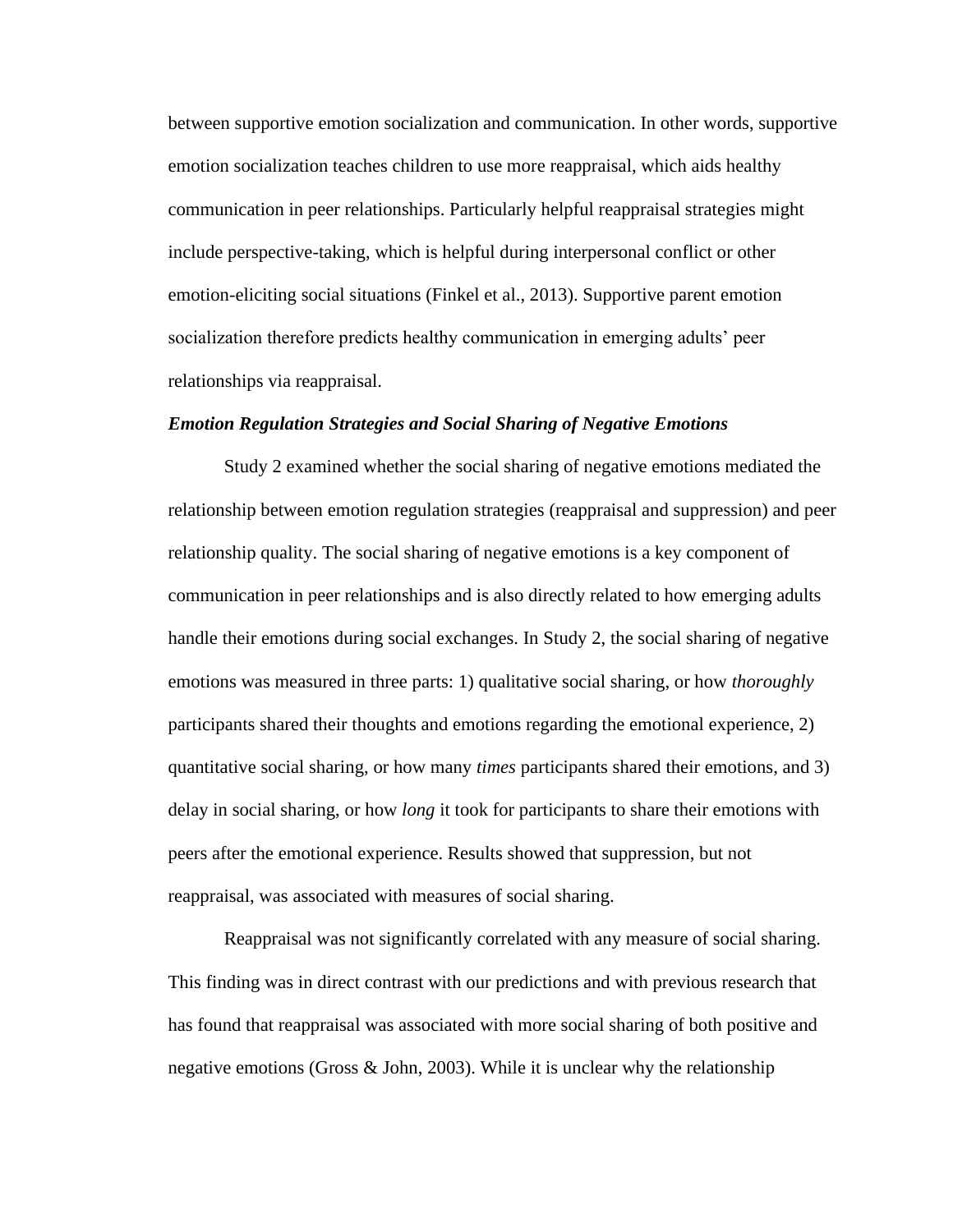between reappraisal and social sharing was not significant, these results could suggest reappraisal is not as directly related to the communication of negative emotions due to the fact that reappraisal involves catching the emotion early in the emotion process and altering its subsequent trajectory (ere). Therefore, it's possible that reappraisal is more related to the social sharing of *positive* emotions than *negative* emotions, since reappraisal is correlated with the experience of fewer negative emotions and more positive emotions overall (Webb et al., 2012). Further research is necessary to explore whether reappraisal impacts other social variables besides the social sharing of negative emotions.

Suppression, as predicted, was highly negatively correlated with average, qualitative, and quantitative social sharing, and highly positively correlated with delay in social sharing. This finding aligns with previous literature that has found that since suppression in its definition involves reducing the behavioral expression of a negative emotion, suppression is correlated with decreased sharing of both positive and negative emotions with others (Gross  $\&$  John, 2003). The relationship between suppression and social sharing of negative emotions demonstrates how the chronic usage of suppression keeps people from communicating important emotional information with relationship partners.

#### *Social Sharing of Negative Emotions and Peer Relationship Quality*

The social sharing of emotions creates a sense of confidentiality and trust within social relationships (Rimé et al., 2020). The results of Study 2 found that average, qualitative, and quantitative social sharing were associated with higher peer relationship quality, while delay in social sharing was associated with lower peer relationship quality.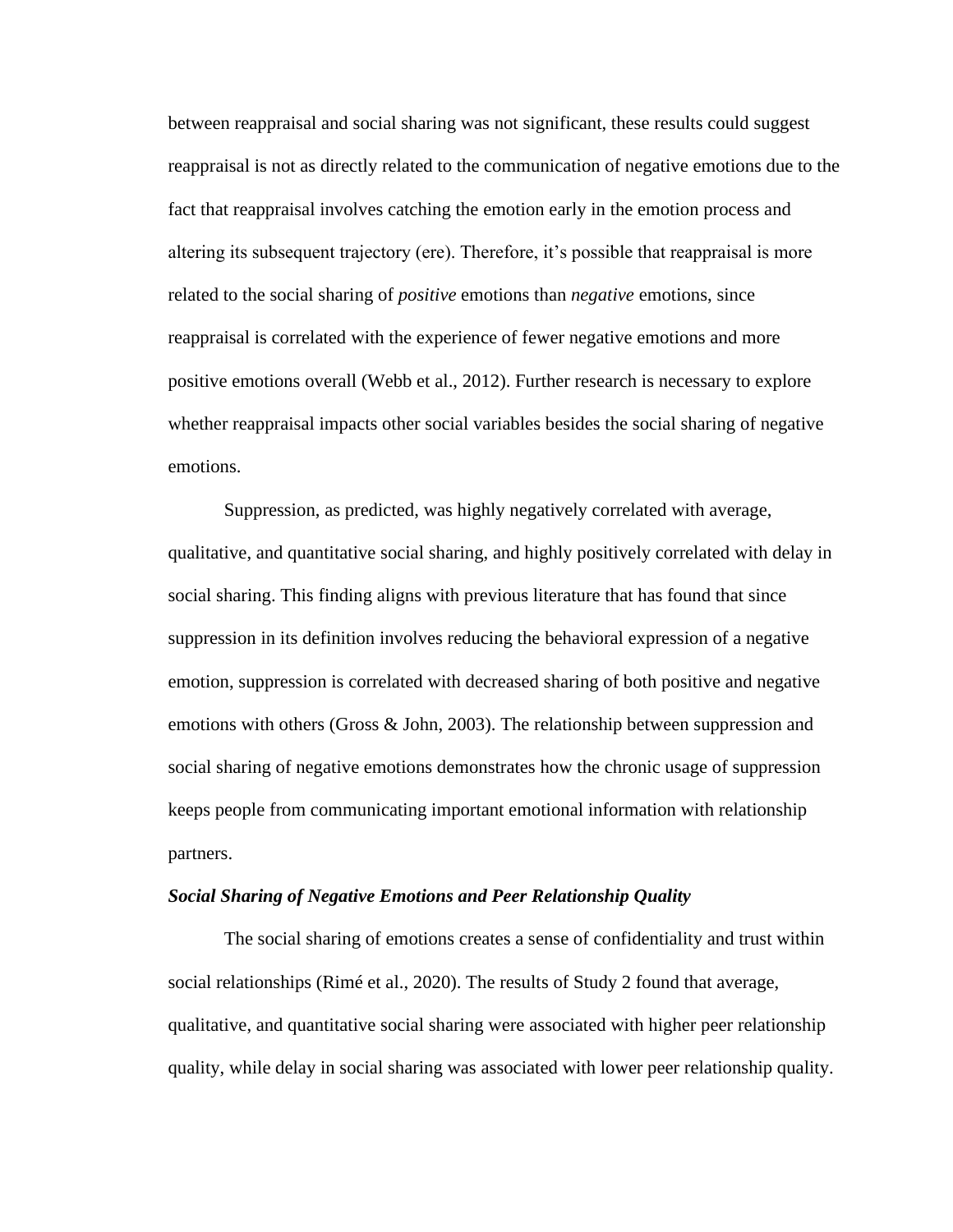These results align with previous literature that found that sharing emotions with others also provides the listener with the opportunity to respond and attend to the emotional experience of the sharer, which can increase liking within the relationship (Rimé et al., 2020). Therefore, participants who displayed more social sharing of negative emotions with their friends reported higher overall peer relationship quality.

#### *Social Sharing as a Mediator Between Suppression and Peer Relationship Quality*

Average as well as quantitative social sharing of negative emotions were negatively correlated with suppression and positively correlated with peer relationship quality, and suppression was negatively correlated with peer relationship quality. Results showed that both average and qualitative social sharing mediated the relationship between suppression and peer relationship quality, indicating that the usage of suppression predicted less thorough sharing of negative emotions with others, which predicted lower peer relationship quality. These findings line up with previous research that found that suppressors tend to share their negative emotions less with their peers, most likely due to their tendency to block their own expression of emotion (Gross  $\&$ John, 2003). Since suppressors don't share their emotions as much, peer relationship quality is also lower due to the lack of emotional openness in the relationship (Rimé et al., 2020).

In contrast with our hypothesis, however, quantitative social sharing and the delay in social sharing did not mediate the relationship between suppression and peer relationship quality. These results suggest that the relationship between suppression and peer relationship quality is explained by how *thoroughly* one shares their emotions with peers rather than how many *times* or how *quickly* after an emotional experience they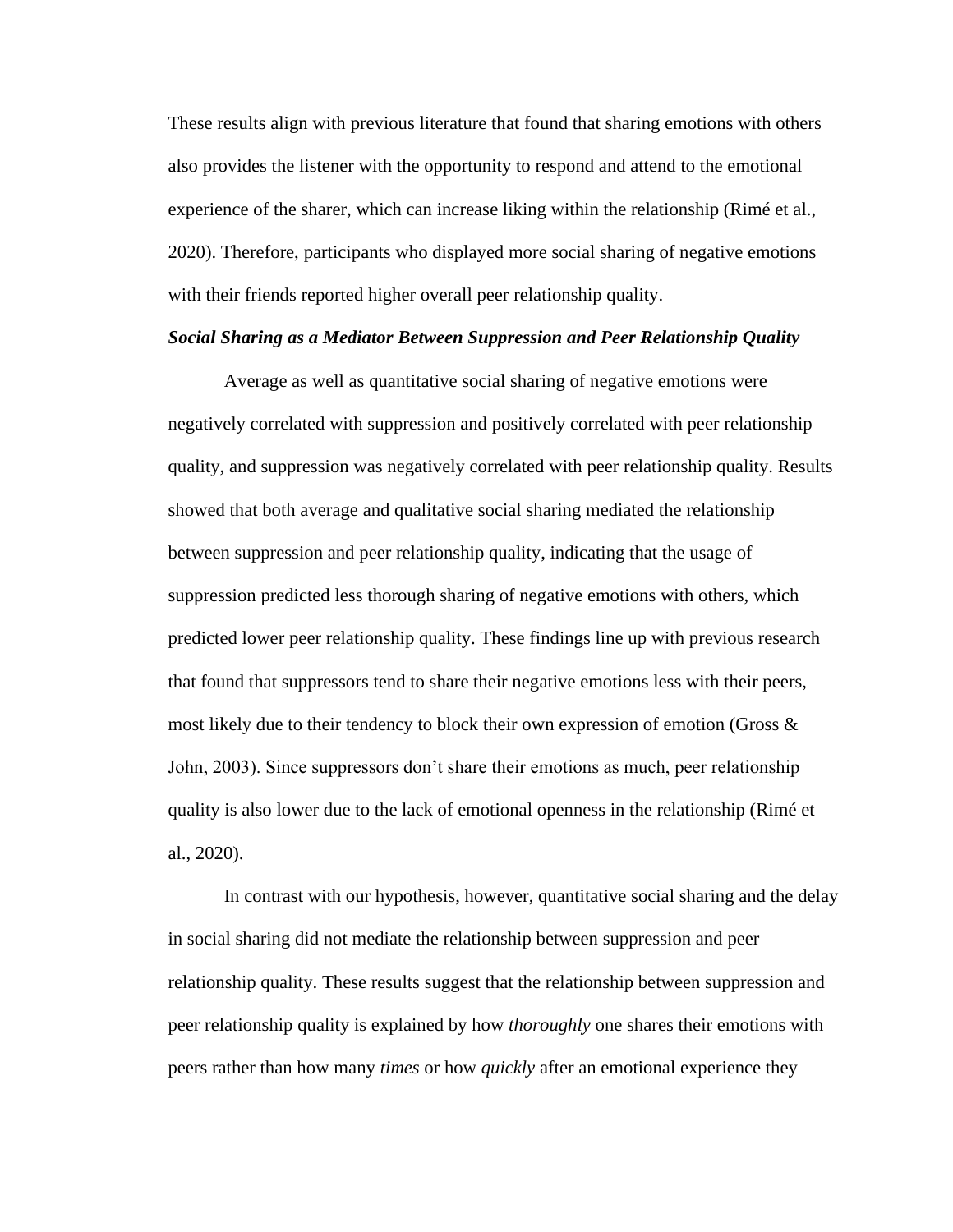share their emotions. In other words, suppression predicts lower peer relationship quality via the *quality* of their social sharing of negative emotions.

## **Limitations**

The current studies had a number of limitations that are important to note, one of which included a few key differences between the sample makeup of Studies 1 and 2. Study 2 had a relatively small sample size  $(N = 107)$  as compared to Study 1  $(N = 156)$ , as well as a relatively older population (>50% older than the age of 23, as opposed to <20% in Study 1). Furthermore, many of the participants in Study 1 were undergraduate students recruited via social media or email, whereas in Study 2, most of the participants came from Prolific and were perhaps less likely to be currently enrolled in college. These differences could have implications for the results presented; between in Study 1, for example, reappraisal and suppression were both less correlated with measures of peer relationship quality as compared to Study 2. One possible interpretation of these results is that since Study 1's population is more largely composed of current college students, perhaps emotion regulation strategies are not as pivotal in peer relationships in university students than among older populations or among those who are not currently attending college.

Furthermore, there are some demographic limitations to consider. In both Studies 1 and 2, participants were majority female (between 60 and 65 percent) and largely white (between 45 and 55 percent). Further research is needed to determine whether the relationships displayed in the current studies can be found in populations with different demographic makeups.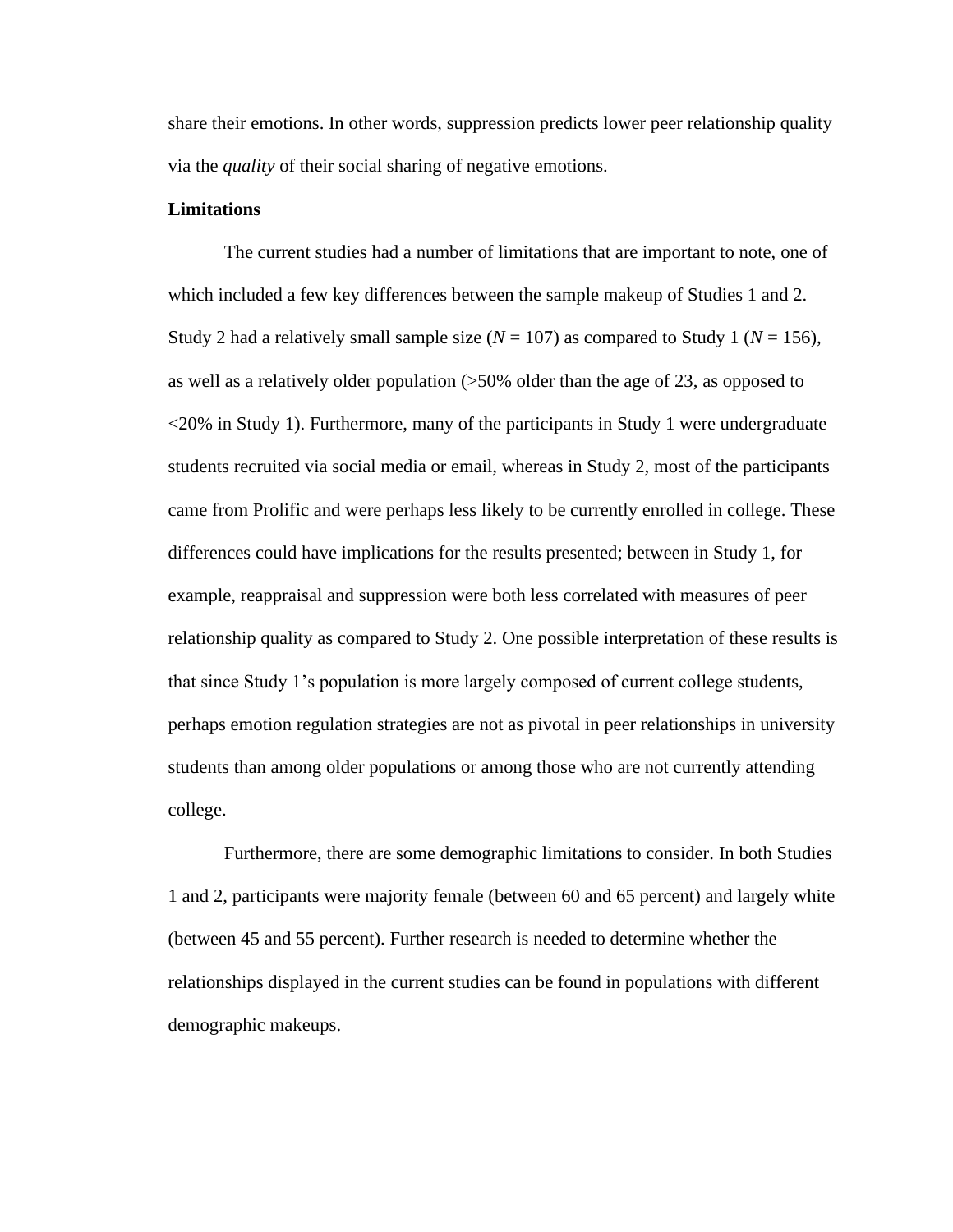Two general limitations pertain to the measures used in the current studies. All of the measures used were self-report measures rather than experimental, and self-report measures always come with the risk that participants are not reporting accurately. Furthermore, Study 1 used the Emotions as a Child Scale, a retrospective child-reported measure, to examine parent emotion socialization. Child-reported measures may be less accurate than other measures that more directly measure parent emotion socialization, such as observational measures. Therefore, further research is necessary utilizing different measures of parent emotion socialization in order to more fully understand these relationships.

## **Directions for Future Research**

There are several directions for further research based on the results of the current studies. For one, distraction and rumination were not related to peer relationship quality, suggesting that perhaps these are more individually-motivated than socially-motivated emotion regulation strategies. Future research should include the examination of the mechanisms behind distraction and rumination as it relates to individual or social goals.

Furthermore, parent emotion socialization did not predict suppression, in contrast with our hypotheses. In the future, studies should examine other more possible predictors of suppression, such as personality or peer emotion socialization, in order to further understand what causes people to utilize suppression more or less.

Study 1 also found that supportive parent emotion socialization was associated with distraction. The mechanisms behind this relationship are currently unclear, though this finding suggests that supportive emotion socialization from parents teaches children to use distraction in emotion-eliciting situations. Future research should perhaps focus on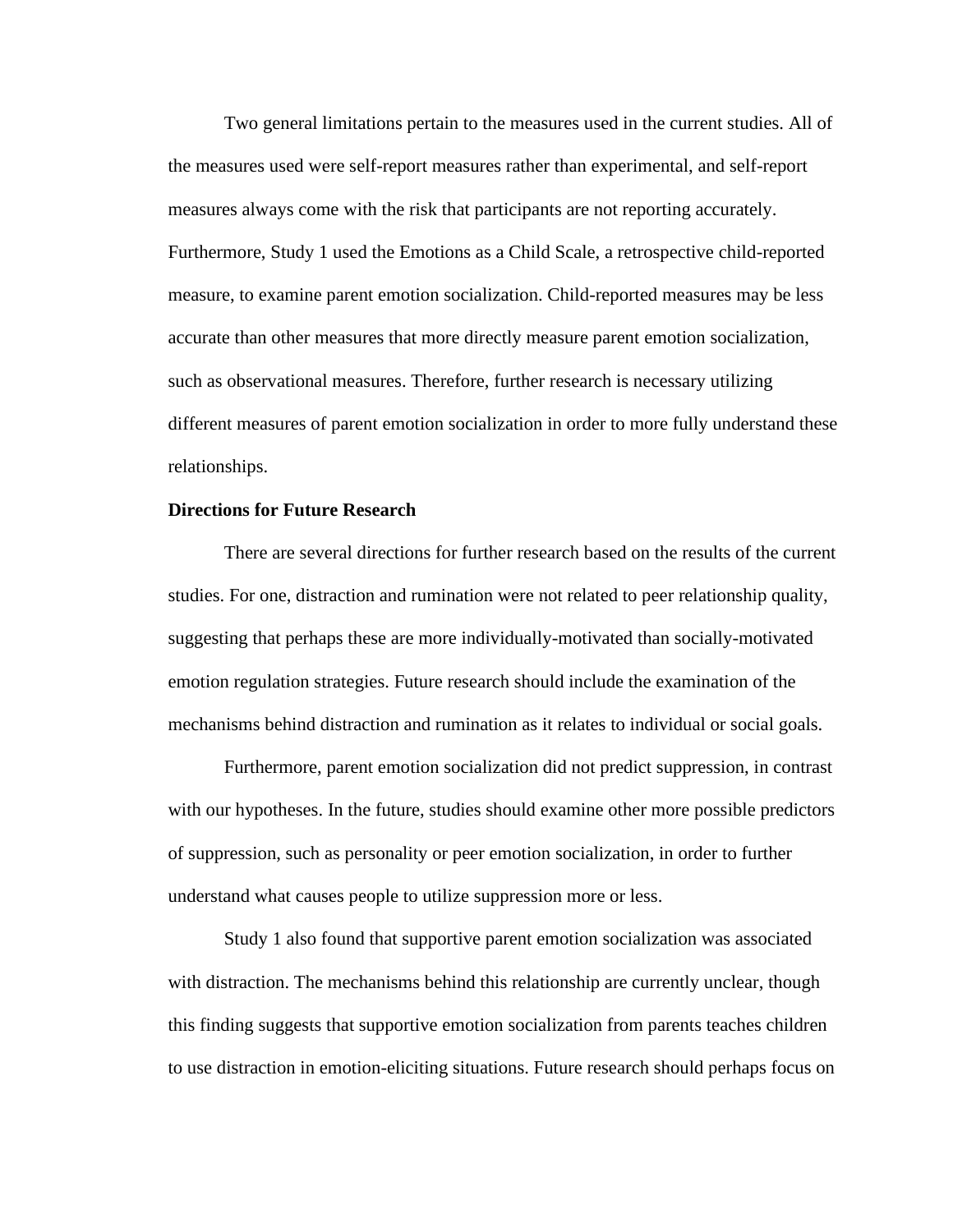specific dimensions of emotion socialization that affect distraction. For instance, perhaps if parents respond to children's emotions with an overall optimistic or positive attitude, then children will be more likely to seek out activities to focus on that will put them in a better mood. In any case, more examination of the relationship between parent emotion socialization and distraction is needed.

## **Conclusion**

These findings indicate the benefits of reappraisal and the social sharing of negative emotions on communication and overall peer relationship quality in emerging adults, as well as the dangers of suppression as it relates to important communication and other relationship outcomes. The most significant findings were that reappraisal mediated the relationship between supportive parent emotion socialization and communication, and that average and qualitative social sharing mediated the negative correlation between suppression and peer relationship quality.

Peer relationship quality is essential to examine during emerging adulthood, a period of extreme change and shifting social relationships. Understanding the implications of parent emotion socialization on emotion regulation and peer relationship quality could help parents to identify the most effective emotion socialization strategies in supporting their children's emotional and social health. Furthermore, reappraisal and suppression were most related to peer relationship quality, suggesting that the usage of more reappraisal and less suppression could be significantly beneficial for peer relationships among emerging adults. These results have possible implications for emotional psychology education in emerging adult populations, such as universities or graduate school. Understanding emotion regulation strategies and their implications for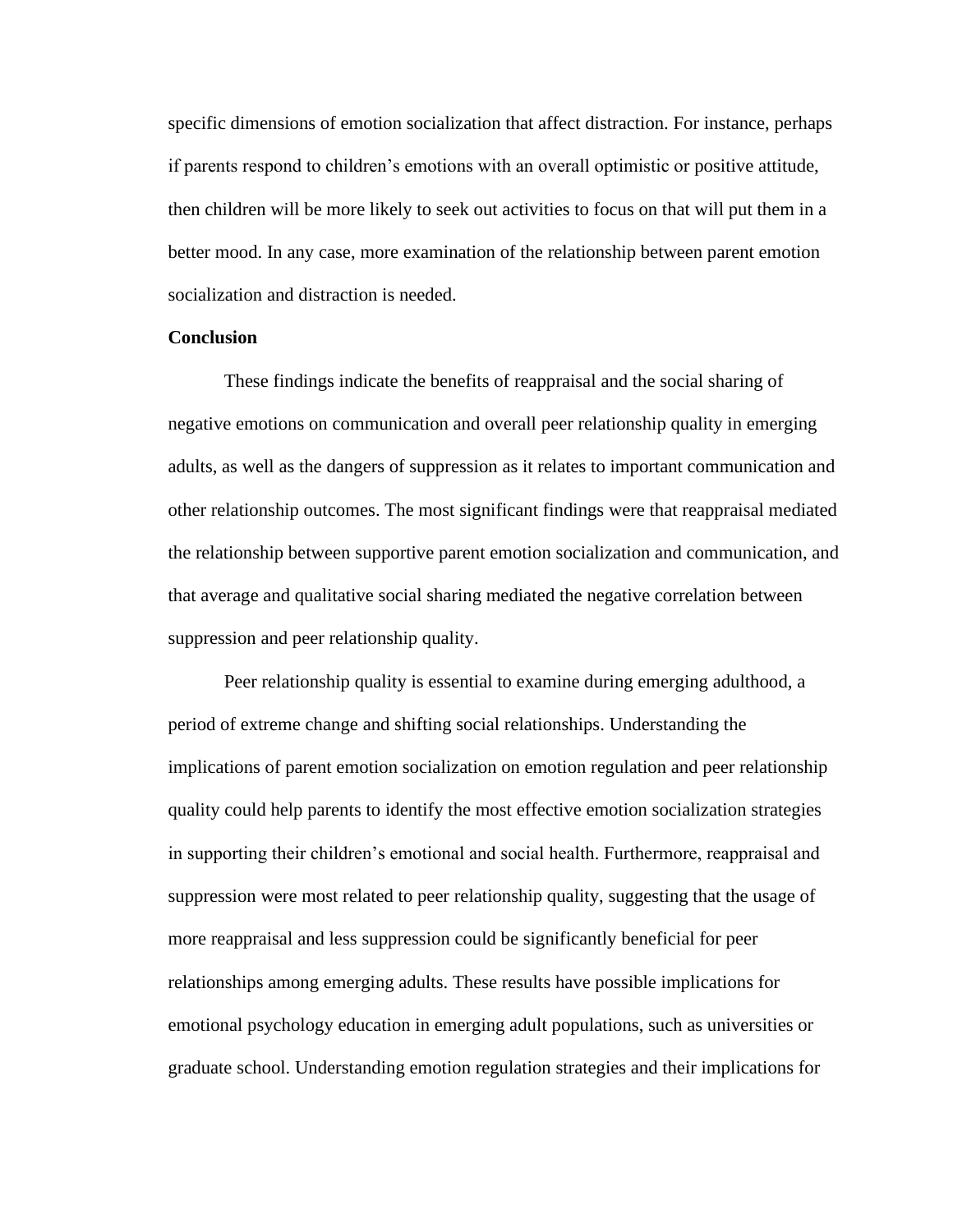peer relationships, as well as the effect of sharing one's emotions on communication and overall relationship health, could help young adults to improve their social relationships and identify patterns in their own emotion regulation methods in order to better connect with others.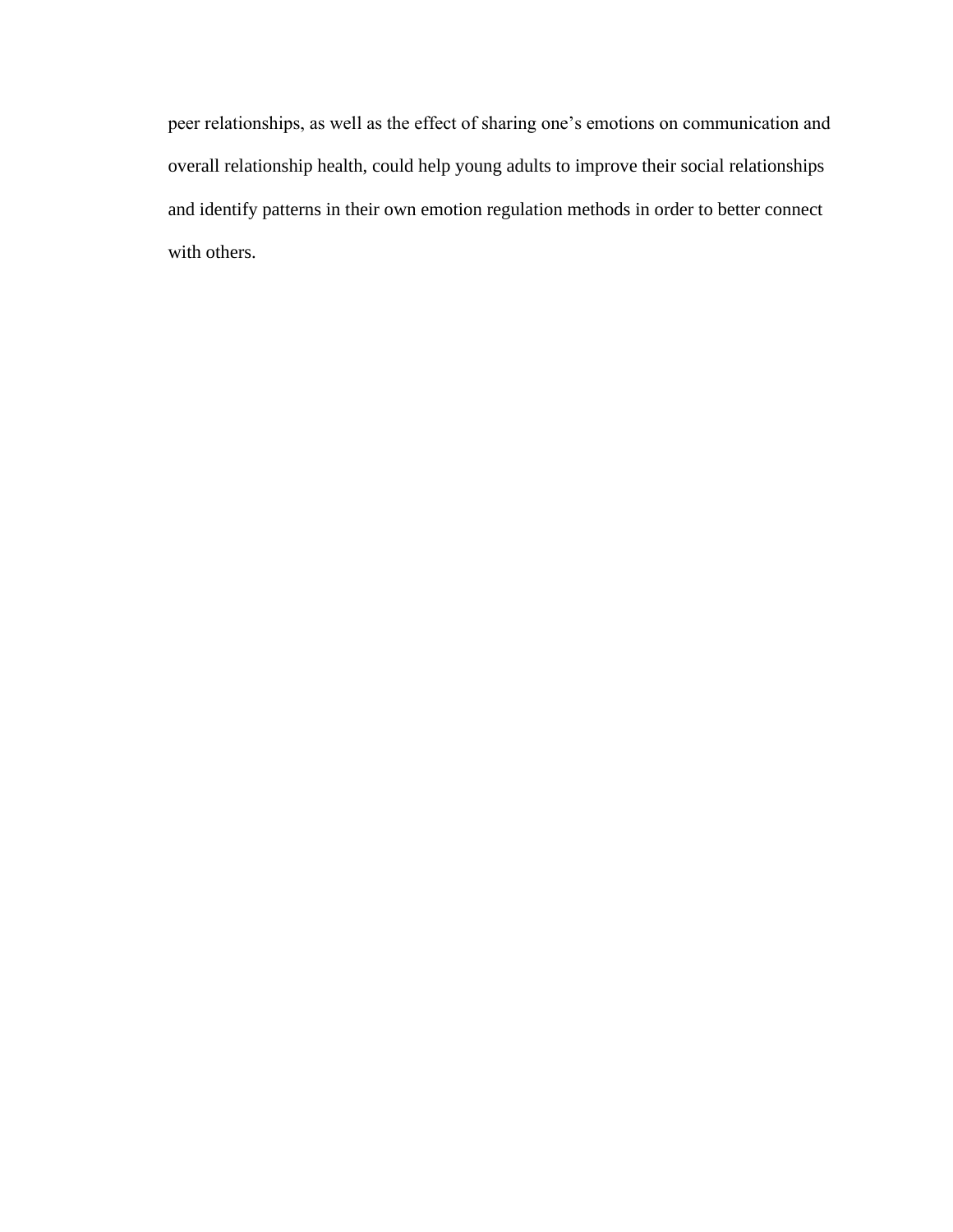## **References**

- Aldao, A., Nolen-Hoeksema, S., & Schweizer, S. (2010). Emotion-regulation strategies across psychopathology: A meta-analytic review. *Clinical Psychology Review*, *30*(2), 217–237. https://doi.org/10.1016/j.cpr.2009.11.004
- Allen, J. P., & Land, D. (1999). Attachment in adolescence. In J. Cassidy & P. R. Shaver (Eds.), *Handbook of attachment: Theory, research, and clinical applications.* (pp. 319–335). The Guilford Press.
- Armsden, G. C., & Greenberg, M. T. (1987). The inventory of parent and peer attachment: individual differences and their relationship to psychological wellbeing in adolescence. *Journal of Youth and Adolescence: A Multidisciplinary Research Publication*, *16*(5), 427–454. https://doi.org/10.1007/BF02202939
- Arnett, J. J. (2007). Emerging adulthood: What is it, and what is it good for? *Child Development Perspectives*, *1*(2), 68–73. [https://doi.org/10.1111/j.1750-](https://doi.org/10.1111/j.1750-8606.2007.00016.x) [8606.2007.00016.x](https://doi.org/10.1111/j.1750-8606.2007.00016.x)
- Asendorpf, J. B. (2000). Shyness and adaptation to the social world of university. In W. R. Crozier (Ed.), *Shyness: Development, consolidation and change.* (pp. 103– 120). Routledge.
- Ayduk, O., Mischel, W., & Downey, G. (2002). Attentional mechanisms linking rejection to hostile reactivity: The role of "hot" versus "cool" focus. *Psychological Science*, *13*(5), 443–448.<https://doi.org/10.1111/1467-9280.00478>
- Bucich, M., & MacCann, C. (2019). Emotional intelligence and day-to-day emotion regulation processes: Examining motives for social sharing. *Personality and Individual Differences*, *137*, 22–26. https://doi.org/10.1016/j.paid.2018.08.002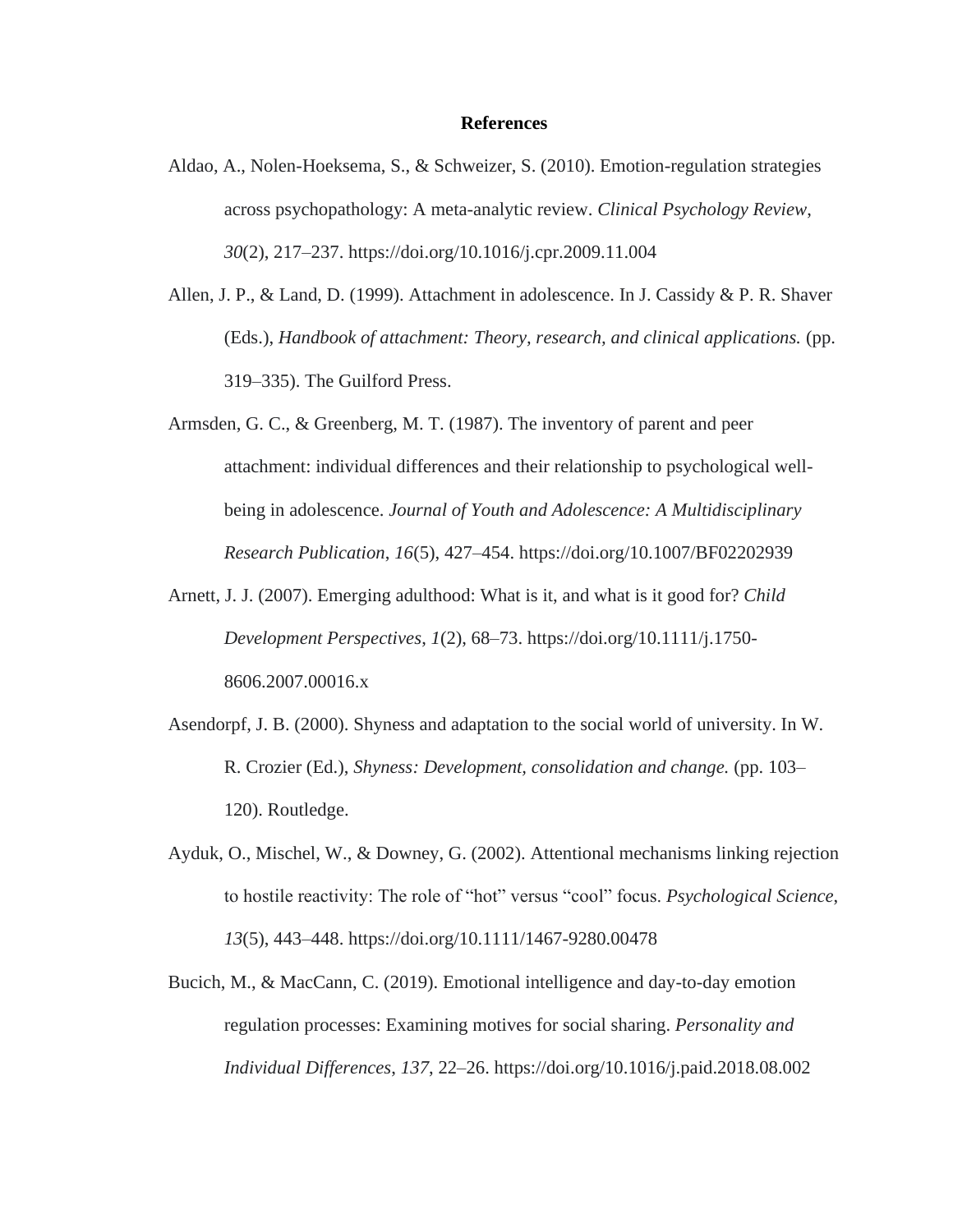- Campos, J. J., Campos, R. G., & Barrett, K. C. (1989). Emergent themes in the study of emotional development and emotion regulation. *Developmental Psychology*, 25(3), 394–402.<https://doi.org/10.1037/0012-1649.25.3.394>
- Choi, M., & Toma, C. L. (2014). Social sharing through interpersonal media: Patterns and effects on emotional well-being. *Computers in Human Behavior*, *36*, 530– 541.<https://doi.org/10.1016/j.chb.2014.04.026>
- Crosnoe, R., & Muller, C. (2014). Family socioeconomic status, peers, and the path to college. *Social Problems*, *61*(4), 602–624. https://doi.org/10.1525/sp.2014.12255
- Curci, A., & Rimé, B. (2012). The temporal evolution of social sharing of emotions and its consequences on emotional recovery: A longitudinal study. *Emotion*, *12*(6), 1404–1414. https://doi.org/10.1037/a0028651
- De France, K., & Hollenstein, T. (2017). Assessing emotion regulation repertoires: The Regulation of Emotion Systems Survey. *Personality and Individual Differences*, *119*, 204–215.<https://doi.org/10.1016/j.paid.2017.07.018>
- Delelis, G., & Christophe, V. (2016). Motives for the acceptance of the social sharing of positive and negative emotions and perceived motives of the narrator for sharing the emotional episode. *International Review of Social Psychology*, *29*(1). https://doi.org/10.5334/irsp.4

Eisenberg, N., Cumberland, A., & Spinrad, T. L. (1998). Parental socialization of emotion. *Psychological Inquiry, 9*(4), 241–273. https://doi.org/10.1207/s15327965pli0904\_1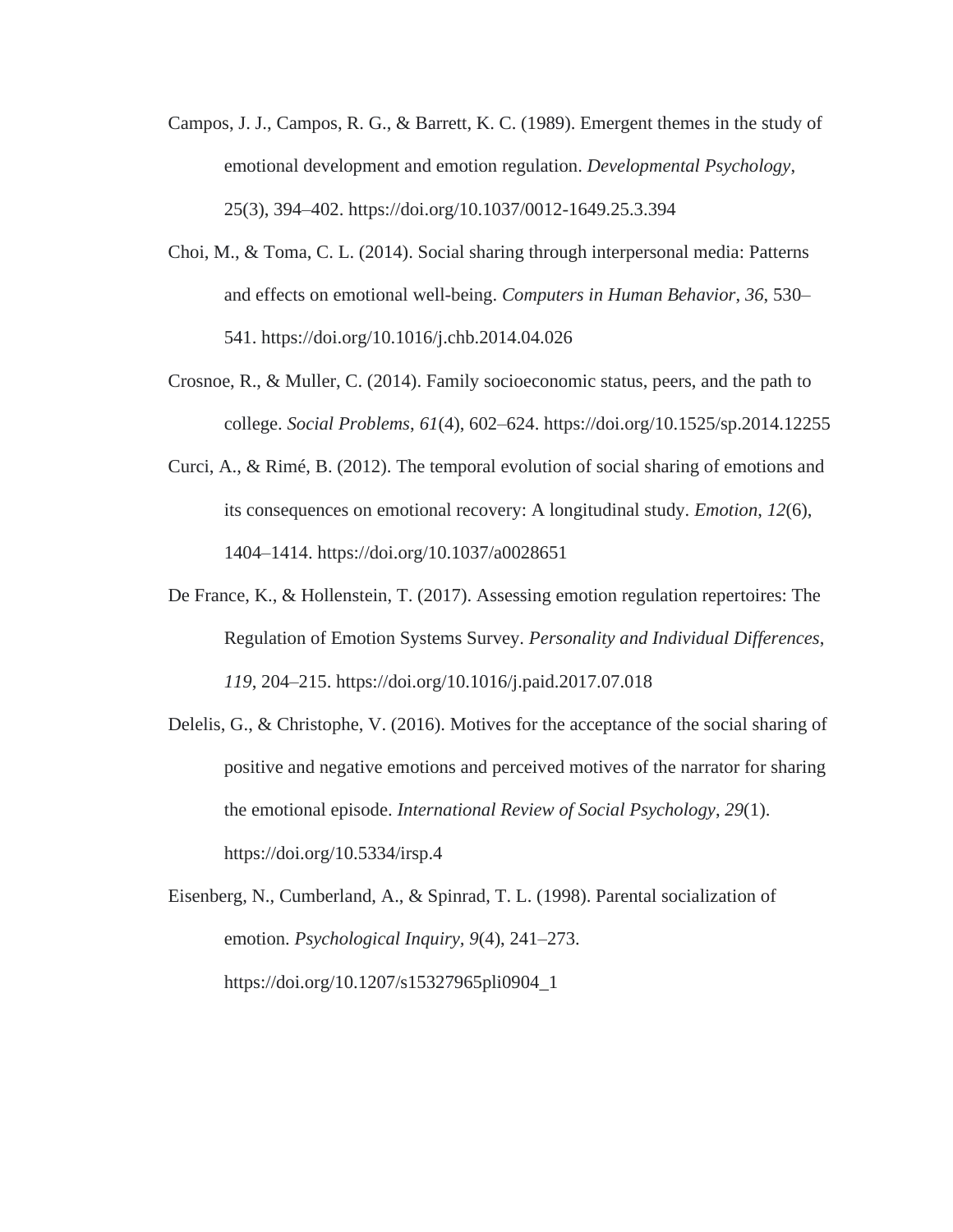- Eisenberg, N., & Fabes, R. A. (1994). Mothers' reactions to children's negative emotions: Relations to children's temperament and anger behavior. *Merrill-Palmer Quarterly, 40*(1), 138–156.
- Eisenberg, N., Fabes, R. A., Schaller, M., Carlo, G., & Miller, P. A. (1991). The relations of parental characteristics and practices to children's vicarious emotional responding. *Child Development, 62*(6), 1393–1408. https://doi.org/10.2307/1130814
- Ekman, P. (1993). Facial expression and emotion. *American Psychologist, 48*, 384–392. https://doi.org/10.1037/0003-066X.48.4.384
- Eldesouky, L., & English, T. (2019). Regulating for a reason: Emotion regulation goals are linked to spontaneous strategy use. *Journal of Personality*, *87*(5), 948–961. https://doi.org/10.1111/jopy.12447
- English, T., John, O. P., Srivastava, S., & Gross, J. J. (2012). Emotion regulation and peer-rated social functioning: A 4-year longitudinal study. *Journal of Research in Personality*, *46*(6), 780–784. https://doi.org/10.1016/j.jrp.2012.09.006
- English, T., Lee, I. A., John, O. P., & Gross, J. J. (2017). Emotion regulation strategy selection in daily life: The role of social context and goals. Motivation and Emotion, 41(2), 230–242. https://doi.org/10.1007/s11031-016-9597-z

Finkel, E. J., Slotter, E. B., Luchies, L. B., Walton, G. M., & Gross, J. J. (2013). A brief intervention to promote conflict reappraisal preserves marital quality over time. *Psychological Science*, *24*(8), 1595–1601.

https://doi.org/10.1177/0956797612474938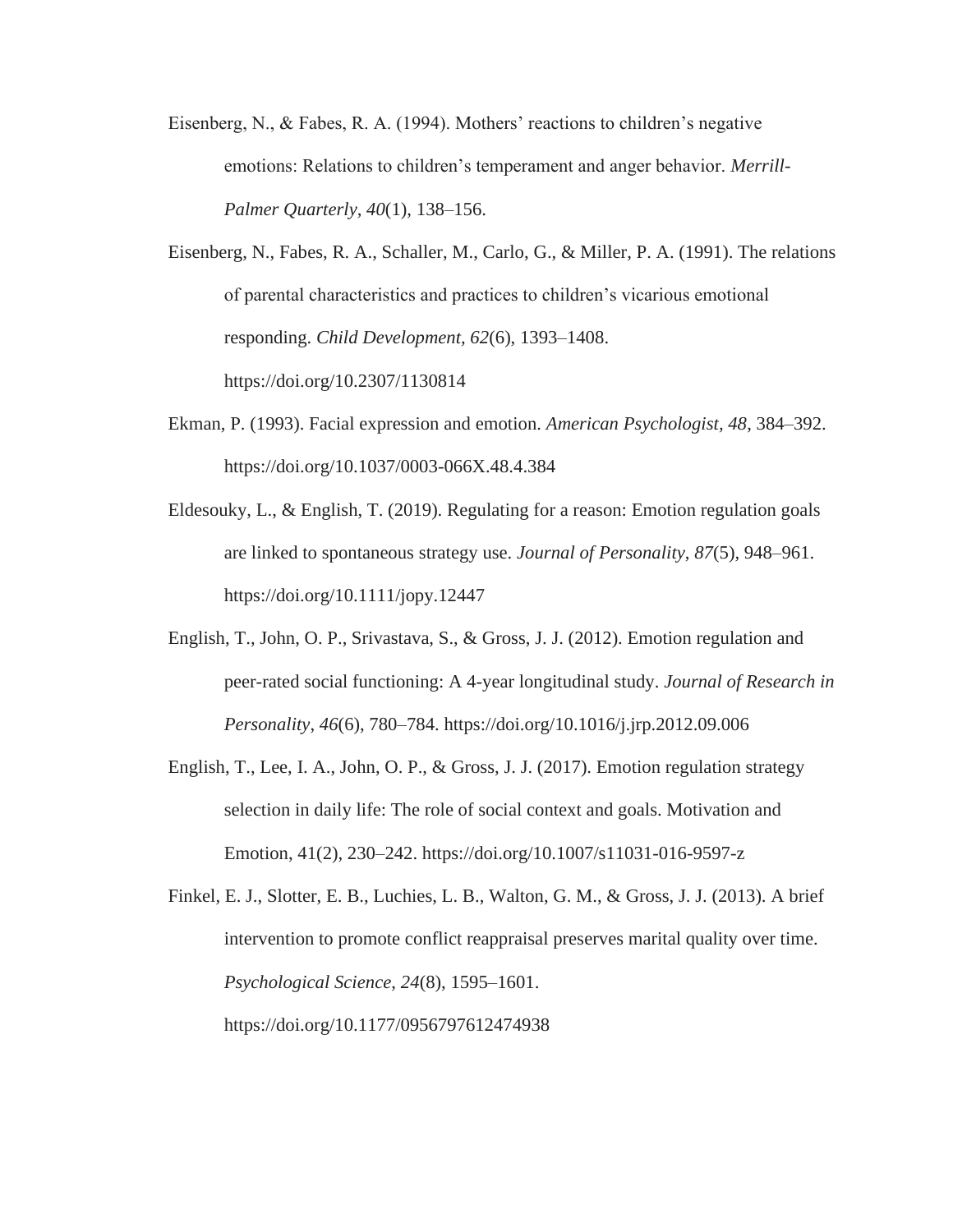- Goldman, J. L. (2005). Parent socialization of adolescent rumination [ProQuest Information & Learning]. In *Dissertation Abstracts International: Section B: The Sciences and Engineering* (Vol. 65, Issue 9–B, p. 4829).
- Gottman, J. M., Katz, L. F., & Hooven, C. (1997). *Meta-emotion: How families communicate emotionally*. Hillsdale: Lawrence Erlbaum Associates, Inc.
- Graham, S. M., Huang, J. Y., Clark, M. S., & Helgeson, V. S. (2008). The positives of negative emotions: Willingness to express negative emotions promotes relationships. Personality and Social Psychology Bulletin, 34, 394–406. https://doi.org/10.1177/0146167207311281
- *Gresham, D., & Gullone, E. (2012). Emotion regulation strategy use in children and adolescents: The explanatory roles of personality and attachment. Personality and Individual Differences, 52, 616–621.10.1016/j.paid.2011.12.016*
- Gross, J. J. (1998). The emerging field of emotion regulation: An integrative review. *Review of General Psychology*, *2*(3), 271–299. https://doi.org/10.1037/1089- 2680.2.3.271
- Gross, J. J. (2001). Emotion regulation in adulthood: Timing is everything. *Current Directions in Psychological Science*, *10*(6), 214–219. https://doi.org/10.1111/1467-8721.00152

Gross, J. J., & John, O. P. (2003). Individual differences in two emotion regulation processes: Implications for affect, relationships, and well-being. Journal of Personality and Social Psychology, 85(2), 348–362. https://doi.org/10.1037/0022- 3514.85.2.348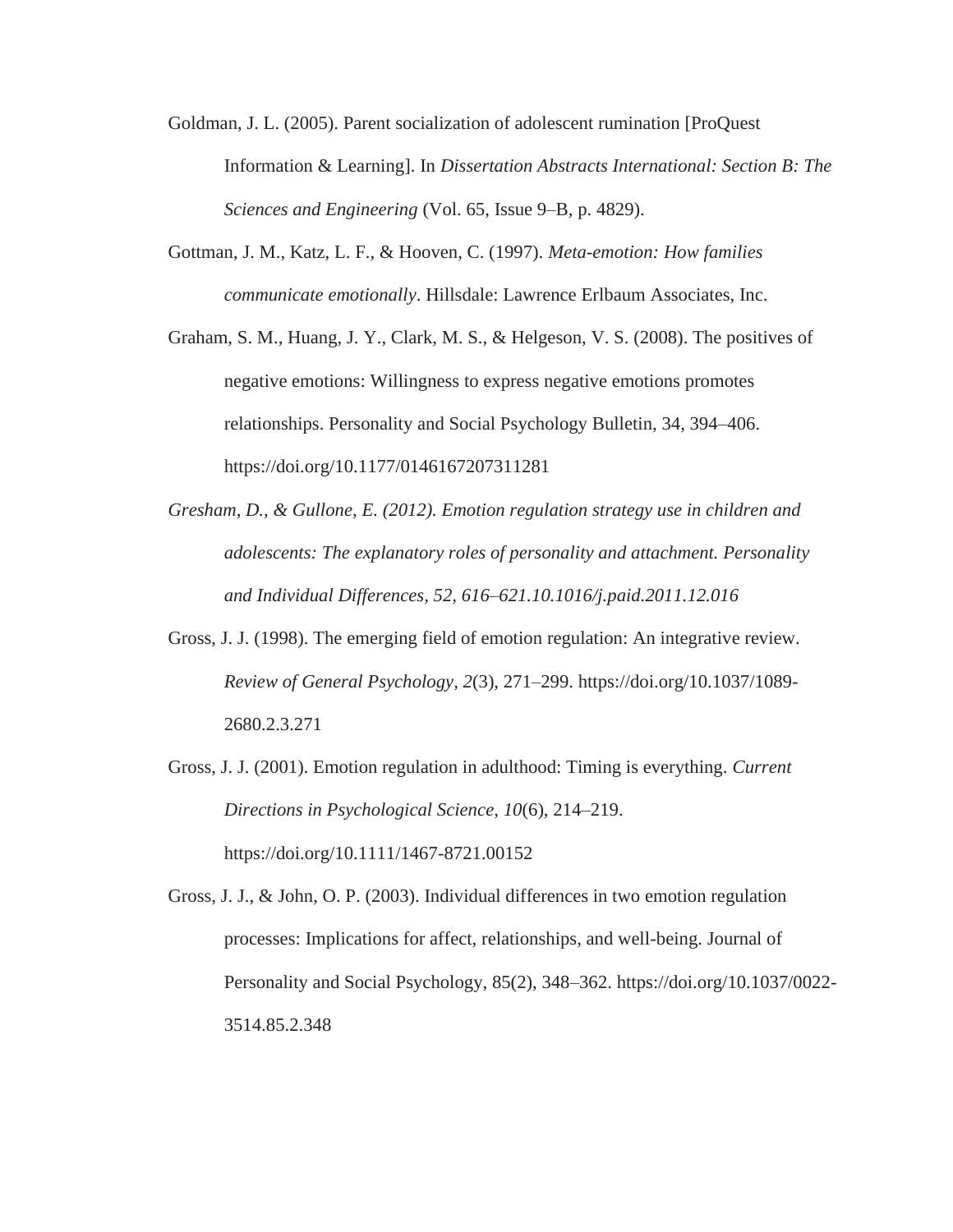- Gross, J. J., & Thompson, R. A. (2007). Emotion Regulation: Conceptual Foundations. In J. J. Gross (Ed.), *Handbook of emotion regulation*. (pp. 3–24). The Guilford Press.
- Guo, J., Mrug, S., & Knight, D. C. (2017). Factor structure of the Emotions as a Child Scale in late adolescence and emerging adulthood. *Psychological Assessment*, *29*(9), 1082–1095. https://doi.org/10.1037/pas0000412.supp (Supplemental)
- Hayes, A. F. (2013). *Introduction to mediation, moderation, and conditional process analysis : a regression-based approach* (Ser. Methodology in the social sciences). Guilford Press.
- Impett, E. A., Kogan, A., English, T., John, O., Oveis, C., Gordon, A. M., & Keltner, D. (2012). Suppression sours sacrifice: Emotional and relational costs of suppressing emotions in romantic relationships. *Personality and Social Psychology Bulletin*, *38*(6), 707–720. https://doi.org/10.1177/0146167212437249
- King, D. B., & DeLongis, A. (2014). When couples disconnect: Rumination and withdrawal as maladaptive responses to everyday stress. *Journal of Family Psychology*, *28*(4), 460–469. https://doi.org/10.1037/a0037160
- Kuehner, C., & Buerger, C. (2005). Determinants of subjective quality of life in depressed patients: The role of self-esteem, response styles, and social support. *Journal of Affective Disorders*, *86*(2–3), 205–213. https://doi.org/10.1016/j.jad.2005.01.014
- Laible, D. (2007). Attachment with parents and peers in late adolescence: Links with emotional competence and social behavior. *Personality and Individual Differences*, 43, 1185– 1197.<https://doi.org/10.1016/j.paid.2007.03.010>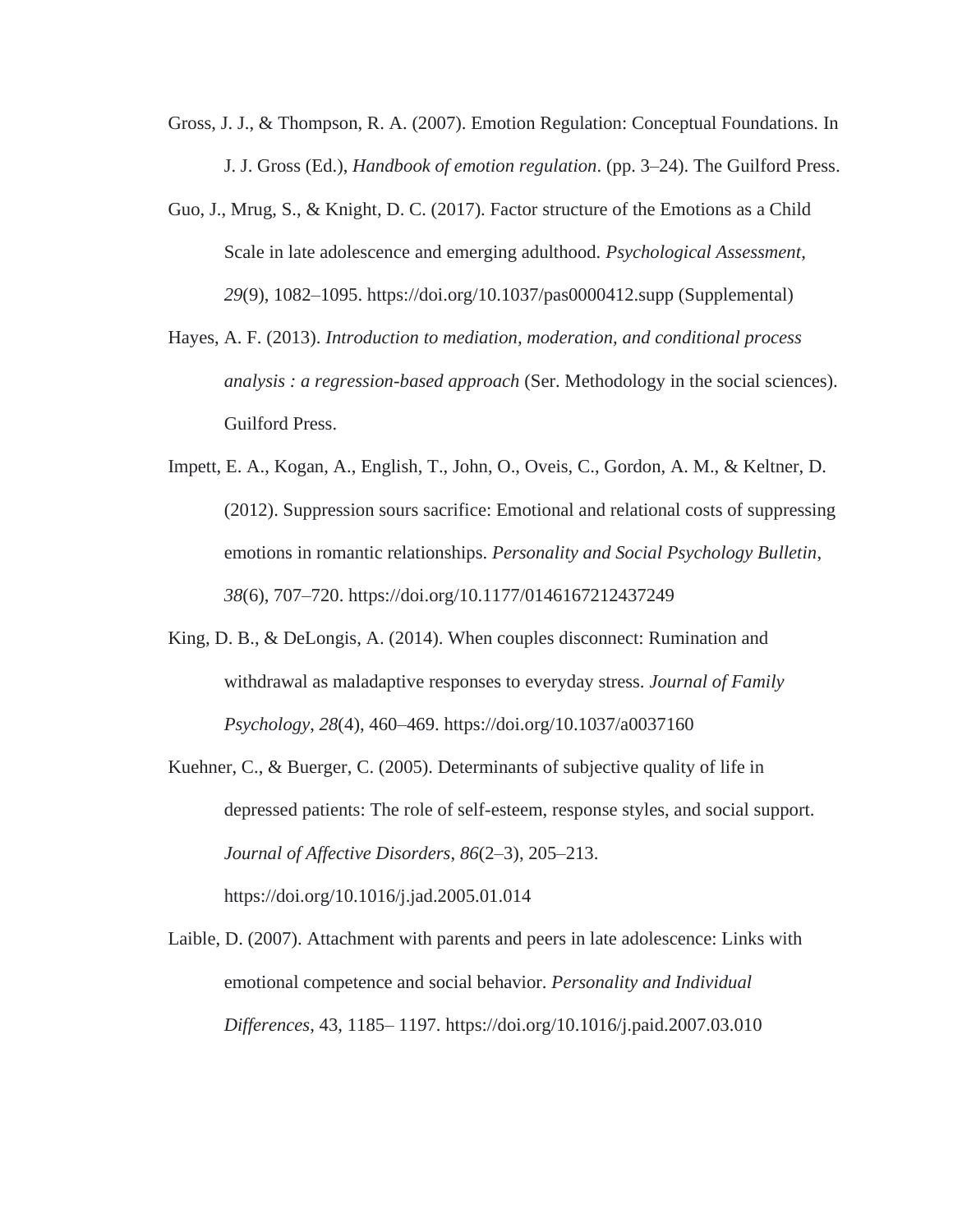- Lam, D., Schuck, N., Smith, N., Farmer, A., & Checkley, S. (2003). Response style, interpersonal difficulties and social functioning in major depressive disorder. *Journal of Affective Disorders*, *75*(3), 279–283. https://doi.org/10.1016/S0165- 0327(02)00058-7
- Leone, R. M., Jarnecke, A. M., Gilmore, A. K., & Flanagan, J. C. (2021). Alcohol use problems and conflict among couples: A preliminary investigation of the moderating effects of maladaptive cognitive emotion regulation strategies. Couple and Family Psychology: Research and Practice. https://doi.org/10.1037/cfp0000160
- Magai, C., & O'Neal, C. R. (1997). Emotions as a child: Child version. Unpublished scale. Brooklyn, NY: Long Island University.
- Mirabile, S. P., Oertwig, D., & Halberstadt, A. G. (2018). Parent emotion socialization and children's socioemotional adjustment: When is supportiveness no longer supportive? *Social Development*, *27*(3), 466–481. <https://doi.org/10.1111/sode.12226>
- Mogan, R., Fischer, R., & Bulbulia, J. A. (2017). To be in synchrony or not? A metaanalysis of synchrony's effects on behavior, perception, cognition and affect. *Journal of Experimental Social Psychology*, *72*, 13–20. <https://doi.org/10.1016/j.jesp.2017.03.009>
- Nils, F., & Rimé, B. (2012). Beyond the myth of venting: Social sharing modes determine the benefits of emotional disclosure. *European Journal of Social Psychology*, *42*(6), 672–681. https://doi.org/10.1002/ejsp.1880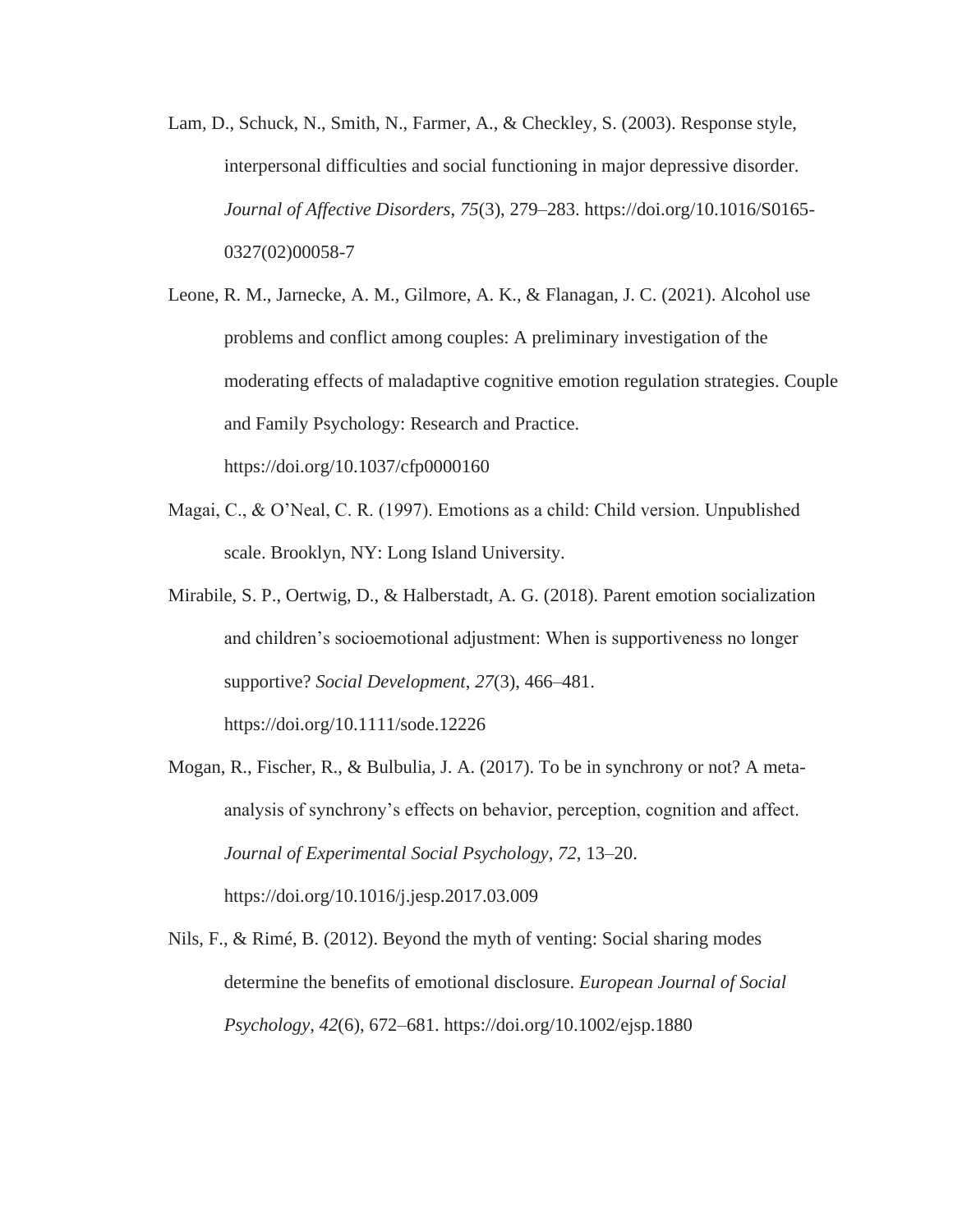- Nolen-Hoeksema, S. (2000). The role of rumination in depressive disorders and mixed anxiety/depressive symptoms. *Journal of Abnormal Psychology*, *109*(3), 504–511. https://doi.org/10.1037/0021-843X.109.3.504
- Nolen-Hoeksema, S., & Davis, C. G. (1999). "Thanks for sharing that": Ruminators and their social support networks. *Journal of Personality and Social Psychology*, *77*(4), 801–814. https://doi.org/10.1037/0022-3514.77.4.801
- Ottenbreit, N. D., & Dobson, K. S. (2004). Avoidance and depression: The construction of the Cognitive-Behavioral Avoidance Scale. *Behaviour Research and Therapy*, *42*(3), 293–313. https://doi.org/10.1016/S0005-7967(03)00140-2
- Parra, G. R., Olsen, J. P., Buckholdt, K. E., Jobe-Shields, L., & Davis, G. L. (2010). A pilot study of the development of a measure assessing adolescent reactions to parents in the context of emotion socialization. *Journal of Child and Family Studies, 19*(5), 596–606.<https://doi.org/10.1007/s10826-009-9343-1>
- Peets, K., & Hodges, E. V. E. (2018). Authenticity in friendships and well‐being in adolescence. Social Development, 27(1), 140–153. <https://doi.org/10.1111/sode.12254>
- Pittman, L. D., & Richmond, A. (2008). University belonging, friendship quality, and psychological adjustment during the transition to college. *Journal of Experimental Education*, *76*(4), 343–361. https://doi.org/10.3200/JEXE.76.4.343-362
- Prosser, J. L. (2022). Communication patterns and conflict: Effects of forgiveness on rumination, sleep, and relationship evaluations [ProQuest Information & Learning]. In *Dissertation Abstracts International: Section B: The Sciences and Engineering* (Vol. 83, Issue 4–B).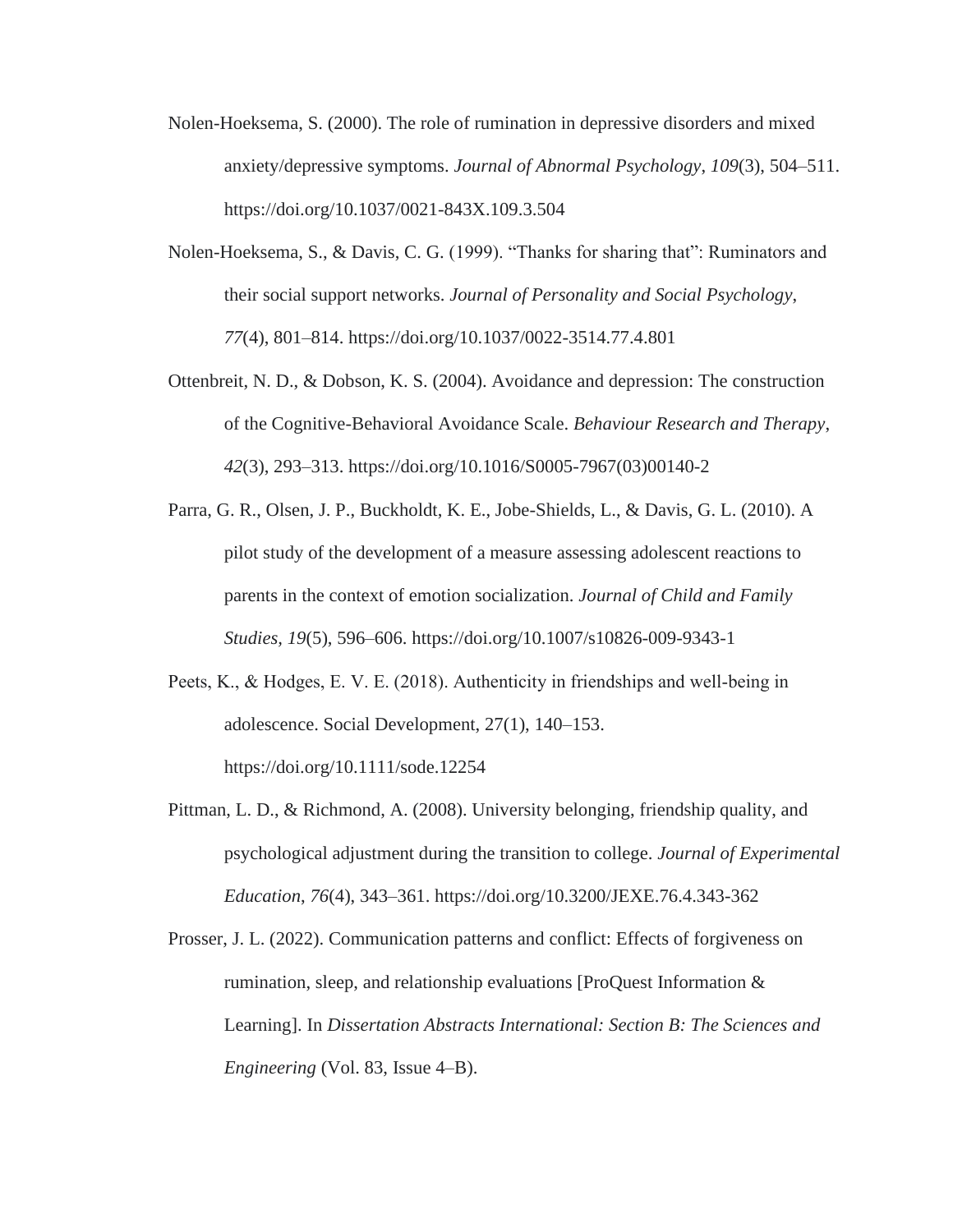- Quoidbach, J., Berry, E. V., Hansenne, M., & Mikolajczak, M. (2010). Positive emotion regulation and well-being: Comparing the impact of eight savoring and dampening strategies. *Personality and Individual Differences*, *49*(5), 368–373. <https://doi.org/10.1016/j.paid.2010.03.048>
- Ray, R. D., Wilhelm, F. H., & Gross, J. J. (2008). All in the mind's eye? Anger rumination and reappraisal. Journal of Personality and Social Psychology, 94, 133–145.
- Rimé, B., Bouchat, P., Paquot, L., & Giglio, L. (2020). Intrapersonal, interpersonal, and social outcomes of the social sharing of emotion. *Current Opinion in Psychology*, *31*, 127–134.<https://doi.org/10.1016/j.copsyc.2019.08.024>
- Rimé, B., Philippot, P., Boca, S., & Mesquita, B. (1992). Long-lasting cognitive and social consequences of emotion: Social sharing and rumination. In W. Stroebe  $\&$ M. Hewstone (Eds.), *European review of social psychology, Vol. 3.* (pp. 225– 258). John Wiley & Sons.
- Rotenberg, K. J., & Boulton, M. (2013). Interpersonal trust consistency and the quality of peer relationships during childhood. Social Development, 22(2), 225–241. https://doi.org/10.1111/sode.12005
- Shafir, R., Schwartz, N., Sheppes, G., & Blechert, J. (2015). Emotional intensity influences pre-implementation and implementation of distraction and reappraisal. *Social Cognitive and Affective Neuroscience*, *10*(10), 1329–1337. https://doi.org/10.1093/scan/nsv022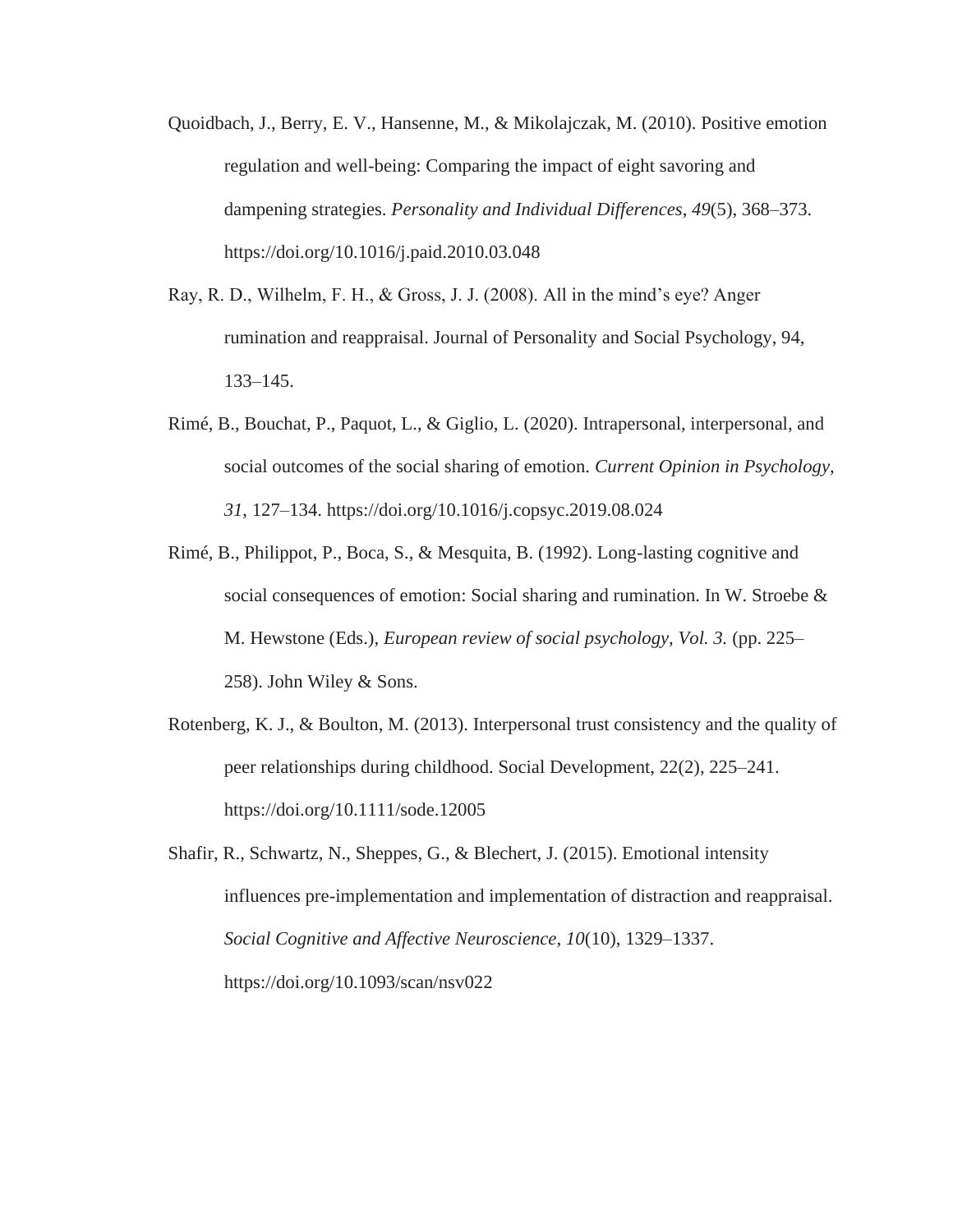- Shell, M. D., & Absher, T. N. (2019). Effects of shyness and friendship on socioemotional adjustment during the college transition. Personal Relationships. <https://doi.org/10.1111/pere.12285>
- Webb, T. L., Miles, E., & Sheeran, P. (2012). Dealing with feeling: A meta-analysis of the effectiveness of strategies derived from the process model of emotion regulation. *Psychological Bulletin*, 138(4), 775–808. <https://doi.org/10.1037/a0027600>
- Winczewski, L. A., Bowen, J. D., & Collins, N. L. (2016). Is empathic accuracy enough to facilitate responsive behavior in dyadic interaction? Distinguishing ability from motivation. *Psychological Science*, *27*(3), 394–404. https://doi.org/10.1177/0956797615624491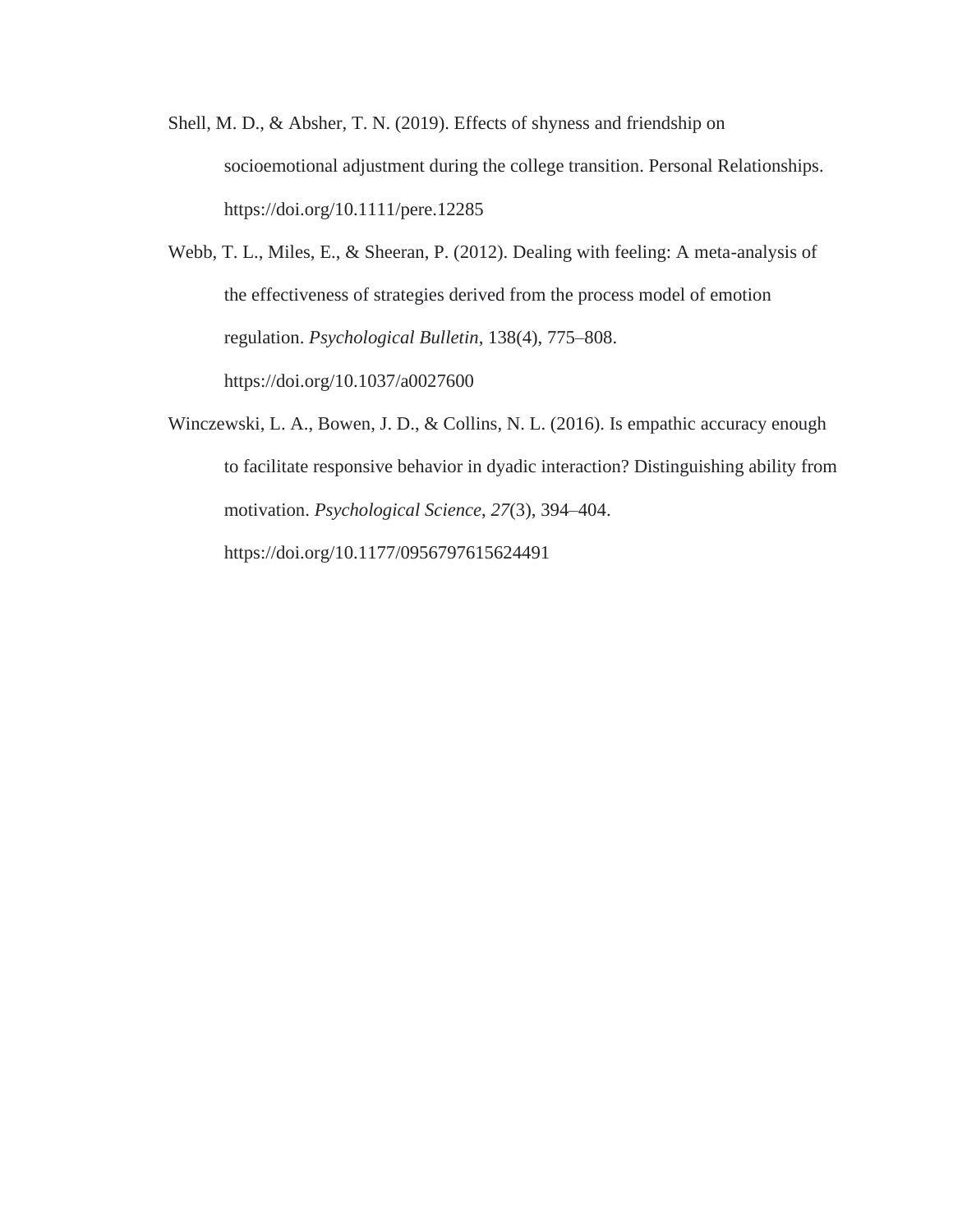## **Appendix A**

## **Emotions as a Child Scale — Sadness Scale**

Directions: The following statements are related to your parents' responses to your emotions. Please indicate how you personally respond to the following statements using the 5-point scale from  $1 =$  "never" to  $5 =$  "very often." Please respond thoughtfully and honestly to each question; there are no right or wrong answers.

## **When I was sad, my parent/caregiver . . .**

- 1. Responded to my sadness.
- 2. Told me to stop being sad.
- 3. Helped me deal with the issue.
- 4. Got very sad.
- 5. Told me that I was acting younger.
- 6. Asked me what made me sad.
- 7. Told me not to worry.
- 8. Expressed that s/he was very sad.
- 9. Let me know s/he did not approve.
- 10. Bought me something I liked.
- 11. Told me to cheer up.
- 12. Focused on me.
- 13. Got very upset.
- 14. Did not pay attention.
- 15. Comforted me.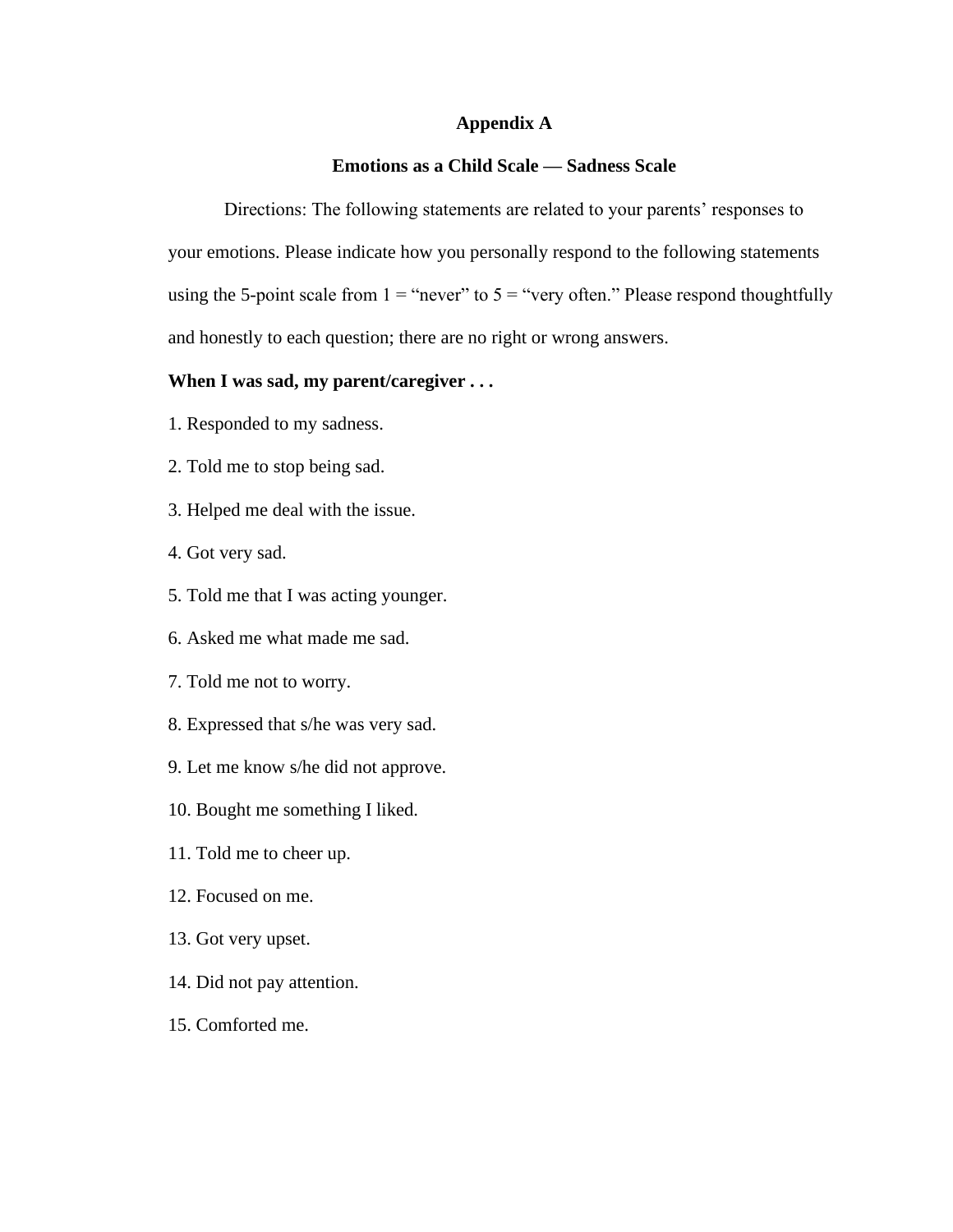## **Appendix B**

# **Regulation of Emotion Systems Survey (RESS) — Distraction and Rumination**

## **Scales**

Directions: People think and do many different things when they feel sad, blue, or depressed. Please indicate what you generally do, not what you think you should do. For each item, please answer using the 4-point scale from "almost never to "almost always."

## **When I feel down, sad, or depressed, I usually respond to it by. . .**

- 1. Thinking again and again about what went wrong
- 2. Thinking about the emotional event again and again in my mind
- 3. Going over emotional event again and again in my mind
- 4. Continually thinking about what was bothering me
- 5. Continually trying to decide what went wrong
- 6. Thinking repeatedly about what was bothering me
- 7. Engaging in activities to distract myself
- 8. Engaging in something else to keep busy
- 9. Doing something else to distract myself
- 10. Immediately working on something to keep myself busy
- 11. Trying to think about other topics
- 12. Thinking about other things
- 13. Engaging in a relaxing activity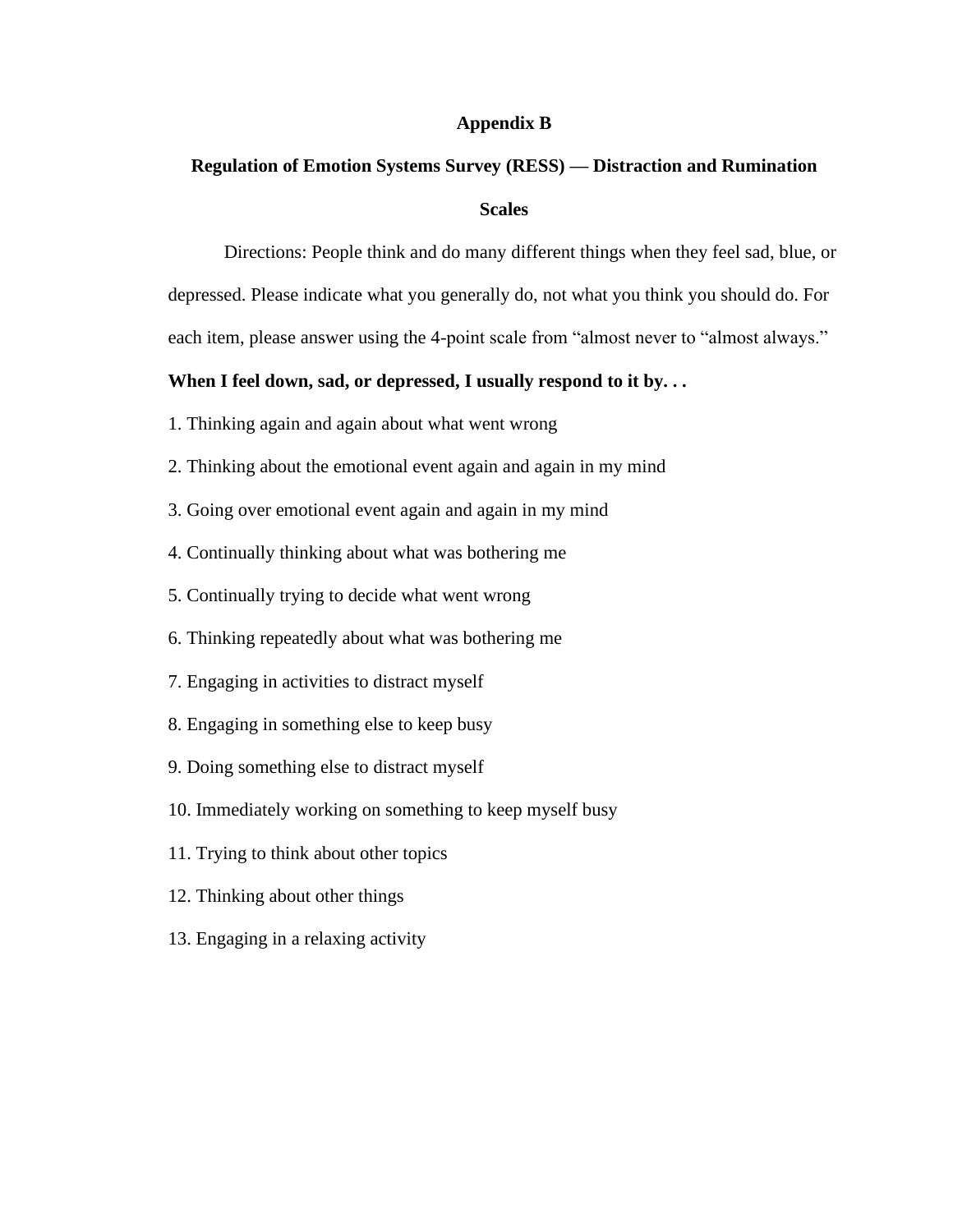#### **Appendix C**

## **Emotion Regulation Questionnaire**

Directions: We would like to ask you some questions about your emotional life, in particular, how you control (that is, regulate and manage) your emotions. The questions below involve two distinct aspects of your emotional life. One is your emotional experience, or what you feel like inside. The other is your emotional expression, or how you show your emotions in the way you talk, gesture, or behave. Although some of the following questions may seem similar to one another, they differ in important ways. For each item, please answer using the 5-point scale from "strongly disagree" to "strongly agree."

1. When I want to feel more positive emotion (such as joy or amusement), I change what I'm thinking about.

2. I keep my emotions to myself.

3. When I want to feel less negative emotion (such as sadness or anger), I change what I'm thinking about.

4. When I am feeling positive emotions, I am careful not to express them.

5. When I'm faced with a stressful situation, I make myself think about it in a way that helps me stay calm.

6. I control my emotions by not expressing them.

7. When I want to feel more positive emotion, I change the way I'm thinking about the situation.

8. I control my emotions by changing the way I think about the situation I'm in.

9. When I am feeling negative emotions, I make sure not to express them.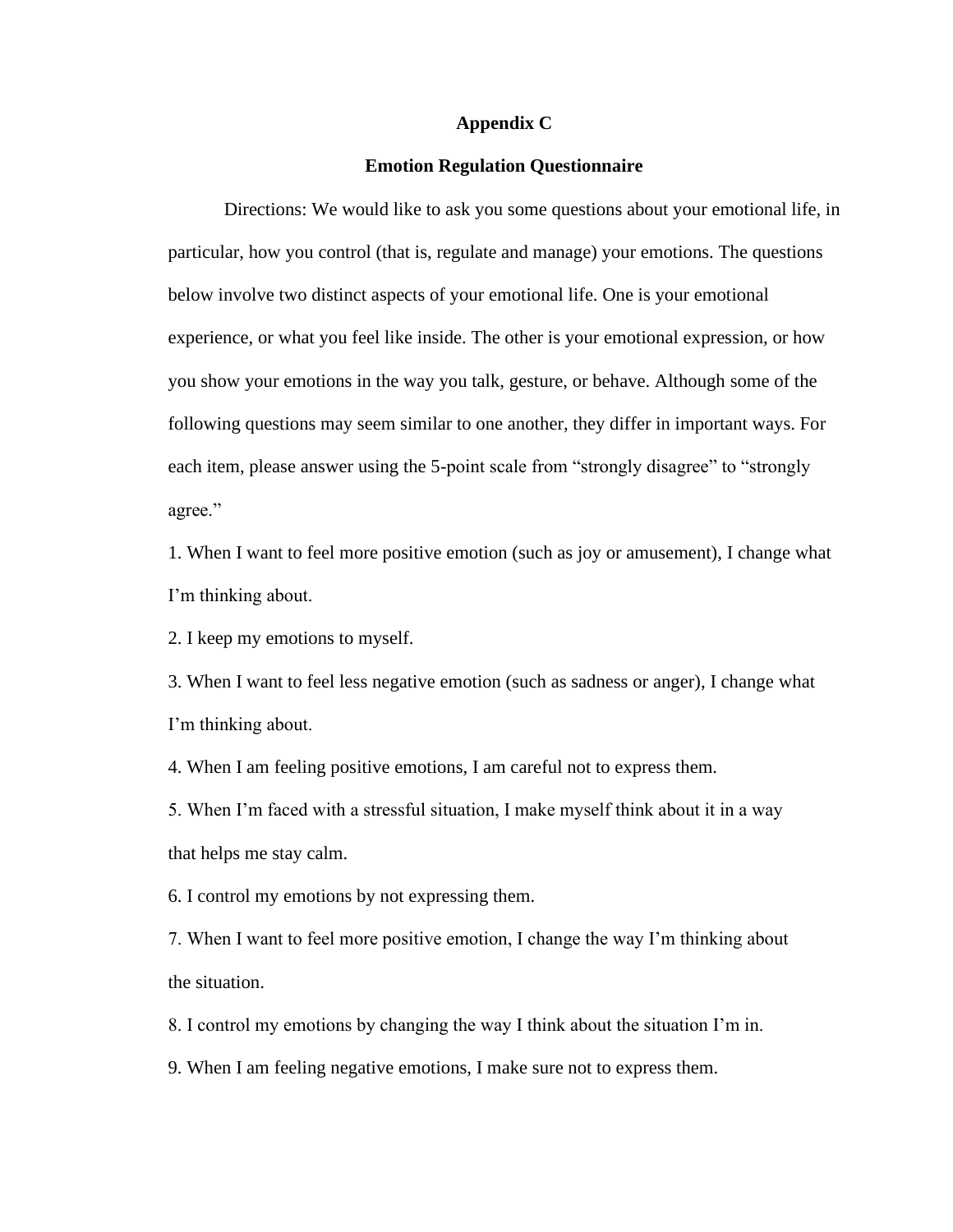10. When I want to feel less negative emotion, I change the way I'm thinking about the situation.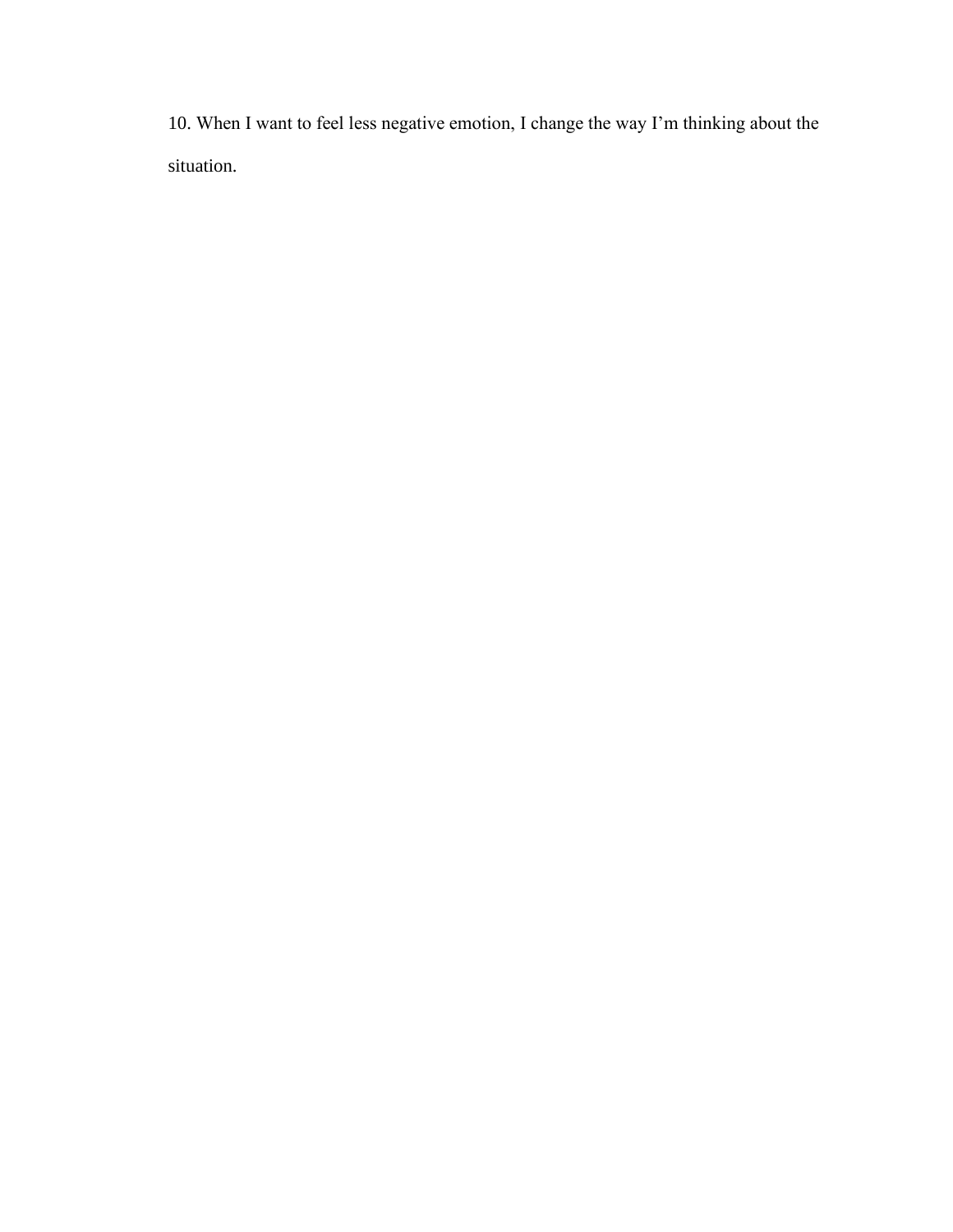#### **Appendix D**

## **Inventory of Parent and Peer Attachment — Peer Scale**

Directions: The following statements are related to your relationships with your close friends. Please indicate how you personally respond to the following statements using the 5-point scale from  $1 =$  "almost never or never true" to  $5 =$  "almost always or always true." Please respond thoughtfully and honestly to each question; there are no right or wrong answers.

- 1. I like to get my friends' point of view on things I'm concerned about.
- 2. My friends can tell when I'm upset about something.
- 3. When we discuss things, my friends care about my point of view.
- 4. I wish I had different friends.
- 5. My friends understand me.
- 6. My friends encourage me to talk about my difficulties.
- 7. My friends accept me as I am.
- 8. My friends listen to what I have to say.
- 9. I feel my friends are good friends.
- 10. My friends are fairly easy to talk to.
- 11. When I am angry about something, my friends try to be understanding.
- 12. My friends help me to understand myself better.
- 13. My friends care about how I am feeling.
- 14. I can count on my friends when I need to get something off my chest.
- 15. I trust my friends.
- 16. My friends respect my feelings.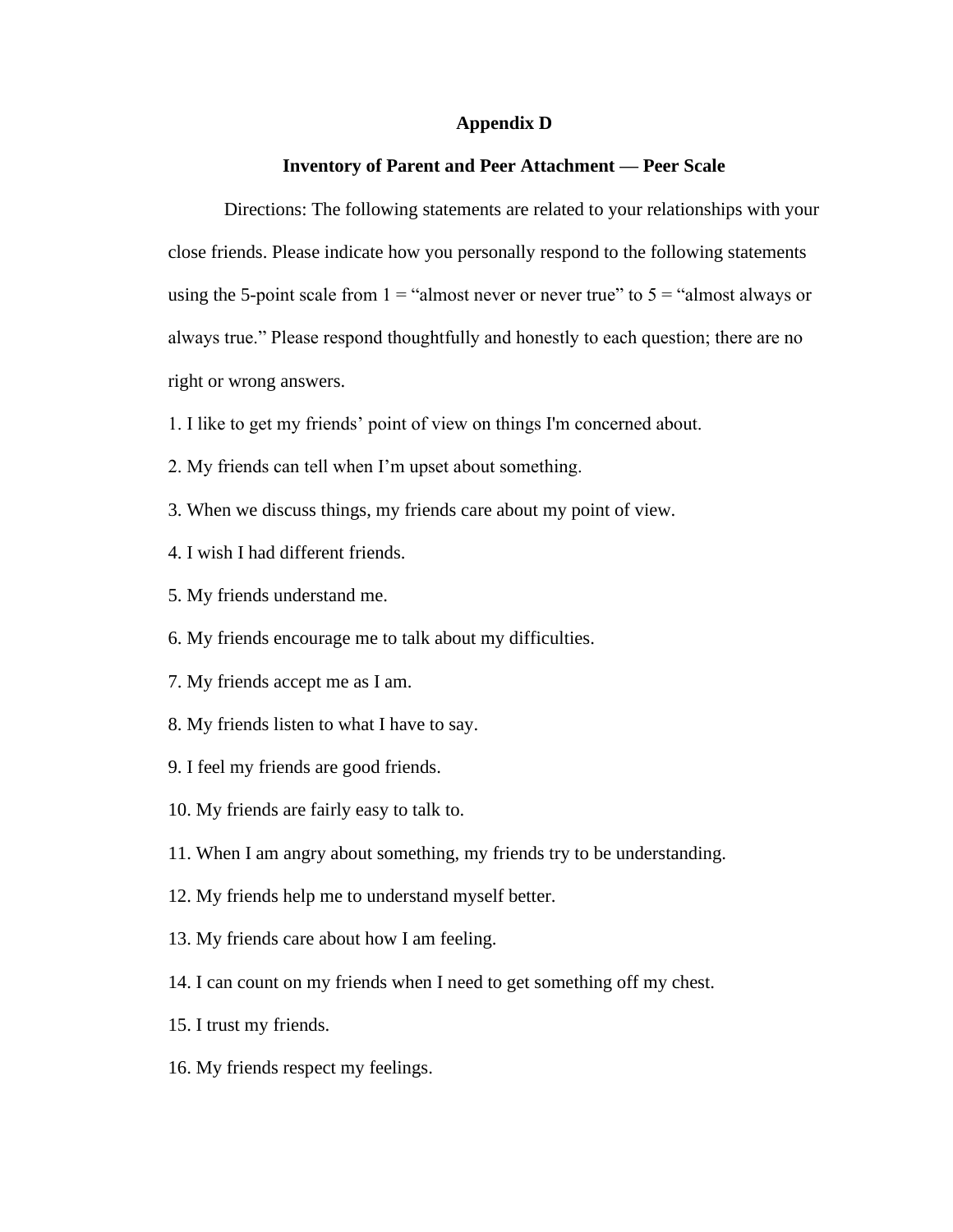- 17. I can tell my friends about my problems and troubles.
- 18. If my friends know something is bothering me, they ask me about it.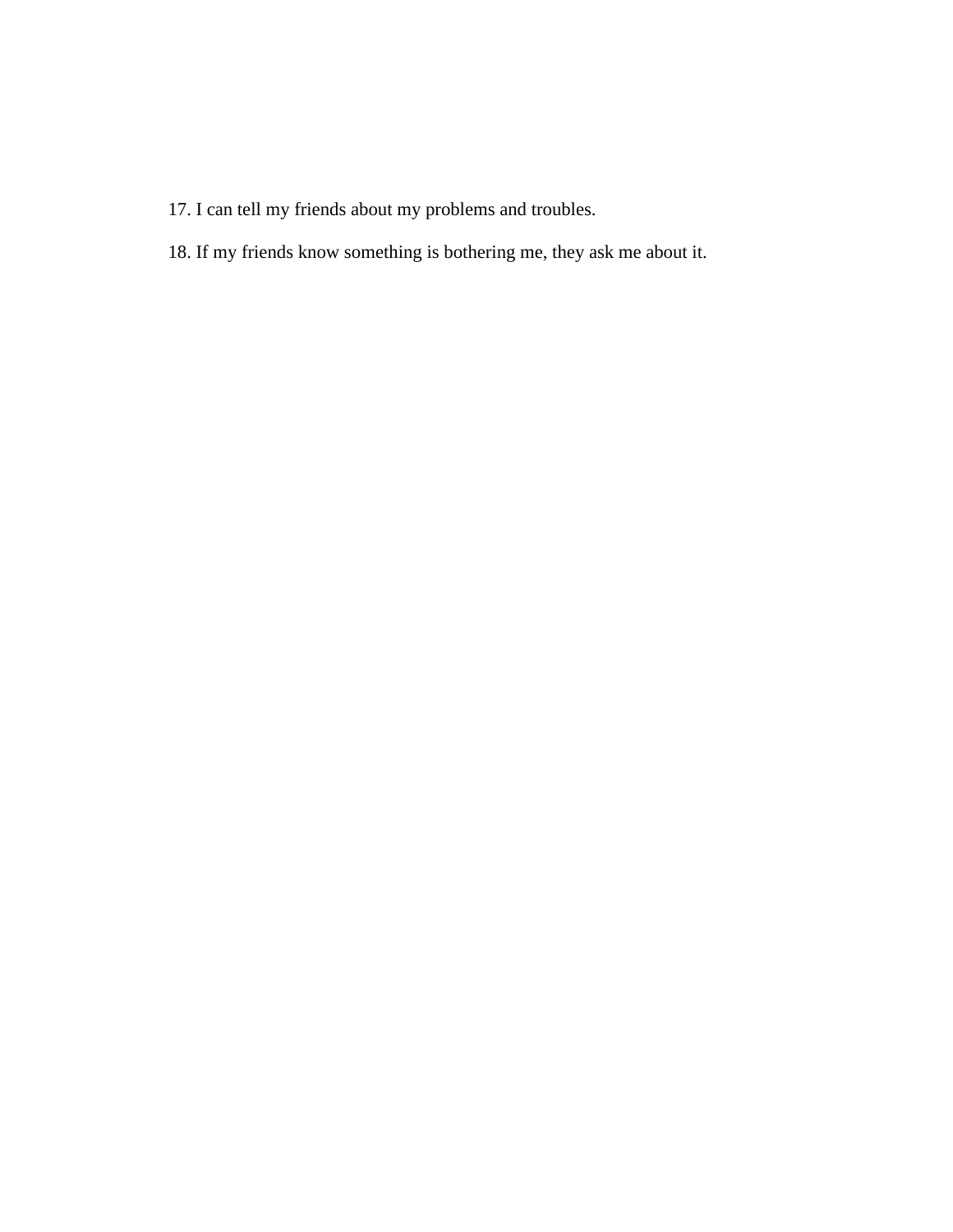## **Appendix E**

## **Emotional Experience Questionnaire**

Directions: We would like to ask you some questions about a negative emotional experience that occurred within the last three months. The questions below will ask for a description of the negative emotional experience as well as the extent to which you shared the experience with friends afterward.

1. Please describe an experience that happened to you within the last three months where you experienced especially strong negative emotions (e.g., fear, sadness, anger). Briefly describe **what happened**, **who you were with (if anyone)**, and **what emotions you felt** during and after the experience.

2. How long ago was this experience?

3. How negative was this experience? For this item, please answer using the 7-point scale from "not negative at all" to "very negative."

4. How strongly did you feel the following emotions during the experience? For each item, please answer using the 7-point scale from "not strongly at all" to "very strongly."

- Fear
- **Sadness**
- Anger

5. After a negative emotional experience, sometimes we share the experience with others, and sometimes we keep it to ourselves. We are interested in the extent to which — after you experienced the event itself — you **discussed, communicated about, or shared your emotional experience with friends**. For each item, please answer using the 7-point scale from "not true at all" to "very true."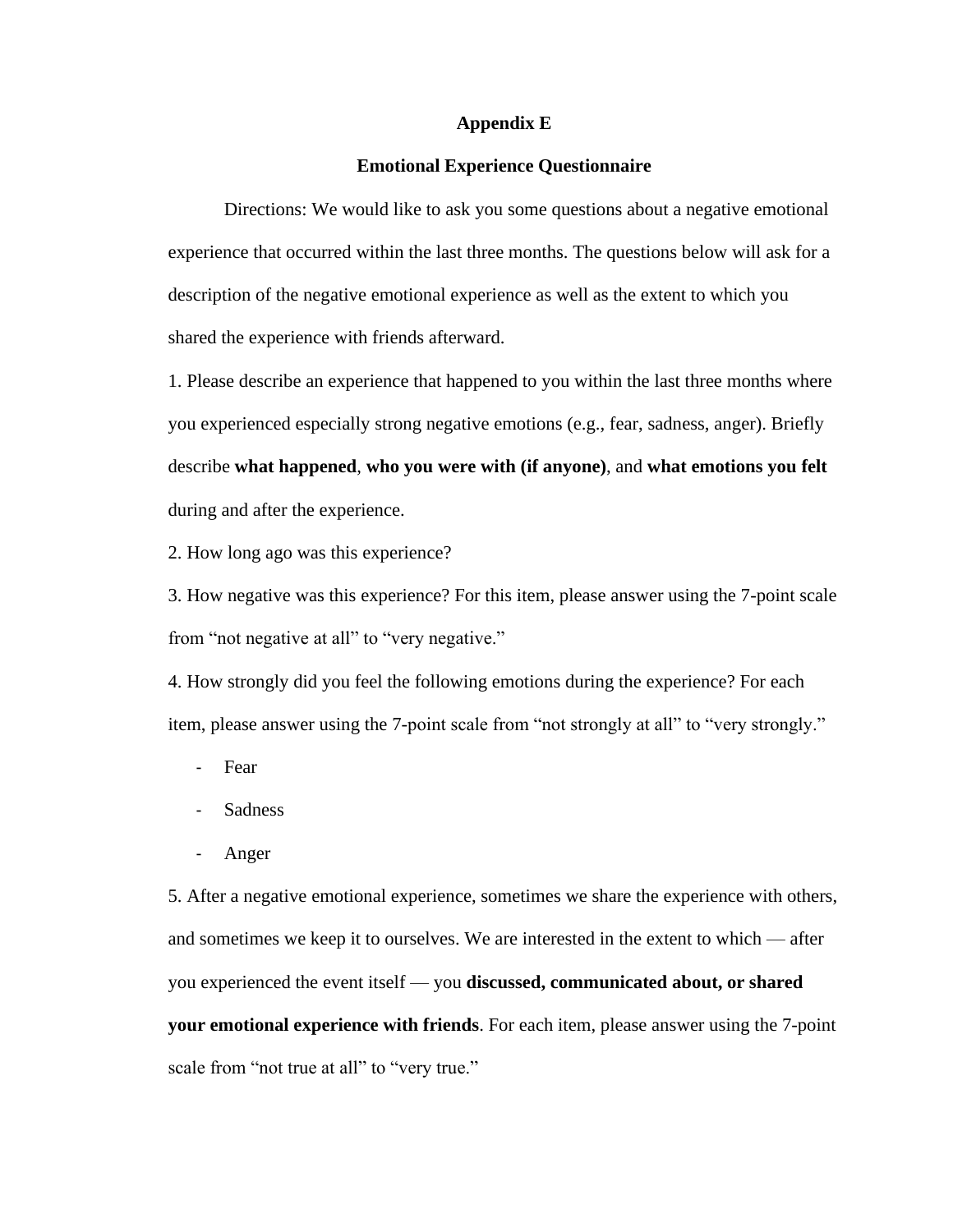- I thoroughly shared with friends . . .
	- Factual details of the experience
	- The thoughts and emotions that I had **during the experience**
	- The thoughts and emotions that I had **at the time of sharing**
- I kept my thoughts and emotions to myself
- 6. When did you share this experience with friends?
	- [] Within 1 day after the experience
	- [] Within 1-3 days after the experience
	- [] Within 1 week after the experience
	- [] Within 1 month after the experience
	- [] Over a month after the experience
	- [] Never
- 7. How many times did you share the experience with friends?
	- [] 0 times
	- [] 1 time
	- [] 2-3 times
	- [] 4-5 times
	- [] 6 or more times
- 8. Through what method(s) did you share the experience with friends?
	- [] Face to face
	- [] Social media
	- [] Texting or instant messaging
	- [] Video or phone call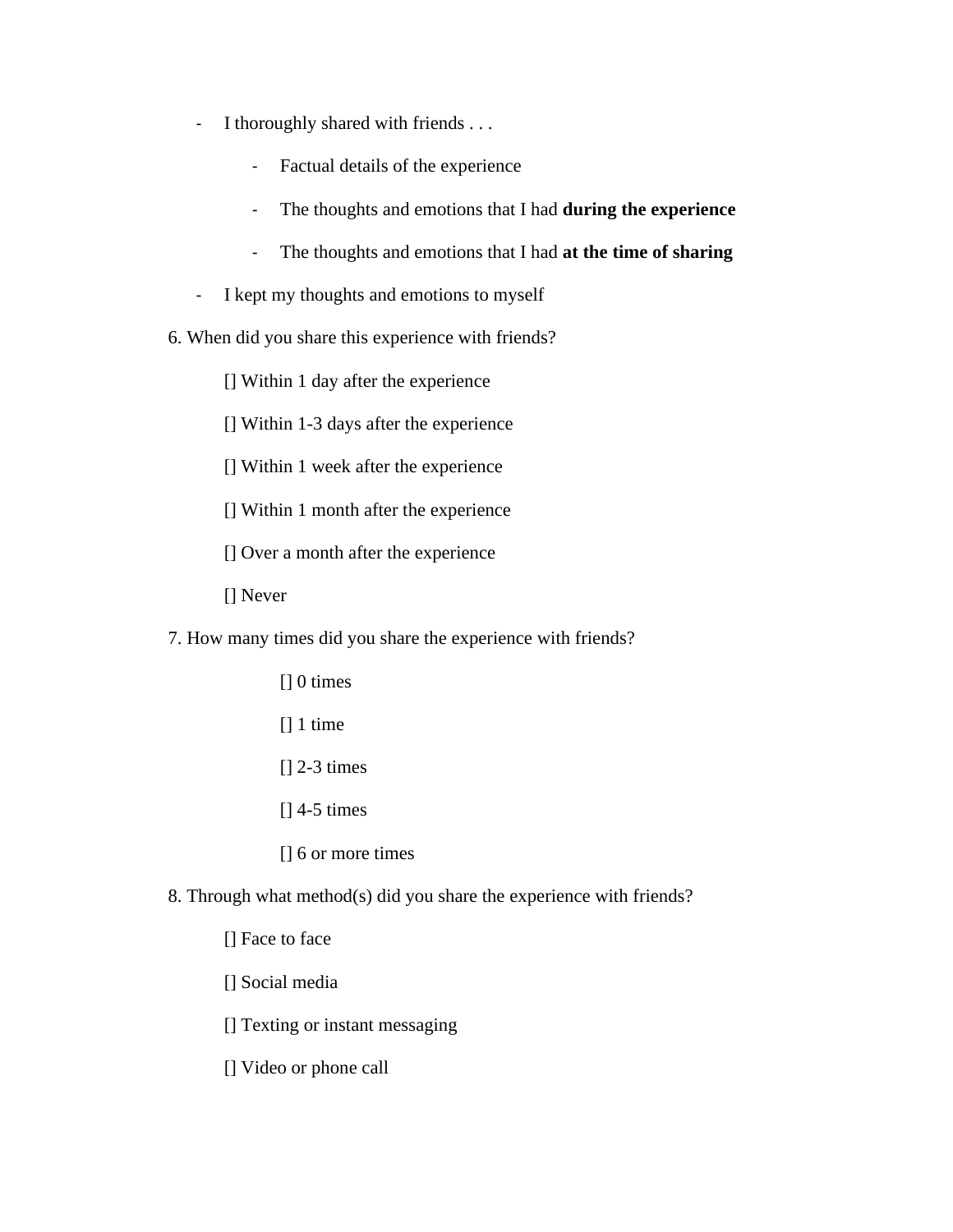$[]$  Other  $\_\_$